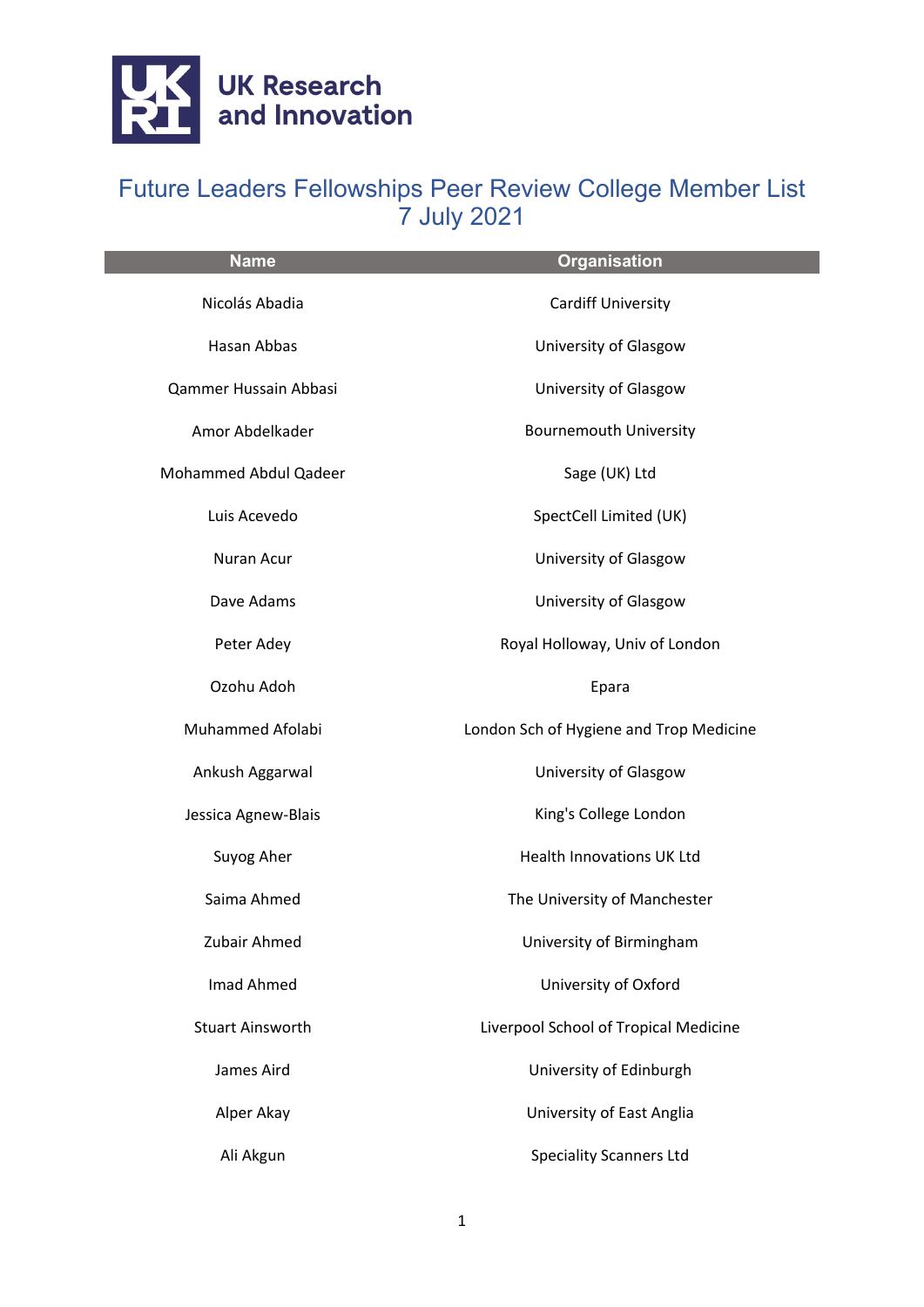

| <b>Name</b>            | <b>Organisation</b>             |
|------------------------|---------------------------------|
| Pinar Akman            | University of Leeds             |
| Nazmi Orkun Akseli     | Durham University               |
| Alaa Al Khourdajie     | Imperial College London         |
| Mohammed Al Qaraghuli  | University of Strathclyde       |
| Danish Alam            | <b>Epitomical Limited</b>       |
| Harith Alani           | Open University                 |
| Laith Al-Ani           | University of Baghdad           |
| Adanna Alaoma          | Legally Free Limited            |
| David Al-Attar         | University of Cambridge         |
| Andreas Alber          | The Pirbright Institute         |
| Paul Albert            | Swansea University              |
| Tim Albrecht           | University of Birmingham        |
| Bashir Al-Diri         | University of Lincoln           |
| <b>Justin Ales</b>     | University of St Andrews        |
| Asad Ali               | <b>Identity Methods Limited</b> |
| Abdullah Al-Khalidi    | University of Glasgow           |
| Matthew Allan          | <b>Fintech Sandpit</b>          |
| Mark Allen             | Durham University               |
| John Allen             | Elekta UK Ltd                   |
| <b>Harriet Allen</b>   | University of Nottingham        |
| <b>Thorsten Allers</b> | University of Nottingham        |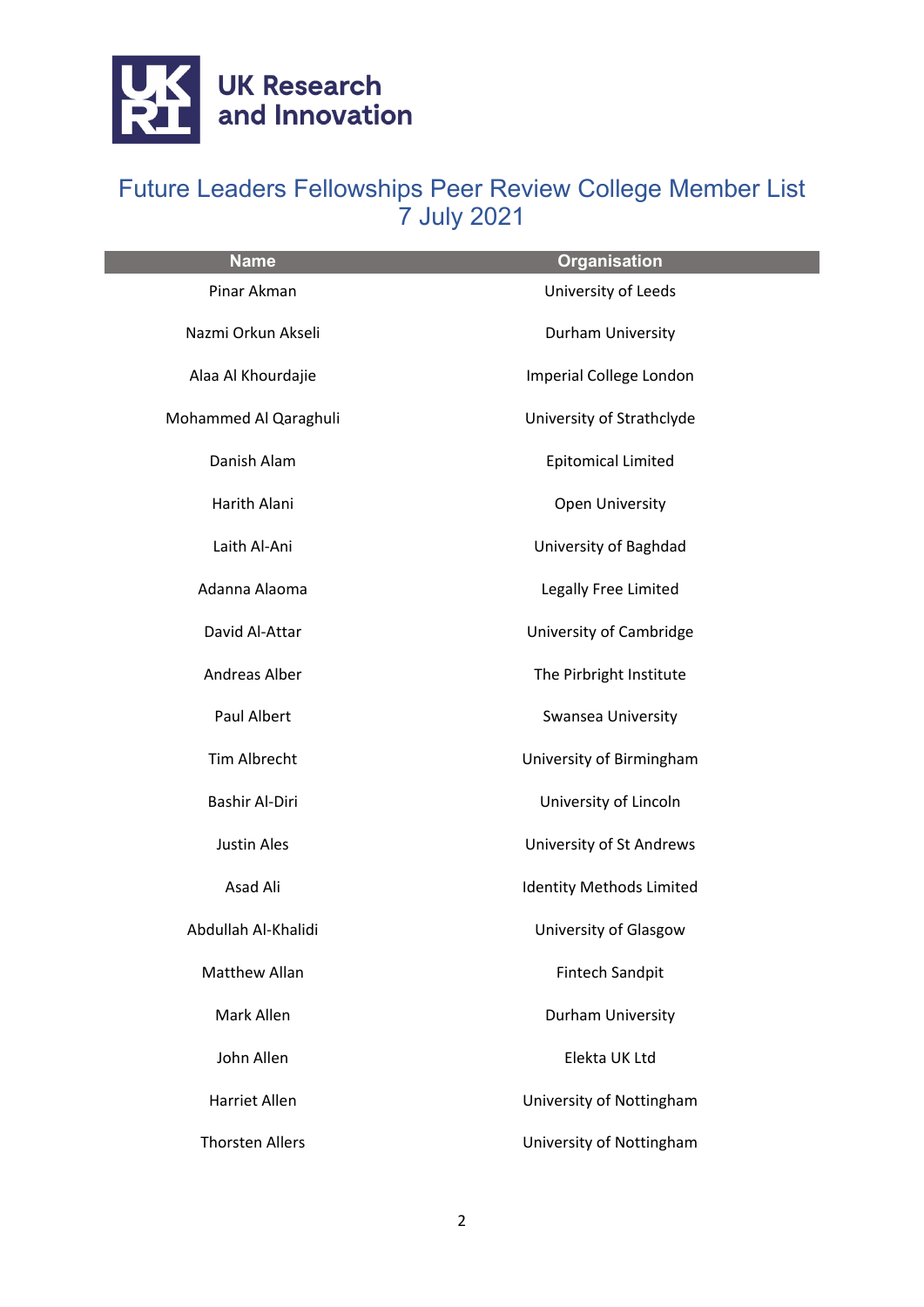

| <b>Name</b>                     | <b>Organisation</b>               |
|---------------------------------|-----------------------------------|
| Mirjam Allik                    | University of Glasgow             |
| David Allinson                  | Loughborough University           |
| Nigel Allinson                  | University of Lincoln             |
| Kathryn Almack                  | University of Hertfordshire       |
| Natasha Alvarado                | University of Bradford            |
| Giuseppina Amato                | Queen's University of Belfast     |
| Carrie Ambler                   | Durham University                 |
| Pouya Amiri                     | Imperial College London           |
| <b>Christos Anagnostopoulos</b> | University of Glasgow             |
| Janet Anders                    | University of Exeter              |
| Jens Andersen                   | University of Exeter              |
| Robert Anderson                 | African Lakes Company Limited     |
| Emma-Louise Anderson            | University of Leeds               |
| Marta Andrés Miguel             | University College London         |
| <b>David Andress</b>            | University of Portsmouth          |
| Jane Andrews                    | University of the West of England |
| Johannes Angermuller            | <b>Open University</b>            |
| Angela Angulo                   | University of Bedfordshire        |
| Sadaf Anjum                     | <b>Grow Biotech PLC</b>           |
| Thomas Boysen Anker             | University of Glasgow             |
| Imran Shafique Ansari           | University of Glasgow             |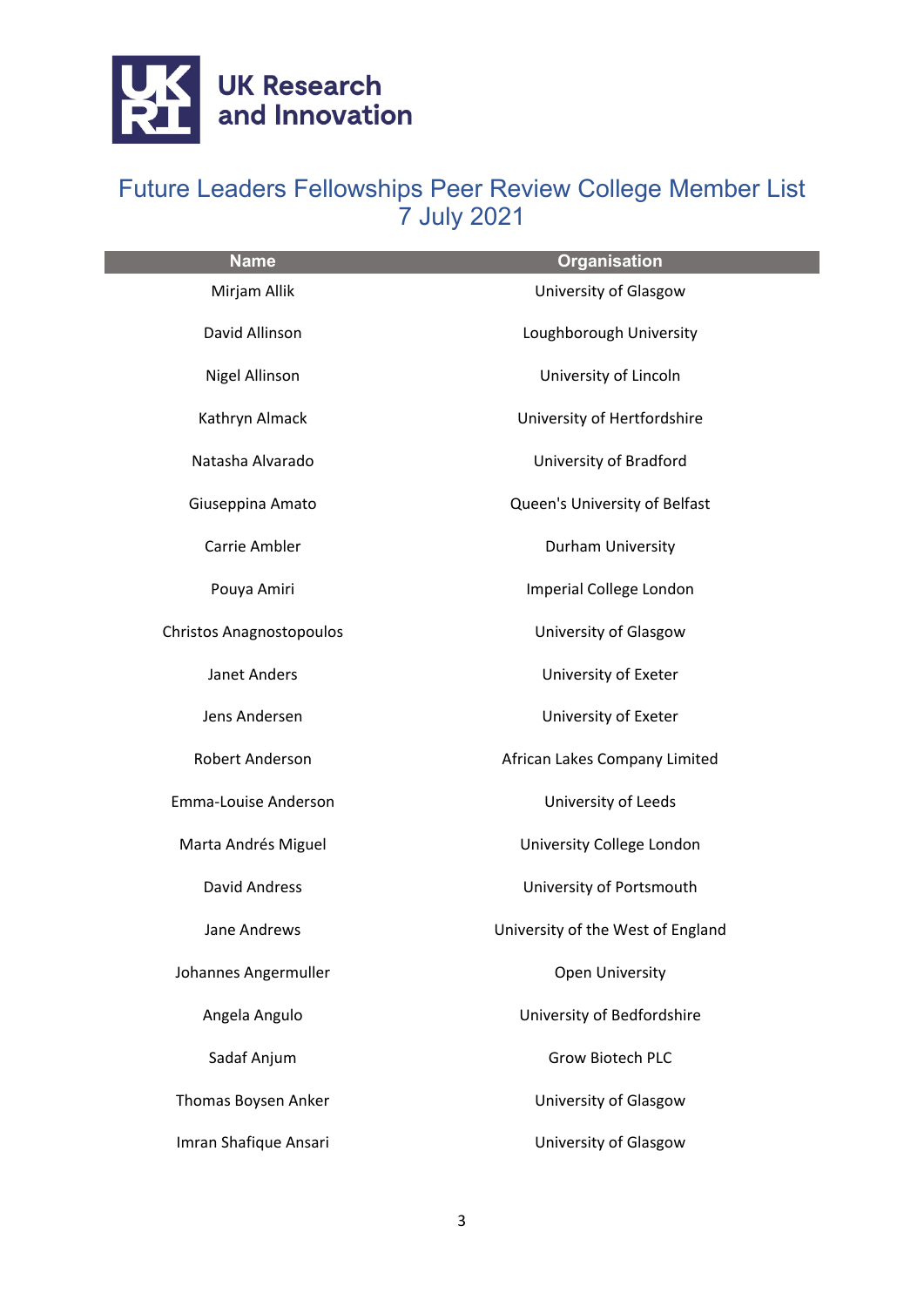

| <b>Name</b>                 | <b>Organisation</b>                   |
|-----------------------------|---------------------------------------|
| Georgios Antonopoulos       | <b>Teesside University</b>            |
| Marco Antonsich             | Loughborough University               |
| Rob Appleby                 | The University of Manchester          |
| Francesco Antonio Aprile    | Imperial College London               |
| Ognjen Arandjelovic         | University of St Andrews              |
| Simon Archer                | University of Surrey                  |
| Nikolaos Argyris            | Loughborough University               |
| Angela Aristidou            | University College London             |
| Cherie Armour               | Queen's University of Belfast         |
| Sahla Aroussi               | University of Leeds                   |
| Miryam Arredondo-Arechavala | Queen's University of Belfast         |
| Lauren Arrington            | University of Liverpool               |
| Robert Arthern              | <b>NERC British Antarctic Survey</b>  |
| <b>Tohid Asefi</b>          | <b>Technical University of Munich</b> |
| Zahid Asghar                | University of Lincoln                 |
| Moizzah Asif                | University of South Wales             |
| Andrew Aspden               | <b>Newcastle University</b>           |
| Max Atanassov               | Atanassov                             |
| Ali Ataullah                | <b>Open University</b>                |
| Davidson Ateh               | BioMoti                               |
| Panos Athanasopoulos        | Lancaster University                  |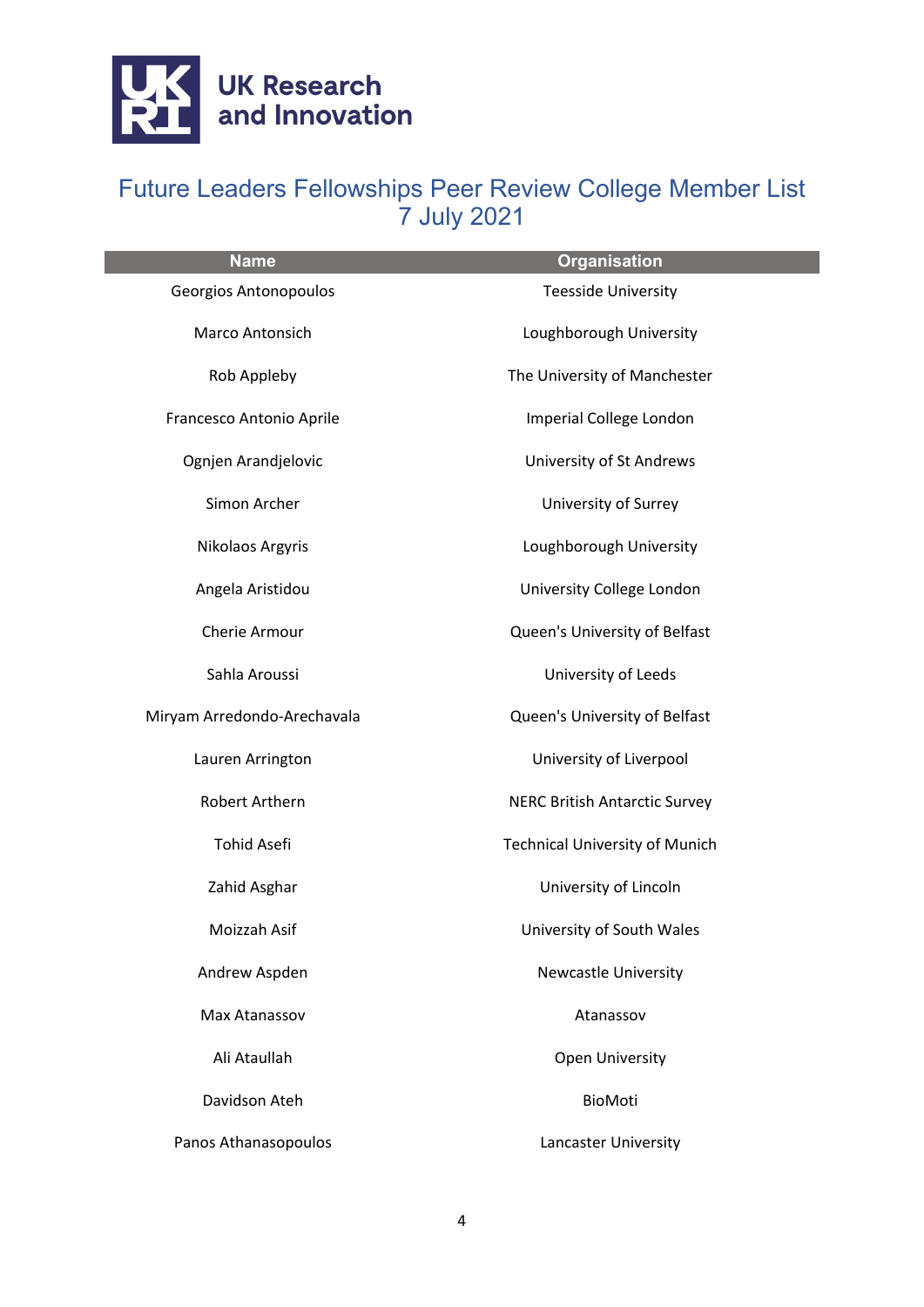

| <b>Name</b>             | <b>Organisation</b>         |
|-------------------------|-----------------------------|
| Carolyn Atkins          | <b>STFC - Laboratories</b>  |
| David Atkinson          | University of Hull          |
| Rowland Graham Atkinson | University of Sheffield     |
| Rachael Attwood         | University of Westminster   |
| Sascha Auerbach         | University of Nottingham    |
| <b>Charles Augarde</b>  | Durham University           |
| Alessandro Aurigi       | University of Plymouth      |
| Kenneth Austin          | University of Bristol       |
| <b>Ross Authers</b>     | Clarks                      |
| Vitali Averbukh         | Imperial College London     |
| Davide Avino            | University of Liverpool     |
| Wendy Ayres-Bennett     | University of Cambridge     |
| Vicki Ayton             | University of Chester       |
| <b>Tallat Azad</b>      | Storelectric                |
| Jaylan Azer             | University of Glasgow       |
| Akintunde Babatunde     | University of Leeds         |
| Csanad Bachrati         | University of Lincoln       |
| <b>Paul Badenhorst</b>  | University of Birmingham    |
| Andrew Baggaley         | <b>Newcastle University</b> |
| Anne-Marie Bagnall      | Leeds Beckett University    |
| Harsha Bagur            | CashLobe                    |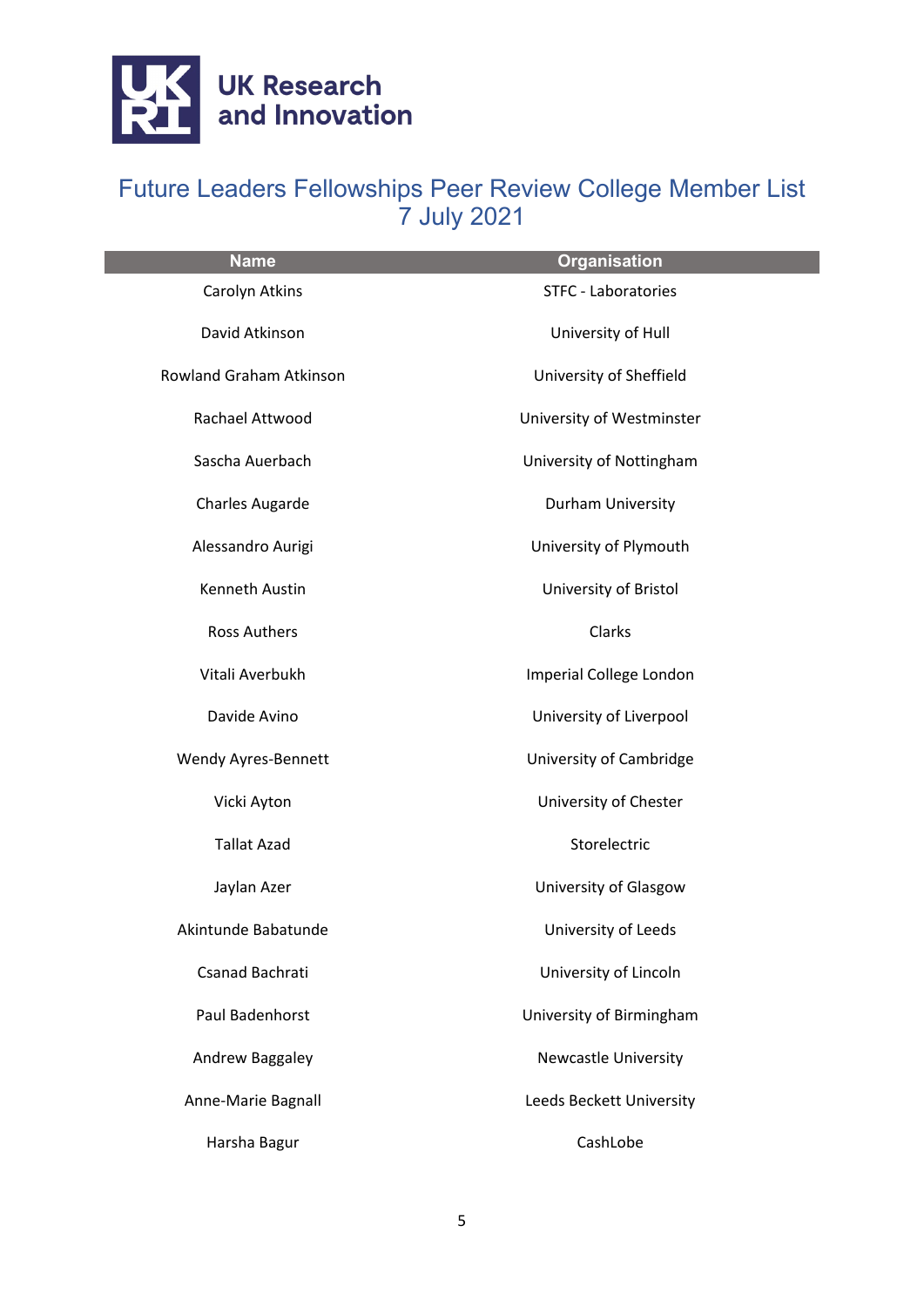

| <b>Name</b>                 | <b>Organisation</b>                  |
|-----------------------------|--------------------------------------|
| Jiping Bai                  | University of South Wales            |
| John Baison                 | RAGT Seeds Ltd (UK)                  |
| Adam Baker                  | Cranfield University                 |
| Rachel Baker                | <b>Glasgow Caledonian University</b> |
| Camille Baker               | University for the Creative Arts     |
| Kate Baker                  | University of Liverpool              |
| Sarah Baker                 | University of Sheffield              |
| Violeta Balinskaite         | Imperial College London              |
| <b>Edward Ball</b>          | University of Sheffield              |
| <b>Christopher Ballance</b> | University of Oxford                 |
| Cassandre Balosso-Bardin    | University of Lincoln                |
| Alina Baluch                | University of St Andrews             |
| Alexandra Bamji             | University of Leeds                  |
| Dylan Banks                 | Iceni Labs                           |
| Hongwei Bao                 | University of Nottingham             |
| Sian Barber                 | Queen's University of Belfast        |
| Ana Barbosa                 | University of Bradford               |
| Jennifer Barclay            | University of East Anglia            |
| John Barker                 | Simply Do Ideas                      |
| <b>Clare Barlow</b>         | Science Museum Group                 |
| Natasha Barlow              | University of Leeds                  |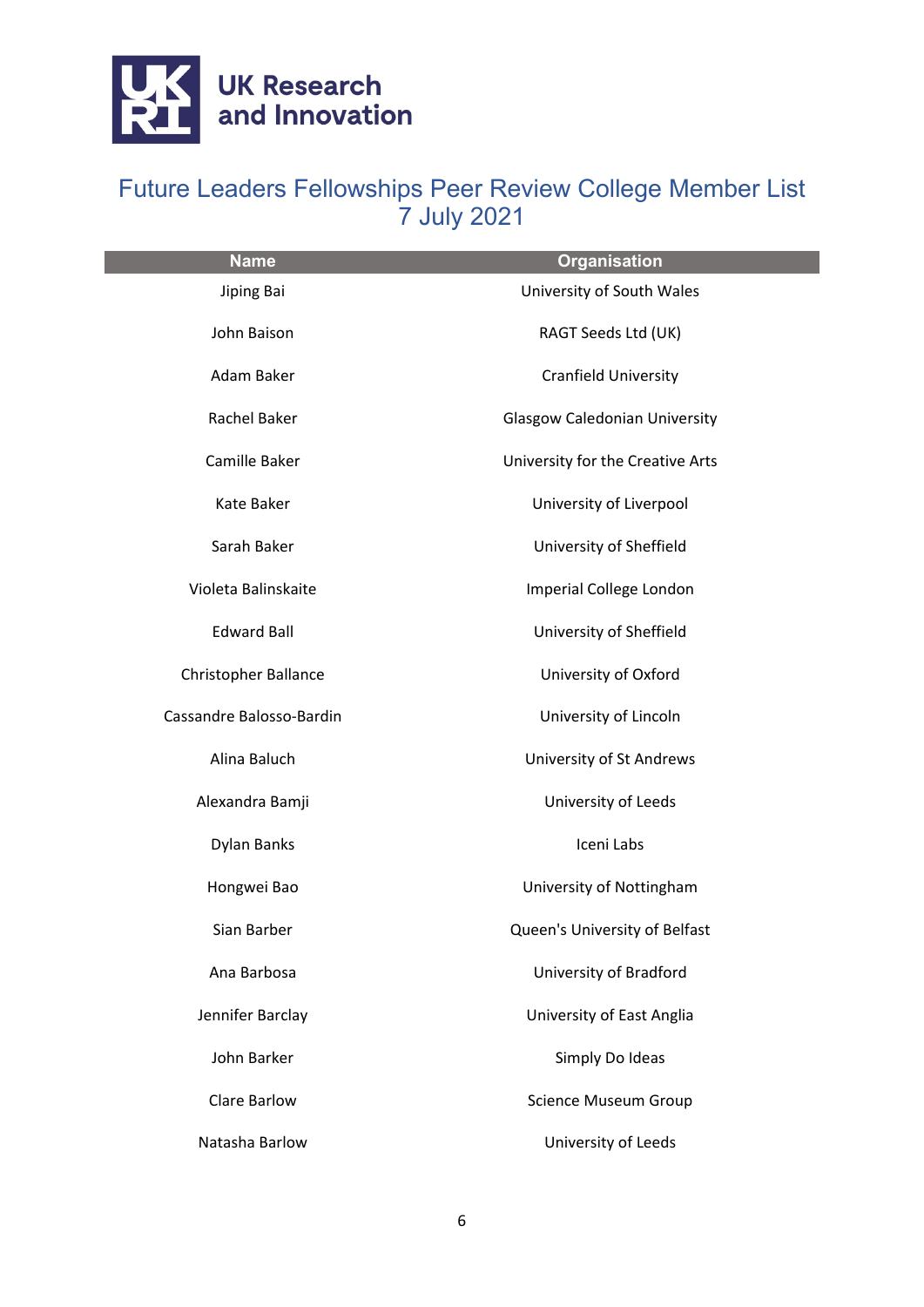

| <b>Name</b>             | <b>Organisation</b>           |
|-------------------------|-------------------------------|
| Sarah Barman            | Kingston University           |
| Payam Barnaghi          | Imperial College London       |
| Lucy Barnes             | University College London     |
| Anna Barnett            | <b>University of Sussex</b>   |
| Matthew Barr            | University of Glasgow         |
| <b>Josh Barras</b>      | The Welding Institute         |
| Harry Barraza           | <b>LGC Group</b>              |
| Rachael Barry           | Imperial College London       |
| <b>Thomas Bartlett</b>  | University of Glasgow         |
| <b>Ruth Bartlett</b>    | University of Southampton     |
| Anne Barton             | The University of Manchester  |
| Zafar Bashir            | University of Bristol         |
| Anahid Basiri           | University of Glasgow         |
| John Batchelor          | University of Kent            |
| Sarah Bate              | <b>Bournemouth University</b> |
| Michael Bate            | University of York            |
| Victoria Bates          | University of Bristol         |
| David Bates             | University of Nottingham      |
| <b>Charlotte Batley</b> | Phoremost                     |
| Alan Batterham          | <b>Teesside University</b>    |
| <b>Martin Bauer</b>     | Durham University             |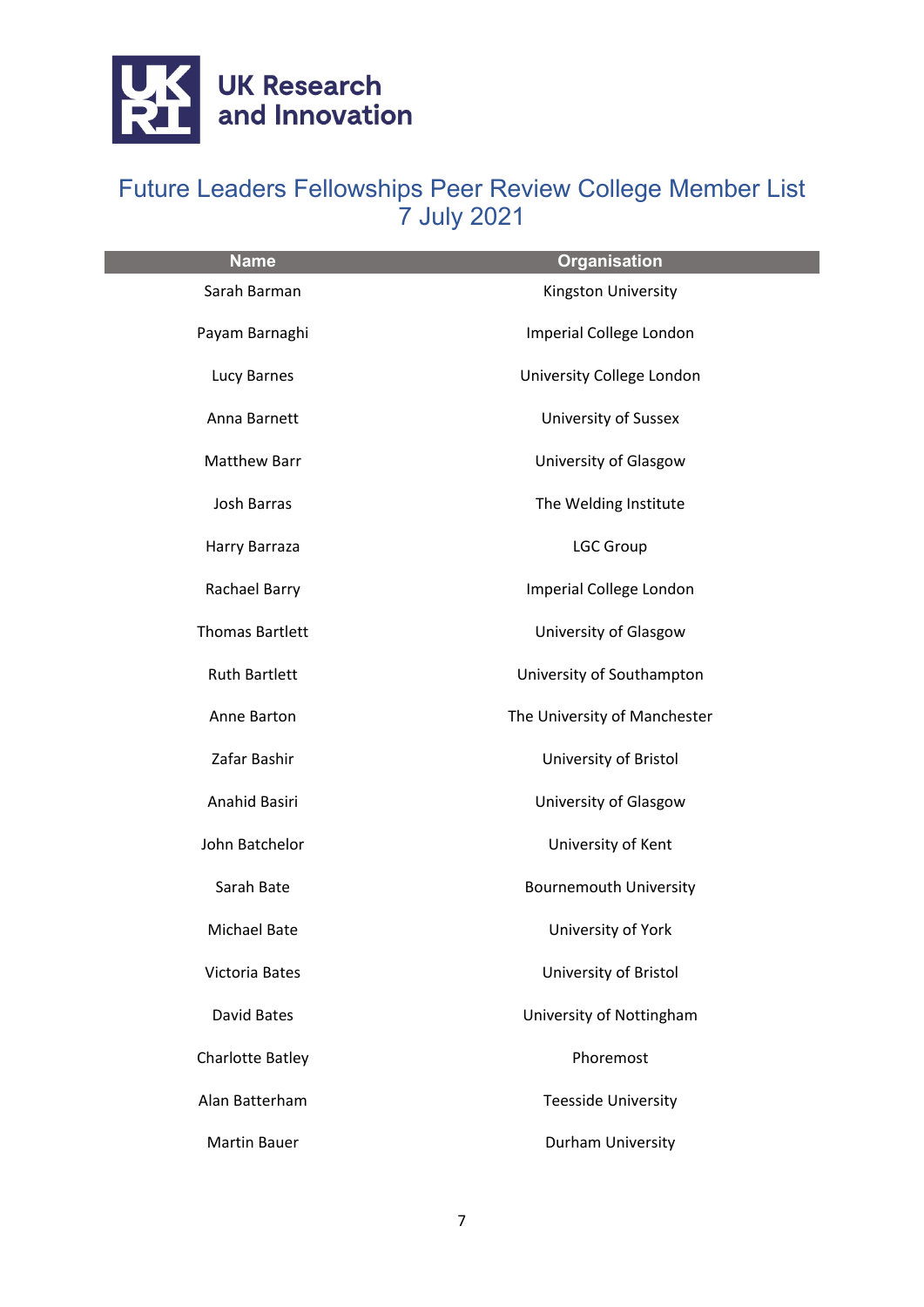

| <b>Name</b>             | <b>Organisation</b>                  |
|-------------------------|--------------------------------------|
| Carlton Baugh           | Durham University                    |
| Thomas Bauska           | <b>NERC British Antarctic Survey</b> |
| Keith Howard Bean       | <b>National Composites Centre</b>    |
| Dayne Beccano-Kelly     | <b>Cardiff University</b>            |
| Ulrike Bechtold         | University of Essex                  |
| Kristen Beck            | University of Lincoln                |
| Carly Beckerman         | Durham University                    |
| Jens Beckmann           | Durham University                    |
| Ana Beduschi            | University of Exeter                 |
| Konstantinos Beis       | Imperial College London              |
| Mohammad Belal          | National Oceanography Centre         |
| <b>Ataur Belal</b>      | University of Sheffield              |
| Robert Bell             | C-Tech Innovation Ltd                |
| Steven Belmain          | University of Greenwich              |
| Robin Bendrey           | University of Edinburgh              |
| Yoselin Benitez-Alfonso | University of Leeds                  |
| <b>Martin Bennett</b>   | University of Cambridge              |
| <b>Ben Bennett</b>      | University of Greenwich              |
| Eloisa Bentivegna       | IBM United Kingdom Limited           |
| Sarah Bentley           | Northumbria University               |
| Victor Beresnevich      | University of York                   |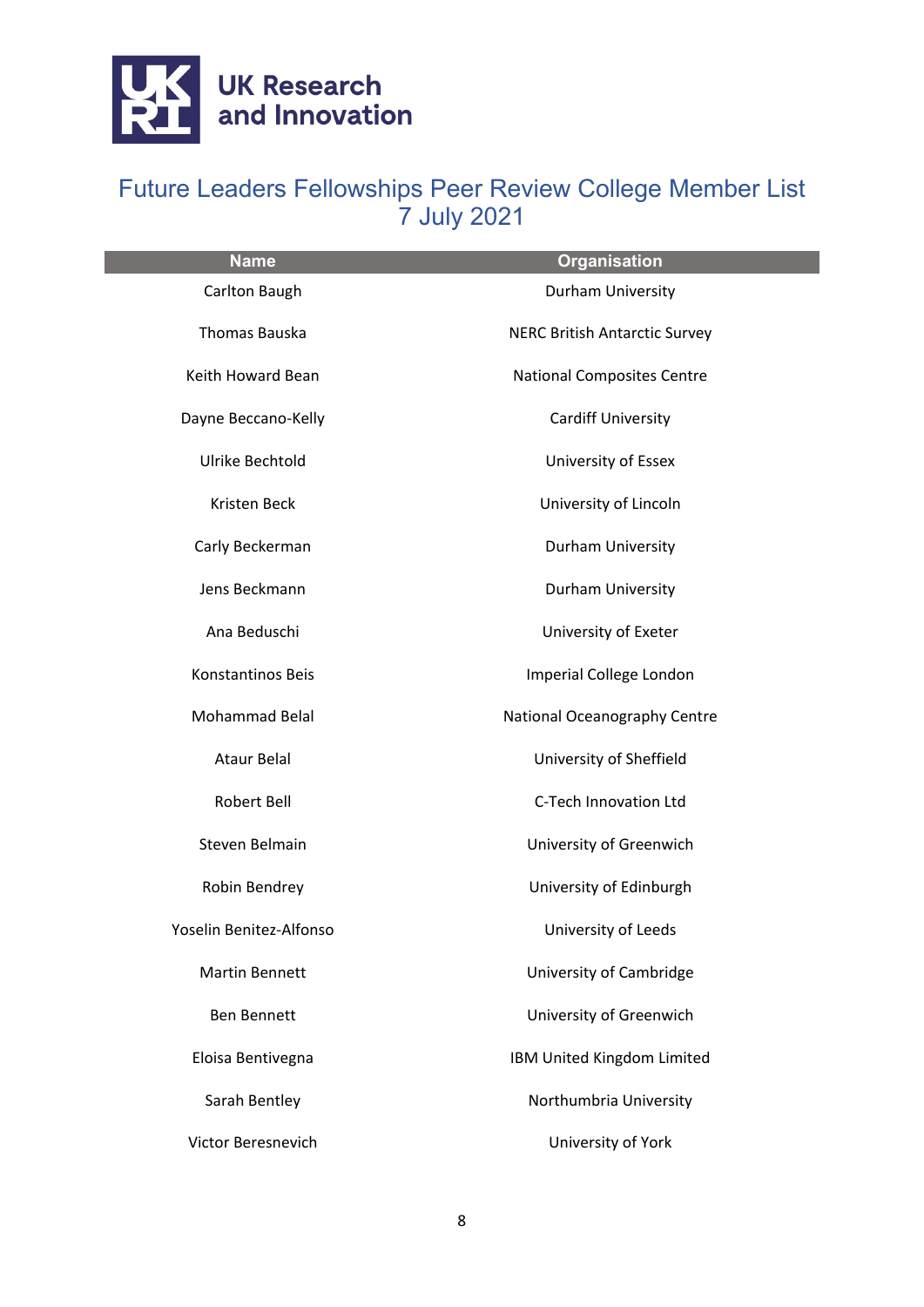

| <b>Name</b>               | <b>Organisation</b>            |
|---------------------------|--------------------------------|
| David Berezan             | The University of Manchester   |
| <b>Christos Bergeles</b>  | King's College London          |
| Megan Bergkessel          | University of Dundee           |
| Susan Andrea Bernal Lopez | University of Leeds            |
| Andrea Bernardi           | Imperial College London        |
| Catherine Berry           | University of Glasgow          |
| Jacopo Bertolotti         | University of Exeter           |
| Paul Best                 | Queen's University of Belfast  |
| Conceicao Bettencourt     | University College London      |
| <b>Oliver Betts</b>       | <b>National Railway Museum</b> |
| <b>Steve Bevan</b>        | University of Lincoln          |
| Rebecca Beveridge         | University of Strathclyde      |
| Sonia Bhalotra            | University of Warwick          |
| Gurminder Bhambra         | <b>University of Sussex</b>    |
| Ayush Bhandari            | Imperial College London        |
| Ramjee Bhandari           | University of Glasgow          |
| <b>Fadil Bidmos</b>       | Imperial College London        |
| Stefanie Biedermann       | <b>Open University</b>         |
| Andrew Biggin             | University of Liverpool        |
| John Simeon Biggins       | University of Cambridge        |
| <b>Christian Billing</b>  | University of Hull             |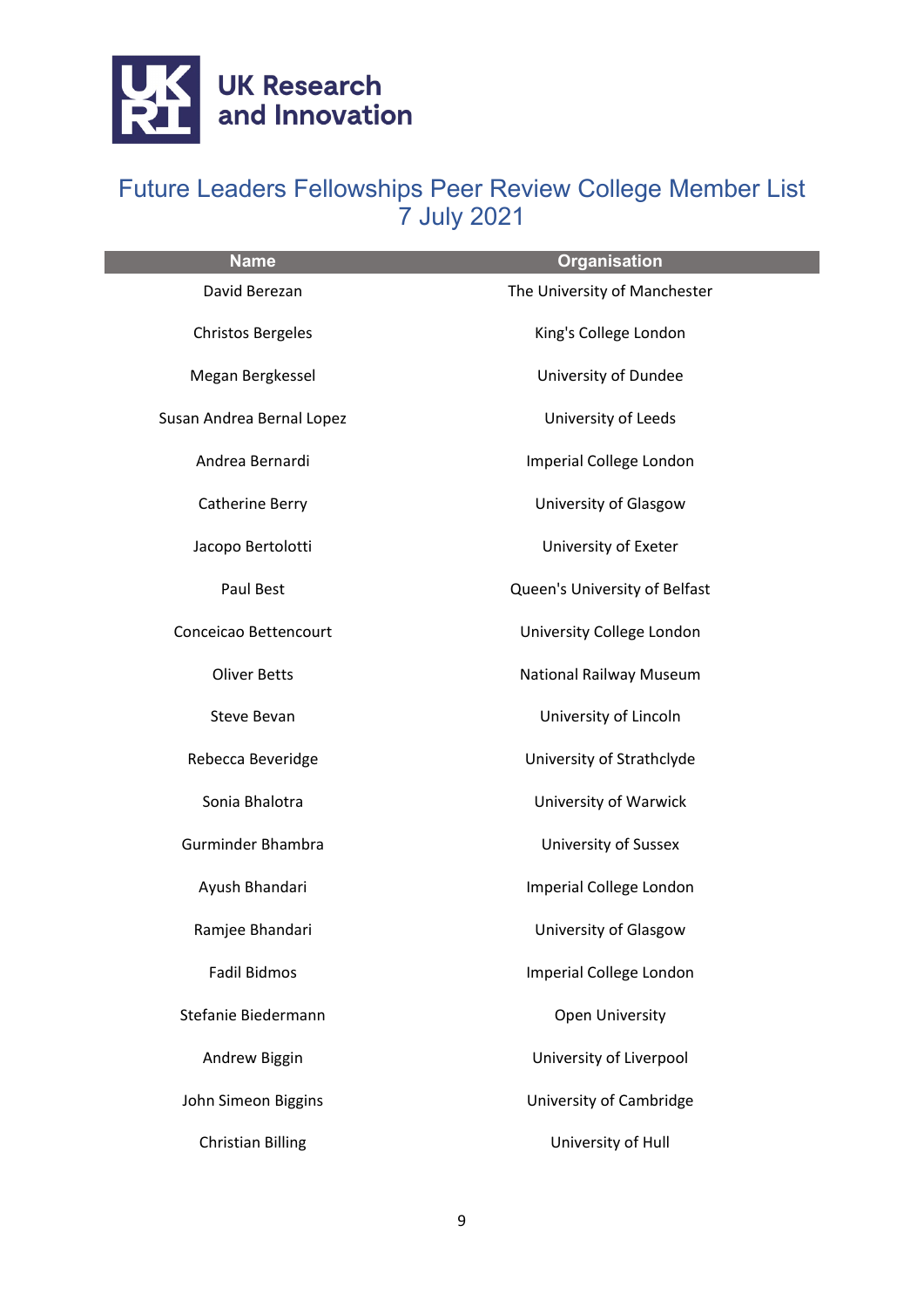

| <b>Name</b>             | <b>Organisation</b>                     |
|-------------------------|-----------------------------------------|
| Simon Biltcliffe        | UK Research and Innovation              |
| Nuno Bimbo              | University of Southampton               |
| Lynne Bingle            | University of Sheffield                 |
| Joanna Birch            | University of Glasgow                   |
| <b>Matthew Birket</b>   | The University of Manchester            |
| <b>Martin Birkett</b>   | Northumbria University                  |
| <b>Thomas Bishop</b>    | University of Lincoln                   |
| Adrien Bizeray          | <b>Brill Power Ltd</b>                  |
| Maarten Blaauw          | Queen's University of Belfast           |
| <b>Matthew Blackett</b> | <b>Coventry University</b>              |
| Kirstie Blair           | University of Strathclyde               |
| Jo Blanden              | University of Surrey                    |
| James Nicholas Blaza    | University of York                      |
| <b>Stefan Bleeck</b>    | University of Southampton               |
| Simon Blockley          | Royal Holloway, Univ of London          |
| Marina Bloj             | University of Bradford                  |
| Jamie Blundell          | University of Cambridge                 |
| Kevin Blyth             | University of Glasgow                   |
| Annette Boaz            | London Sch of Hygiene and Trop Medicine |
| Carola Boehm            | <b>Staffordshire University</b>         |
| Jan Boehnke             | University of Dundee                    |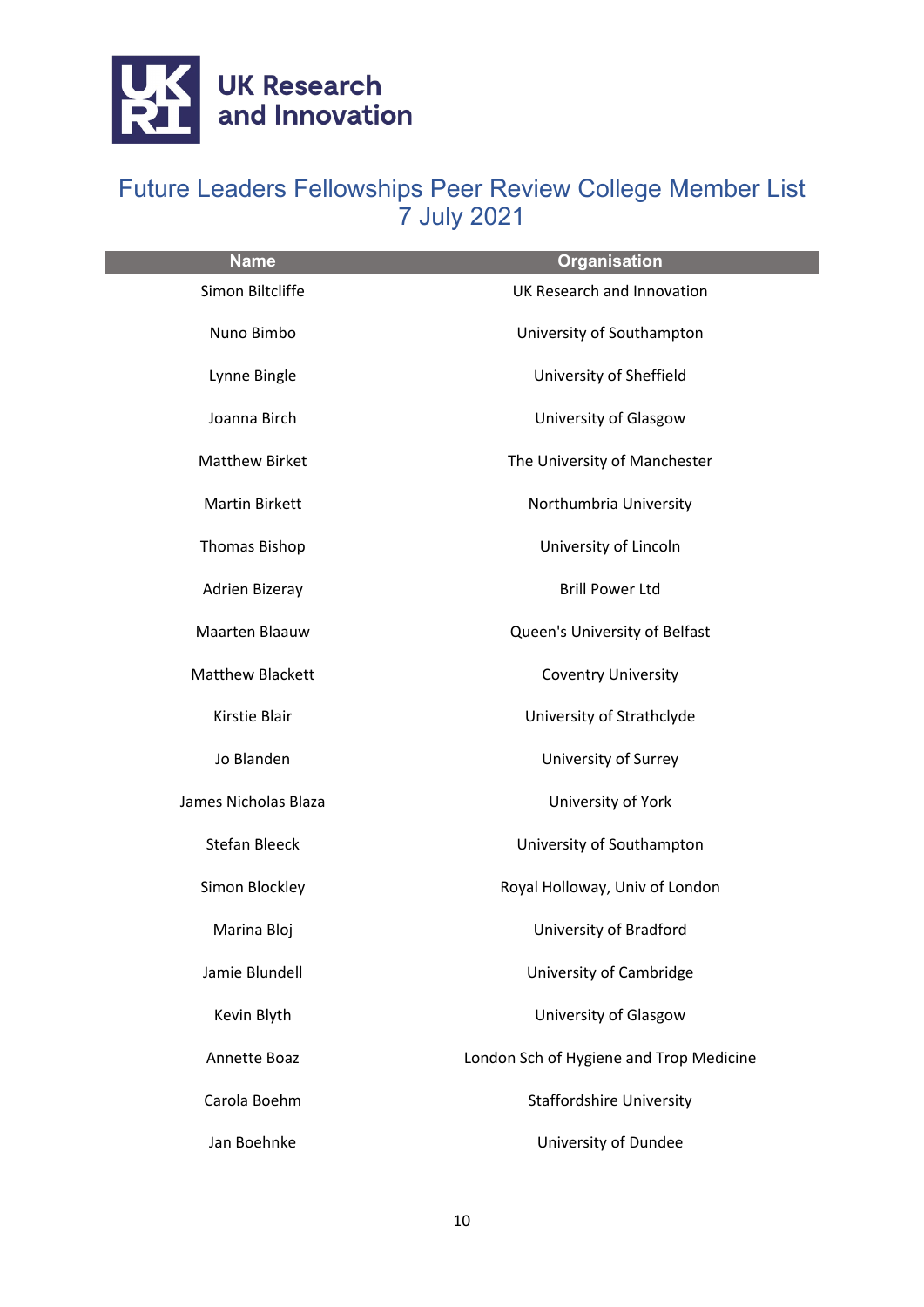

| <b>Name</b>            | <b>Organisation</b>           |
|------------------------|-------------------------------|
| Emile Bojesen          | University of Winchester      |
| Jessica Boland         | The University of Manchester  |
| <b>Tobias Bolch</b>    | University of St Andrews      |
| Guido Bolognesi        | Loughborough University       |
| <b>Edward Bolt</b>     | University of Nottingham      |
| Johannes Boltze        | University of Warwick         |
| Robin Bon              | University of Leeds           |
| Emma Bond              | University of St Andrews      |
| Marco Borghesi         | Queen's University of Belfast |
| Erica Borgstrom        | <b>Open University</b>        |
| Jorunn Indra Berit Bos | The James Hutton Institute    |
| Avi Boukli             | <b>Open University</b>        |
| Fay Bound Alberti      | University of York            |
| Michael Bourlakis      | <b>Cranfield University</b>   |
| Christopher Bowen      | University of Bath            |
| Robert Bowman          | Queen's University of Belfast |
| Radha Boya             | The University of Manchester  |
| Michael Braddick       | University of Sheffield       |
| Darren Bradley         | University of Leeds           |
| <b>Matthew Brain</b>   | Durham University             |
| Kay Brandner           | University of Nottingham      |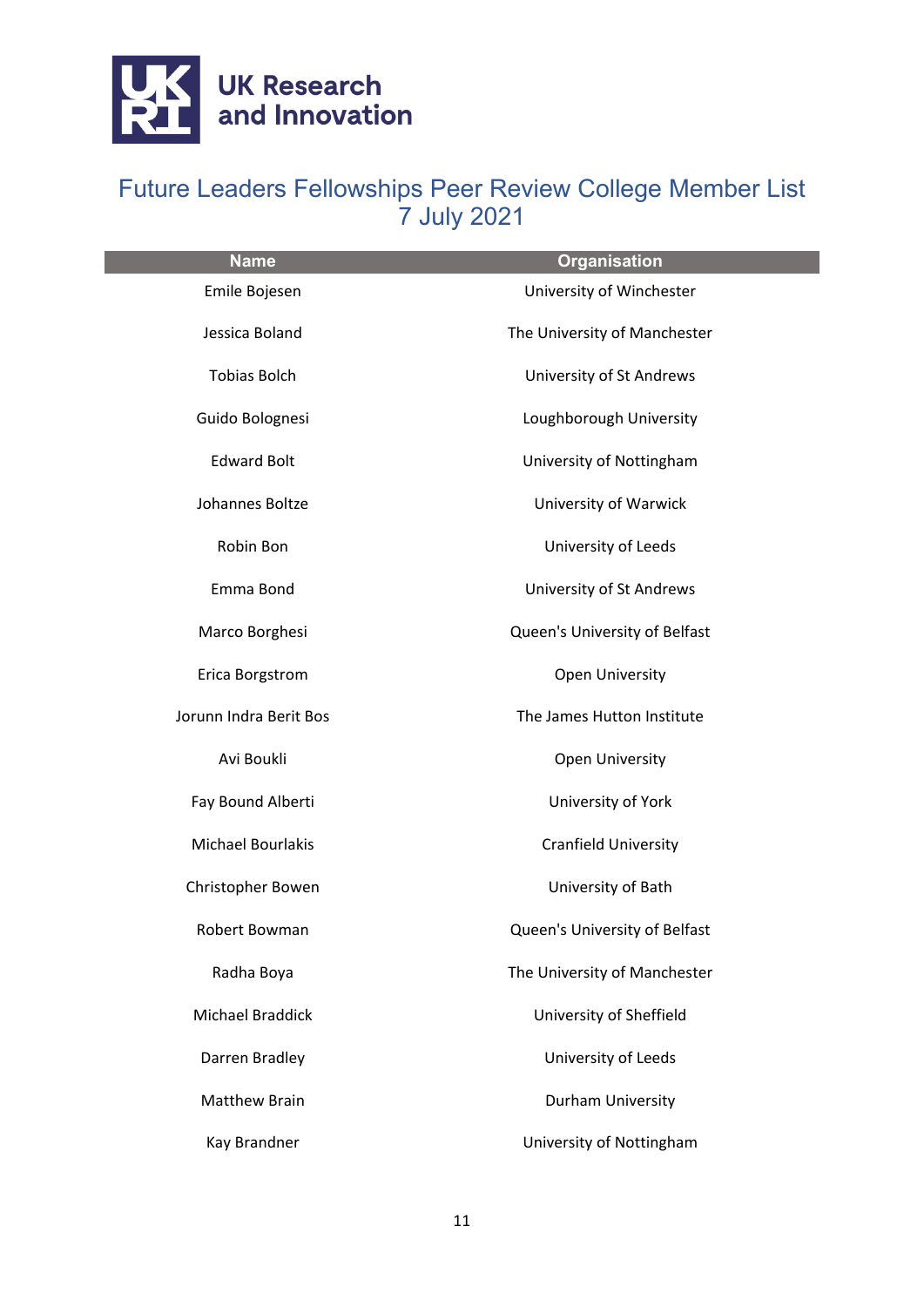

| <b>Name</b>                      | <b>Organisation</b>                   |
|----------------------------------|---------------------------------------|
| Susanne Braun                    | Durham University                     |
| Rebecca Braun                    | National University of Ireland Galway |
| <b>Harald Braun</b>              | University of Liverpool               |
| Sabine Braun                     | University of Surrey                  |
| <b>Esther Breithoff</b>          | <b>Birkbeck College</b>               |
| Pauline Bremner                  | The Robert Gordon University          |
| lain Brennan                     | University of Hull                    |
| Vaclav Brezina                   | Lancaster University                  |
| <b>Emily Bridger</b>             | University of Exeter                  |
| <b>Thomas Bridges</b>            | University of Surrey                  |
| James Briggs                     | University of Portsmouth              |
| Robert Laurence Francis Brignall | Open University                       |
| John-Stuart Brittain             | University of Birmingham              |
| <b>Greg Brittles</b>             | <b>Tokamak Energy Ltd</b>             |
| Gavin Brookes                    | Lancaster University                  |
| Andrew Brooke-Taylor             | University of Leeds                   |
| <b>Eleanor Brooks</b>            | University of Edinburgh               |
| Sarah Brooks                     | University of Sheffield               |
| Oona Brooks-Hay                  | University of Glasgow                 |
| Chris Brown                      | Durham University                     |
| Julie Brown                      | Royal Holloway, Univ of London        |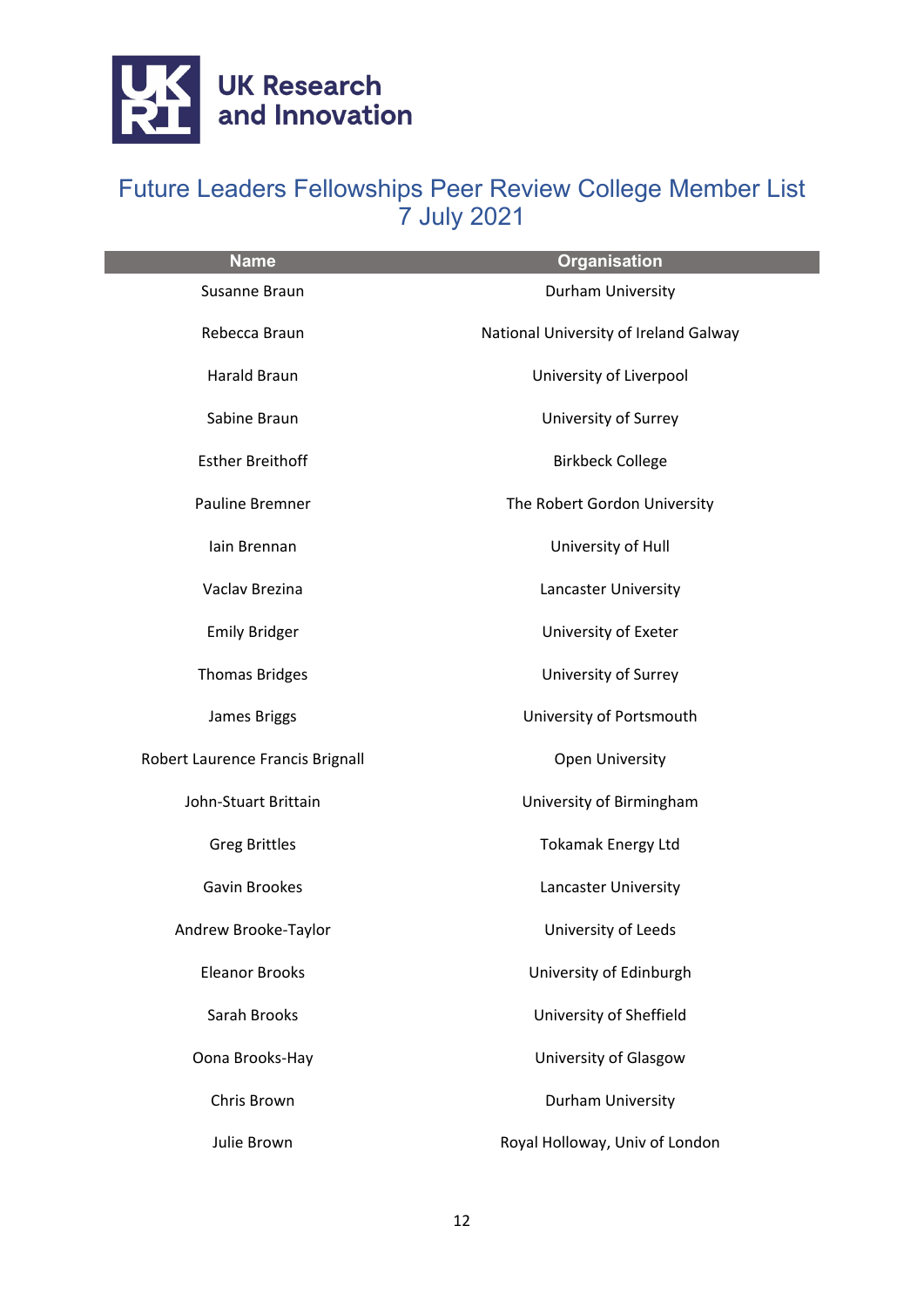

| <b>Name</b>            | <b>Organisation</b>              |
|------------------------|----------------------------------|
| Lawrence Brown         | Royston Ltd                      |
| Martyn Brown           | Swansea University               |
| Alison Brown           | University of Aberdeen           |
| Gavin Brown            | University of Leicester          |
| James Brown            | University of Lincoln            |
| William Browne         | University of Bristol            |
| Susan Bruce            | <b>Keele University</b>          |
| <b>Toby Bruce</b>      | <b>Keele University</b>          |
| <b>Alison Bruce</b>    | University of Brighton           |
| Tilman Brück           | University of Greenwich          |
| Achim D. Brucker       | University of Exeter             |
| Cathrine Brun          | <b>Oxford Brookes University</b> |
| <b>Tineke Brunfaut</b> | Lancaster University             |
| David Bryant           | University of Glasgow            |
| David Bryde            | Liverpool John Moores University |
| Anna Bryson            | Queen's University of Belfast    |
| Qingxiu Bu             | <b>University of Sussex</b>      |
| <b>Caitlin Buck</b>    | University of Sheffield          |
| <b>Craig Buckley</b>   | Siemens plc (UK)                 |
| <b>Grant Budge</b>     | <b>Catalysis Consulting Ltd</b>  |
| Tanja Bueltmann        | University of Strathclyde        |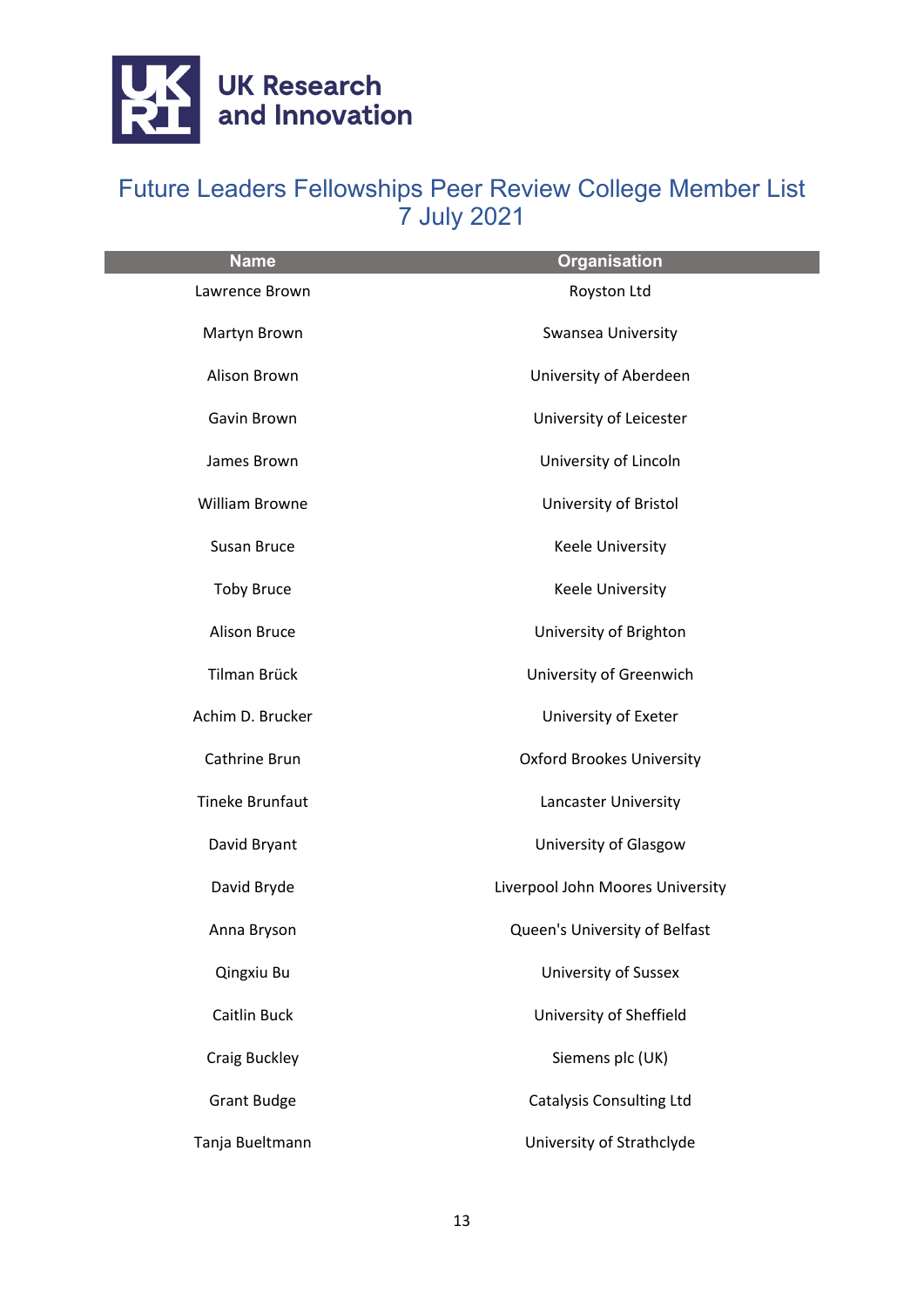

| <b>Name</b>           | <b>Organisation</b>                     |
|-----------------------|-----------------------------------------|
| Davide Bulgarelli     | University of Dundee                    |
| Jonathan Bull         | University of Southampton               |
| James Bullock         | UK Centre for Ecology and Hydrology     |
| Mark Burke            | The Floow Ltd                           |
| Michele Burman        | University of Glasgow                   |
| <b>Trevor Burnard</b> | University of Hull                      |
| Lorna Burns           | University of St Andrews                |
| Roger John Burrows    | <b>Newcastle University</b>             |
| Christopher Burt      | RAGT Seeds Ltd (UK)                     |
| Patrick Bury          | University of Bath                      |
| <b>Steve Busby</b>    | University of Birmingham                |
| Franz Buscha          | University of Westminster               |
| Marc Aurel Busche     | University College London               |
| Paul Bushby           | <b>Newcastle University</b>             |
| Angela Busse          | University of Glasgow                   |
| Amaya Bustinduy       | London Sch of Hygiene and Trop Medicine |
| <b>Richard Butler</b> | University of Birmingham                |
| Joseph Butterfield    | Queen's University of Belfast           |
| Rowan Byrne           | Mott Macdonald UK Ltd                   |
| Michael Byrne         | University of St Andrews                |
| Ashley Cadby          | University of Sheffield                 |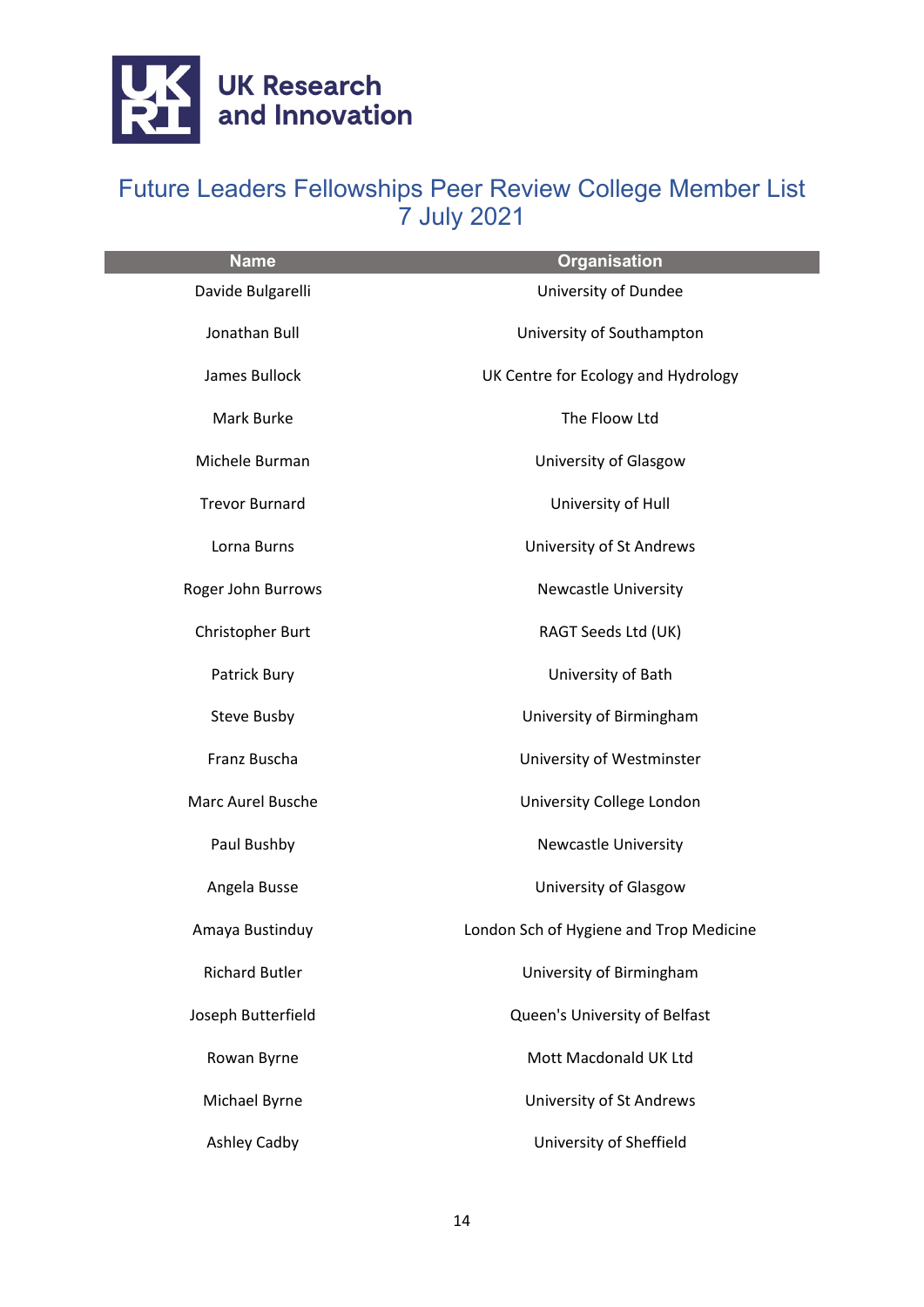

| <b>Name</b>           | <b>Organisation</b>                      |
|-----------------------|------------------------------------------|
| <b>Nick Caddick</b>   | Anglia Ruskin University                 |
| Huseyin Cakal         | Keele University                         |
| <b>Neil Calder</b>    | <b>Engineered Capabilities Ltd</b>       |
| Jose Camacho Collados | <b>Cardiff University</b>                |
| Jennifer Camaradou    | NA self employed                         |
| Miller Camargo-Valero | University of Leeds                      |
| Valentina Cambiano    | University College London                |
| Karen Anne Cameron    | University of Glasgow                    |
| Josette Camilleri     | University of Birmingham                 |
| David Campbell        | Sheffield Childrens NHS Foundation Trust |
| Nishan Canagarajah    | University of Leicester                  |
| James Cantley         | University of Dundee                     |
| Isabella Capellini    | Queen's University of Belfast            |
| Benedetta Cappellini  | Durham University                        |
| Silvio Caputo         | University of Kent                       |
| Roxana Carare         | University of Southampton                |
| Paola Carbone         | The University of Manchester             |
| Tanai Cardona Londono | Imperial College London                  |
| <b>Hilary Carey</b>   | University of Bristol                    |
| Rachel Carey          | Zinc Ventures Limited                    |
| Jeremy Carlton        | The Francis Crick Institute              |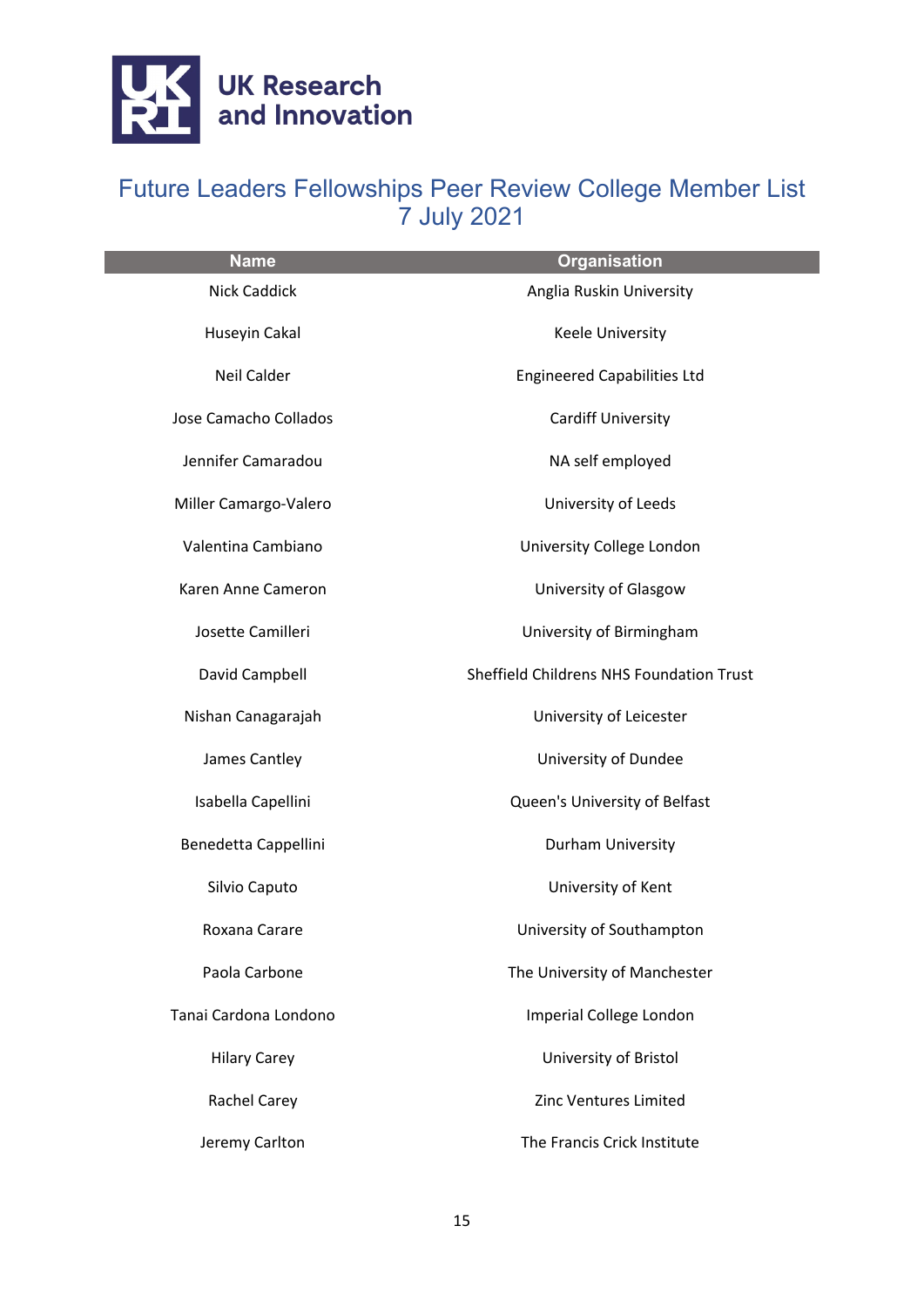

| <b>Name</b>                    | <b>Organisation</b>            |
|--------------------------------|--------------------------------|
| Sheiliza Carmali               | Queen's University of Belfast  |
| Ruaidhri Carmody               | University of Glasgow          |
| Joaquin Caro Astorga           | Imperial College London        |
| Declan Carolan                 | <b>FAC Technology</b>          |
| <b>Byron Carpenter</b>         | University of Warwick          |
| Victoria Carrington            | University of East Anglia      |
| Julia Carroll                  | <b>Coventry University</b>     |
| <b>Timothy Carroll</b>         | University College London      |
| <b>Gerard Carruthers</b>       | University of Glasgow          |
| <b>Ross Carruthers</b>         | University of Glasgow          |
| Laura Carter                   | University of Leeds            |
| <b>Eleanor Carter</b>          | University of Oxford           |
| Neil Cartlidge                 | Durham University              |
| Jose Luis Casamayor            | University of Sheffield        |
| Andrew Casey                   | Royal Holloway, Univ of London |
| <b>Stuart Casson</b>           | University of Sheffield        |
| Vanesa Castan Broto            | University of Sheffield        |
| Francisco Javier Castane Bello | Aston Martin Lagonda (Gaydon)  |
| Daniel Castro-Rodriguez        | GlaxoSmithKline                |
| Colm-cille Caulfield           | University of Cambridge        |
| Allison Cavanagh               | University of Leeds            |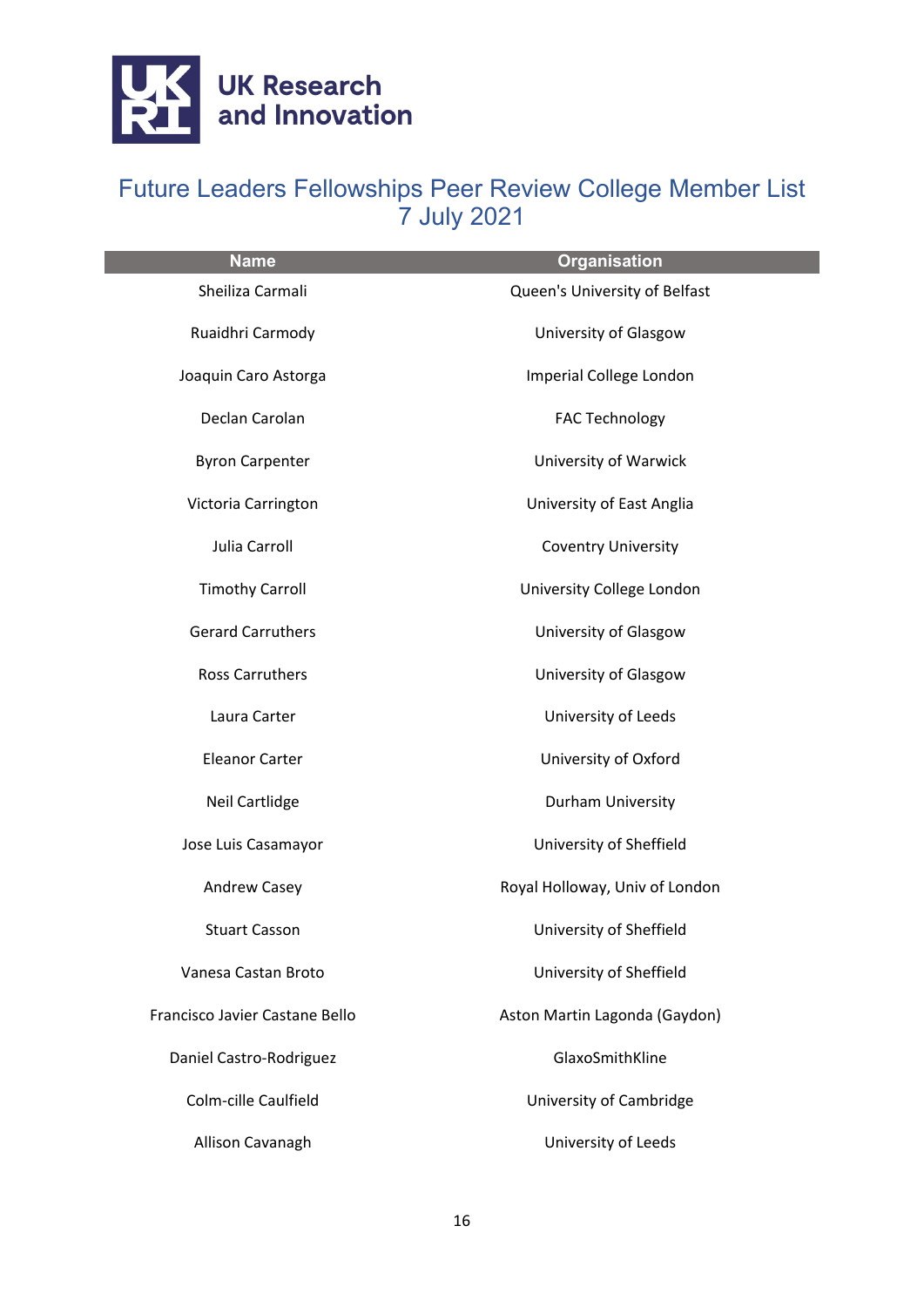

| <b>Name</b>               | <b>Organisation</b>                   |
|---------------------------|---------------------------------------|
| <b>Heather Cegla</b>      | University of Warwick                 |
| Adam Celiz                | Imperial College London               |
| Ondrej Cerny              | Imperial College London               |
| <b>Edward Chadwick</b>    | University of Aberdeen                |
| Samit Chakrabarty         | University of Leeds                   |
| Nilanjan Chakraborty      | <b>Newcastle University</b>           |
| <b>Anthony Chalmers</b>   | University of Glasgow                 |
| Liz Chamberlain           | <b>Open University</b>                |
| <b>Rachel Chambers</b>    | University College London             |
| <b>Stephanie Chambers</b> | University of Glasgow                 |
| Donna Chambers            | University of Sunderland              |
| Hiu Man Chan              | <b>Cardiff University</b>             |
| (Sam) Yun Fu Chan         | Centre for Process Innovation Limited |
| Queenie Hoi Shan Chan     | Royal Holloway, Univ of London        |
| Dominic Chandar           | Queen's University of Belfast         |
| Chien-Yi Chang            | <b>Newcastle University</b>           |
| William Chaplin           | University of Birmingham              |
| Serrie-justine Chapman    | <b>Women's Tech Hub</b>               |
| Marika Charalambous       | King's College London                 |
| David Charles             | Northumbria University                |
| Adam Charlton             | <b>Bangor University</b>              |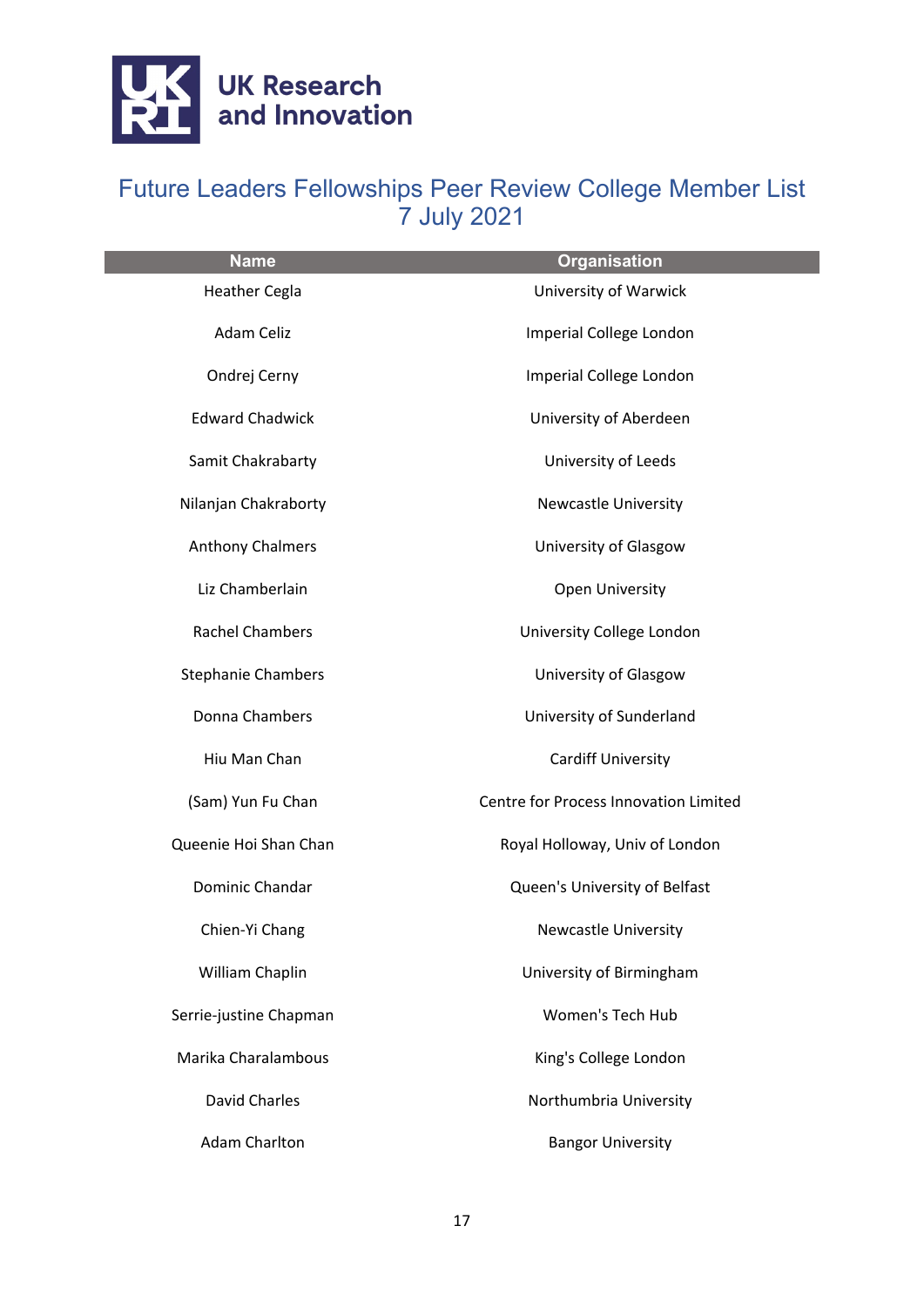

| <b>Name</b>                 | <b>Organisation</b>                    |
|-----------------------------|----------------------------------------|
| Atanu Chaudhuri             | Durham University                      |
| <b>Evgeny Chekhovich</b>    | University of Sheffield                |
| Leonidas Cheliotis          | London School of Economics & Pol Sci   |
| Dong Chen                   | <b>Glasgow Caledonian University</b>   |
| <b>Zhixiang Chen</b>        | Imperial College London                |
| Leo Chen                    | <b>Newcastle University</b>            |
| Philip Chen                 | Royal Holloway, Univ of London         |
| Huanfa Chen                 | University College London              |
| I-Shuo Chen                 | University of Dundee                   |
| Junning Chen                | University of Exeter                   |
| Xiaohui Chen                | University of Leeds                    |
| Yi-Chieh Chen               | University of Strathclyde              |
| Carolyn Chew-Graham         | Keele University                       |
| Matthew Child               | Imperial College London                |
| Stephen Childe              | University of Plymouth                 |
| Chitharanjandas Chinnapaka  | University of Brighton                 |
| Anna Chiumento              | University of Liverpool                |
| QueeLim Ch'ng               | King's College London                  |
| Heungjae Choi               | <b>Cardiff University</b>              |
| Charisma Farheen Choudhury  | University of Leeds                    |
| <b>Flemming Christensen</b> | Sundance Multiprocessor Technology Ltd |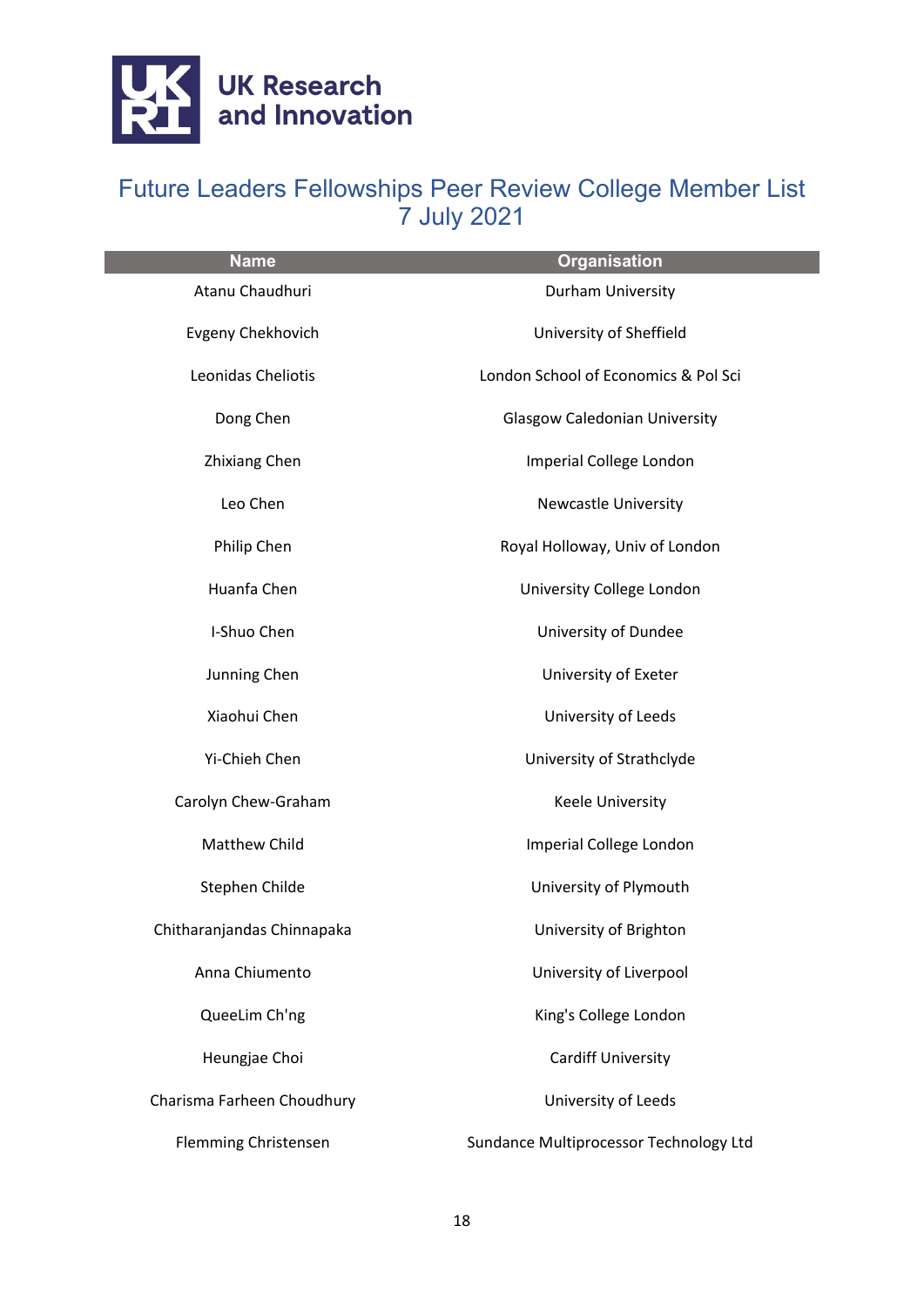

| <b>Name</b>            | <b>Organisation</b>                           |
|------------------------|-----------------------------------------------|
| John Christie          | University of Glasgow                         |
| Gary Christopher       | University of the West of England             |
| Mike Church            | Durham University                             |
| Barbara Ciani          | University of Sheffield                       |
| Matteo Ciantia         | University of Dundee                          |
| Sylwia Ciuk            | <b>Oxford Brookes University</b>              |
| Adam Clare             | University of Nottingham                      |
| James Gordon Clark     | University of Exeter                          |
| Paul Clarke            | <b>GKN Aerospace Services Ltd</b>             |
| Amanda Clarke          | Northumbria University                        |
| Linda Clarke           | University of Westminster                     |
| Patricia Clay          | The University of Manchester                  |
| <b>Richard Clayton</b> | University of Sheffield                       |
| <b>Daniel Cleather</b> | St Marys University Twickenham                |
| John Cleland           | University of Glasgow                         |
| <b>Stephen Clement</b> | <b>Techbuyer Limited</b>                      |
| Jennifer Coates        | University of Sheffield                       |
| Sandy Cochran          | University of Glasgow                         |
| David Code             | University of Glasgow                         |
| Daniel James Cogswell  | University of Sheffield                       |
| Daniel Colaianni       | The Academy of International Extended Reality |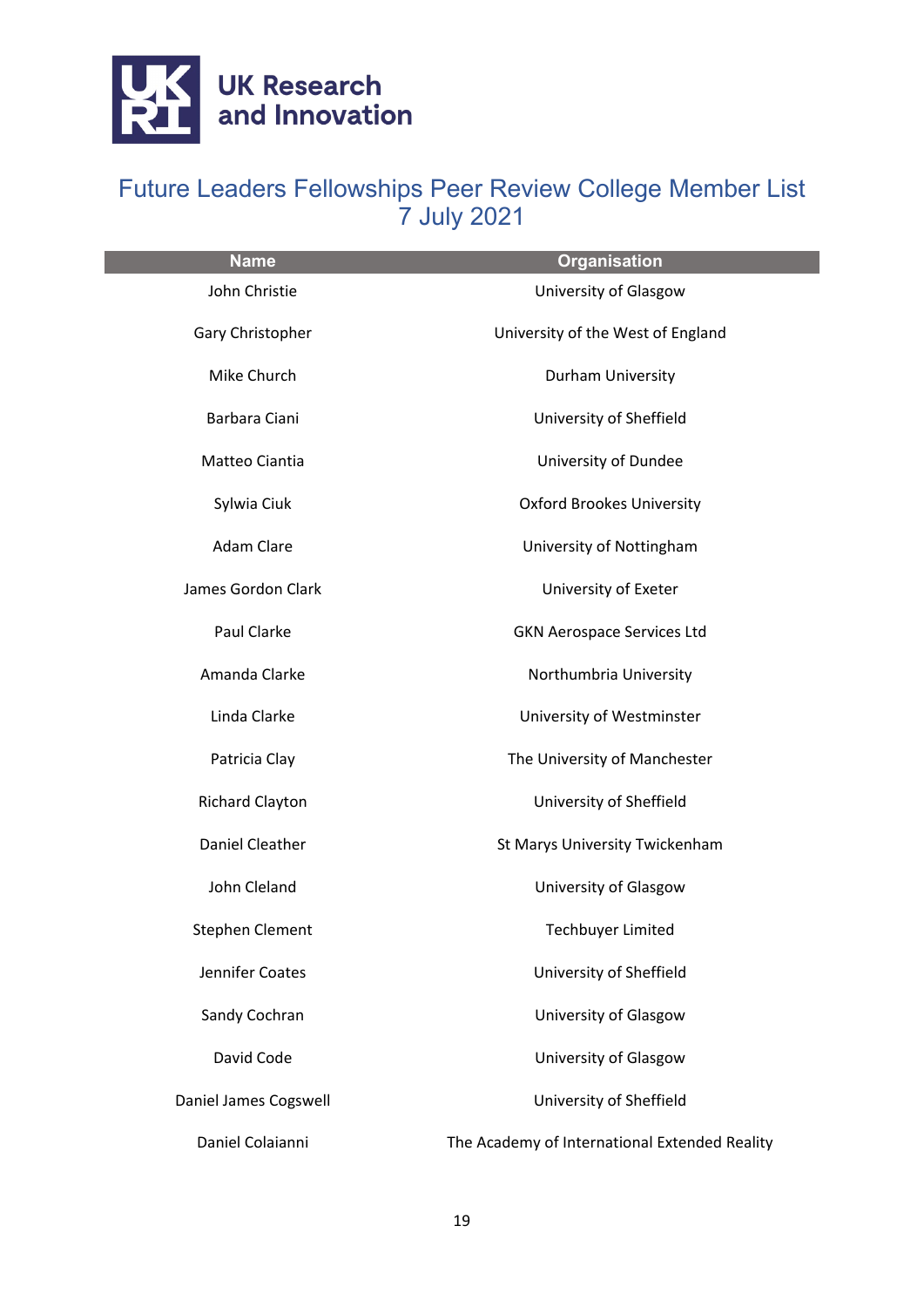

| <b>Name</b>                           | <b>Organisation</b>           |
|---------------------------------------|-------------------------------|
| Lindsay Cole                          | <b>Applied Photophysics</b>   |
| Daniel Cole                           | Newcastle University          |
| <b>Timothy Cole</b>                   | University of Bristol         |
| Anthony Cole                          | University of Leicester       |
| Rebecca Coleman                       | <b>Goldsmiths College</b>     |
| Helen Coleman                         | Queen's University of Belfast |
| <b>Charles-Antoine Collins-Fekete</b> | University College London     |
| Melissa Colloff                       | University of Birmingham      |
| <b>Emilie Combet</b>                  | University of Glasgow         |
| Aaron Comeault                        | <b>Bangor University</b>      |
| Laura Connelly                        | University of Salford         |
| <b>Erin Connelly</b>                  | University of Warwick         |
| <b>Steven Connor</b>                  | University of Cambridge       |
| Penelope Cook                         | University of Salford         |
| Louise Cooke                          | Loughborough University       |
| Frank Coolen                          | Durham University             |
| Jessica Cooper                        | University of Edinburgh       |
| Mhairi Copland                        | University of Glasgow         |
| George Corbett                        | University of St Andrews      |
| David Corcoran                        | CC Bio                        |
| Mario Cesar Cordero Cabrera           | <b>Welding Alloys Ltd</b>     |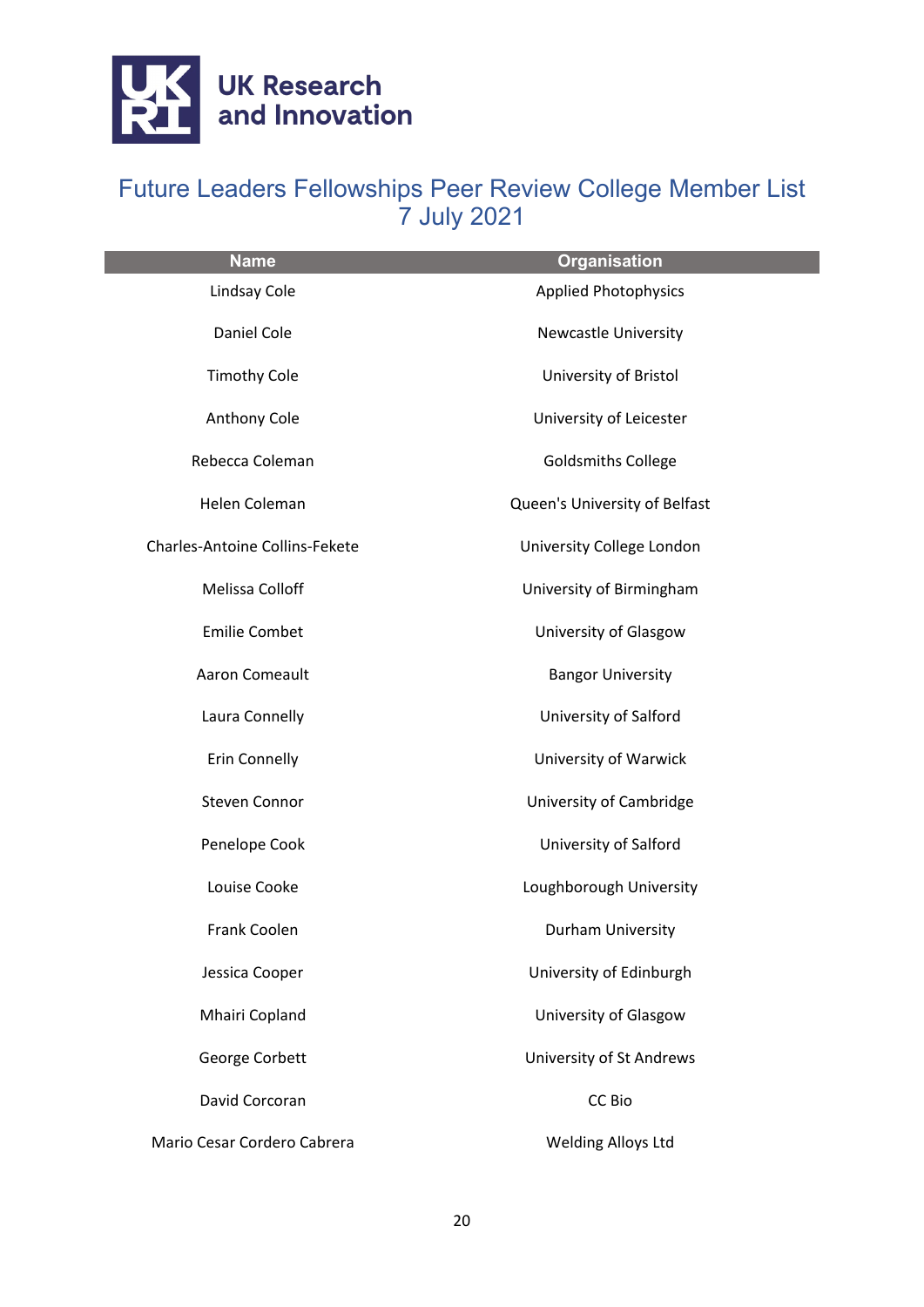

| <b>Name</b>             | <b>Organisation</b>          |
|-------------------------|------------------------------|
| Graham Cormode          | <b>University of Warwick</b> |
| Karen Corrigan          | <b>Newcastle University</b>  |
| Davide Costanzo         | University of Sheffield      |
| Joseph Costello         | University of Exeter         |
| Caitlin Cottrill        | University of Aberdeen       |
| <b>Judy Coulson</b>     | University of Liverpool      |
| <b>Thomas Coulthard</b> | University of Hull           |
| Paul Coulton            | Lancaster University         |
| Simon Couth             | University of Bradford       |
| Nick Cowen              | University of Lincoln        |
| Dorothy Cowie           | Durham University            |
| <b>Rosie Cox</b>        | <b>Birkbeck College</b>      |
| Emma Cox                | University of Cambridge      |
| Ed Cox                  | Reason Digital               |
| <b>Filipa Cox</b>       | The University of Manchester |
| Liam Cox                | University of Birmingham     |
| Sophie Cox              | University of Birmingham     |
| Phillip Cox             | University of Greenwich      |
| Angela Cox              | University of Sheffield      |
| <b>Timothy Craig</b>    | University of Leeds          |
| <b>Oliver Craig</b>     | University of York           |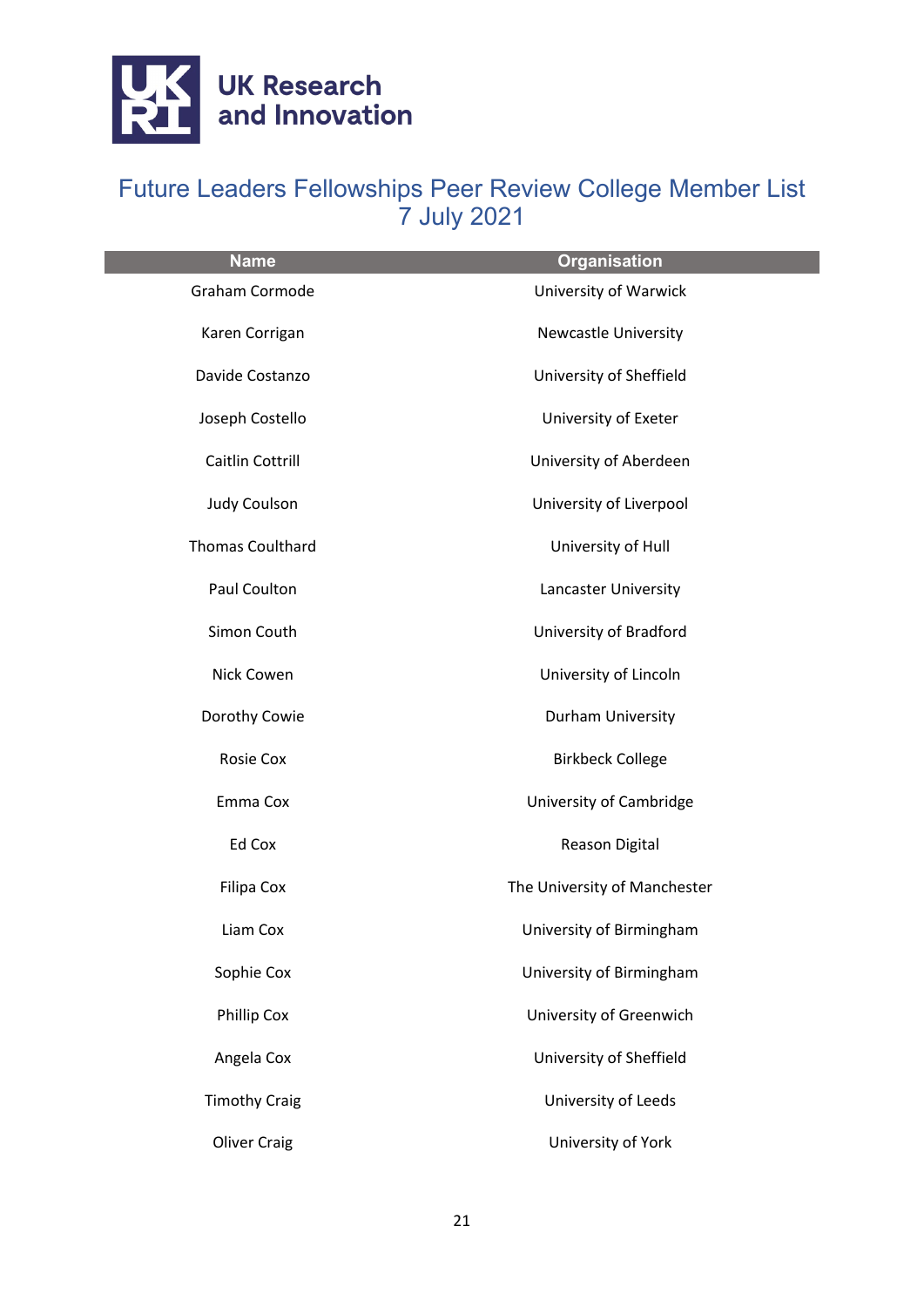

| <b>Name</b>                | <b>Organisation</b>               |
|----------------------------|-----------------------------------|
| Jason Crain                | IBM United Kingdom Limited        |
| Helen Cramman              | Durham University                 |
| <b>Michael Crawford</b>    | Imperial College London           |
| <b>Trevor Crawford</b>     | Lancaster University              |
| Linda Cremonesi            | Queen Mary University of London   |
| Naomi Creutzfeldt          | University of Westminster         |
| <b>Holly Croft</b>         | University of Sheffield           |
| George Crooks              | Digital Health and Care Institute |
| George Crooks              | University of Strathclyde         |
| <b>Timothy Croudace</b>    | University of Dundee              |
| <b>Richard Crownshaw</b>   | <b>Goldsmiths College</b>         |
| Cyril Crua                 | University of Brighton            |
| Leon Cruickshank           | Lancaster University              |
| <b>Rupert Cruise</b>       | Magway Limited                    |
| Richard Cubbon             | University of Leeds               |
| Michael Cullinane          | Roehampton University             |
| Jennifer Cumming           | University of Birmingham          |
| <b>Matthew Cummings</b>    | CC Biotech Ltd                    |
| Leila Cunha Gomes de Moura | Queen's University of Belfast     |
| Kay Cunningham             | University of Sheffield           |
| Paul Cureton               | Lancaster University              |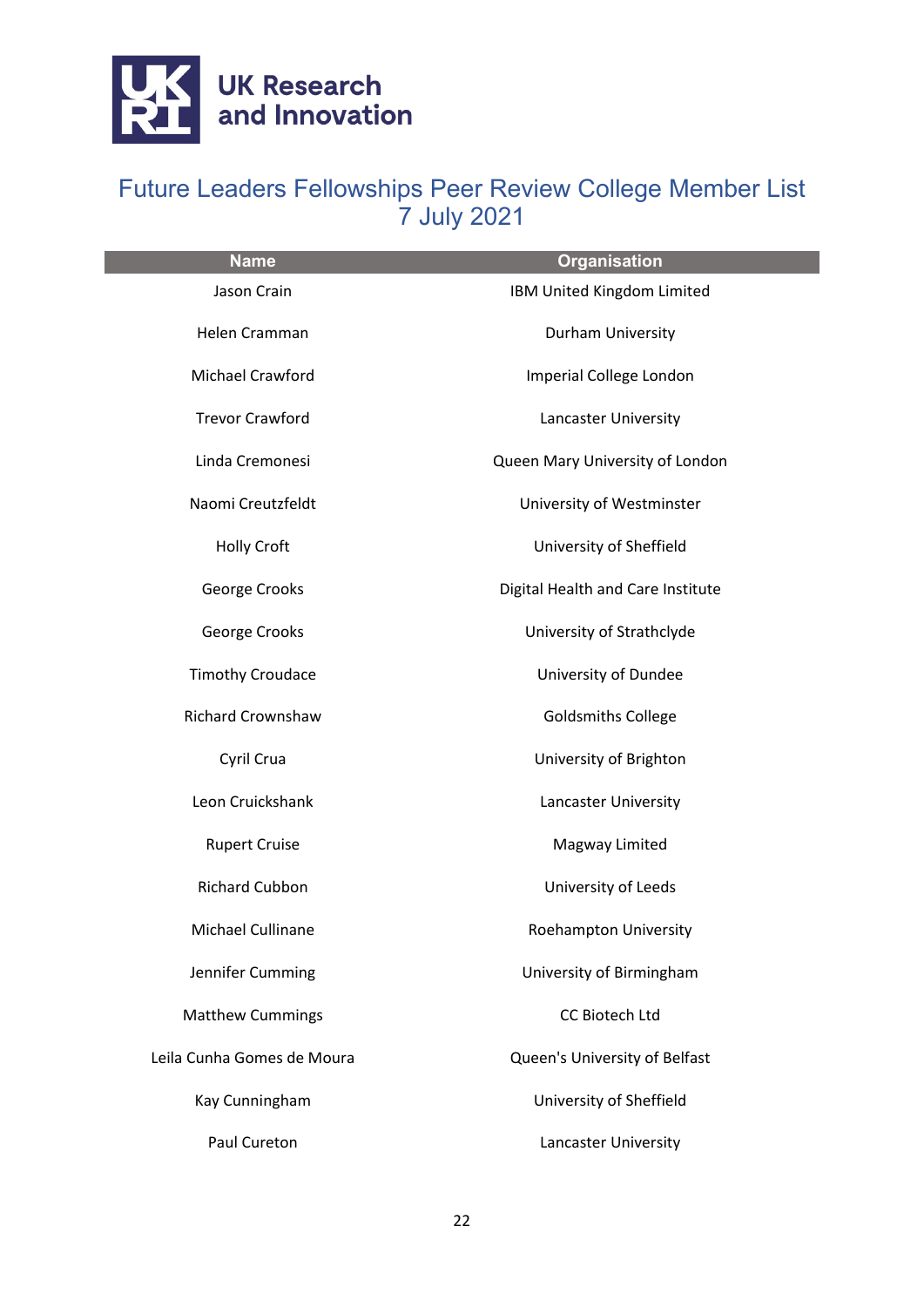

| <b>Name</b>                 | <b>Organisation</b>           |
|-----------------------------|-------------------------------|
| Sue Currie                  | <b>Audeamus Consultants</b>   |
| <b>Thomas Currie</b>        | University of Exeter          |
| Drew Currie                 | Vitabonna Development         |
| <b>Tanya Curtis</b>         | <b>Discovery Park Limited</b> |
| Alan Cuthbertson            | University of Dundee          |
| Polyanna da Conceição Bispo | The University of Manchester  |
| Fulvio D'Acquisto           | Roehampton University         |
| Adetunmise Dada             | University of Glasgow         |
| Erin Thomas Dailey          | University of Leicester       |
| Laurent Dala                | Northumbria University        |
| Paul Dalby                  | University College London     |
| <b>Andrew Daley</b>         | University of Strathclyde     |
| Enrico Dall'Ara             | University of Sheffield       |
| Dima Damen                  | University of Bristol         |
| Coral Dando                 | University of Westminster     |
| Alireza Daneshkhah          | <b>Coventry University</b>    |
| Samir Dani                  | <b>Keele University</b>       |
| Vittoria Danino             | Anglian Water                 |
| Jawwad Darr                 | University College London     |
| <b>Ashok Das</b>            | Sunmoksha Power Pvt Ltd       |
| Anupam Das                  | University of Birmingham      |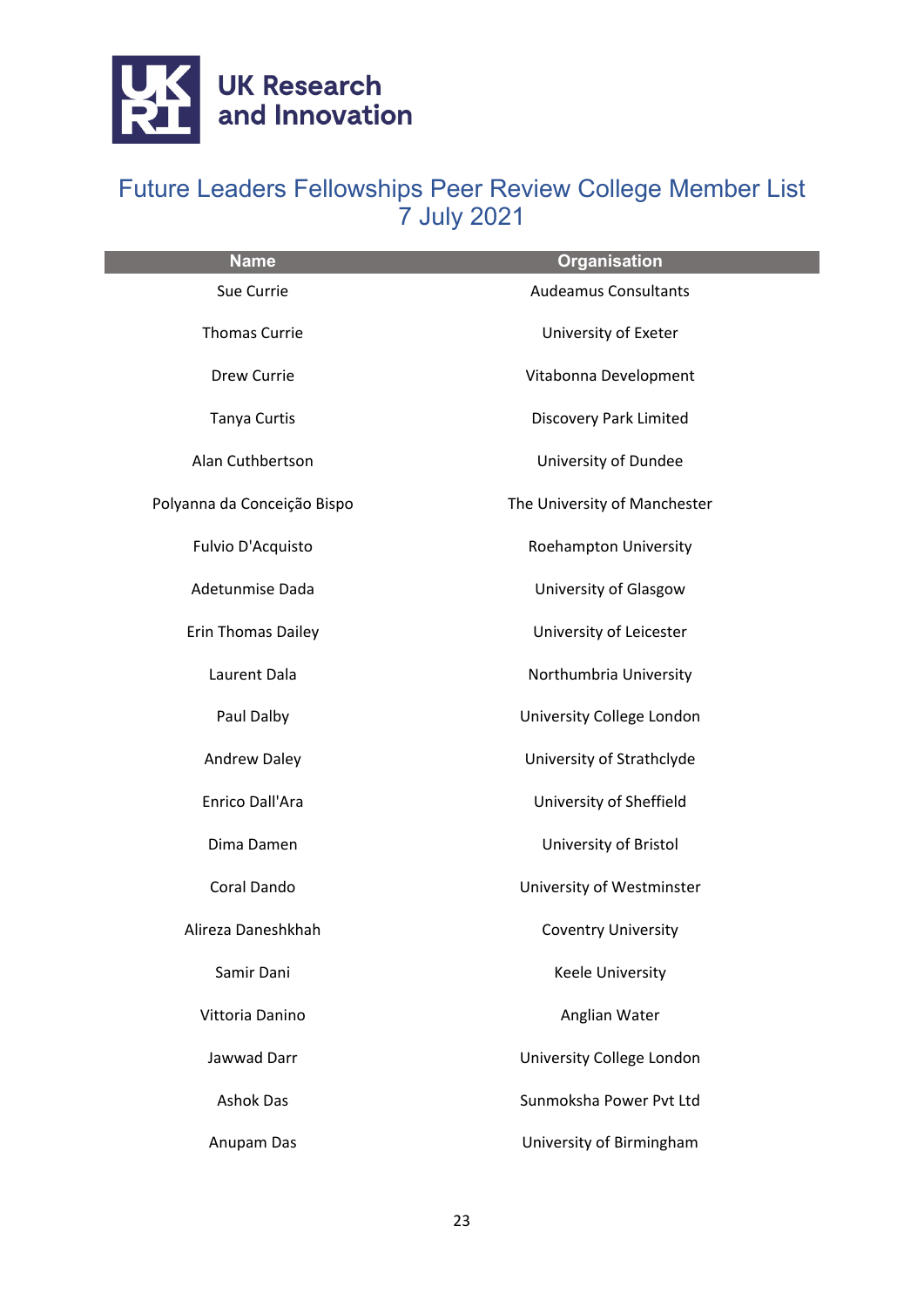

| <b>Name</b>             | <b>Organisation</b>             |
|-------------------------|---------------------------------|
| Saptarshi Das           | University of Exeter            |
| Payel Das               | University of Surrey            |
| Kartik Daswani          | Best Rates 4UnMe Limited        |
| Animesh Datta           | University of Warwick           |
| Bipasa Datta            | University of York              |
| Anthony David           | University College London       |
| Alice Davidson          | University College London       |
| J Huw Davies            | <b>Cardiff University</b>       |
| <b>William Davies</b>   | <b>Cardiff University</b>       |
| <b>Gwyneth Davies</b>   | University College London       |
| Julia Davies            | University of Cambridge         |
| <b>Catherine Davies</b> | University of Leeds             |
| <b>Isabel Davis</b>     | <b>Birkbeck College</b>         |
| James Davis             | Queen's University of Belfast   |
| Seth Davis              | University of York              |
| James Dawson            | <b>Newcastle University</b>     |
| lan Dawson              | Queen Mary University of London |
| Jonathan Dawson         | University of Southampton       |
| Matthew Day             | Anglia Ruskin University        |
| Chris Day               | C J Day Associates              |
| Karl Dayson             | University of Salford           |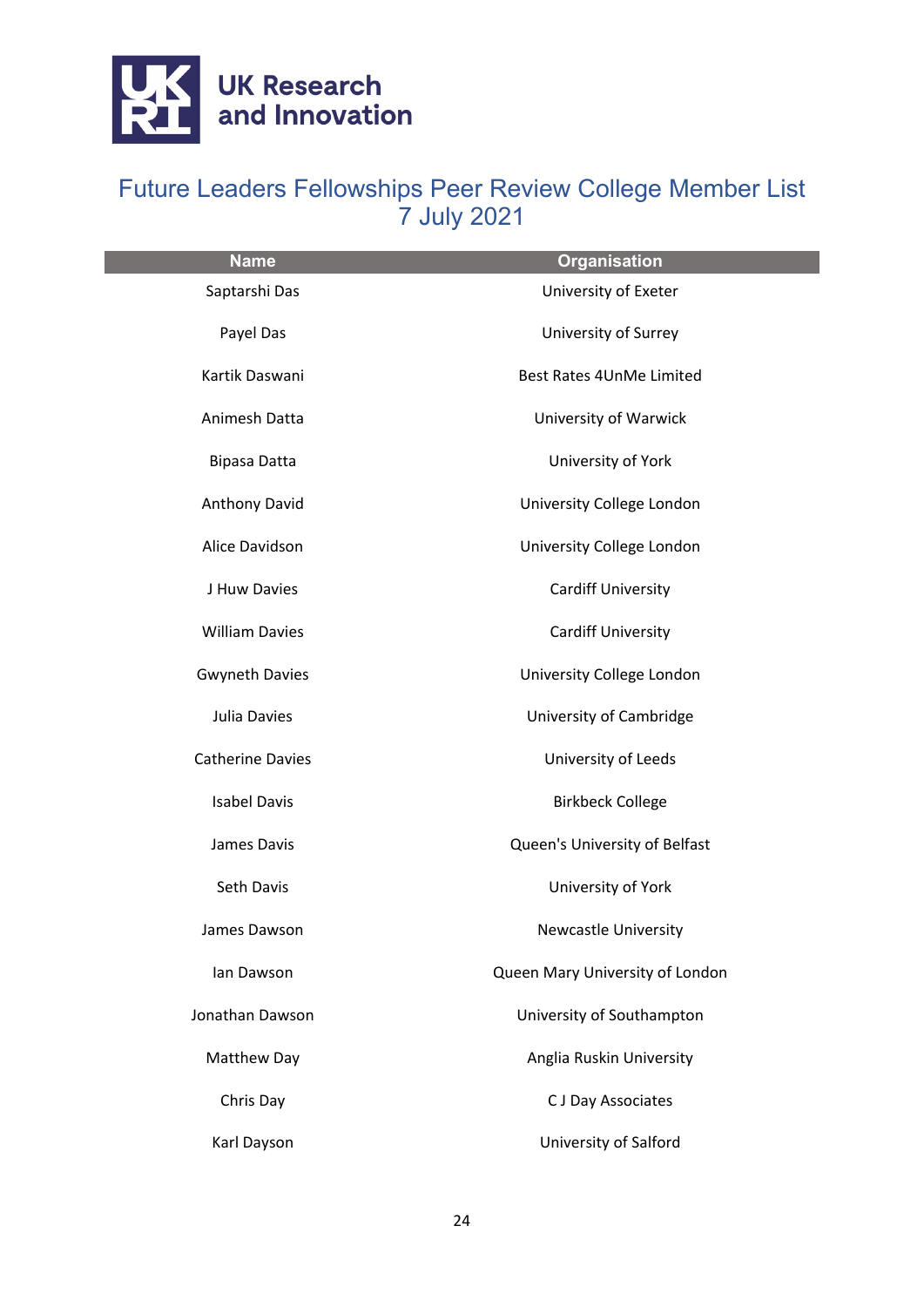

| <b>Name</b>           | <b>Organisation</b>              |
|-----------------------|----------------------------------|
| Milena De Felice      | University of Sheffield          |
| Oliver de Groot       | University of Liverpool          |
| Mathilde de Kerangal  | Imperial College London          |
| Harry De Koning       | University of Glasgow            |
| Anna De Liddo         | Open University                  |
| Geeth de Mel          | IBM United Kingdom Limited       |
| Stefano De Paoli      | <b>Abertay University</b>        |
| Antonella De Santo    | <b>University of Sussex</b>      |
| Lesley Deacon         | University of Sunderland         |
| Robert Dean           | University of Lincoln            |
| Stephanie Decker      | University of Bristol            |
| Kevin Deeley          | Fenestra Holdings Ltd            |
| Manik Deepak Gopinath | <b>Open University</b>           |
| Hamid Dehghani        | University of Birmingham         |
| Kaveh Delfanazari     | University of Glasgow            |
| Fani Deligianni       | University of Glasgow            |
| David Demeritt        | King's College London            |
| Angela Demetriadou    | University of Birmingham         |
| Lauren Dempster       | Queen's University of Belfast    |
| Nadiia Denhovska      | University of Central Lancashire |
| Ozgen Deniz           | Imperial College London          |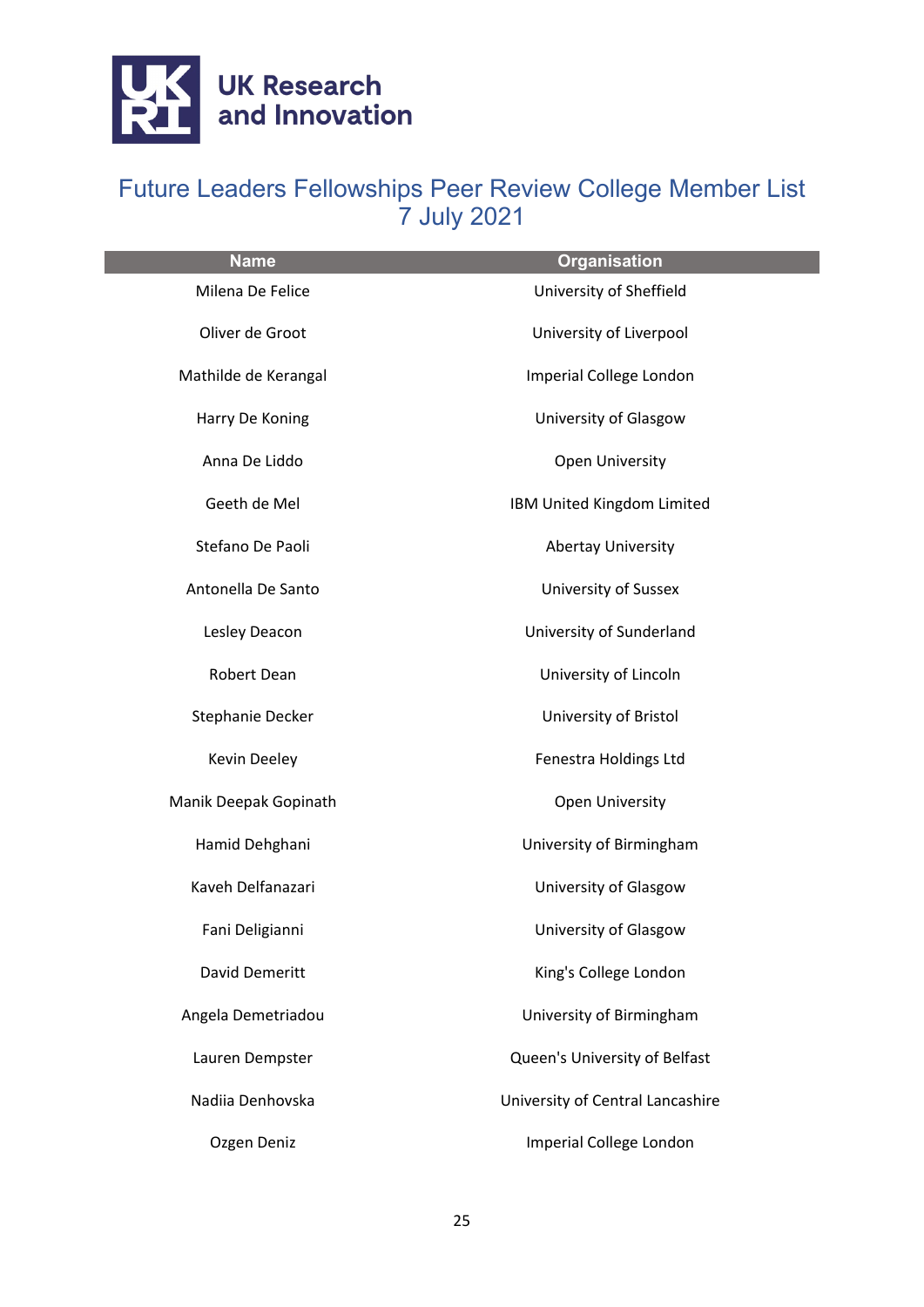

| <b>Name</b>                | Organisation                      |
|----------------------------|-----------------------------------|
| Franziska Denk             | King's College London             |
| <b>Mark Dennis</b>         | University of Birmingham          |
| Ravindra Desai             | Imperial College London           |
| Jane Desborough            | <b>Science Museum Group</b>       |
| Jane Desmarais             | <b>Goldsmiths College</b>         |
| Tom Devlin                 | UserLab                           |
| Robin Devonshire           | <b>Faraday Scientific Limited</b> |
| Rebecca Dewey              | University of Nottingham          |
| Paul Dewick                | Keele University                  |
| Mirella Di Lorenzo         | University of Bath                |
| Lorenzo Di Lucia           | Imperial College London           |
| Nicola Dibben              | University of Sheffield           |
| Lesley Dibley              | University of Greenwich           |
| Lisa Dikomitis             | Keele University                  |
| <b>Victor Dillard</b>      | Owkin                             |
| Andrew Dimond              | Imperial College London           |
| Rachele Dini               | Roehampton University             |
| Dionysia Dionysiou         | University of Stirling            |
| <b>Beatrice D'Ippolito</b> | The University of Manchester      |
| Jason Dittmer              | University College London         |
| Katharina Dittrich         | University of Warwick             |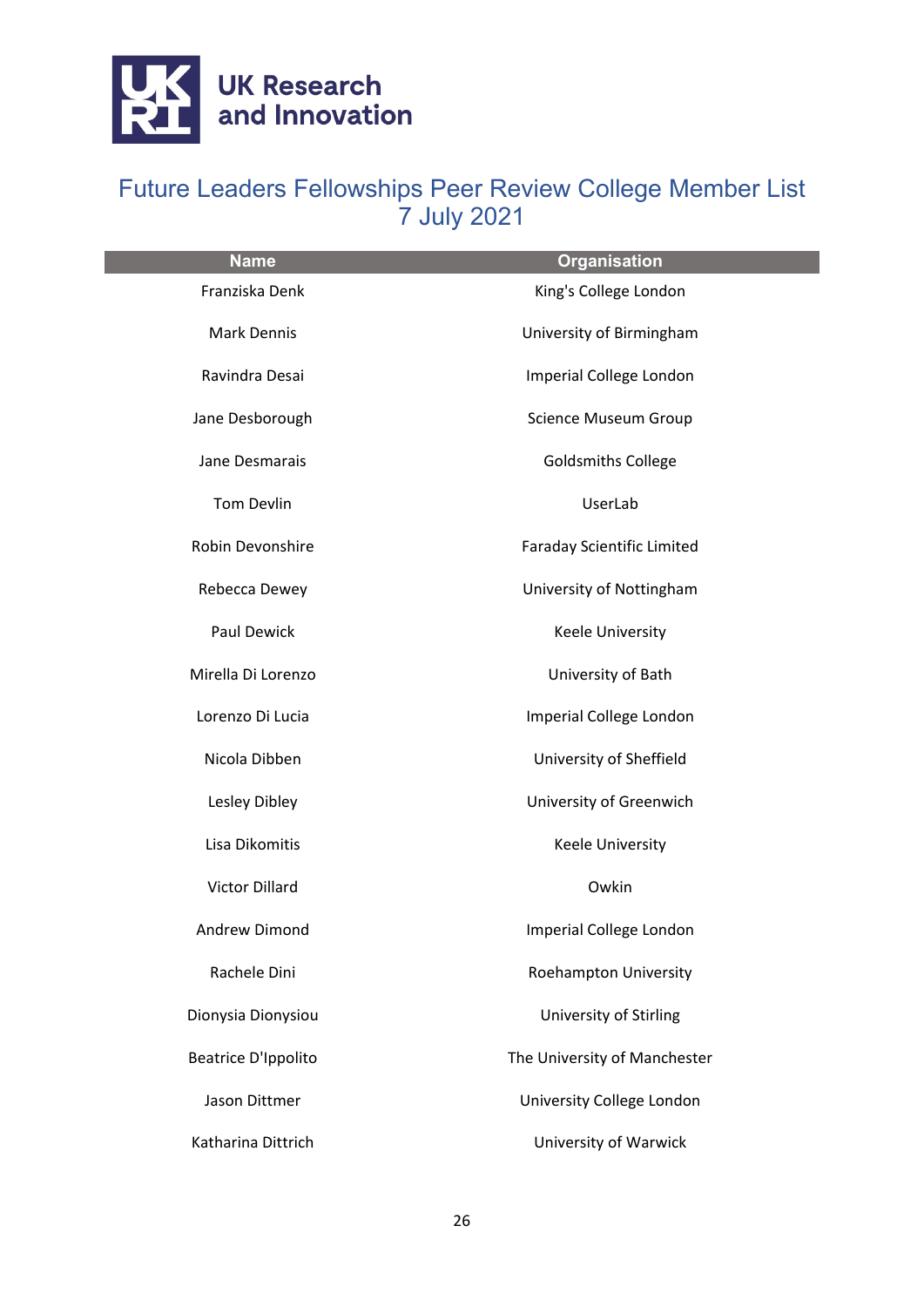

| <b>Name</b>                        | <b>Organisation</b>                  |
|------------------------------------|--------------------------------------|
| Adam Dixon                         | Phytoponics Ltd                      |
| Laura Dixon                        | University of Leeds                  |
| Kirsty Le Doare                    | University of London                 |
| <b>Adrian Dobbs</b>                | University of Greenwich              |
| Adam Dobson                        | University of Glasgow                |
| Susan Docherty                     | <b>Newman University</b>             |
| Simon Dodd                         | Hamilton Wood and co                 |
| <b>Tony Dodd</b>                   | <b>Staffordshire University</b>      |
| <b>Helen Frances Dodd</b>          | University of Exeter                 |
| Peter Dodd                         | University of Sheffield              |
| Kalliopi Dodou                     | University of Sunderland             |
| Sanja Dogramadzi                   | University of Sheffield              |
| Iain Donald                        | <b>Abertay University</b>            |
| Stephanie Donald (Hemelryk Donald) | Monash University Malaysia           |
| Cam Donaldson                      | <b>Glasgow Caledonian University</b> |
| Paul Donaldson                     | <b>STFC - Laboratories</b>           |
| Lucy Donaldson                     | University of Nottingham             |
| Chris Done                         | Durham University                    |
| Daniele Doneddu                    | Swansea University                   |
| Hongbiao Dong                      | University of Leicester              |
| <b>Goncalo Dos Reis</b>            | University of Edinburgh              |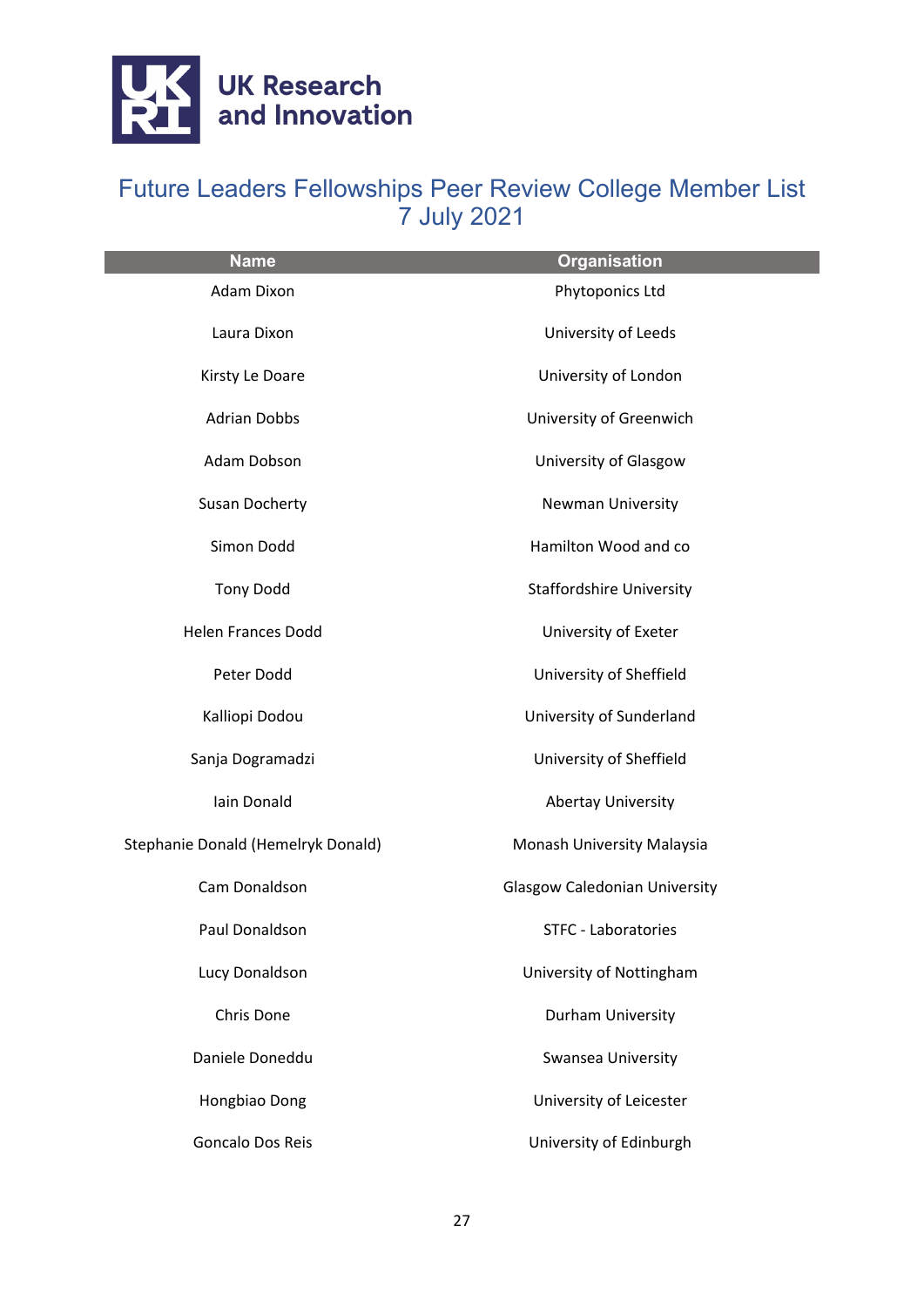

| <b>Name</b>               | <b>Organisation</b>                     |
|---------------------------|-----------------------------------------|
| Alpesh Doshi              | Fintricity                              |
| Maureen Douglas           | <b>Forster Group</b>                    |
| Katerina Dounavi          | Queen's University of Belfast           |
| <b>Richard Douthwaite</b> | University of York                      |
| <b>Andrew Dove</b>        | University of Birmingham                |
| Aoife Doyle               | London Sch of Hygiene and Trop Medicine |
| Andy Doyle                | UK Research and Innovation              |
| Anthony Doyle             | University of Glasgow                   |
| Gillian Doyle             | University of Glasgow                   |
| Stephen Doyle             | Wellcome Trust Sanger Institute         |
| Pier Luigi Dragotti       | Imperial College London                 |
| <b>Olivier Drap</b>       | Pfizer                                  |
| <b>Heather Draper</b>     | University of Warwick                   |
| <b>Isabel Dregely</b>     | King's College London                   |
| <b>Wenting Duan</b>       | University of Lincoln                   |
| Fernanda Duarte           | University of Oxford                    |
| Isabel Maria Duarte Rosa  | <b>Bangor University</b>                |
| Chloe Duckworth           | <b>Newcastle University</b>             |
| Adina Dudau               | University of Glasgow                   |
| Frank Dudbridge           | University of Leicester                 |
| <b>Timothy Duguid</b>     | University of Glasgow                   |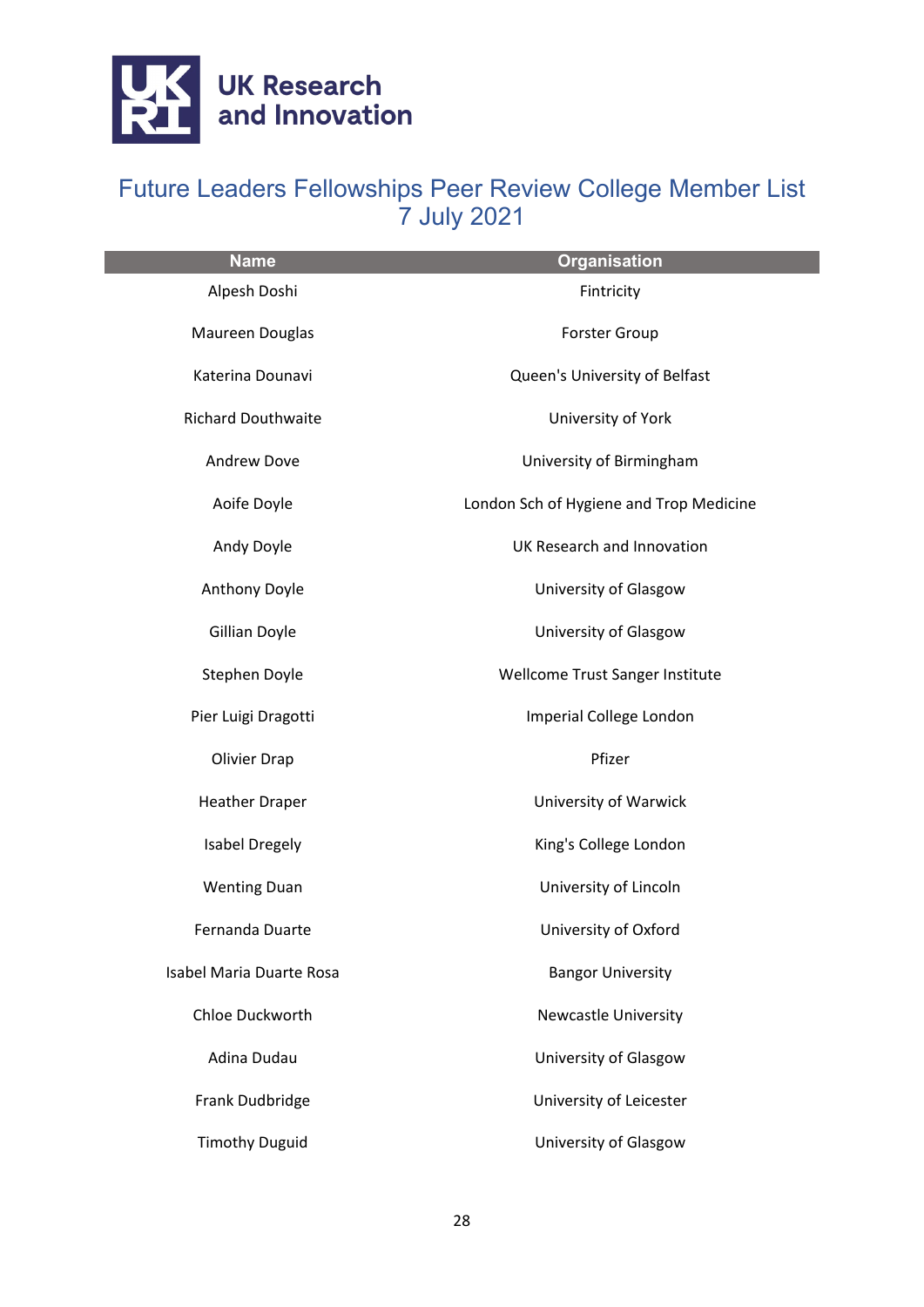

| <b>Name</b>            | <b>Organisation</b>                  |
|------------------------|--------------------------------------|
| <b>Ruth Dukes</b>      | University of Glasgow                |
| Alexandre Dumon        | Imperial College London              |
| Tom Dunkley Jones      | University of Birmingham             |
| David Dunn             | <b>Private Address</b>               |
| <b>Richard Dunn</b>    | <b>Science Museum Group</b>          |
| Jenny Dunn             | University of Lincoln                |
| Derek Dunne            | <b>Cardiff University</b>            |
| <b>Patrick Dunne</b>   | Imperial College London              |
| Julian Dunne           | University of Sussex                 |
| <b>Tania Dunning</b>   | University of Kent                   |
| Eva Maria Duran Eppler | Roehampton University                |
| Isaiah Durosaiye       | University of Sheffield              |
| Pierre Dutrieux        | <b>NERC British Antarctic Survey</b> |
| Emma Dwyer             | Museum of London Archaeology         |
| Louise Dye             | University of Leeds                  |
| Krysia Dziedzic        | Keele University                     |
| Paul Earlie            | University of Bristol                |
| Juliana Early          | Queen's University of Belfast        |
| Michael Douglas Eason  | James Walker & Co Ltd                |
| Alexander Easton       | Durham University                    |
| <b>Timothy Easun</b>   | <b>Cardiff University</b>            |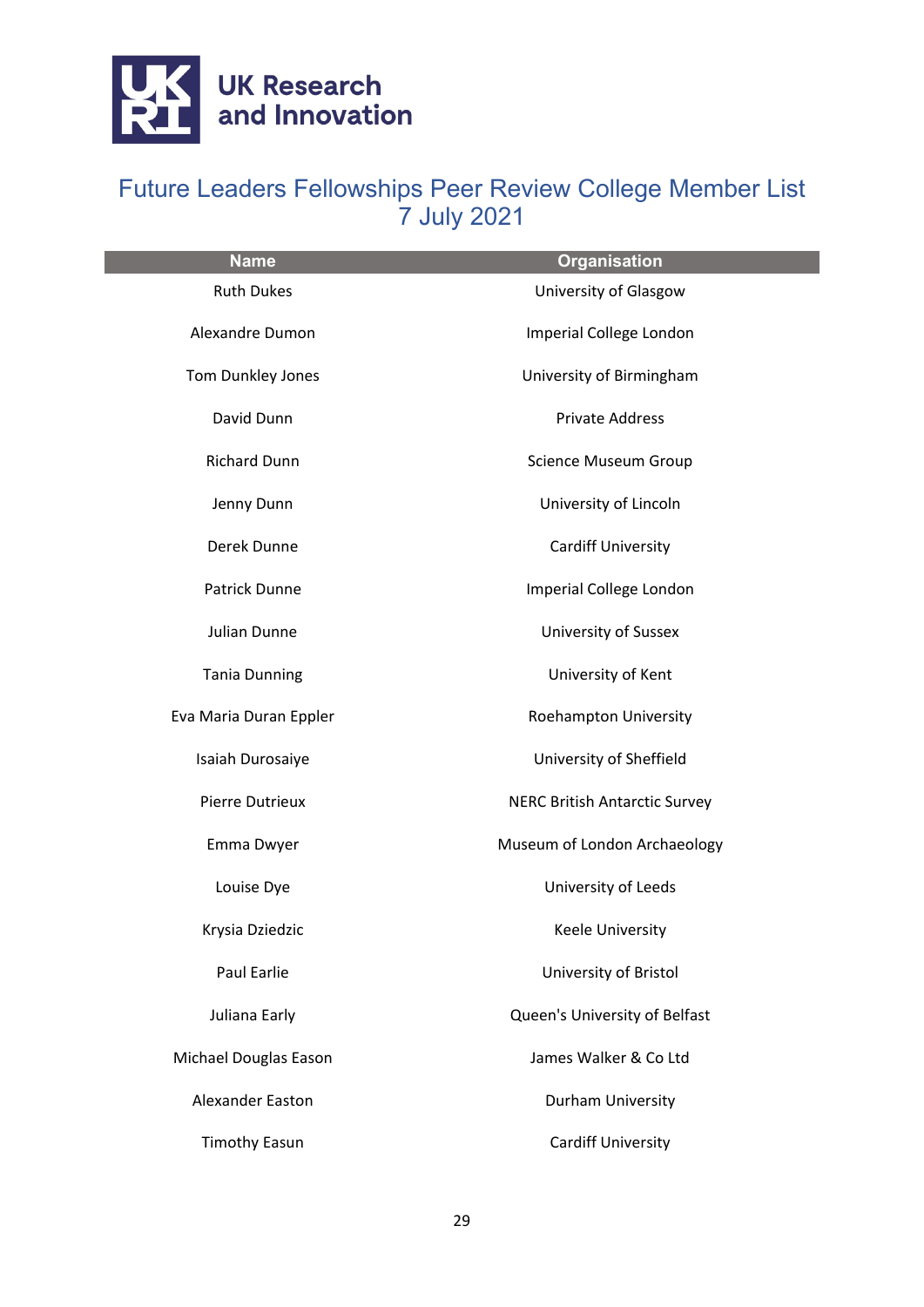

| <b>Name</b>                   | <b>Organisation</b>               |
|-------------------------------|-----------------------------------|
| James Eatwell                 | <b>Cox Powertrain Limited</b>     |
| George Economides             | <b>Oxfordshire County Council</b> |
| Natalie Edelman               | University of Brighton            |
| Neil Edwards                  | Open University                   |
| Joanne Edwards                | University of Glasgow             |
| <b>Christine Edwards-Leis</b> | St Marys University Twickenham    |
| Derek John Edyvane            | University of Leeds               |
| Tuomas Eerola                 | Durham University                 |
| Ammara Ejaz                   | University of Glasgow             |
| Yuksel Ekinci                 | University of Portsmouth          |
| Alicia El Haj                 | University of Birmingham          |
| Yuval Elani                   | Imperial College London           |
| Claire Eldridge               | University of Leeds               |
| Sherif El-Khamisy             | University of Sheffield           |
| Ahmad Elkhateb                | Queen's University of Belfast     |
| <b>Mark Elliot</b>            | The University of Manchester      |
| <b>Thomas Elliott</b>         | Imperial College London           |
| <b>Andrew Elliott</b>         | University of Lincoln             |
| <b>Paul Ellis</b>             | <b>Boots</b>                      |
| Amy Ellison                   | <b>Bangor University</b>          |
| Louisa Ells                   | Leeds Beckett University          |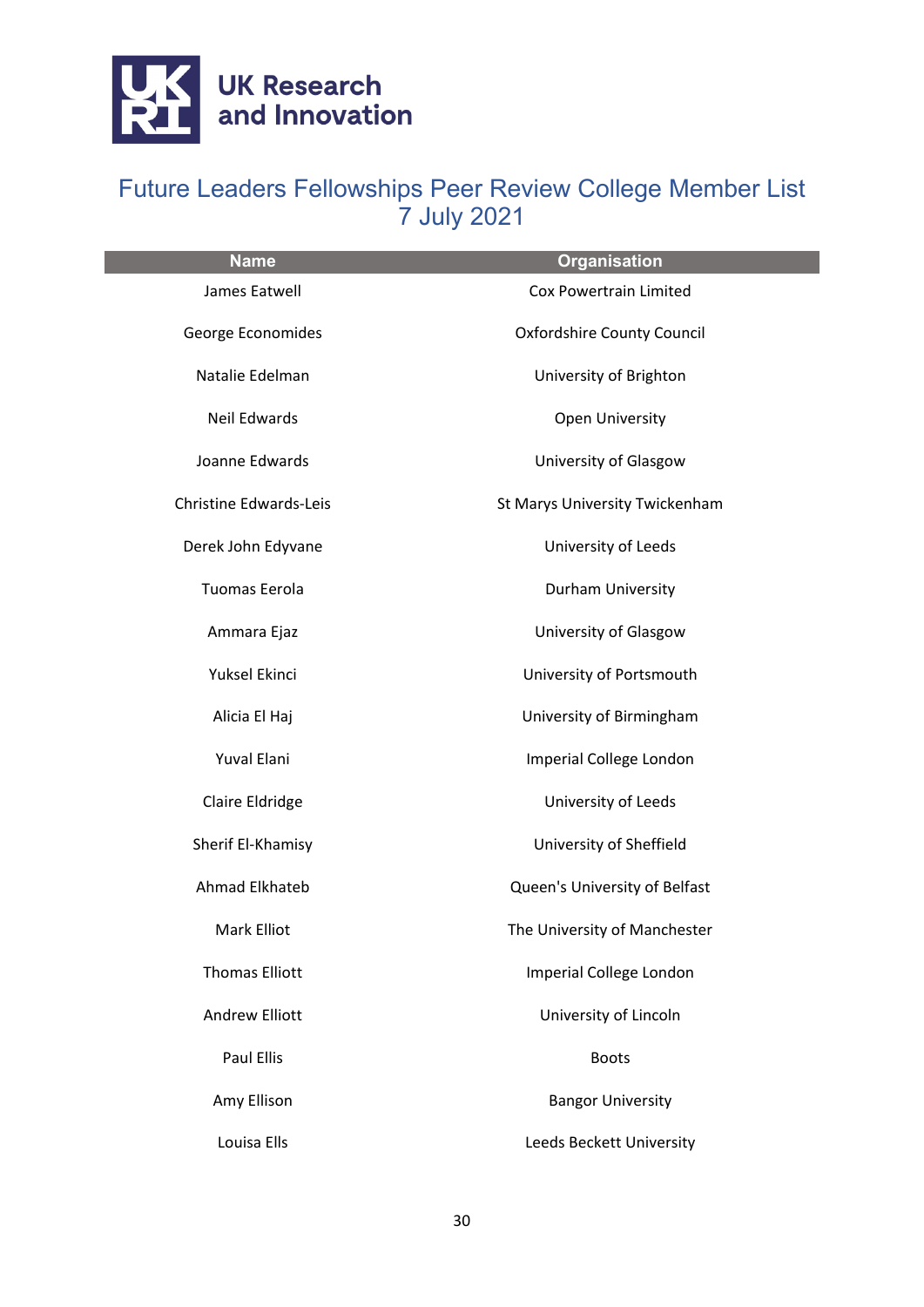

| <b>Name</b>              | <b>Organisation</b>                     |
|--------------------------|-----------------------------------------|
| Ahmed Elmarakbi          | Northumbria University                  |
| Azadeh Emadi             | University of Glasgow                   |
| Lisa Emberson            | University of York                      |
| <b>Tim Embley</b>        | Costain Ltd                             |
| David Emerson            | STFC - Laboratories                     |
| Ali Emrouznejad          | <b>Aston University</b>                 |
| <b>Ruth Endacott</b>     | University of Plymouth                  |
| Luisa Enria              | London Sch of Hygiene and Trop Medicine |
| <b>Mairead Enright</b>   | University of Birmingham                |
| <b>Emmanuel Enwenede</b> | <b>Uplanit LTD</b>                      |
| Olga Epitropaki          | Durham University                       |
| Claudia Estcourt         | <b>Glasgow Caledonian University</b>    |
| Pedro Estrela            | University of Bath                      |
| Andy Evans               | Aberystwyth University                  |
| Jarred Evans             | <b>Cardiff Metropolitan University</b>  |
| <b>Christopher Evans</b> | <b>STFC - Laboratories</b>              |
| <b>Justin Evans</b>      | The University of Manchester            |
| <b>Mathew Evans</b>      | University of York                      |
| Heiner Evanschitzky      | The University of Manchester            |
| <b>Andrew Everett</b>    | A+E Ltd                                 |
| Shane Ewan               | Leeds Beckett University                |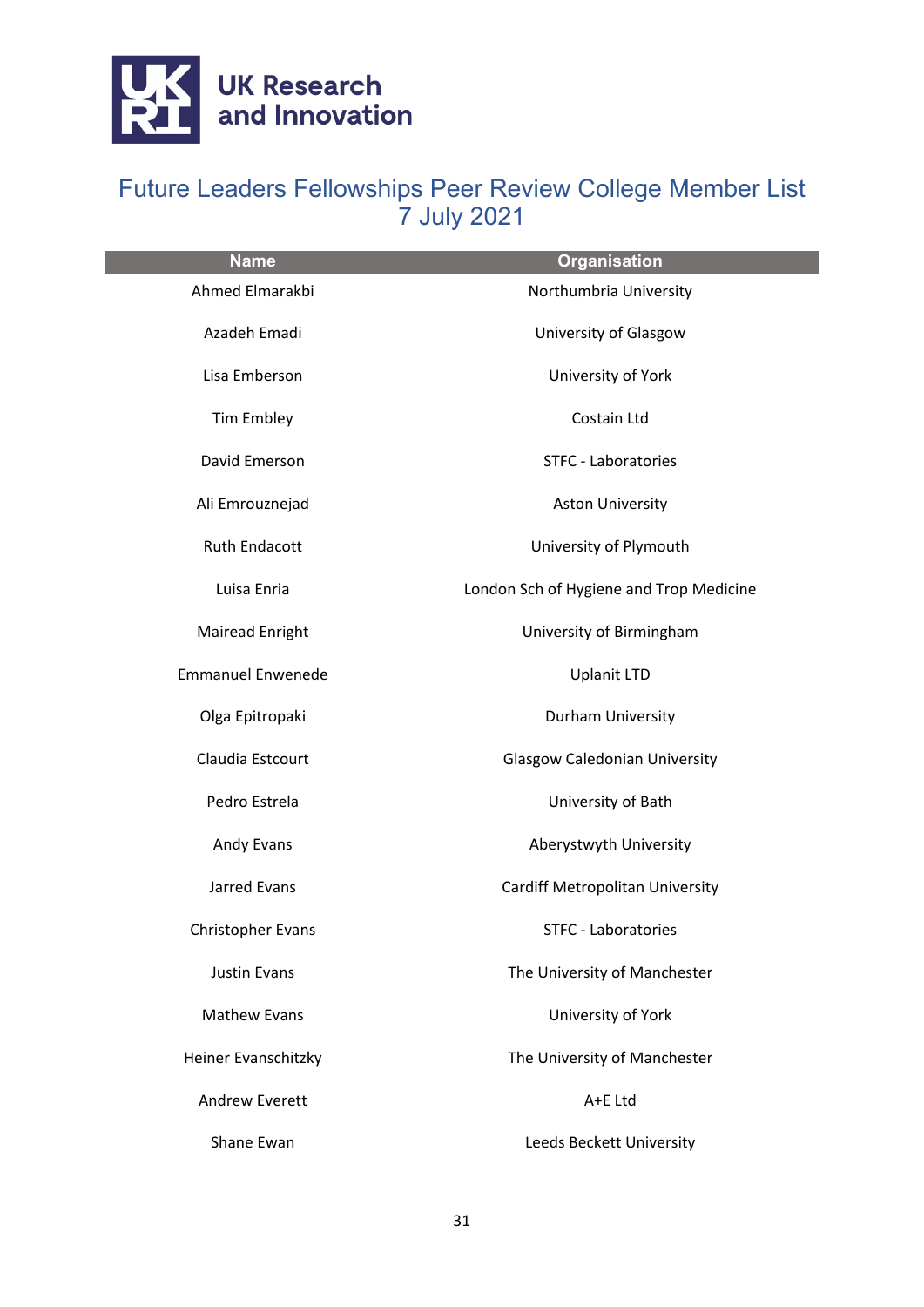

| <b>Name</b>              | <b>Organisation</b>       |
|--------------------------|---------------------------|
| Patrick Eyers            | University of Liverpool   |
| Helen Eyles              | University of Exeter      |
| Eleonore Faber           | University of Leeds       |
| Muhammad Faisal          | University of Bradford    |
| Yuanlong Fan             | University of South Wales |
| Asaad Faramarzi          | University of Birmingham  |
| Marie Farmer             | <b>Mini Mealtimes</b>     |
| Helena Farrand Carrapico | Northumbria University    |
| <b>Claire Farrow</b>     | <b>Aston University</b>   |
| Thomas Farrugia          | <b>Beta Bugs Limited</b>  |
| Azadeh Fattahi           | Durham University         |
| Oliver Fegan             | usheru                    |
| Georg Feichtinger        | University of Leeds       |
| Anna Felikson            | Durham University         |
| Andy Fenton              | University of Liverpool   |
| <b>Corisande Fenwick</b> | University College London |
| Benjamin Ferguson        | University of Warwick     |
| Alexander Fergusson      | <b>FAC Technology</b>     |
| <b>Robert Fern</b>       | University of Plymouth    |
| Felix Fernandez-Alonso   | University College London |
| Laura Ferraiuolo         | University of Sheffield   |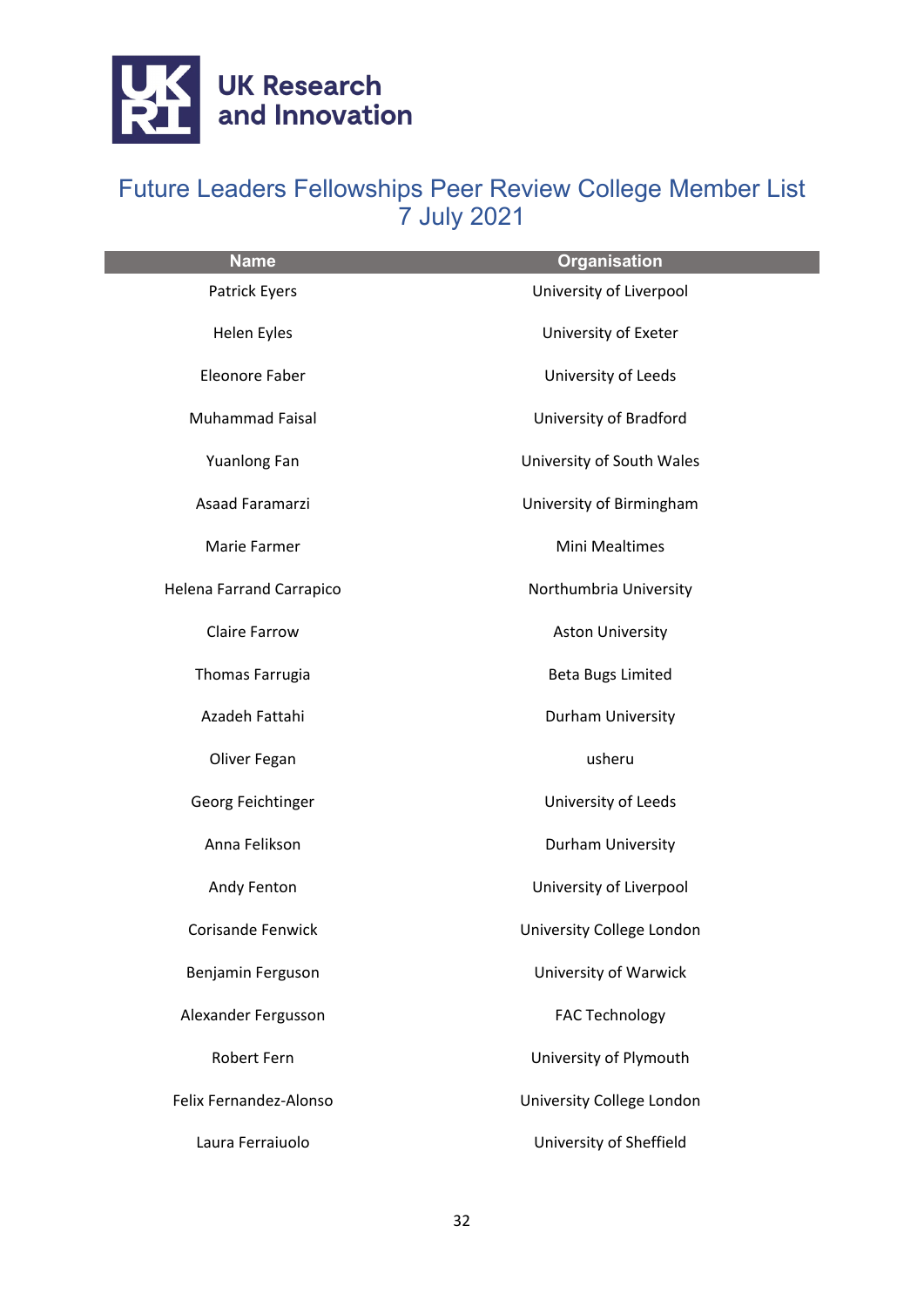

| <b>Name</b>              | <b>Organisation</b>                  |
|--------------------------|--------------------------------------|
| Obongifreke Festus       | <b>Fesoft Links</b>                  |
| <b>Eric Fevre</b>        | University of Liverpool              |
| Jose Fiadeiro            | University of Dundee                 |
| Sebastiano Fichera       | University of Liverpool              |
| Rob Field                | The University of Manchester         |
| <b>Daniel Field</b>      | University of Cambridge              |
| Jeremy Field             | University of Exeter                 |
| <b>Helen Fielding</b>    | University College London            |
| Krzysztof Fijalkowski    | Norwich University of the Arts       |
| George Filis             | <b>Bournemouth University</b>        |
| Clare Finburgh Delijani  | <b>Goldsmiths College</b>            |
| <b>Tracy Finch</b>       | Northumbria University               |
| Christopher James Finlay | Durham University                    |
| Alexander Finlayson      | Nye Health                           |
| <b>Matthew Finn</b>      | <b>European Marine Energy Centre</b> |
| Justine Firnhaber-Baker  | University of St Andrews             |
| Steven Firth             | Loughborough University              |
| Joseph Firth             | The University of Manchester         |
| Rebecca Fisher           | Royal Holloway, Univ of London       |
| Larry Mark Fisher        | St George's University of London     |
| Elizabeth FitzGerald     | <b>Open University</b>               |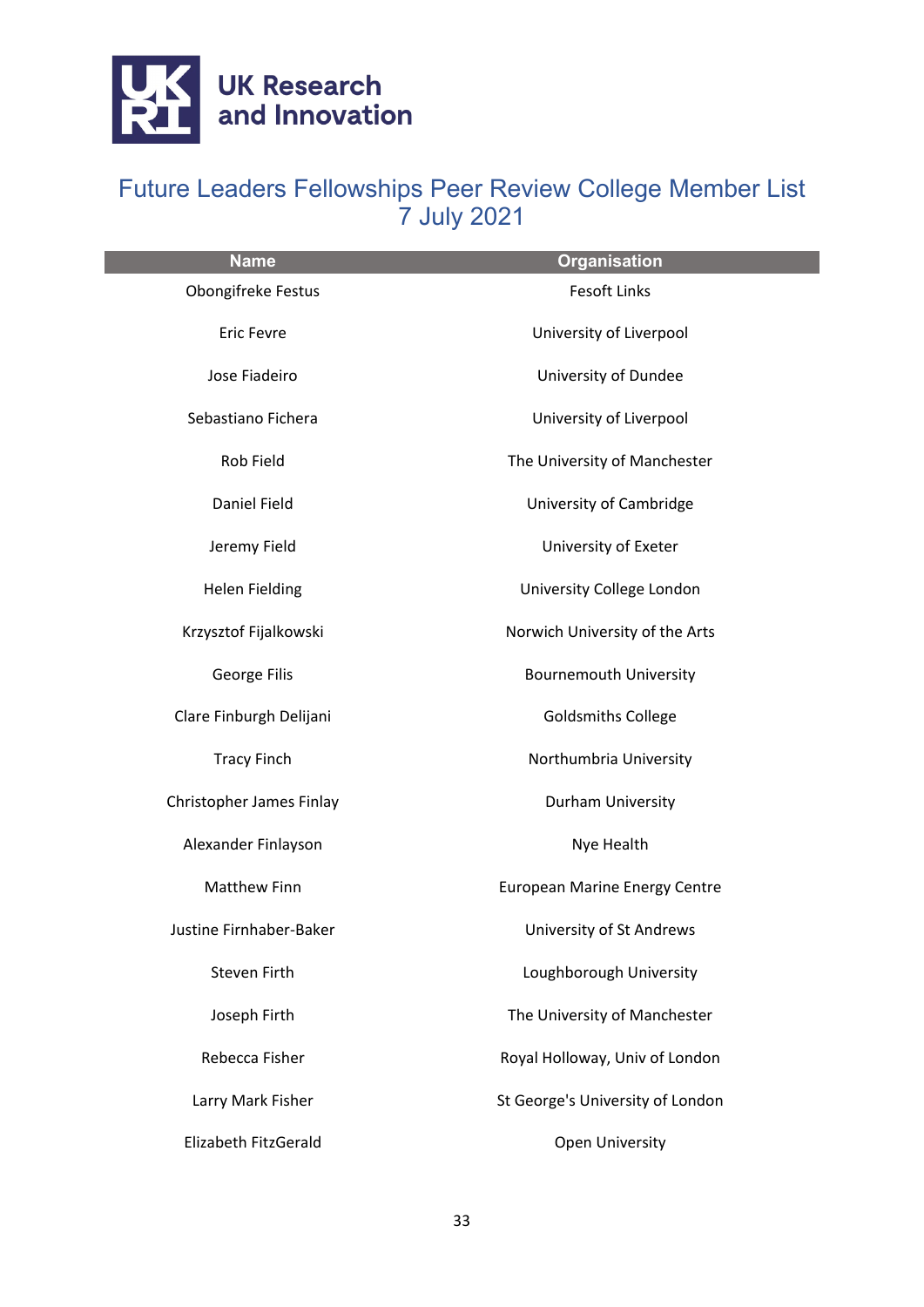

| <b>Name</b>             | <b>Organisation</b>                  |
|-------------------------|--------------------------------------|
| Laura Fitzmaurice       | University of Ulster                 |
| Conor Fitzpatrick       | The University of Manchester         |
| Timo Fleckenstein       | London School of Economics & Pol Sci |
| Jasmine Fledderjohann   | Lancaster University                 |
| Valerie Fleming         | Liverpool John Moores University     |
| <b>Michael Fleming</b>  | University of Glasgow                |
| Adam Fletcher           | University of Glasgow                |
| Margaret Fletcher       | University of Glasgow                |
| Louise Fletcher         | University of Leeds                  |
| <b>Matthew Flinders</b> | University of Sheffield              |
| <b>Melanie Flint</b>    | University of Brighton               |
| Emma Flynn              | Queen's University of Belfast        |
| Samantha Flynn          | University of Warwick                |
| Christopher Fogwill     | <b>Keele University</b>              |
| David Foley             | <b>Cardiff University</b>            |
| Aoife Mary Foley        | Queen's University of Belfast        |
| Gary Jonas Fooks        | <b>Aston University</b>              |
| Doug Forbes             | Whole Life Consultants Ltd           |
| Victoria Forrest        | <b>VIKA Books</b>                    |
| Naomi Forrester-Soto    | <b>Keele University</b>              |
| Alexander Forse         | University of Cambridge              |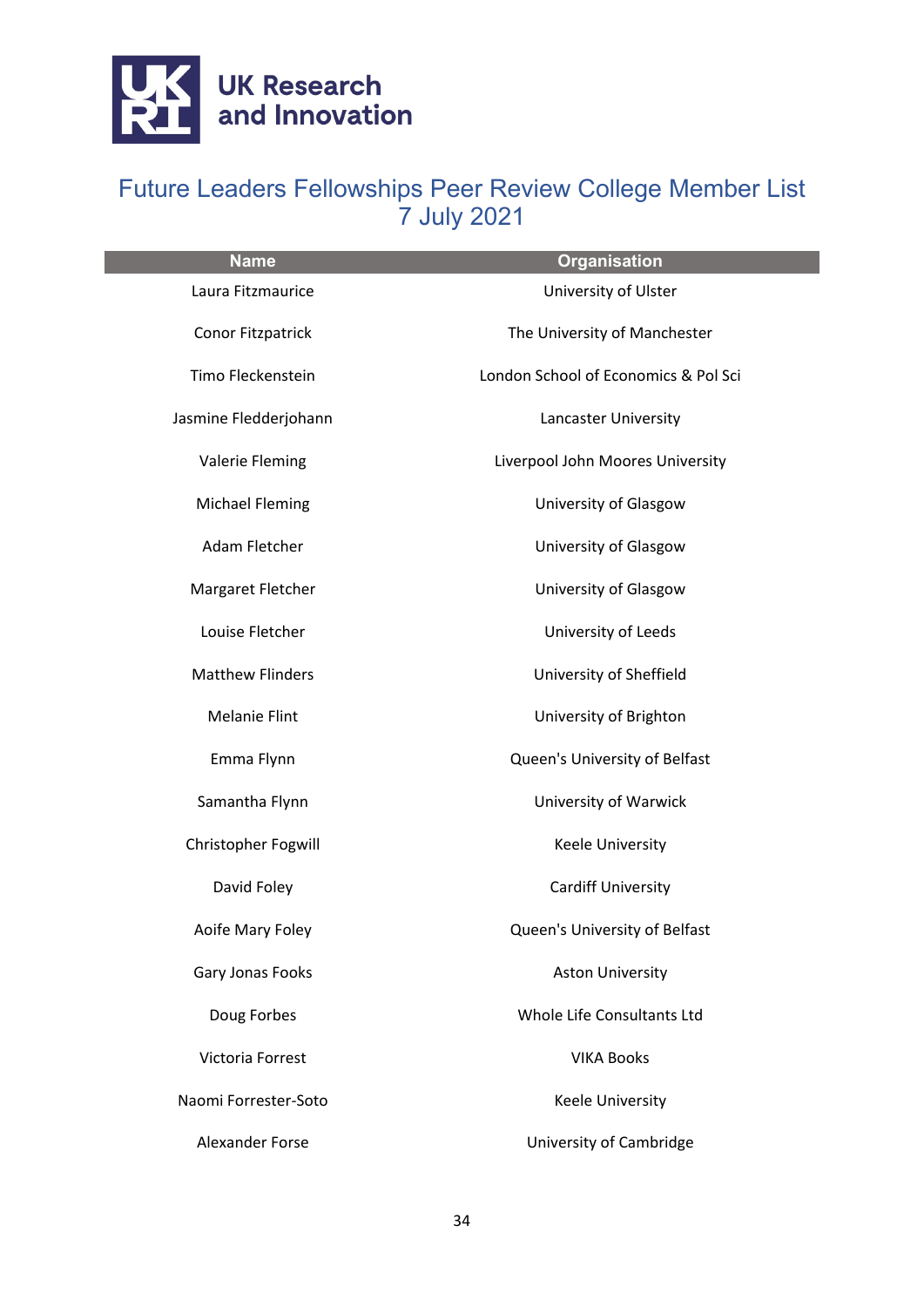

| <b>Name</b>                 | <b>Organisation</b>         |
|-----------------------------|-----------------------------|
| Laurel Forster              | University of Portsmouth    |
| Nicholas Forsyth            | Keele University            |
| Paolo Fortis                | Durham University           |
| Colin Foster                | Loughborough University     |
| Ramona Fotiade              | University of Glasgow       |
| <b>Theofanis Fotis</b>      | University of Brighton      |
| Mohammad Fotouhi            | University of Glasgow       |
| Andrea Fotticchia           | <b>Aston University</b>     |
| Elsa Fouragnan              | University of Plymouth      |
| Sara Fovargue               | Lancaster University        |
| Hayley Jane Fowler          | <b>Newcastle University</b> |
| <b>Patrick Fowler</b>       | University of Sheffield     |
| <b>Helen Foxhall Forbes</b> | Durham University           |
| <b>Bruno Fraga</b>          | University of Birmingham    |
| Maria Fragiadaki            | University of Sheffield     |
| Murray Fraser               | University College London   |
| Abigail Fraser              | University of Bristol       |
| <b>Alistair Fraser</b>      | University of Glasgow       |
| Pietro Fratta               | University College London   |
| Markus Fraundorfer          | University of Leeds         |
| <b>Timothy Frayling</b>     | University of Exeter        |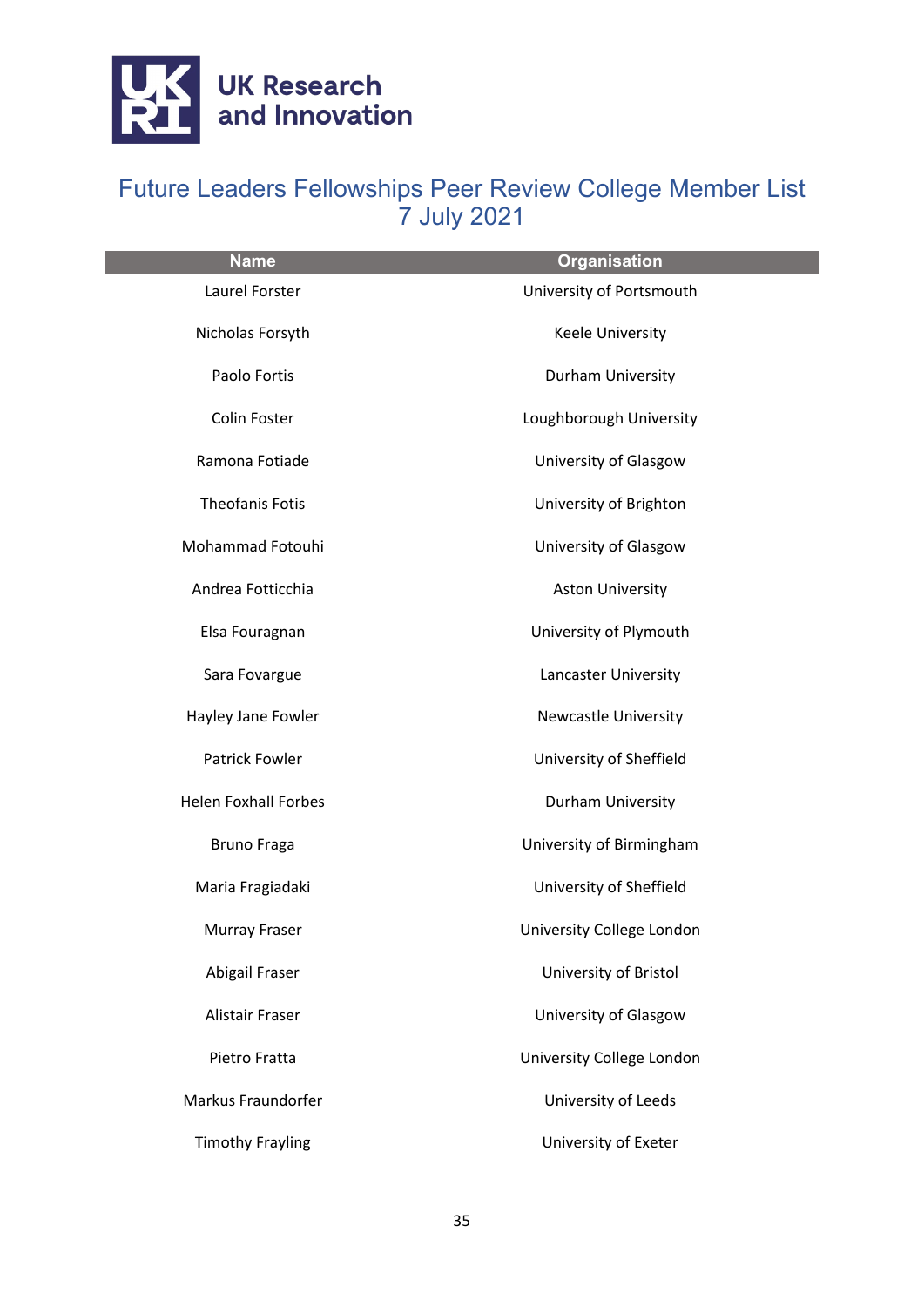

| <b>Name</b>            | <b>Organisation</b>                  |
|------------------------|--------------------------------------|
| Mervyn Freeman         | <b>NERC British Antarctic Survey</b> |
| Jennifer Freeman       | University of Plymouth               |
| Marina Freitag         | <b>Newcastle University</b>          |
| Craig French           | University of Nottingham             |
| Anna Freni Sterrantino | Imperial College London              |
| Peri Friend            | The Foundry Visionmongers Ltd (UK)   |
| Andy Frost             | University of Greenwich              |
| Jedrzej Frynas         | Open University                      |
| Mara Fuertes Gutiérrez | Open University                      |
| William Fuller         | University of Glasgow                |
| <b>Holly Furneaux</b>  | <b>Cardiff University</b>            |
| <b>Vincent Fusco</b>   | Queen's University of Belfast        |
| Jean-Michel Fustin     | The University of Manchester         |
| <b>Clare Futter</b>    | University College London            |
| <b>Andrew Futter</b>   | University of Leicester              |
| Aileen Fyfe            | University of St Andrews             |
| <b>Philip Gaffney</b>  | EcoStim                              |
| Iwona Gajda            | University of the West of England    |
| Sareen Galbraith       | Leeds Beckett University             |
| Joseph Galea           | University of Birmingham             |
| John Gall              | <b>Private Address</b>               |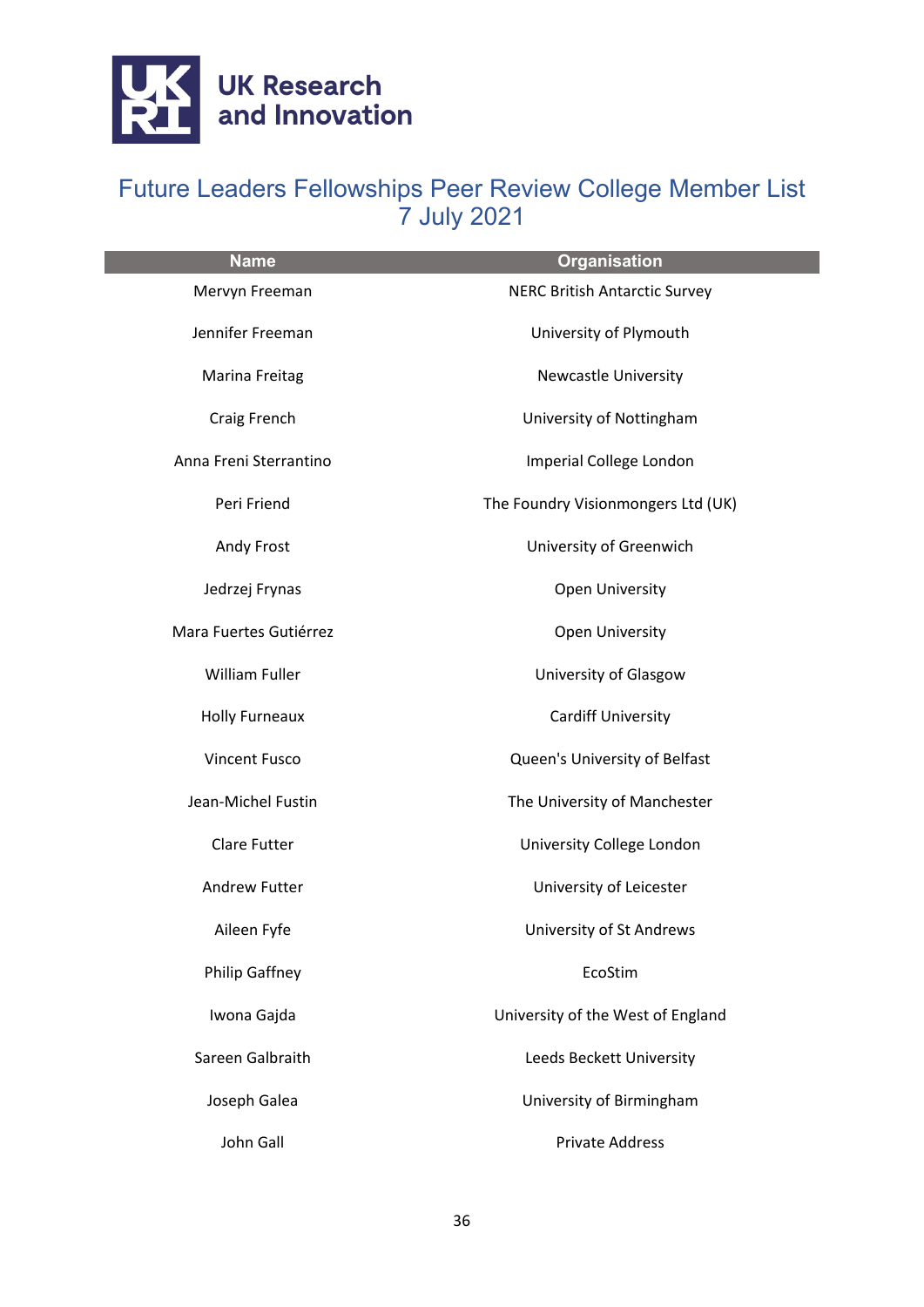

| <b>Name</b>                   | <b>Organisation</b>             |
|-------------------------------|---------------------------------|
| Kathleen Galvin               | University of Brighton          |
| Nicola Gambino                | University of Leeds             |
| Agnieszka Gambus              | University of Birmingham        |
| Ophira Gamliel                | University of Glasgow           |
| <b>Tat-Hean Gan</b>           | <b>Brunel University London</b> |
| Bharathram Ganapathisubramani | University of Southampton       |
| Joao Gandra                   | The Welding Institute           |
| Sath Ganesarajah              | Lake Parime Limited             |
| Jayant Ganguli                | University of Essex             |
| Supriyo Ganguly               | Cranfield University            |
| David Gao                     | Nanolayers Research Computing   |
| Alison Garden                 | Queen's University of Belfast   |
| Jennifer Garden               | University of Edinburgh         |
| James Garratt                 | Enviresearch Ltd                |
| Giles Gasper                  | Durham University               |
| Luke Gaughan                  | <b>Newcastle University</b>     |
| <b>Rosemary Gault</b>         | University of Sheffield         |
| Elena Gaura                   | <b>Coventry University</b>      |
| Joanna Gavins                 | University of Sheffield         |
| Iuliana Gavril                | Norwich University of the Arts  |
| Anna Gawlewicz                | University of Glasgow           |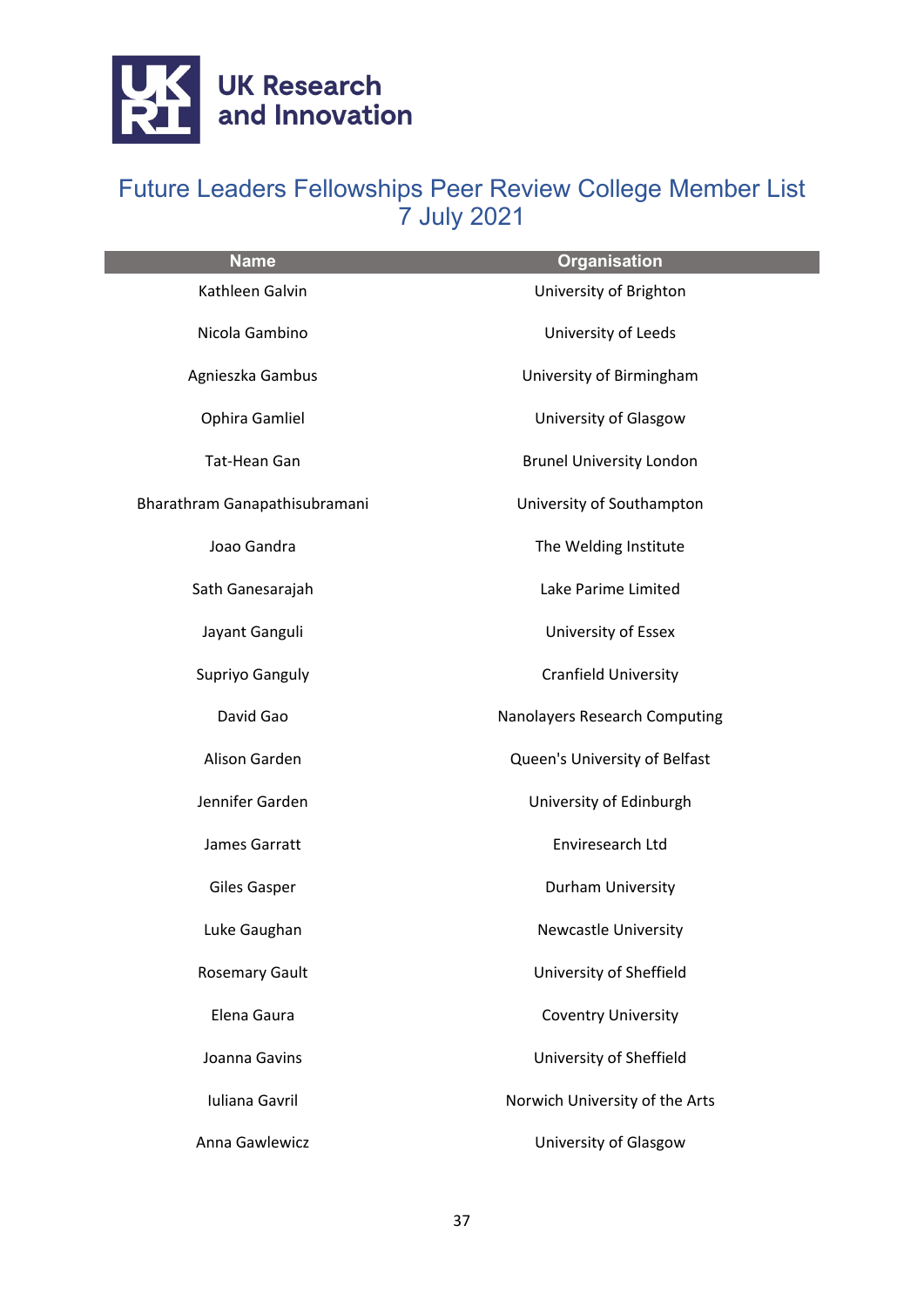

| <b>Name</b>                     | <b>Organisation</b>                     |
|---------------------------------|-----------------------------------------|
| <b>William Gaze</b>             | University of Exeter                    |
| <b>Tarcisio Gazzini</b>         | University of East Anglia               |
| Katja Gehmlich                  | University of Birmingham                |
| Sebastian Gehrig                | Roehampton University                   |
| Massimiliano Gei                | University of Trieste                   |
| Joachim Gentz                   | University of Edinburgh                 |
| Keith George                    | Liverpool John Moores University        |
| Alexander Georgiev              | <b>Bangor University</b>                |
| <b>Vihar Georgiev</b>           | University of Glasgow                   |
| Theonitsa (Theoni) Georgiou     | Imperial College London                 |
| Myria Georgiou                  | London School of Economics & Pol Sci    |
| Giorgos Georgopoulos            | Elemendar                               |
| Christopher Gerada              | University of Nottingham                |
| Andre Gerber                    | University of Surrey                    |
| <b>Timothy Gershon</b>          | University of Warwick                   |
| Sarah Gerson                    | <b>Cardiff University</b>               |
| Azarmidokht Gholamipour-Shirazi | University of Birmingham                |
| Sunil Ghosalkar                 | Sunny Technologies Ltd                  |
| Frances Giampapa                | University of Bristol                   |
| Adam Giangreco                  | University of the Highlands and Islands |
| Marco Giardiello                | University of Liverpool                 |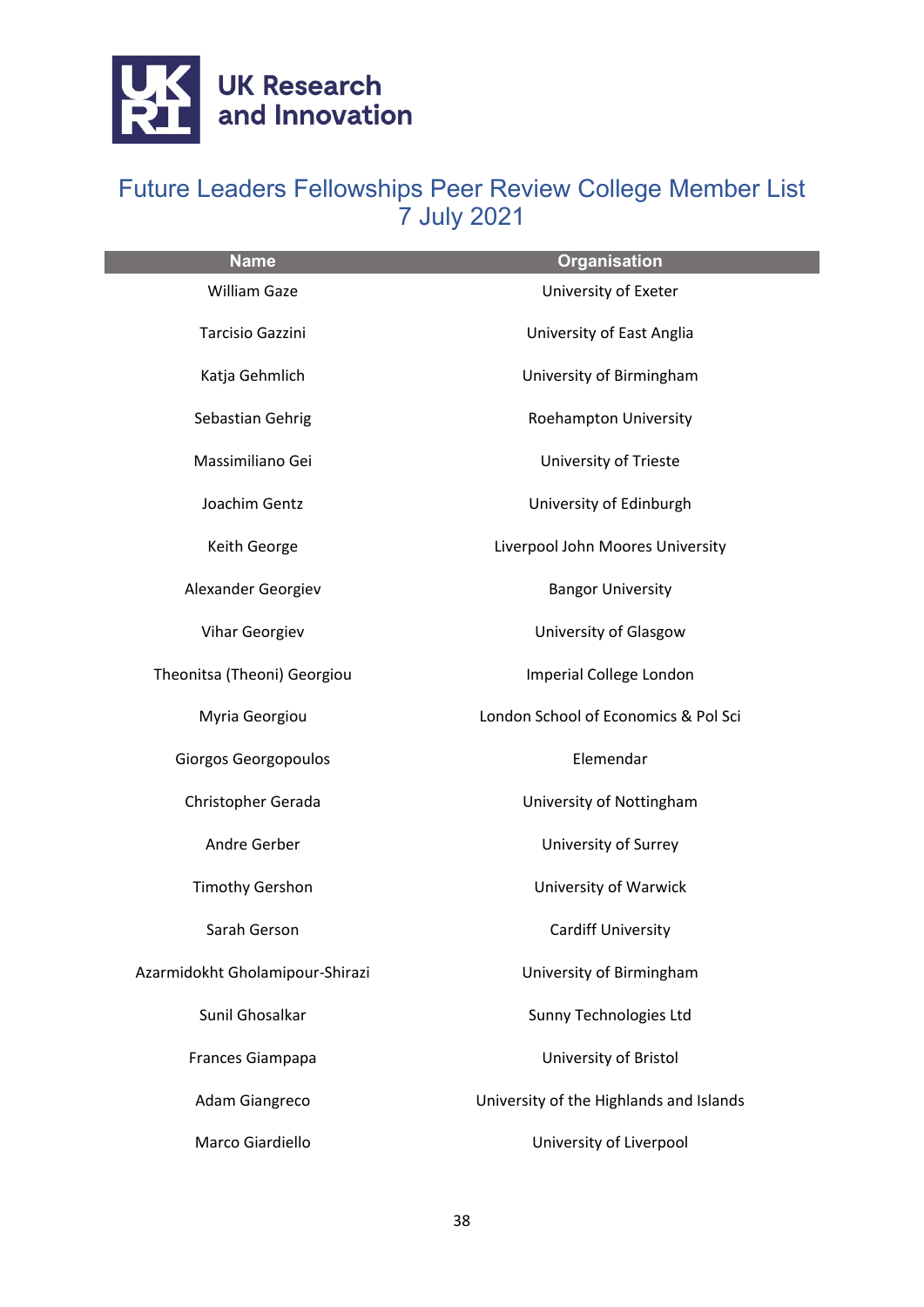

| <b>Name</b>                   | <b>Organisation</b>               |
|-------------------------------|-----------------------------------|
| Ben Gibbison                  | University of Bristol             |
| Sean Richard Giblin           | <b>Cardiff University</b>         |
| <b>Bradley Gibson</b>         | University of Hull                |
| Claire Gibson                 | University of Nottingham          |
| Francesco Giglio              | University of Surrey              |
| <b>Francis Gilbert</b>        | <b>Goldsmiths College</b>         |
| <b>Geoffrey Scott Gilbert</b> | University of Essex               |
| Iain Gilchrist                | University of Bristol             |
| Andrew Gill                   | University of Lincoln             |
| <b>Brendan Gilmore</b>        | Queen's University of Belfast     |
| Derek Gilroy                  | University College London         |
| Daniel Ginty                  | <b>International Tool Company</b> |
| Michael Given                 | University of Glasgow             |
| <b>Toni Gladding</b>          | <b>Open University</b>            |
| Jacqueline Glass              | University College London         |
| I. Fortune Glavee             | NHS Executive - Leeds             |
| Patrick Gleeson               | Queen's University of Belfast     |
| <b>Andrew Glencross</b>       | <b>Aston University</b>           |
| Ioannis Glinavos              | University of Westminster         |
| Philippa Glover               | <b>CNC Robotics</b>               |
| <b>Eva Miriam Gluenz</b>      | University of Glasgow             |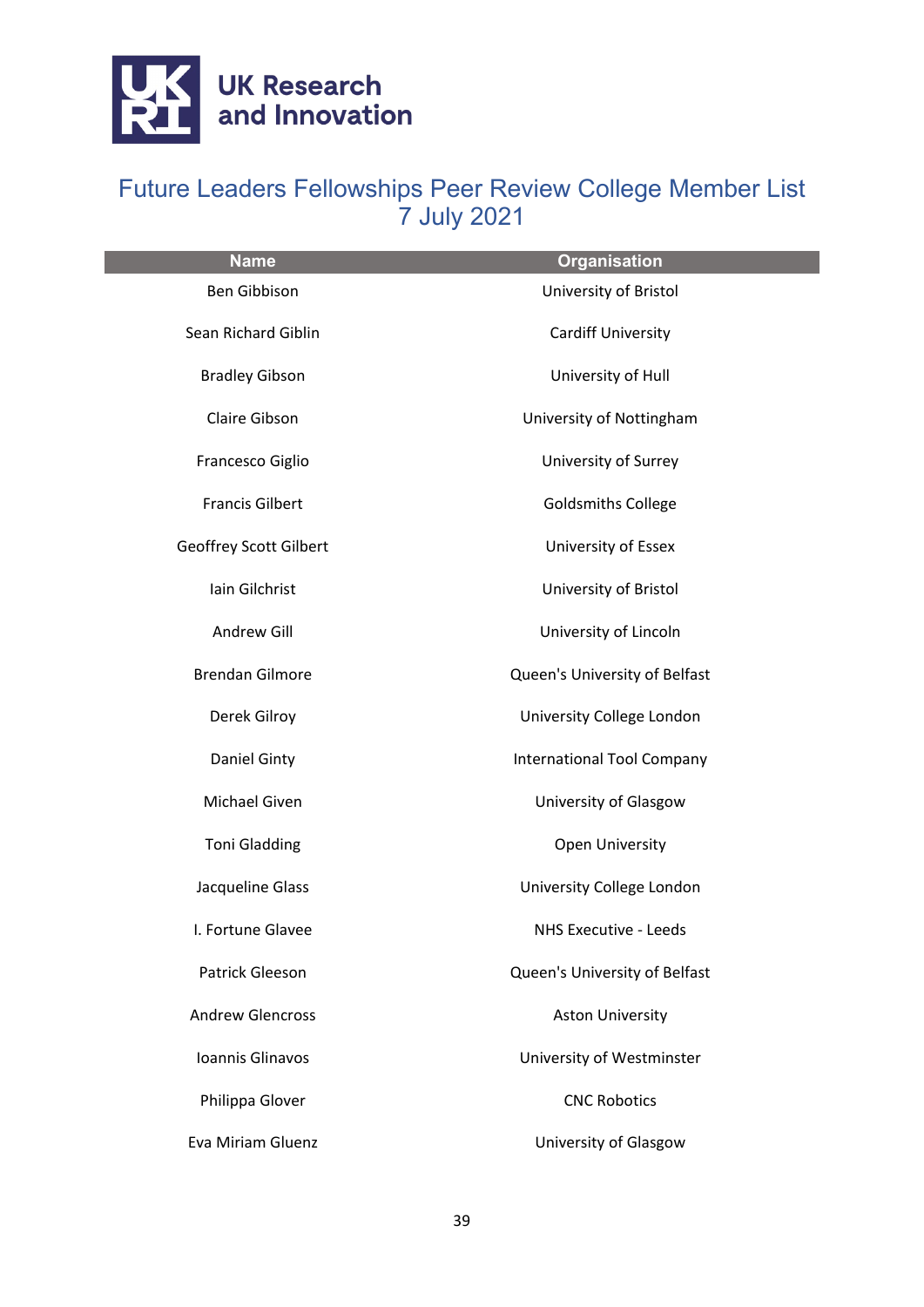

| <b>Name</b>              | <b>Organisation</b>              |
|--------------------------|----------------------------------|
| Alan Goddard             | <b>Aston University</b>          |
| <b>Barry Godfrey</b>     | University of Liverpool          |
| Khaled Goher             | University of Lincoln            |
| Olga Golyshina           | <b>Bangor University</b>         |
| Margarita Gomez Escalada | Leeds Beckett University         |
| Isabel Gonzalez          | University of Exeter             |
| Judith Good              | <b>University of Sussex</b>      |
| Nicholas Good            | <b>Upside Energy Ltd</b>         |
| Nick Good                | <b>Upside Energy Ltd</b>         |
| Chris Goodier            | Loughborough University          |
| Joanne Gooding           | Design Research Associates       |
| Sam Goodman              | <b>Bournemouth University</b>    |
| Alison Goodrum           | Norwich University of the Arts   |
| Victoria Goodwin         | University of Exeter             |
| Andrew Goodwin           | University of Oxford             |
| George Gordon            | University of Nottingham         |
| Felicia Gottmann         | Northumbria University           |
| <b>Brendan Gough</b>     | Leeds Beckett University         |
| Rebecca Gould            | University of Birmingham         |
| Maruthi Gowda            | University of Greenwich          |
| Delia Grace              | Int Livestock Research Institute |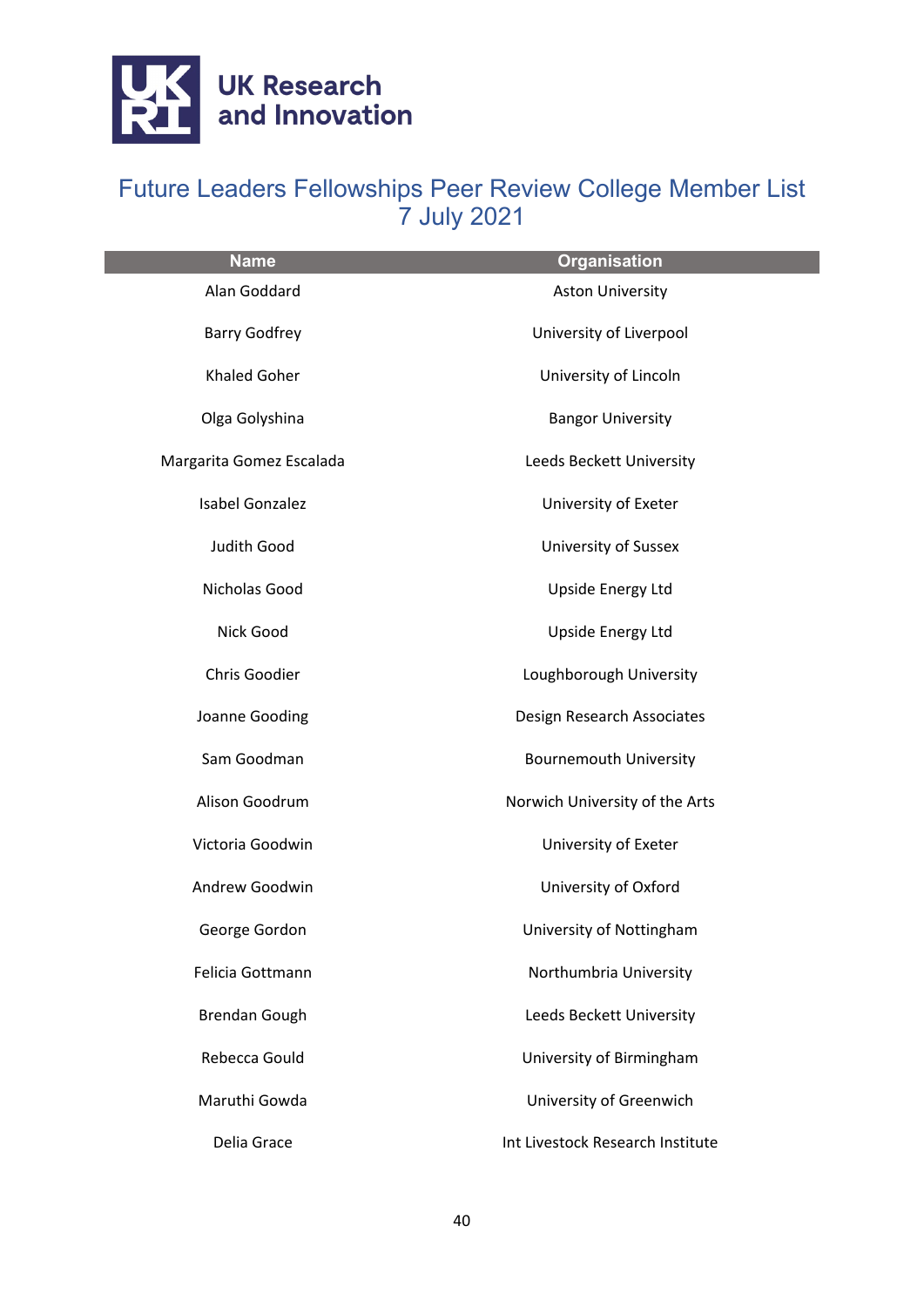

| <b>Name</b>      | <b>Organisation</b>           |
|------------------|-------------------------------|
| Laura Graham     | University of Birmingham      |
| Anne Graham      | University of Bradford        |
| <b>Rob Grant</b> | Gas recovery and Recycle Ltd. |
| Alastair Grant   | University of East Anglia     |
| Simon Grattan    | Almac Group (UK)              |
| William Gray     | <b>Cardiff University</b>     |
| Patrick Gray     | Durham University             |
| Alison Gray      | Skillfluence                  |
| Laura Gray       | University of Sheffield       |
| Kylie Gray       | University of Warwick         |
| Sarah Green      | Lancaster University          |
| Francis Green    | University College London     |
| Lucie Green      | University College London     |
| Judith Green     | University of Exeter          |
| Simon Green      | University of Hull            |
| James Green      | University of Reading         |
| James Greenhalgh | University of Lincoln         |
| Mark Greenhalgh  | <b>University of Warwick</b>  |
| Lauren Gregoire  | University of Leeds           |
| Andros Gregoriou | University of Brighton        |
| Justin Gregory   | University of Glasgow         |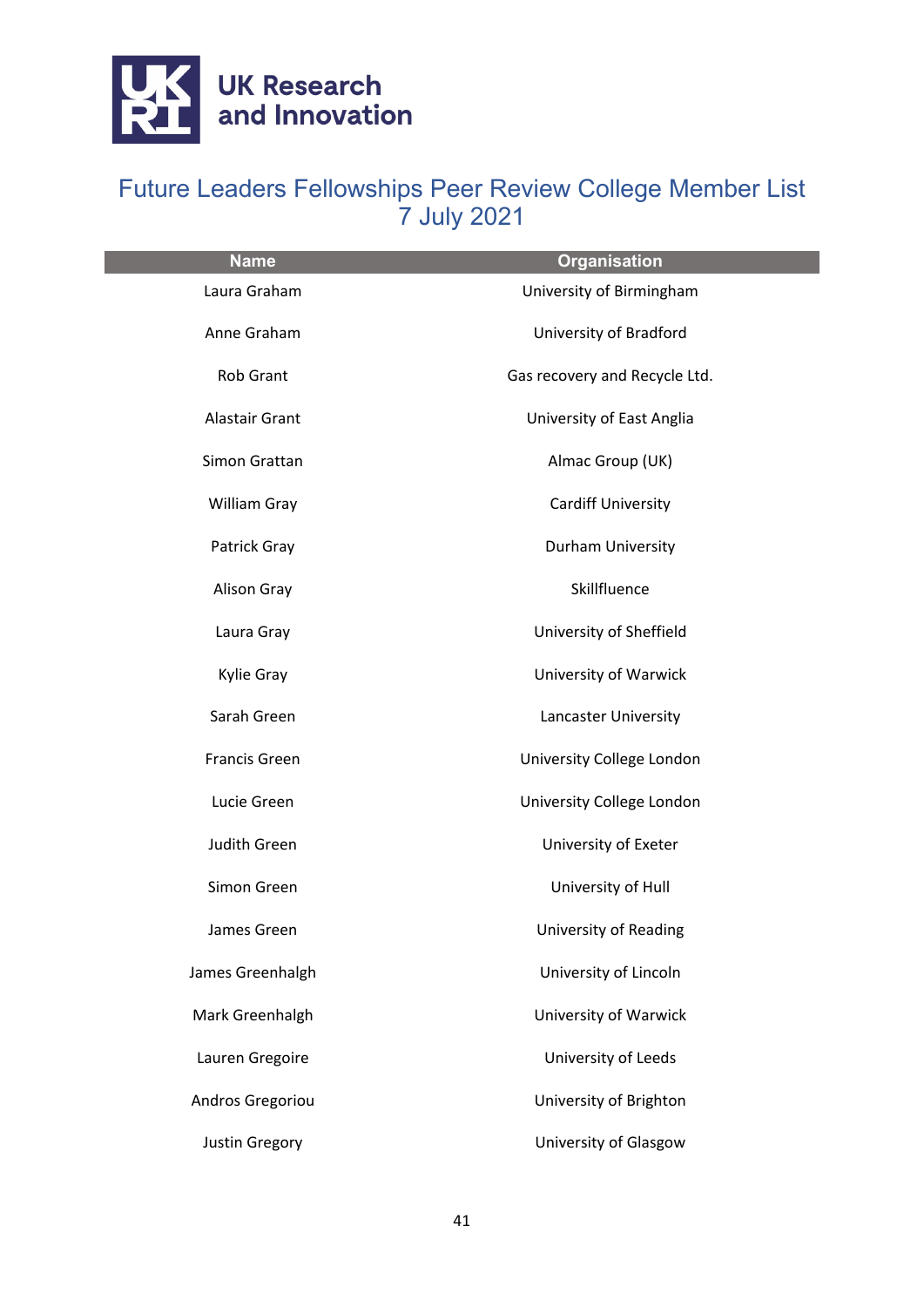

| <b>Name</b>             | <b>Organisation</b>              |
|-------------------------|----------------------------------|
| Martyn Griffin          | University of Leeds              |
| <b>Paul Griffiths</b>   | <b>Coventry University</b>       |
| Jon-Paul Griffiths      | <b>Oxford Advanced Surfaces</b>  |
| Amber Griffiths         | Then Try This                    |
| <b>Hannah Griffiths</b> | University of Bristol            |
| Peter Griffiths         | University of Greenwich          |
| Jonathan Grizou         | University of Glasgow            |
| Darren Gröcke           | Durham University                |
| Dabo Guan               | University College London        |
| Dikai Guan              | University of Sheffield          |
| <b>Matthew Guest</b>    | GuildHE                          |
| Jeremy Guggenheim       | <b>Cardiff University</b>        |
| Michael Guggenheim      | <b>Goldsmiths College</b>        |
| <b>Andrew Guise</b>     | King's College London            |
| Stefan Guldin           | University College London        |
| Alec Gunner             | The Welding Institute            |
| Weisi Guo               | <b>Cranfield University</b>      |
| Liucheng Guo            | Tangi0 Ltd                       |
| Kun Guo                 | University of Lincoln            |
| Rajat Gupta             | <b>Oxford Brookes University</b> |
| Gaurav Gupta            | The Jenner Institute             |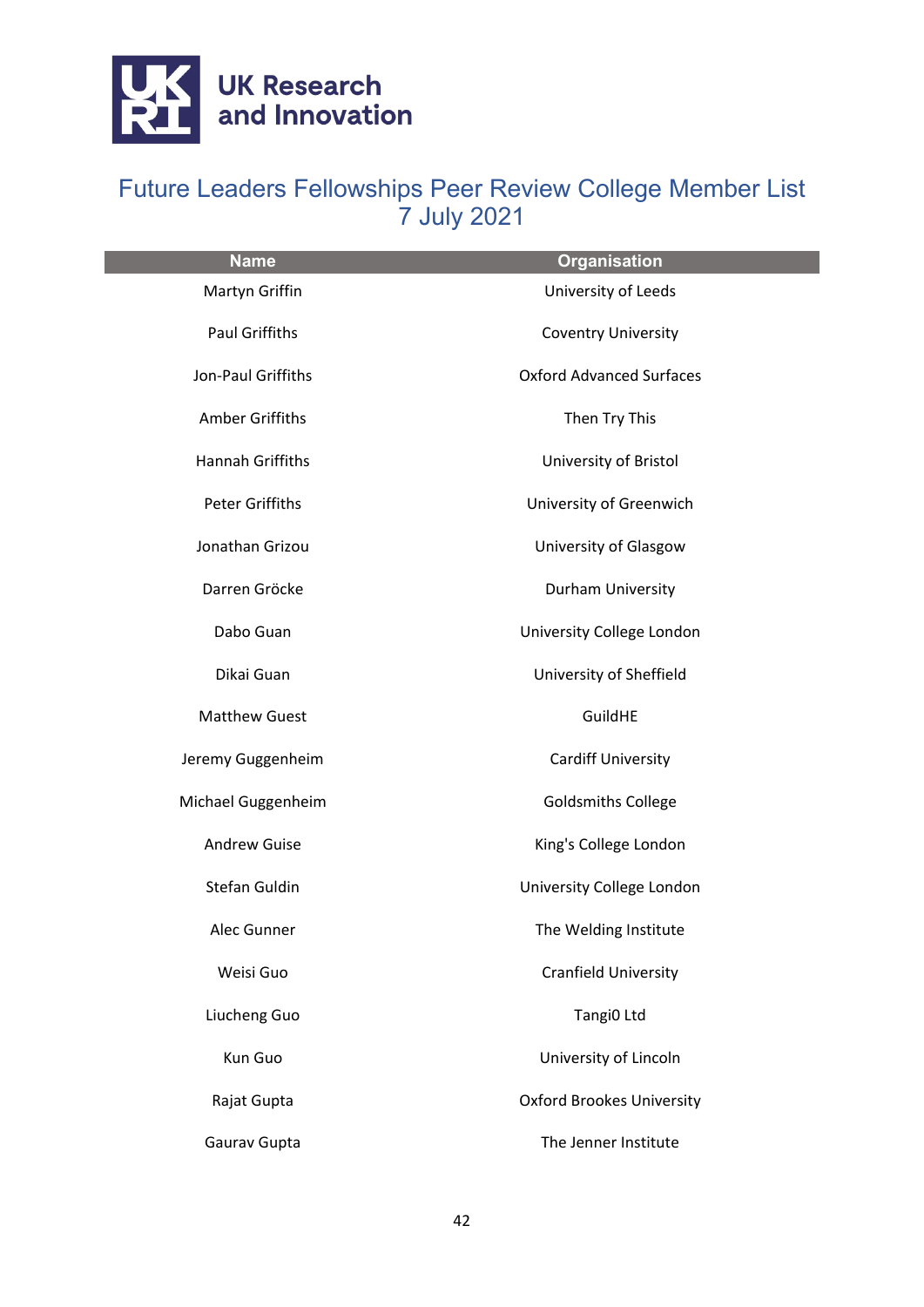

| <b>Name</b>                  | <b>Organisation</b>                        |
|------------------------------|--------------------------------------------|
| Ash Gupta                    | The Gupta Partnership - Gupta Smart Energy |
| Tom Gur                      | University of Warwick                      |
| <b>Mark Gregory Gussy</b>    | University of Lincoln                      |
| Eva E. Gutierrez             | University of Essex                        |
| lan Guymer                   | University of Sheffield                    |
| Alerie Guzman de la Fuente   | Queen's University of Belfast              |
| Lucina Hackman               | University of Dundee                       |
| John Hadden                  | <b>Cardiff University</b>                  |
| Mark Hadfield                | <b>Bournemouth University</b>              |
| Lauren Hadley                | University of Nottingham                   |
| Petra Hajkova                | Imperial College London                    |
| John Hales                   | University College London                  |
| <b>Richard Haley</b>         | Lancaster University                       |
| Sarah Hall                   | The University of Manchester               |
| David Hall                   | University of Greenwich                    |
| James Hall                   | University of Southampton                  |
| Susan Kathleen Handley Jones | Audiotelligence Ltd                        |
| Michael Hannon               | University of Nottingham                   |
| <b>Maxwell Hansen</b>        | University of Edinburgh                    |
| Xinjiang Hao                 | Liberty Powder Metals Ltd                  |
| Kerrie Hardin                | University of Leeds                        |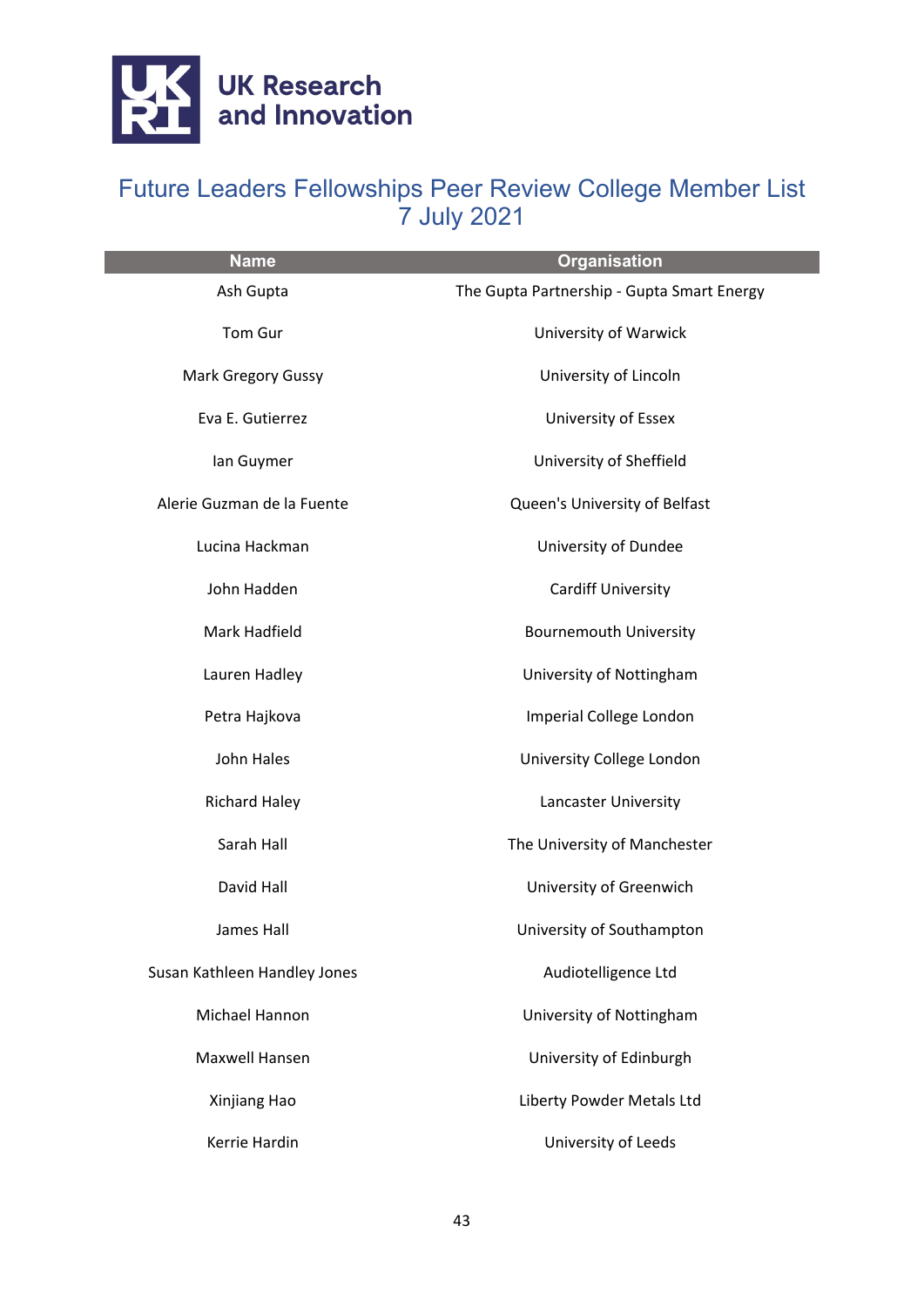

| <b>Name</b>             | <b>Organisation</b>                            |
|-------------------------|------------------------------------------------|
| Sue-Ann Harding         | Queen's University of Belfast                  |
| <b>Nancy Harding</b>    | University of Bath                             |
| Phil Harper             | <b>Tribosonics Ltd</b>                         |
| <b>Tim Harries</b>      | Kingston University                            |
| <b>Timothy Harries</b>  | University of Exeter                           |
| <b>Richard Harris</b>   | Durham University                              |
| <b>James Harris</b>     | University of St Andrews                       |
| Julie Harris            | University of St Andrews                       |
| Anja Harrison           | University of Central Lancashire               |
| Karen Harrison          | University of Lincoln                          |
| Paul Harrison           | University of South Wales                      |
| Freya Harrison          | University of Warwick                          |
| Sarah Hart              | <b>Birkbeck College</b>                        |
| Sam Hart                | <b>Construction Scotland Innovation Centre</b> |
| Stephen Hart            | University College London                      |
| <b>Margaret Hartley</b> | The University of Manchester                   |
| Lauren Harvey           | <b>Full Stop Accounts</b>                      |
| Colin Harvey            | Queen's University of Belfast                  |
| Andrew Harvey           | University of Glasgow                          |
| Niall Haslam            | Axial Medical Printing Ltd                     |
| Alexandra Haslehurst    | Vitrue Health                                  |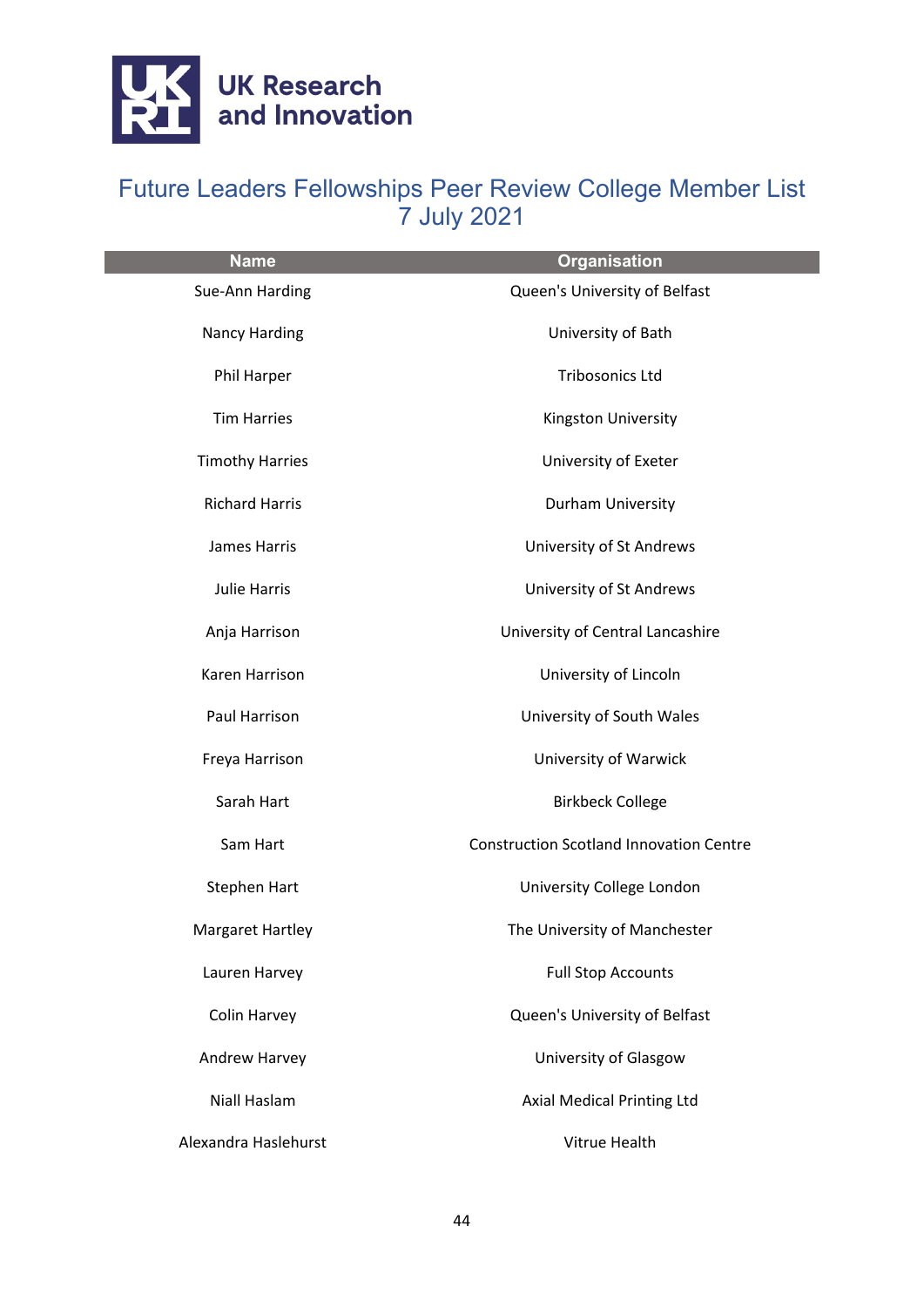

| <b>Name</b>           | <b>Organisation</b>                   |
|-----------------------|---------------------------------------|
| Louise May Hassan     | <b>Bangor University</b>              |
| <b>Robert Hawkins</b> | Immetacyte Ltd                        |
| Lianne Hawkins        | Looking Local Limited                 |
| Christopher Haworth   | University of Birmingham              |
| Matthew Hay           | <b>Cornell University</b>             |
| Aneta Hayes           | Keele University                      |
| Spencer Hazel         | <b>Newcastle University</b>           |
| Xun He                | <b>Bournemouth University</b>         |
| Fei He                | <b>Coventry University</b>            |
| Xinming He            | Durham University                     |
| <b>Adrian Healy</b>   | <b>Cardiff University</b>             |
| Noel Healy            | <b>Newcastle University</b>           |
| David Healy           | University of Aberdeen                |
| Susan Healy           | University of St Andrews              |
| Charlotte Heath-Kelly | University of Warwick                 |
| Daniela Heeg          | Chain Biotechnology Ltd               |
| Milly Heelan          | University of Southampton             |
| Chris Heffer          | <b>Cardiff University</b>             |
| Hadi Heidari          | University of Glasgow                 |
| Ian Heigh             | <b>Private Address</b>                |
| Eva Heinz             | Liverpool School of Tropical Medicine |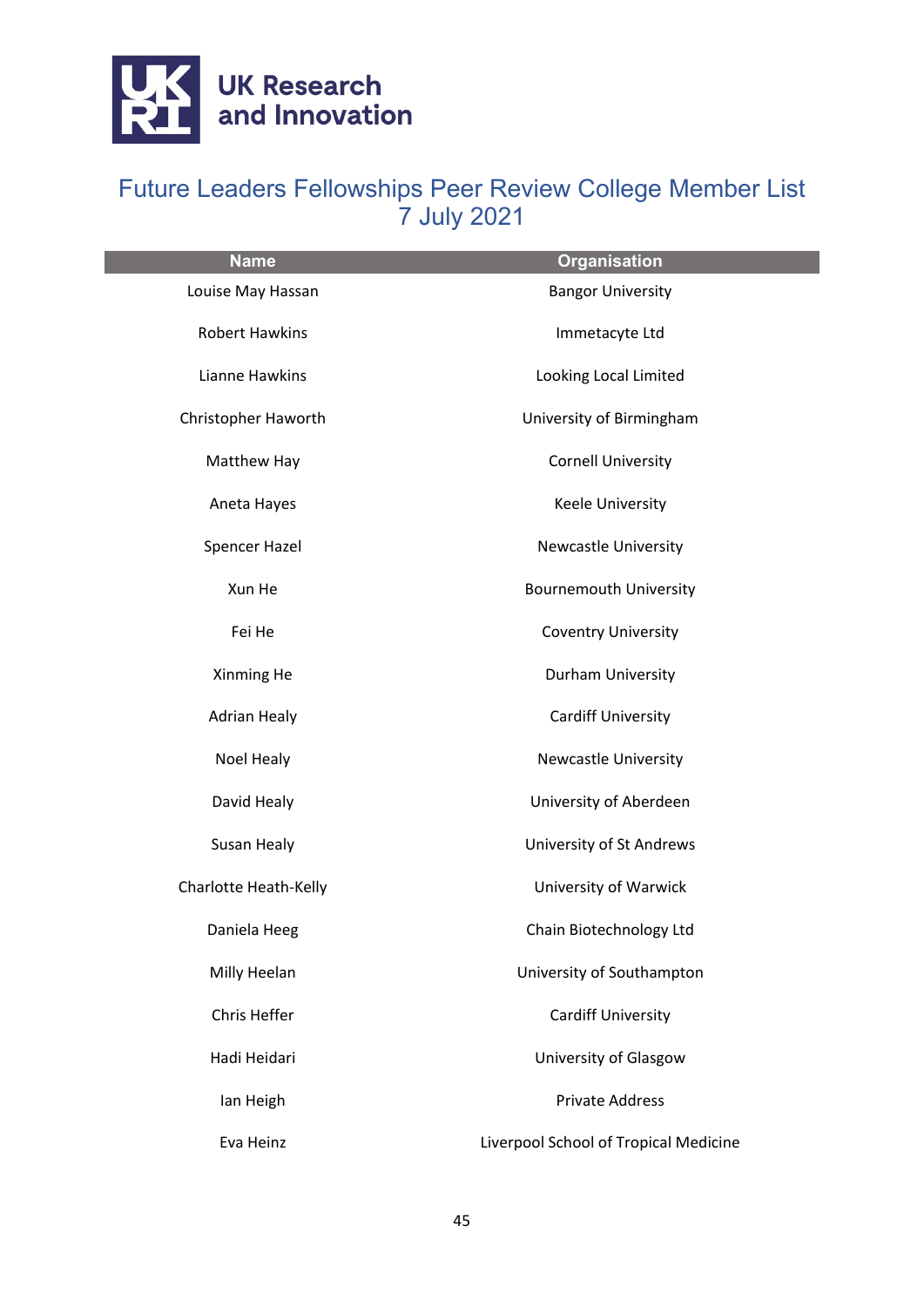

| <b>Name</b>                   | <b>Organisation</b>           |
|-------------------------------|-------------------------------|
| Thorunn Helgason              | University of York            |
| Rebecca Helm                  | University of Exeter          |
| Amelia Hempel-Jorgensen       | Open University               |
| Vicky Henderson               | University of Warwick         |
| Jack Henderson                | <b>TRIUMF</b>                 |
| <b>Henriette Hendriks</b>     | University of Cambridge       |
| Jane Henriksen-Bulmer         | <b>Bournemouth University</b> |
| Helen Henshaw                 | University of Nottingham      |
| Katharine Herbert             | University of Glasgow         |
| Agatha Herman                 | <b>Cardiff University</b>     |
| <b>Tobias Hermann</b>         | University of Oxford          |
| Kristinn Hermannsson          | University of Glasgow         |
| Francisco-J. Hernández Adrián | Durham University             |
| Maria Herrojo Ruiz            | <b>Goldsmiths College</b>     |
| <b>Marion Hersh</b>           | University of Glasgow         |
| Dirk-Peter Herten             | University of Birmingham      |
| Franz Herzog                  | University of Edinburgh       |
| <b>Cyrill Hess</b>            | <b>Private Address</b>        |
| Stephen Hesselbo              | University of Exeter          |
| Alexander Hetherington        | University of Edinburgh       |
| Mark Hewitson                 | University College London     |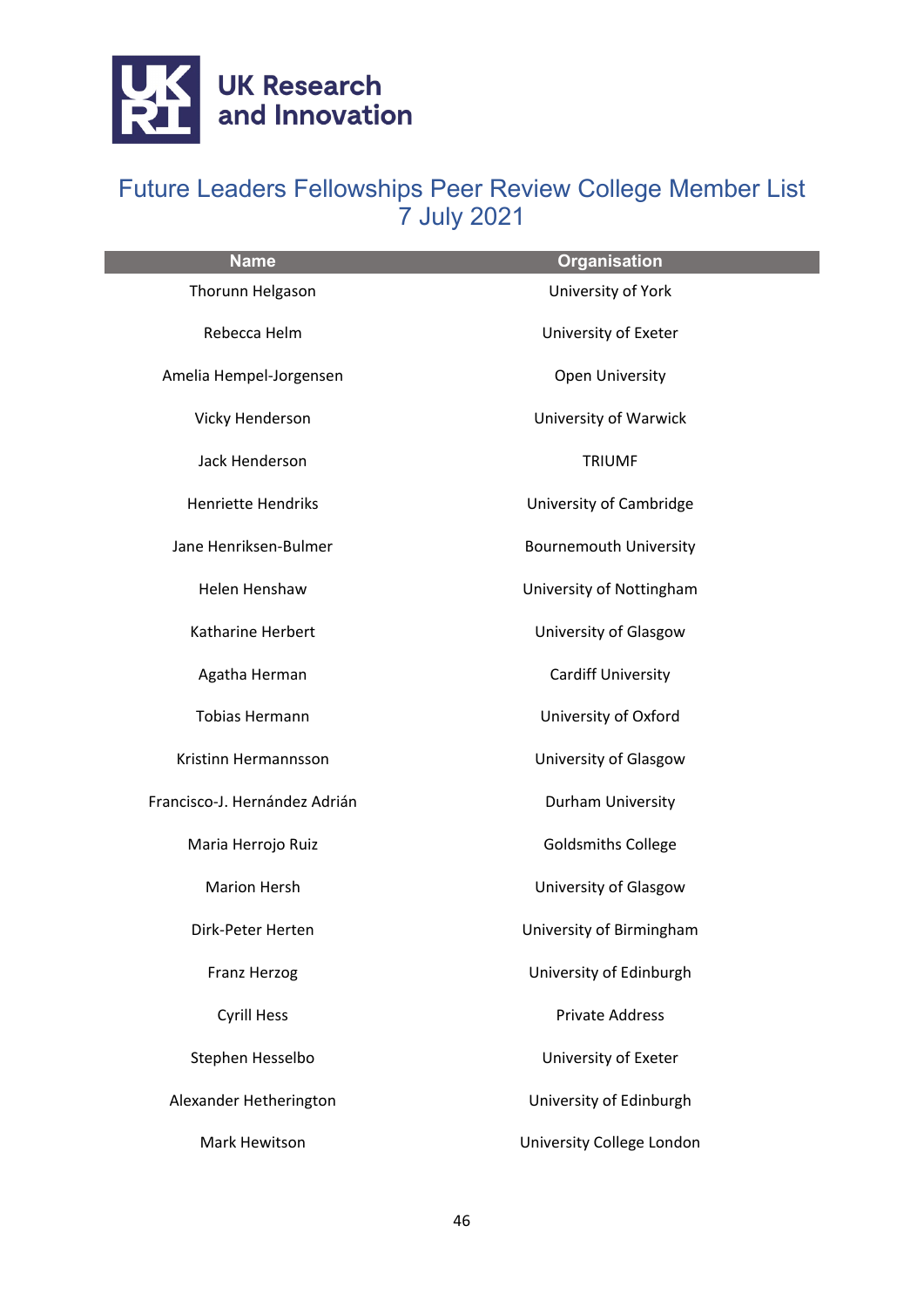

| <b>Name</b>           | <b>Organisation</b>                     |
|-----------------------|-----------------------------------------|
| <b>Denise Hewlett</b> | University of Winchester                |
| Matthew Hickman       | University of Bristol                   |
| <b>Clifford Hicks</b> | University of Birmingham                |
| Ian Hickson           | <b>Newcastle University</b>             |
| <b>Martin Higgs</b>   | University of Birmingham                |
| Paul Hilditch         | Green Fuels Research                    |
| Jonathan Hill         | <b>Keele University</b>                 |
| Sayer Hilton          | Ovo Energy                              |
| Mike Hinton           | High Value Manufacturing (HVM) Catapult |
| Lisa Hinton           | University of Cambridge                 |
| Jane Hirst            | University of Oxford                    |
| Lavinia Hirsu         | University of Glasgow                   |
| Jennifer Hiscock      | University of Kent                      |
| Benjamin Hoare        | Durham University                       |
| John Hobbs            | <b>Delic Network</b>                    |
| Carinna Hockham       | Imperial College London                 |
| Rebecca Hodge         | Durham University                       |
| David Hodgson         | University of Leeds                     |
| Jenny Hodgson         | University of Liverpool                 |
| <b>Tamar Hodos</b>    | University of Bristol                   |
| Dermot Hodson         | <b>Birkbeck College</b>                 |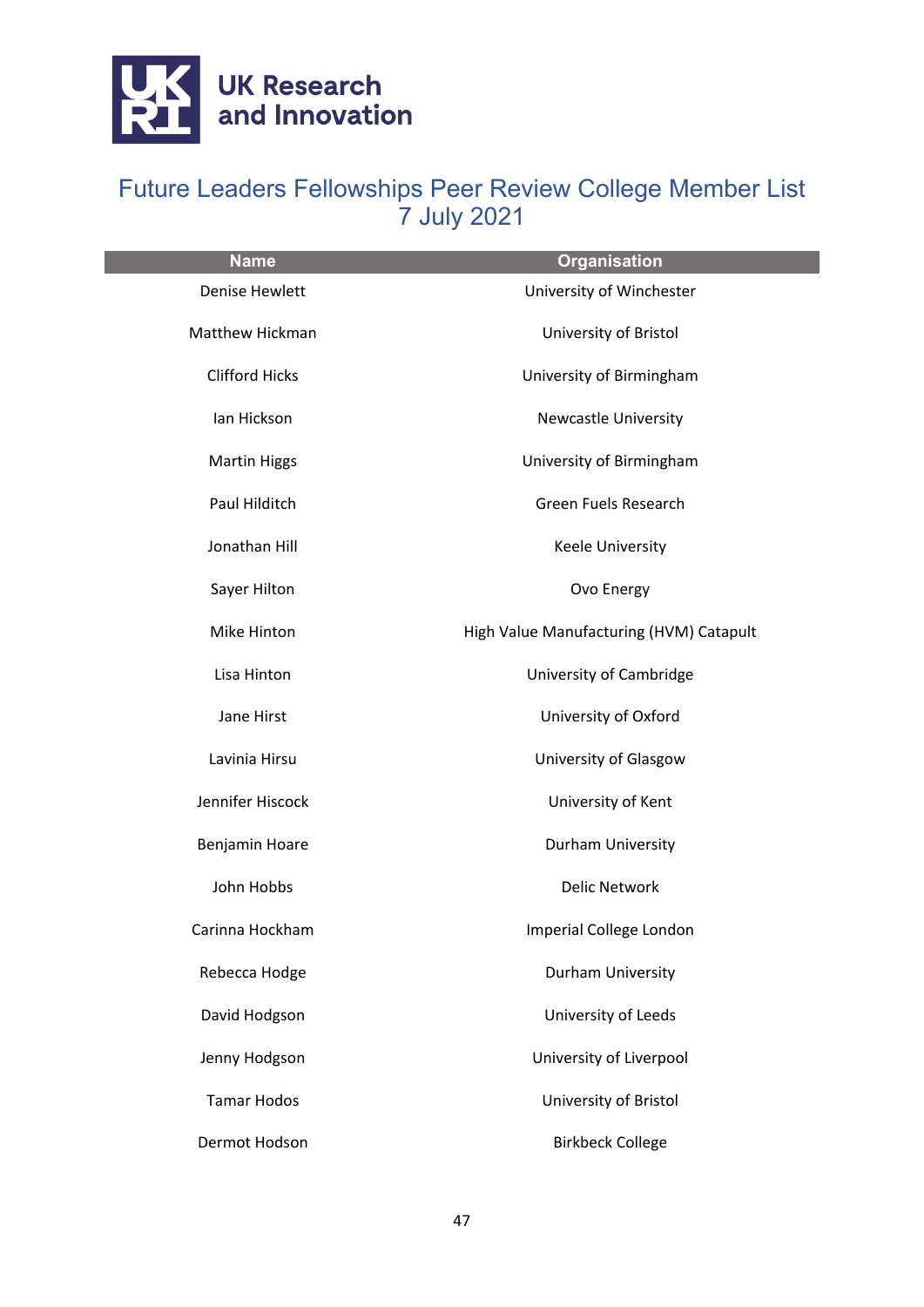

| <b>Name</b>            | <b>Organisation</b>                   |
|------------------------|---------------------------------------|
| Mark Hodson            | University of York                    |
| Stephen Hogan          | University College London             |
| Alexander Kyle Hogan   | Etic Lab LLP                          |
| Robert Holdsworth      | Durham University                     |
| Amy Holdsworth         | University of Glasgow                 |
| <b>Richard Holland</b> | <b>Bangor University</b>              |
| Christopher Holland    | Loughborough University               |
| Robert Holland         | Oil Spill Response Ltd (OSRL)         |
| <b>Jack Holland</b>    | University of Leeds                   |
| <b>Cathy Hollis</b>    | The University of Manchester          |
| Robert Holt            | Centre for Process Innovation Limited |
| Shahin Homaeigohar     | University of Dundee                  |
| Alexandra Homolar      | University of Warwick                 |
| <b>Thomas Hone</b>     | Imperial College London               |
| Babette Hoogakker      | Heriot-Watt University                |
| Maarten Hoogenkamp     | University of Birmingham              |
| <b>Richard Hopkins</b> | University of Greenwich               |
| lan Horrocks           | University of Oxford                  |
| <b>Alton Horsfall</b>  | Durham University                     |
| Michael Hough          | University of Essex                   |
| Judith Hoyland         | The University of Manchester          |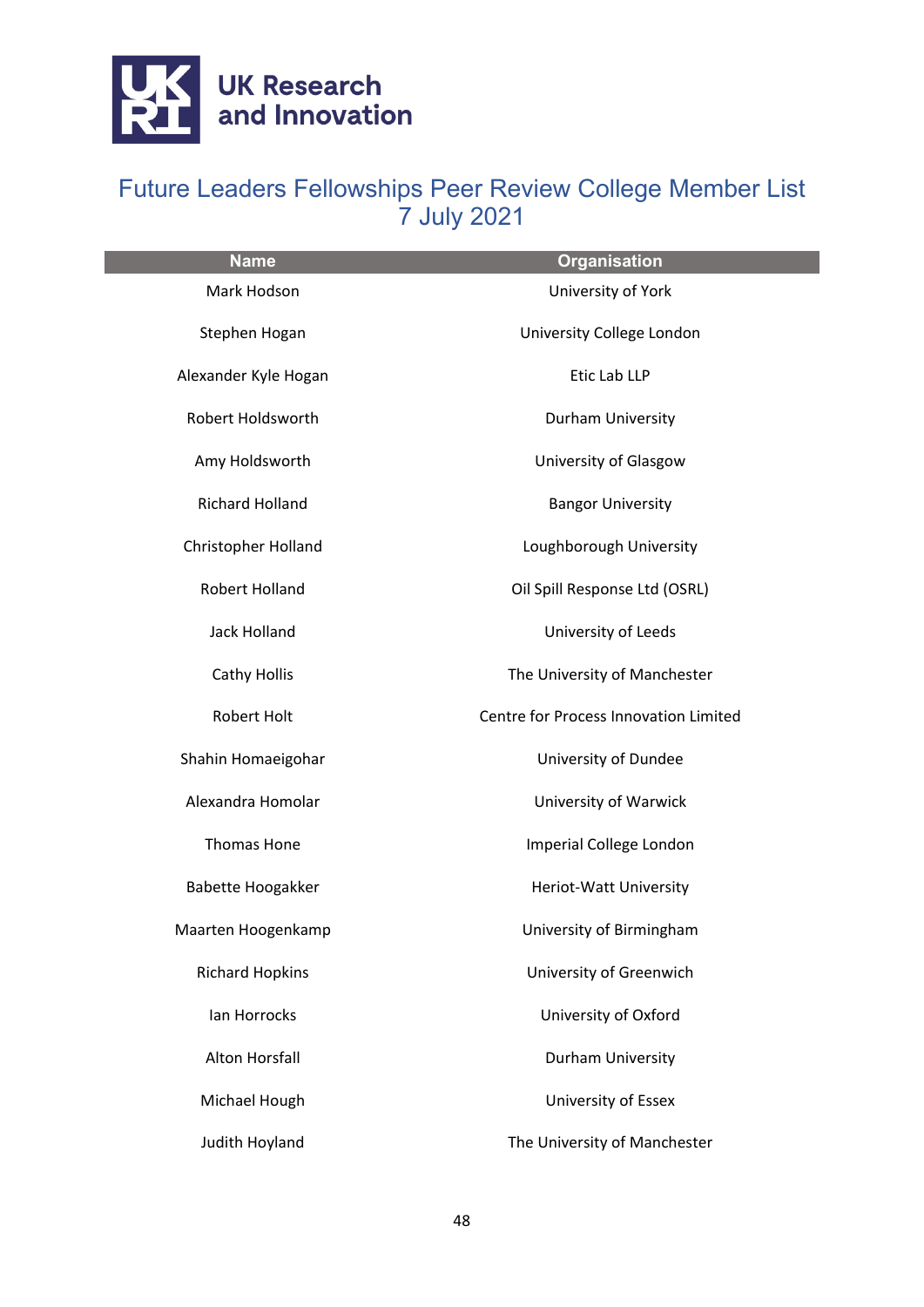

| <b>Name</b>                 | <b>Organisation</b>              |
|-----------------------------|----------------------------------|
| <b>Bing Hu</b>              | University of Plymouth           |
| Luisa Delfa Huaccho Huatuco | University of York               |
| Jiahao Huang                | Nuclera Nucleics Ltd.            |
| <b>Tao Huang</b>            | <b>Oxford Space Systems</b>      |
| <b>Tao Huang</b>            | <b>TechApp Consultants Ltd</b>   |
| Shan-Shan Huang             | University of Sheffield          |
| Anthea Hucklesby            | University of Birmingham         |
| Robert Huckstepp            | <b>University of Warwick</b>     |
| Diana Huffaker              | <b>Cardiff University</b>        |
| Graham Huggan               | University of Leeds              |
| <b>Adrian Hull</b>          | University of Portsmouth         |
| Anna Kristina Hultgren      | <b>Open University</b>           |
| lan Humphreys               | <b>Cardiff University</b>        |
| Daniel Humphreys            | University of Sheffield          |
| <b>Stuart Humphries</b>     | University of Lincoln            |
| James Humphries             | University of Liverpool          |
| Rachel Humphris             | Queen Mary University of London  |
| Vanora Hundley              | <b>Bournemouth University</b>    |
| Christopher Hunt            | Liverpool John Moores University |
| Chris Hunter                | Forensic Testing Service Ltd.    |
| Emma Hunter                 | University of Edinburgh          |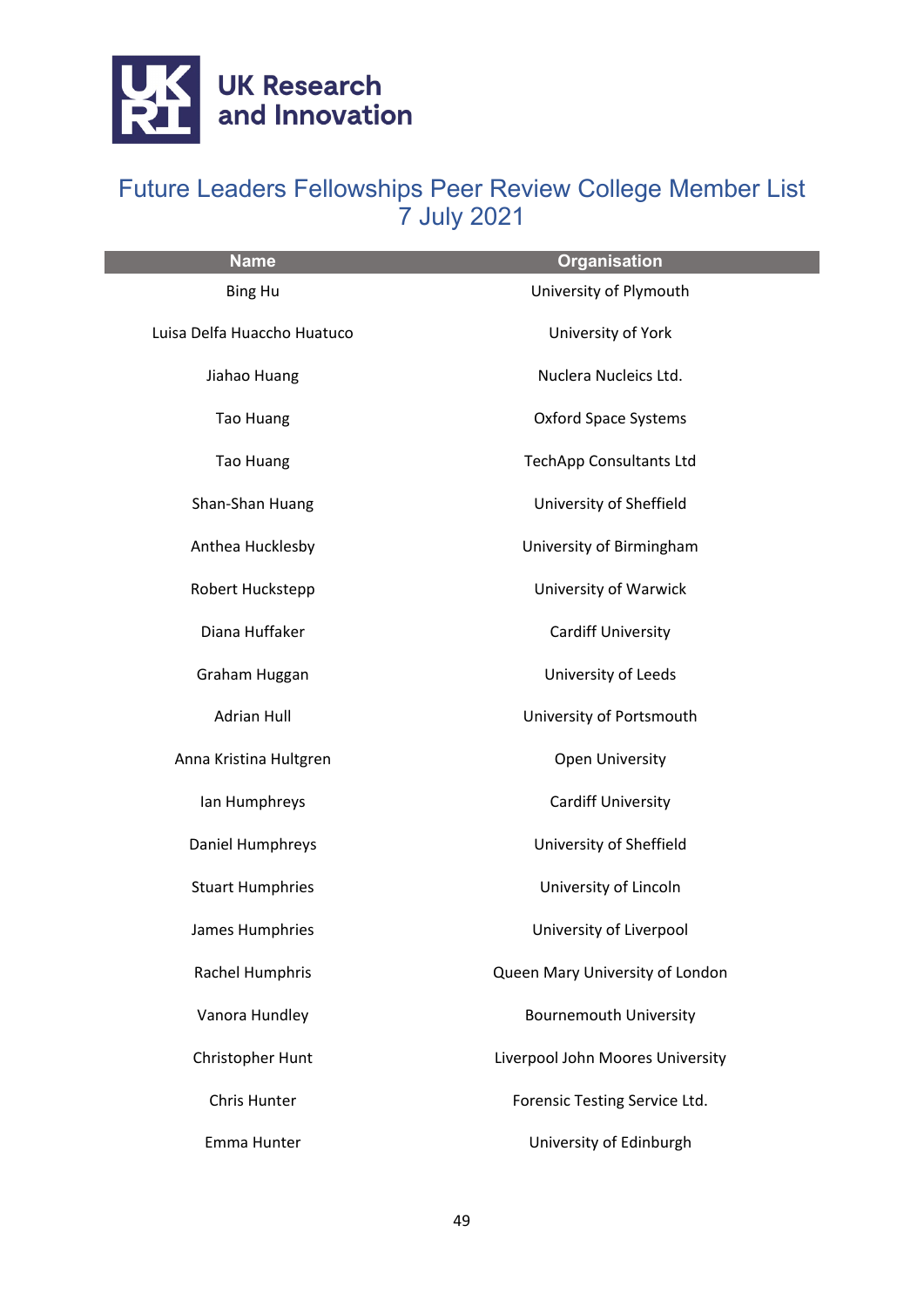

| <b>Name</b>            | <b>Organisation</b>              |
|------------------------|----------------------------------|
| John Hunton            | Durham University                |
| Elizabeth Hurren       | University of Leicester          |
| Amjad Husaini          | Sher e Kashmir University        |
| Abir Hussain           | Liverpool John Moores University |
| <b>Tanvir Hussain</b>  | University of Nottingham         |
| <b>Tracy Hussell</b>   | The University of Manchester     |
| Gillian Hutcheon       | Liverpool John Moores University |
| David Hutchinson       | University of Portsmouth         |
| William Hutchison      | University of St Andrews         |
| Jana Hutter            | King's College London            |
| Eoin Hyde              | Innersight Labs                  |
| Martin Iddon           | University of Leeds              |
| Brian-Vincent Ikejiaku | <b>Coventry University</b>       |
| Olusegun Ilori         | University of Bolton             |
| Muhammad Imran         | University of Glasgow            |
| Syed Anas Imtiaz       | Imperial College London          |
| Rebecca Ingram         | Queen's University of Belfast    |
| Sarah Inskip           | University of Leicester          |
| William Ion            | University of Strathclyde        |
| Nabil Iqbal            | Durham University                |
| Rico Isaacs            | University of Lincoln            |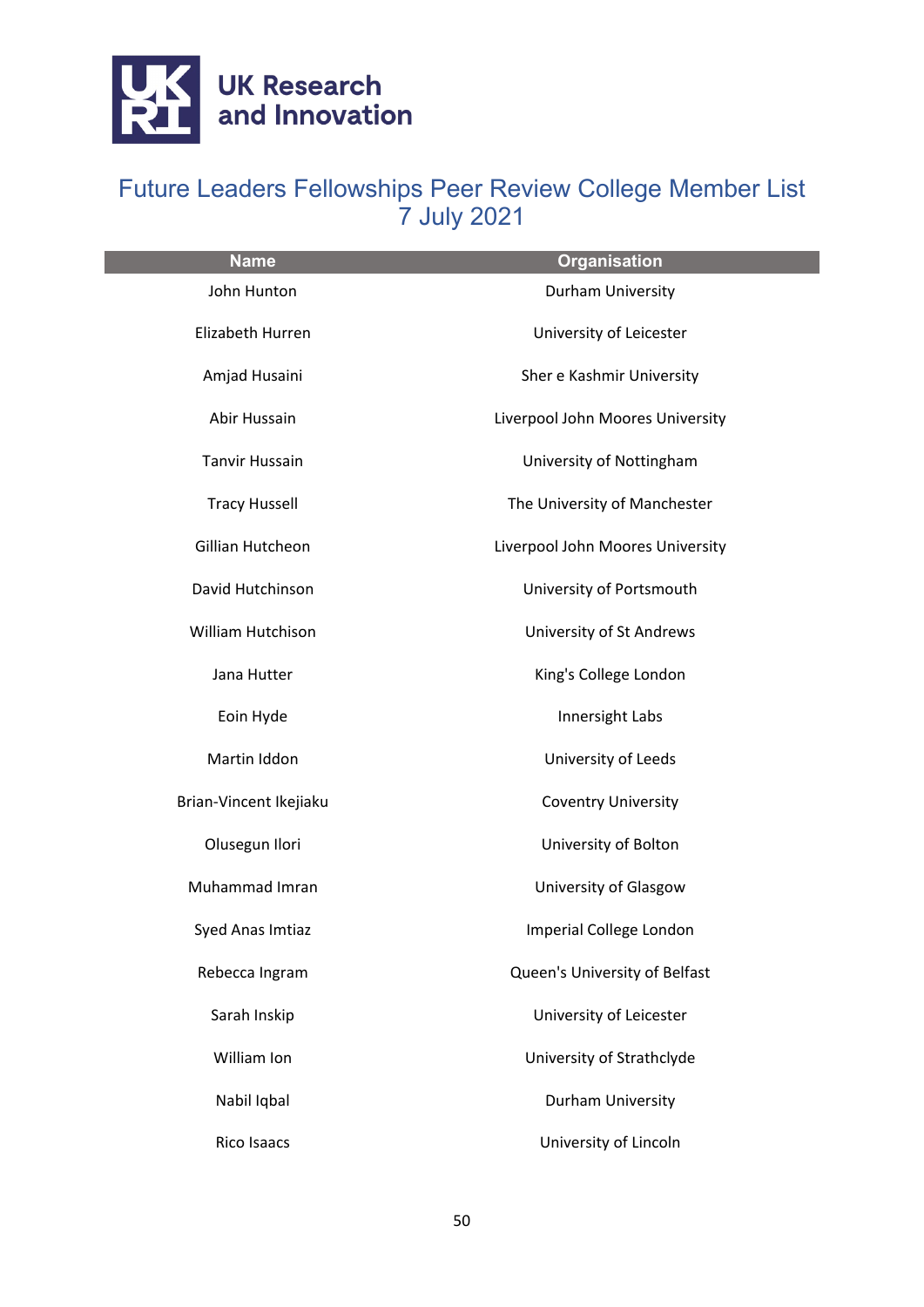

| <b>Name</b>         | <b>Organisation</b>                     |
|---------------------|-----------------------------------------|
| Romina Istratii     | SOAS University of London               |
| Lindsay Jaacks      | University of Edinburgh                 |
| Rachael Jack        | University of Glasgow                   |
| Emma Jackson        | <b>Goldsmiths College</b>               |
| Jonathan Jackson    | Loughborough University                 |
| Tahseen Jafry       | <b>Glasgow Caledonian University</b>    |
| Daniel Jagger       | University College London               |
| Karan Jain          | <b>Westpac Banking Corporation (UK)</b> |
| David James         | Cardiff University                      |
| Philip James        | Liverpool John Moores University        |
| Annie Jamieson      | National Science and Media Museum       |
| Nigel Jamieson      | University of Glasgow                   |
| Faraz Janan         | University of Lincoln                   |
| Leila Jancovich     | University of Leeds                     |
| Amanda Gail Jarvis  | University of Edinburgh                 |
| Mathilde Jauzac     | Durham University                       |
| Sammar Javed        | Manchester Metropolitan University      |
| Rija Javed          | LaFutz                                  |
| Izzy Jayasinghe     | University of Sheffield                 |
| Elizabeth Jefferies | University of York                      |
| Paul Jeffrey        | Cranfield University                    |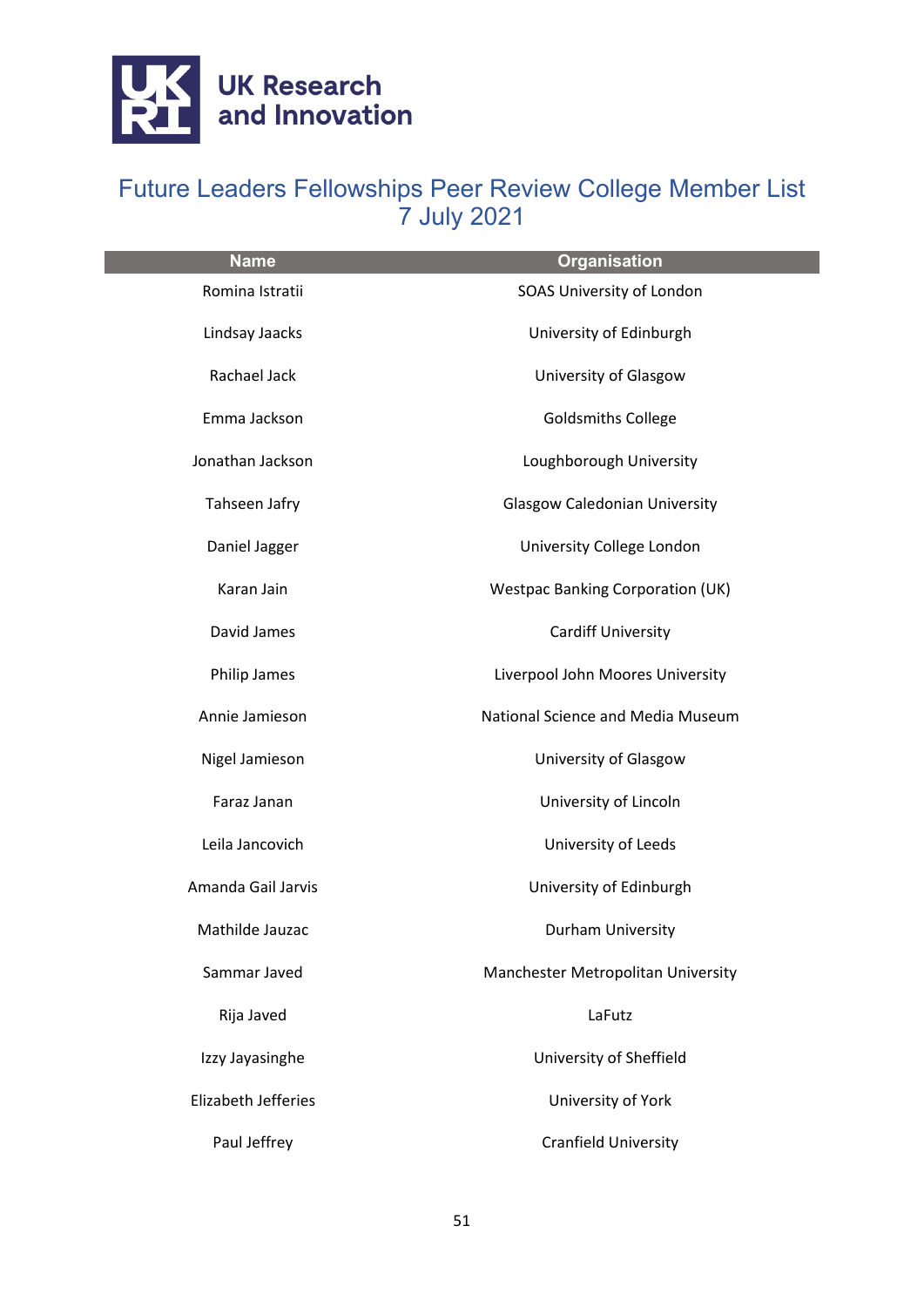

| <b>Name</b>        | <b>Organisation</b>           |
|--------------------|-------------------------------|
| Robin Jeffries     | Keele University              |
| Gareth Jenkins     | Arc Trinova Ltd (Arcinova)    |
| Ned Jenkinson      | University of Birmingham      |
| Ole Jensen         | University of Birmingham      |
| Carolyn Jess-Cooke | University of Glasgow         |
| Lars Jeuken        | University of Leeds           |
| Shouyong Jiang     | University of Lincoln         |
| Melanie Jimenez    | University of Glasgow         |
| Fei Jin            | <b>Cardiff University</b>     |
| Lars Johanning     | University of Exeter          |
| Marjana Johansson  | University of Glasgow         |
| Phillip Johnson    | <b>Cardiff University</b>     |
| Karen Johnson      | Durham University             |
| Andrew Johnson     | Loughborough University       |
| Will Johnson       | Loughborough University       |
| Mathew Johnson     | The University of Manchester  |
| Beth Johnson       | University of Leeds           |
| Colin Johnson      | University of Leeds           |
| Derek Johnston     | Queen's University of Belfast |
| Neil Johnston      | <b>The National Archives</b>  |
| Darrick Jolliffe   | University of Greenwich       |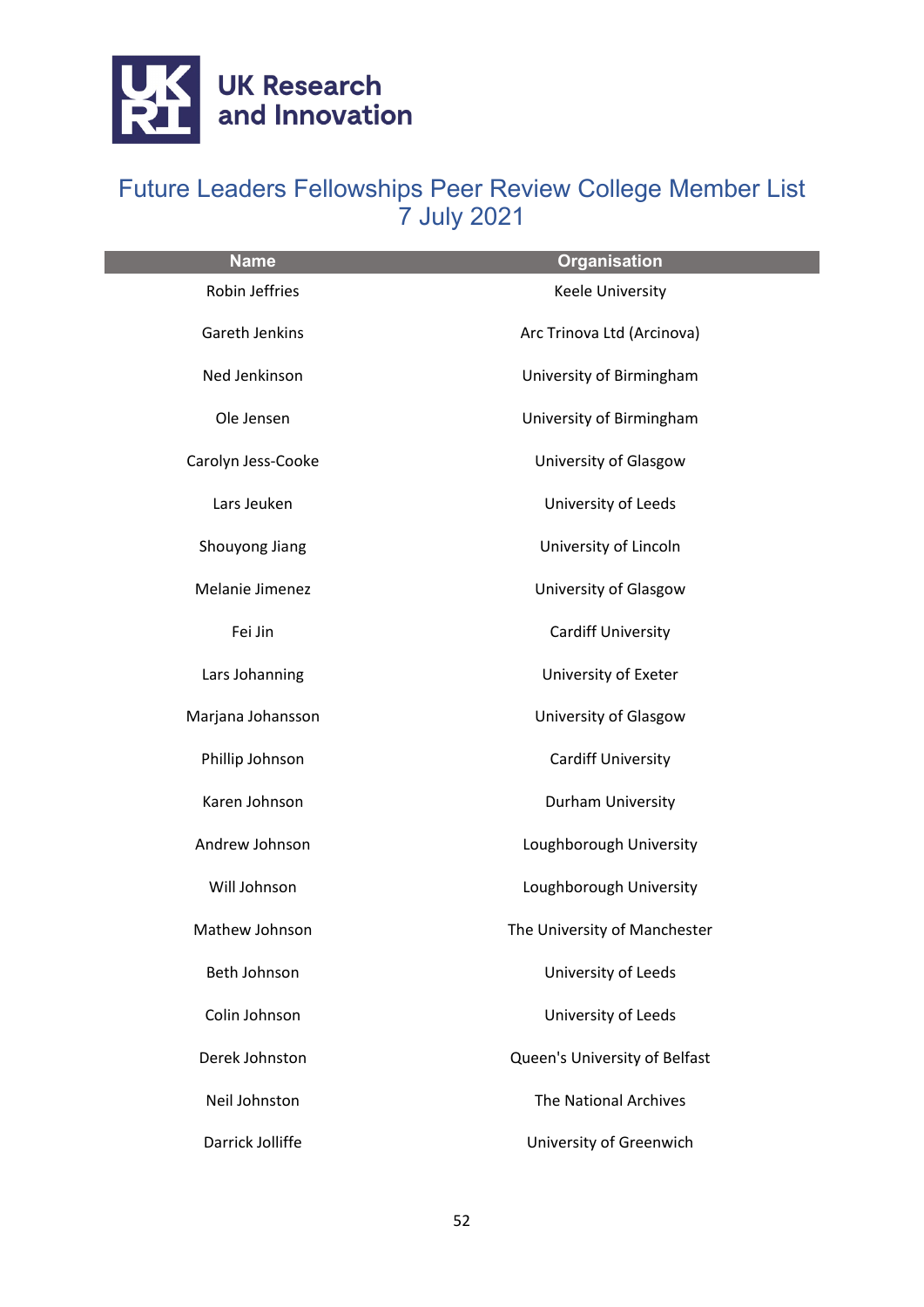

| <b>Name</b>               | <b>Organisation</b>                  |
|---------------------------|--------------------------------------|
| <b>Berta Joncus</b>       | <b>Goldsmiths College</b>            |
| Benjamin Jones            | <b>Abertay University</b>            |
| Keith Jones               | Anglia Ruskin University             |
| <b>Stuart Jason Jones</b> | Durham University                    |
| Gary Jones                | Leeds Beckett University             |
| lan Jones                 | Liverpool John Moores University     |
| Anna Jones                | <b>NERC British Antarctic Survey</b> |
| Daniel Jones              | <b>NERC British Antarctic Survey</b> |
| Clare Jones               | <b>Talisman Therapeutics</b>         |
| Catherine Jones           | University of Aberdeen               |
| Sara Jones                | University of Birmingham             |
| Danielle Jones            | University of Bradford               |
| Hugh Jones                | University of Hertfordshire          |
| <b>Isabel Jones</b>       | University of Stirling               |
| <b>Briony Jones</b>       | University of Warwick                |
| Klaus Jöns                | Heriot-Watt University               |
| Joanne Jordan             | Open University                      |
| Julia Jordan              | University College London            |
| Tim Jordan                | University College London            |
| Fiona Jordan              | University of Bristol                |
| Ana Belen Jorge Sobrido   | Queen Mary University of London      |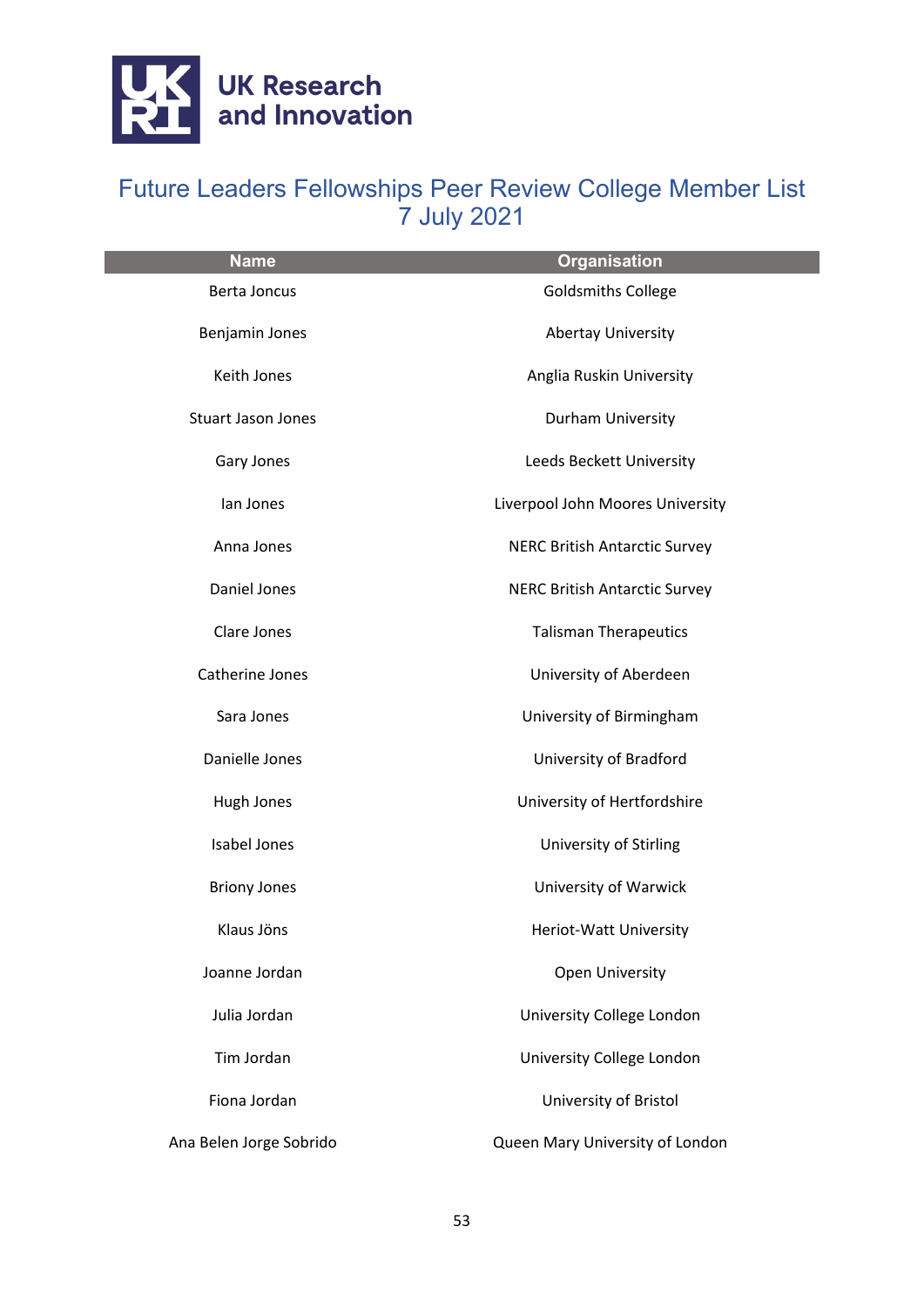

| <b>Name</b>         | <b>Organisation</b>                 |
|---------------------|-------------------------------------|
| Tibin Joseph        | <b>Energy Systems Catapult</b>      |
| James Joseph        | University of Dundee                |
| Paul Joshi          | Nat Inst for Health Research (NIHR) |
| Nathalie Juge       | Quadram Institute Bioscience        |
| Izabela Jurewicz    | University of Surrey                |
| Alexandre Kabla     | University of Cambridge             |
| Krzysztof Kaczmarek | <b>ORCA Computing Ltd</b>           |
| Aras Kadioglu       | University of Liverpool             |
| Malcolm Kadodwala   | University of Glasgow               |
| Thomas Kador        | University College London           |
| Ralf Kaiser         | University of Glasgow               |
| Eirini Kaiserli     | University of Glasgow               |
| Sinan Kalaz         | Algineer Global Ltd                 |
| Sebastian Kamann    | Liverpool John Moores University    |
| Roslyn Kane         | University of Lincoln               |
| Zubin Kanga         | Royal Holloway, Univ of London      |
| Ifeyinwa Rita Kanu  | IntelliDigest Ltd                   |
| Kriti Kapila        | King's College London               |
| Siddhartha Kar      | University of Bristol               |
| Gediz Karaca        | Odga Renewable Energy Technologies  |
| Asaf Karagila       | University of East Anglia           |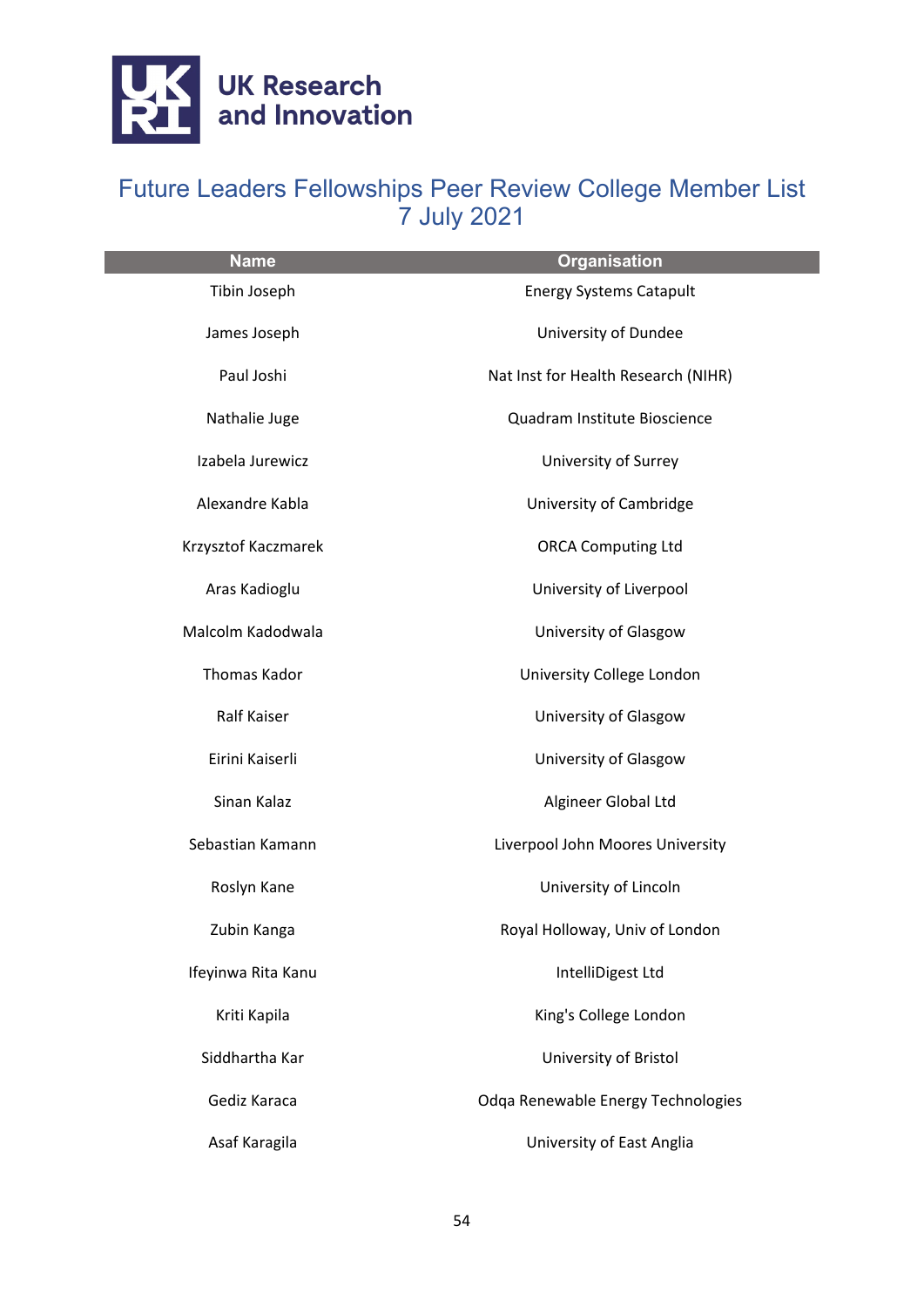

| <b>Name</b>          | <b>Organisation</b>               |
|----------------------|-----------------------------------|
| Joanna Karmowska     | <b>Oxford Brookes University</b>  |
| Nicholas Kassapakis  | <b>Private Address</b>            |
| Spyros Katsaris      | Co-Op Bank                        |
| Christian Kaunert    | University of South Wales         |
| Janine Kavanagh      | University of Liverpool           |
| Rebecca Kay          | University of Glasgow             |
| Paul Kay             | University of Leeds               |
| Zepur Kazezian       | Imperial College London           |
| Pearse Keane         | University College London         |
| <b>Peter Keating</b> | University College London         |
| Tara Keck            | University College London         |
| Angela Kedgley       | Imperial College London           |
| Mary Keeling         | University of the West of England |
| Christian Keitel     | University of Stirling            |
| Nicol Keith          | University of Glasgow             |
| Ramin Keivani        | <b>Oxford Brookes University</b>  |
| Mihaela Kelemen      | University of Nottingham          |
| Frank Keller         | University of Edinburgh           |
| <b>Tyler Kelly</b>   | University of Birmingham          |
| Vera Kempe           | <b>Abertay University</b>         |
| <b>Tom Kennard</b>   | <b>Private Address</b>            |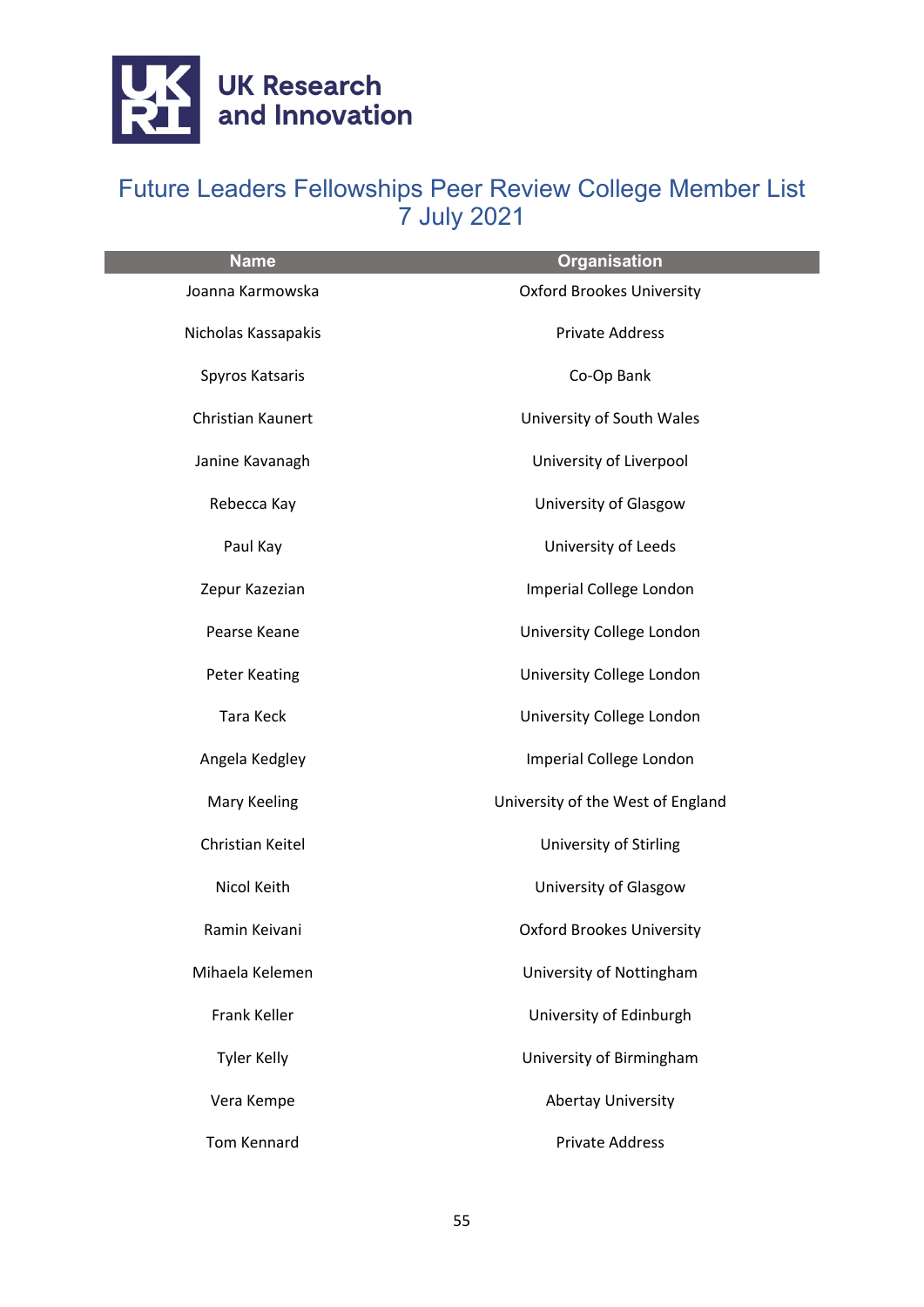

| <b>Name</b>              | <b>Organisation</b>                     |
|--------------------------|-----------------------------------------|
| Andrew Kennedy           | Lancaster University                    |
| Helen Kennedy            | University of Sheffield                 |
| Laurence Kenney          | University of Salford                   |
| James Kent               | Xihelm Ltd                              |
| Ray Kent                 | Royal Veterinary College                |
| Ruth Keogh               | London Sch of Hygiene and Trop Medicine |
| Karen Kerr               | Medtronic                               |
| William Kerr             | University of Strathclyde               |
| Mehdi Keshavarz Hedayati | Durham University                       |
| Barbara Keys             | Durham University                       |
| Mohsen Khadem            | University of Edinburgh                 |
| Sara Khalid              | University of Oxford                    |
| Akhtar Khalil            | My Smart Remote Ltd.                    |
| <b>Mohamed Khamis</b>    | University of Glasgow                   |
| Amir Khamsehnezhad       | The Welding Institute                   |
| Amirul Khan              | University of Leeds                     |
| Siddartha Khastgir       | University of Warwick                   |
| Anthony Khawaja          | University College London               |
| Sid Khemka               | Konnect Digital Ltd.                    |
| Vitaliy Khutoryanskiy    | University of Reading                   |
| Alalea Kia               | Imperial College London                 |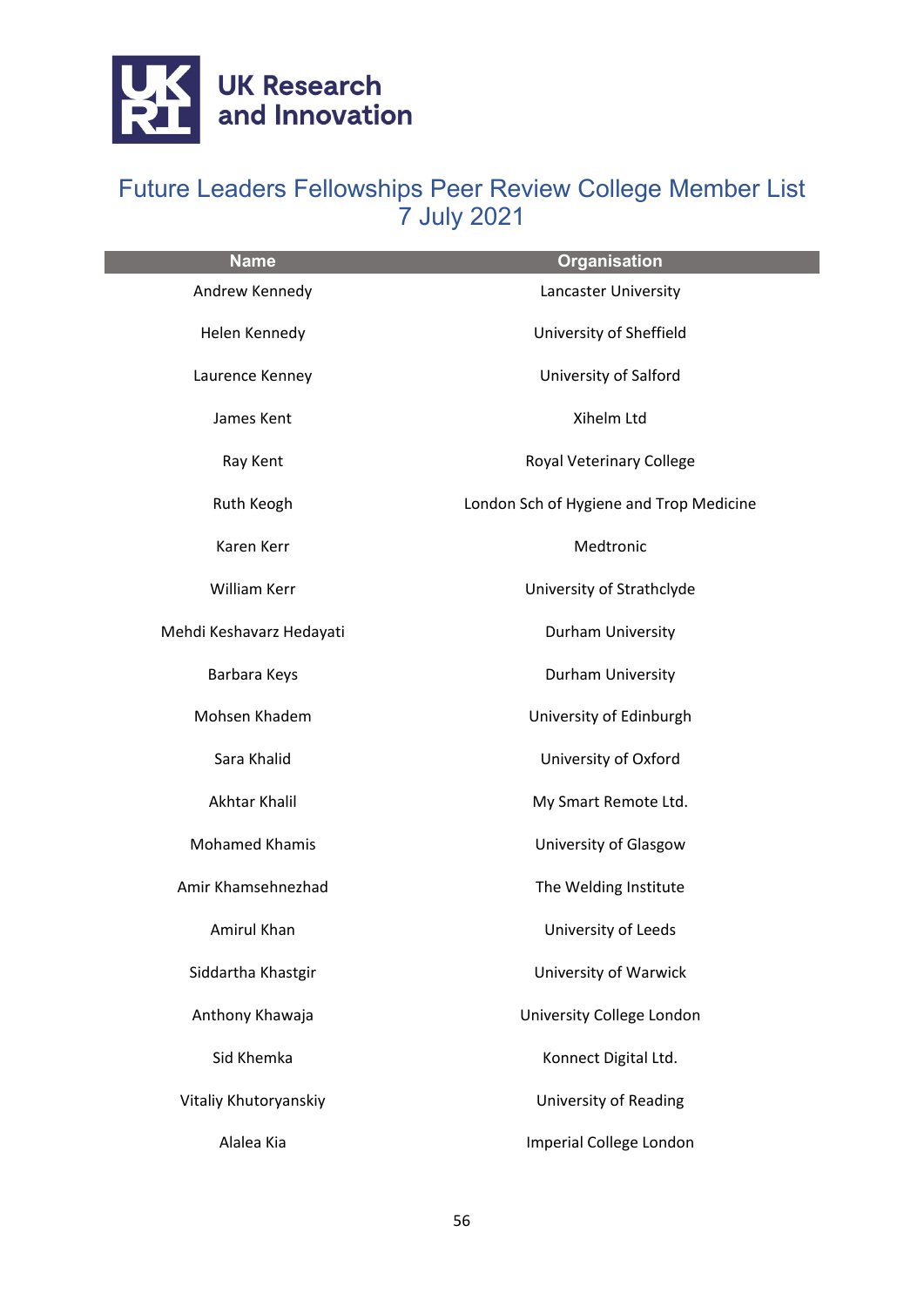

| <b>Name</b>                     | <b>Organisation</b>               |
|---------------------------------|-----------------------------------|
| Jenny Kidd                      | <b>Cardiff University</b>         |
| Lisa Kidd                       | University of Glasgow             |
| Anne-Marie Kilday               | <b>Oxford Brookes University</b>  |
| Rebecca Killick                 | Lancaster University              |
| Eun-jin Kim                     | <b>Coventry University</b>        |
| Sung Hye Kim                    | Imperial College London           |
| Jung-Sik Kim                    | Loughborough University           |
| Yunhyong Kim                    | University of Glasgow             |
| <b>Ashley King</b>              | The Natural History Museum        |
| Fiona Kinghorn                  | InsurTechnix                      |
| <b>Toby Kinnaird</b>            | <b>NMITE</b>                      |
| Keith Kintrea                   | University of Glasgow             |
| Minna Marika Kirjavainen-Morgan | University of the West of England |
| Kristina Kirschner              | University of Glasgow             |
| Elisabeth Kirtsoglou            | Durham University                 |
| Philip James Kitchen            | <b>ICN Business School</b>        |
| Megan Klabunde                  | University of Essex               |
| Simon Knapen                    | Institute for Advanced Study      |
| Jo Knight                       | Lancaster University              |
| <b>Alexander Knowles</b>        | University of Birmingham          |
| Mirella Koleva                  | Quantopticon Ltd                  |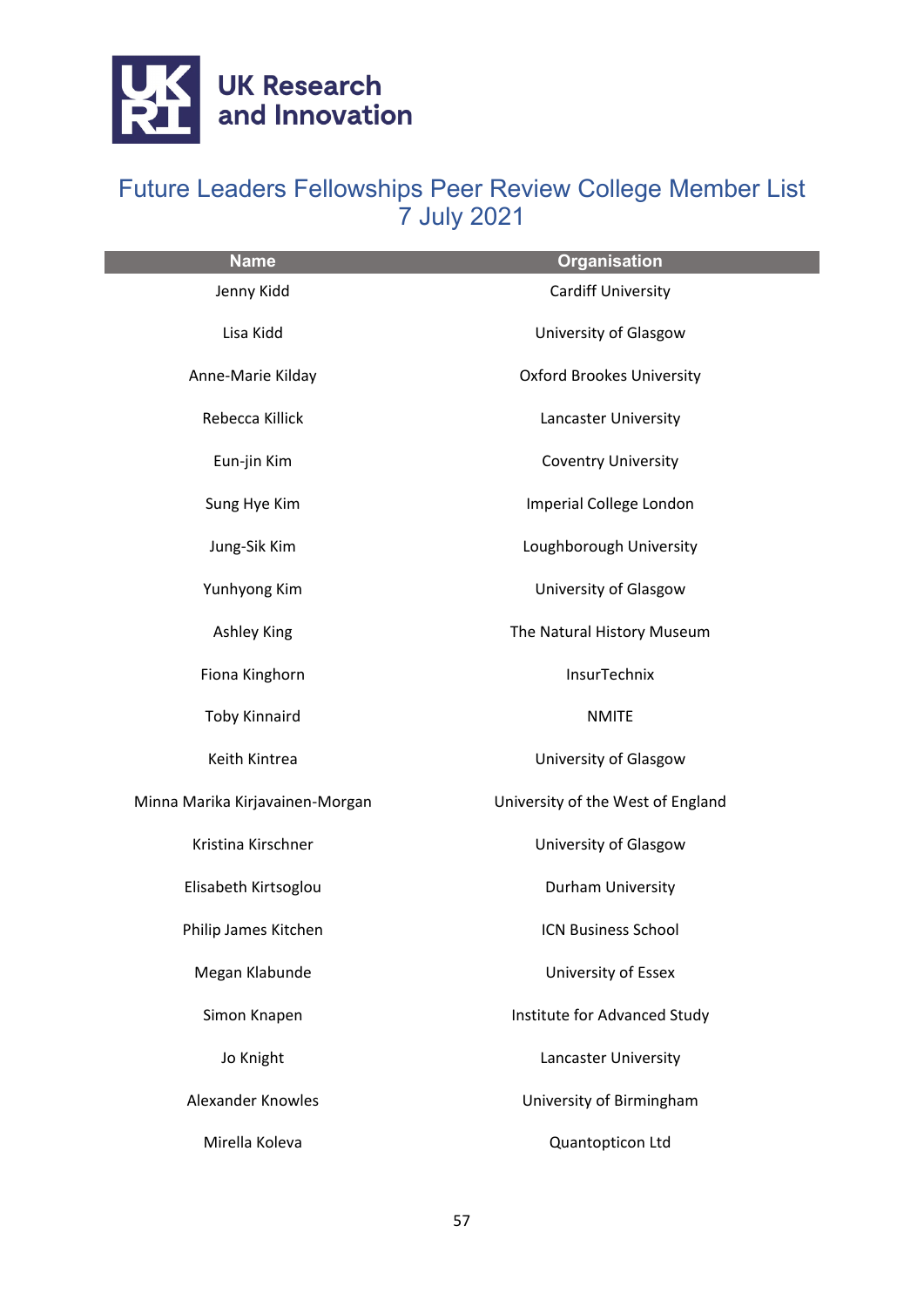

| <b>Name</b>               | <b>Organisation</b>            |
|---------------------------|--------------------------------|
| <b>Dimitrios Kollias</b>  | University of Greenwich        |
| Choon Yen Kong            | C4 Carbides Ltd                |
| Anna Korre                | Imperial College London        |
| Soraya Kouadri Mostefaoui | Open University                |
| Ioannis Kourakis          | Khalifa University             |
| Aleksey Kozikov           | <b>Newcastle University</b>    |
| Andriy Kozlov             | Imperial College London        |
| Daniel Kral               | Masaryk University             |
| Rok Krasovec              | The University of Manchester   |
| <b>Frank Krauss</b>       | Durham University              |
| Katja Krebs               | University of Bristol          |
| Michal Kreps              | University of Warwick          |
| Saloni Krishnan           | Royal Holloway, Univ of London |
| Lethy Krishnan Jagadamma  | University of St Andrews       |
| Johannes Kromdijk         | University of Cambridge        |
| Zeljka Krpetic            | University of Salford          |
| Patrick Kuhn              | Durham University              |
| Yogesh Kulathu            | University of Dundee           |
| Anirudh Kulkarni          | Imperial College London        |
| Vishwesh Kulkarni         | University of Warwick          |
| Sanjeev Kumar             | University College London      |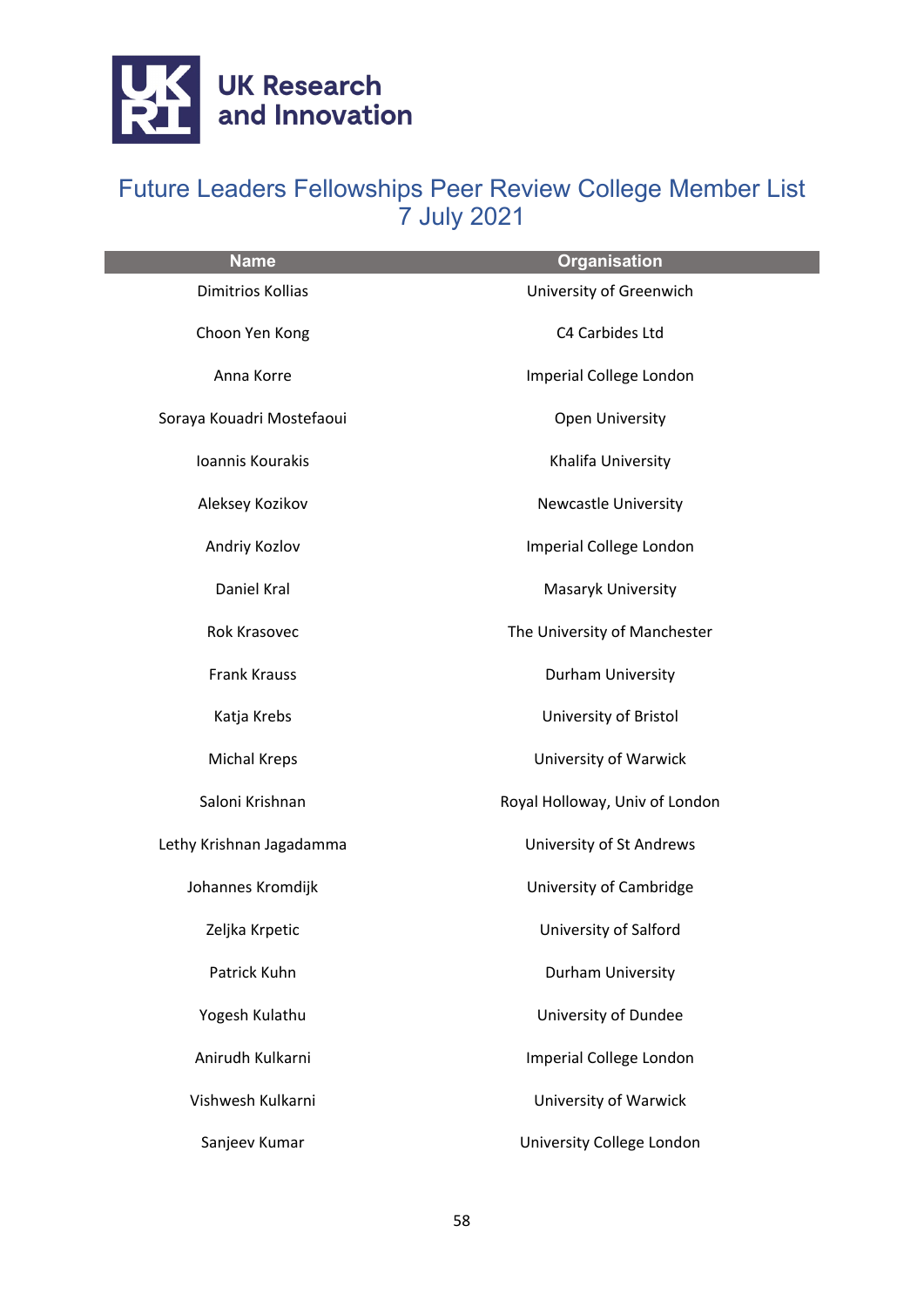

| <b>Name</b>                | <b>Organisation</b>               |
|----------------------------|-----------------------------------|
| Biswajit Kundu Roy         | UK Research and Innovation        |
| Phil Kunovski              | <b>KYMIRA Ltd</b>                 |
| Santhilata Kuppili Venkata | The National Archives             |
| Yasin Kurmoo               | SureScreen Diagnostics Ltd        |
| Caroline Kuzemko           | University of Warwick             |
| Jessica Chi Fung Kwok      | University of Leeds               |
| Roberto La Ragione         | University of Surrey              |
| Emmanuelle Labeau          | <b>Aston University</b>           |
| Damien Lacroix             | University of Sheffield           |
| Kristin Ladell             | <b>Cardiff University</b>         |
| Erin Lafferty              | <b>Biosensors Beyond Borders</b>  |
| Choi-Hong Lai              | University of Greenwich           |
| <b>Audrey Laing</b>        | The Robert Gordon University      |
| <b>Timothy Laing</b>       | University of Brighton            |
| Kevin Lam                  | University of Greenwich           |
| David Lambert              | University of Leicester           |
| Tryphon Lambrou            | University of Lincoln             |
| Adriano Lameira            | University of Warwick             |
| Jessica Lamond             | University of the West of England |
| Dimitrios Lamprou          | Queen's University of Belfast     |
| Laura Lander               | Imperial College London           |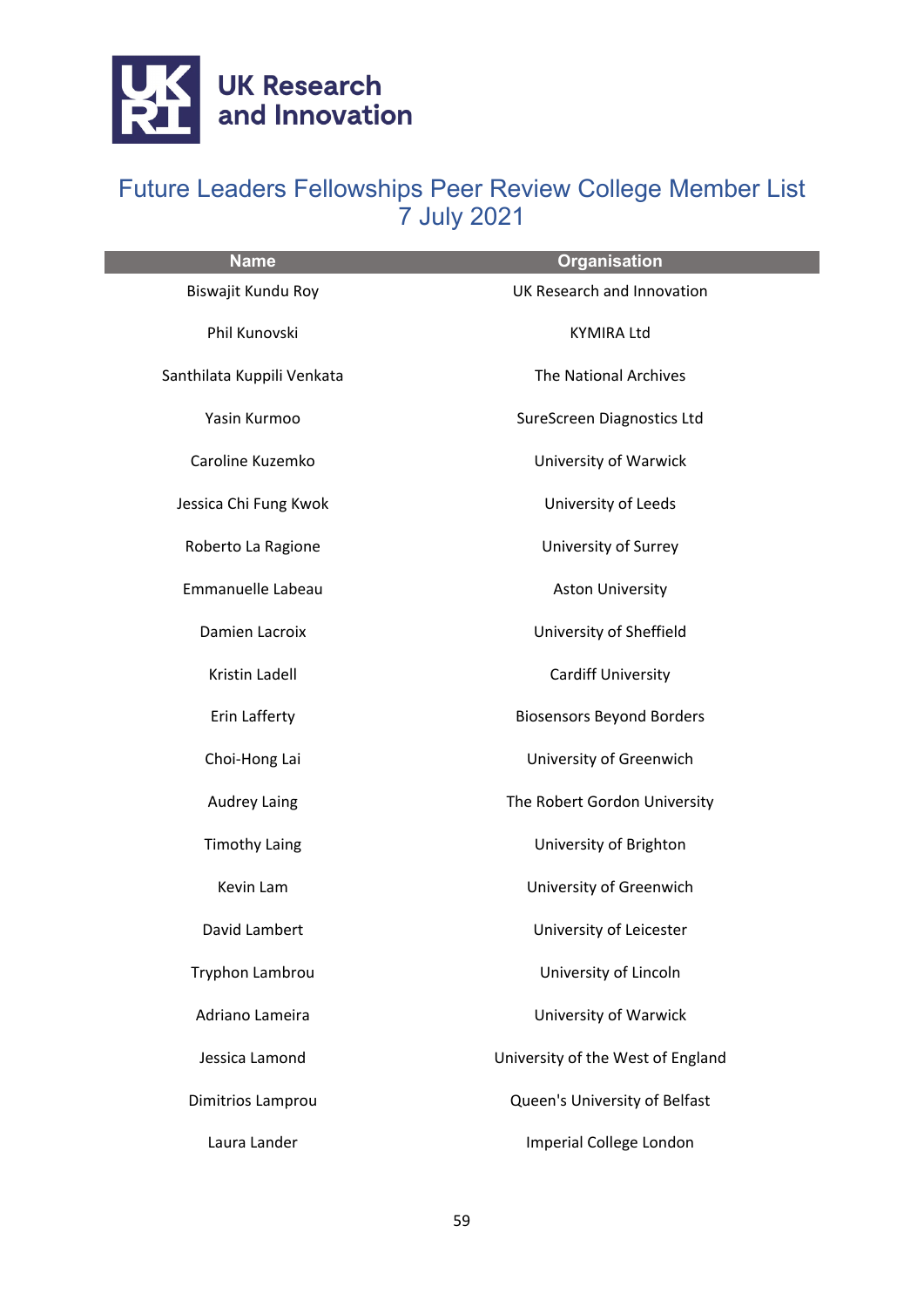

| <b>Name</b>              | <b>Organisation</b>                  |
|--------------------------|--------------------------------------|
| <b>Robert Larter</b>     | <b>NERC British Antarctic Survey</b> |
| Stephane Launois         | University of Kent                   |
| Samantha Lavender        | <b>Pixalytics Ltd</b>                |
| <b>Tom Lavers</b>        | The University of Manchester         |
| Anthony Laverty          | Imperial College London              |
| <b>Garry Laverty</b>     | Queen's University of Belfast        |
| Allan Lawrie             | University of Sheffield              |
| Julien Le Kernec         | University of Glasgow                |
| Andra le Roux-Kemp       | University of Lincoln                |
| James Lea                | University of Liverpool              |
| Joanne Leach             | University of Birmingham             |
| Martin Lear              | University of Lincoln                |
| Mark Learmonth           | Durham University                    |
| Zach Lee                 | Durham University                    |
| Kevin Lee                | <b>Mobilized Construction</b>        |
| Peter Lee                | University College London            |
| Chun Hean Lee            | University of Glasgow                |
| <b>Martin Robert Lee</b> | University of Glasgow                |
| Janet Lees               | University of Cambridge              |
| <b>Charles Lees</b>      | University of Edinburgh              |
| Gwenaelle Lefeuvre       | Micron Semiconductor Ltd             |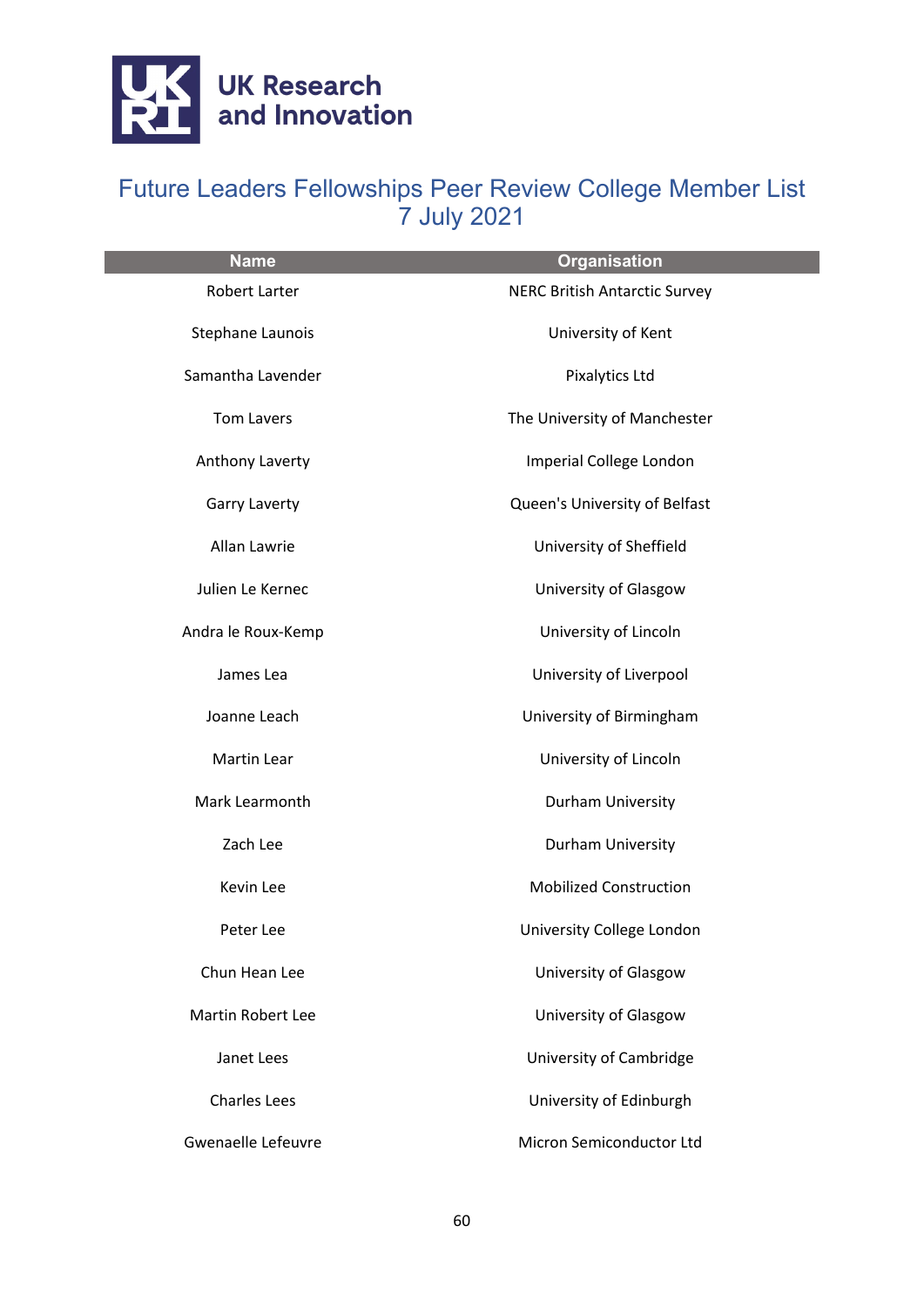

| <b>Name</b>          | <b>Organisation</b>                     |
|----------------------|-----------------------------------------|
| Raluca Lefticaru     | University of Bradford                  |
| James Leigh          | University of Nottingham                |
| Dan Leighton         | Agilis Ai                               |
| Claire Leitch        | Lancaster University                    |
| Imre Lengyel         | Queen's University of Belfast           |
| <b>Boris Lenhard</b> | Imperial College London                 |
| Marianthi Leon       | University of the West of England       |
| Sarah Leonard        | University of the West of England       |
| Sabina Leonelli      | University of Exeter                    |
| Aurelia Lepine       | University College London               |
| Adam Letchford       | Lancaster University                    |
| <b>Fiona Lettice</b> | University of East Anglia               |
| Fiona Leverick       | University of Glasgow                   |
| Carmen Levick        | University of Sheffield                 |
| Paul Levy            | University of Birmingham                |
| Cathy Lewin          | Manchester Metropolitan University      |
| David Lewis          | The University of Manchester            |
| Jane Lewis           | University of the Highlands and Islands |
| <b>Belinda Lewis</b> | Assura plc                              |
| Helena Lewis-Smith   | University of the West of England       |
| Sarah Lewthwaite     | University of Southampton               |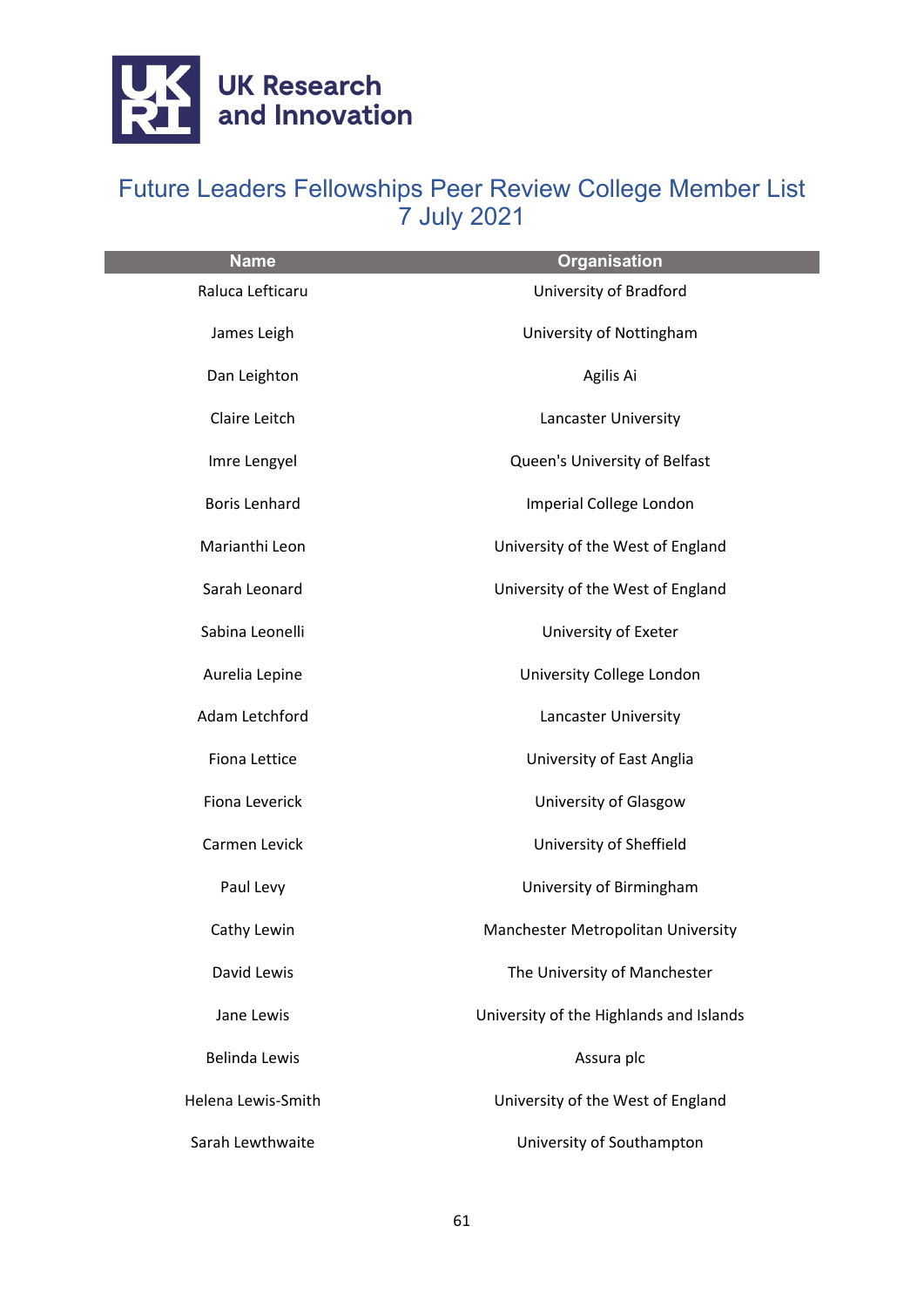

| <b>Name</b>         | <b>Organisation</b>               |
|---------------------|-----------------------------------|
| Yongliang Li        | University of Birmingham          |
| Quan Li             | University of Edinburgh           |
| Ke Li               | University of Exeter              |
| Li Li               | University of Exeter              |
| Bo Li               | University of the West of England |
| Dezhi Li            | University of Warwick             |
| Leonid Libkin       | University of Edinburgh           |
| Benjamin Lichman    | University of York                |
| Joyce Liddle        | Northumbria University            |
| Toni Lilly          | AWE plc                           |
| Sungwoo Lim         | Open University                   |
| Yu-Wei Lin          | Roehampton University             |
| Joseph Lindley      | Lancaster University              |
| Samuel Lindley      | University of Edinburgh           |
| Attila Lindner      | University College London         |
| <b>Emily Lines</b>  | University of Cambridge           |
| Fiona Chun Man Ling | Northumbria University            |
| Mikko Lintunen      | <b>Townbase Limited</b>           |
| Aimee Little        | University of York                |
| Jiyin Liu           | Loughborough University           |
| Gordon Liu          | Open University                   |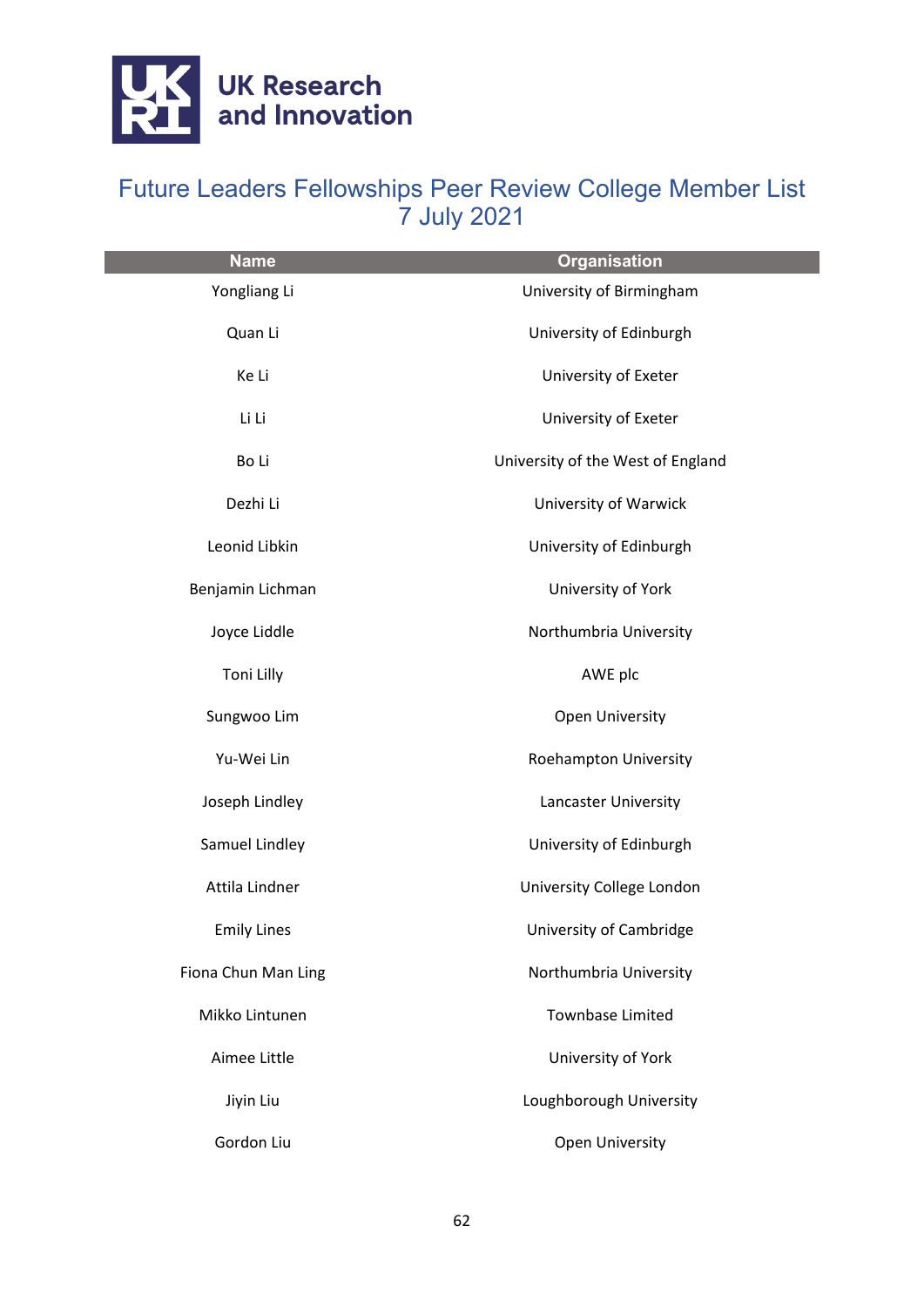

| <b>Name</b>           | <b>Organisation</b>            |
|-----------------------|--------------------------------|
| Yingjun Liu           | Poro Technologies Ltd          |
| Xueqin Liu            | Queen's University of Belfast  |
| <b>Wenqing Liu</b>    | Royal Holloway, Univ of London |
| Alexander Liu         | University of Cambridge        |
| Yang Liu              | University of Glasgow          |
| Ming Liu              | University of Liverpool        |
| Hong Liu              | University of Warwick          |
| Andrew Lloyd          | Aberystwyth University         |
| Sarah Lloyd-Fox       | University of Cambridge        |
| Cristina Lo Celso     | Imperial College London        |
| Abigail Locke         | Keele University               |
| Nicola Logan          | <b>Aston University</b>        |
| Andrew Logsdail       | <b>Cardiff University</b>      |
| <b>Heather Logue</b>  | University of Leeds            |
| Phil Longhurst        | <b>Cranfield University</b>    |
| <b>Matthew Loose</b>  | University of Nottingham       |
| Rianne Lord           | University of East Anglia      |
| Henry Lovat           | University of Glasgow          |
| John Love             | University of Exeter           |
| Sarah Louise Lovelock | The University of Manchester   |
| Anja Lowit            | University of Strathclyde      |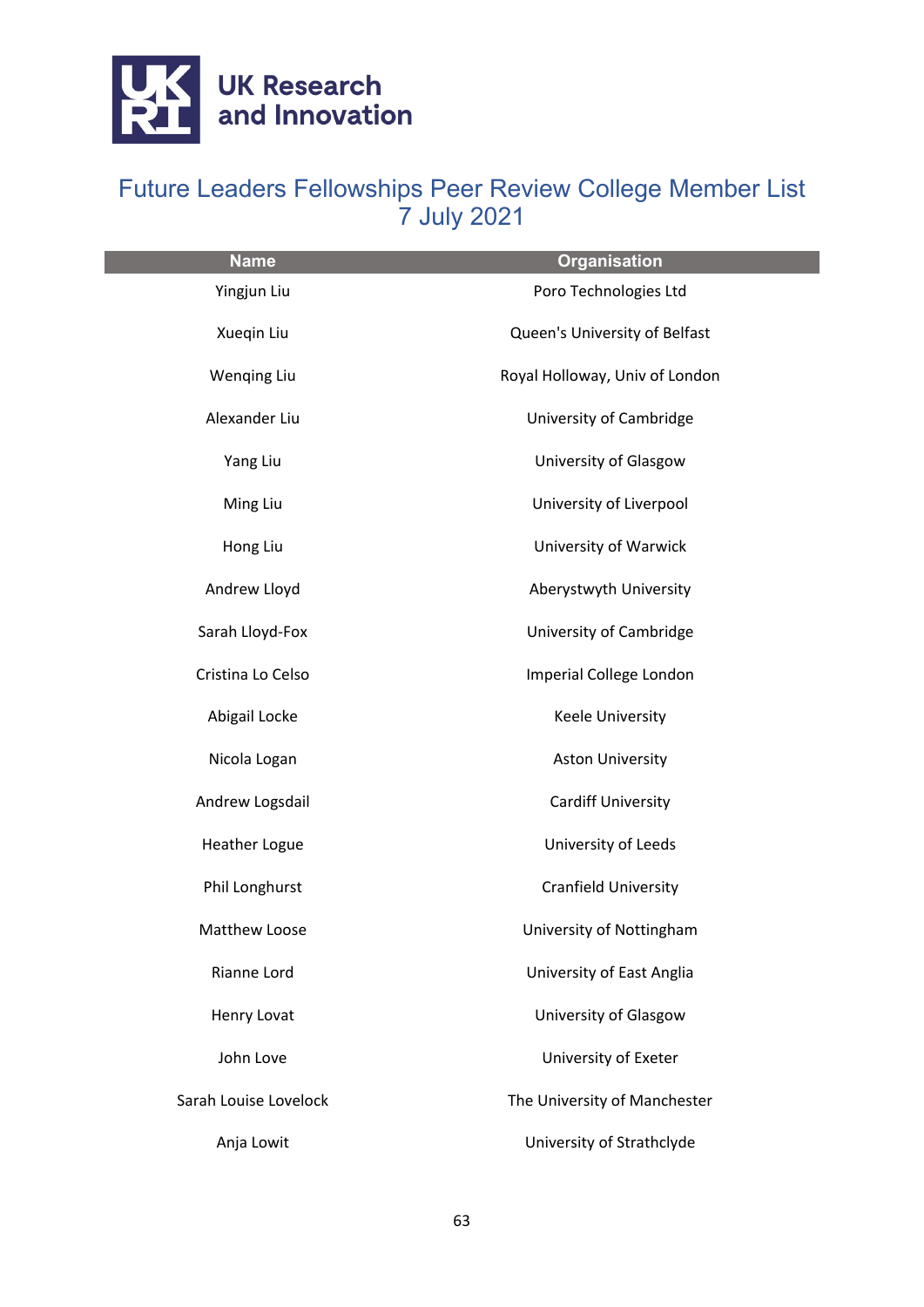

| <b>Name</b>                   | <b>Organisation</b>                   |
|-------------------------------|---------------------------------------|
| David Lowry                   | Royal Holloway, Univ of London        |
| Neil Loxley                   | <b>IBEX Innovations</b>               |
| David Lubega                  | University of Portsmouth              |
| <b>Philip Lucas</b>           | University of Hertfordshire           |
| Guglielmo Lulli               | Lancaster University                  |
| Marjorie Lundgren             | Lancaster University                  |
| Yu Luo                        | Imperial College London               |
| Joseph David Lyman            | University of Warwick                 |
| Paul Lynch                    | University of Glasgow                 |
| Xiaoya Ma                     | University of Exeter                  |
| Hongjie Ma                    | University of Portsmouth              |
| <b>Jill Maben</b>             | University of Surrey                  |
| Benjamin MacArthur            | University of Southampton             |
| <b>Simon Thomas MacDonald</b> | <b>Barts Health NHS Trust</b>         |
| Gladys Macharia               | Imperial College London               |
| Laura Machesky                | Beatson Institute for Cancer Research |
| Matthew Machin-Autenrieth     | University of Aberdeen                |
| Colin Mackechnie              | Centre for Ecology & Hydrology        |
| <b>Niall MacKenzie</b>        | University of Glasgow                 |
| Alan Mackie                   | University of Leeds                   |
| Luke Mackinder                | University of York                    |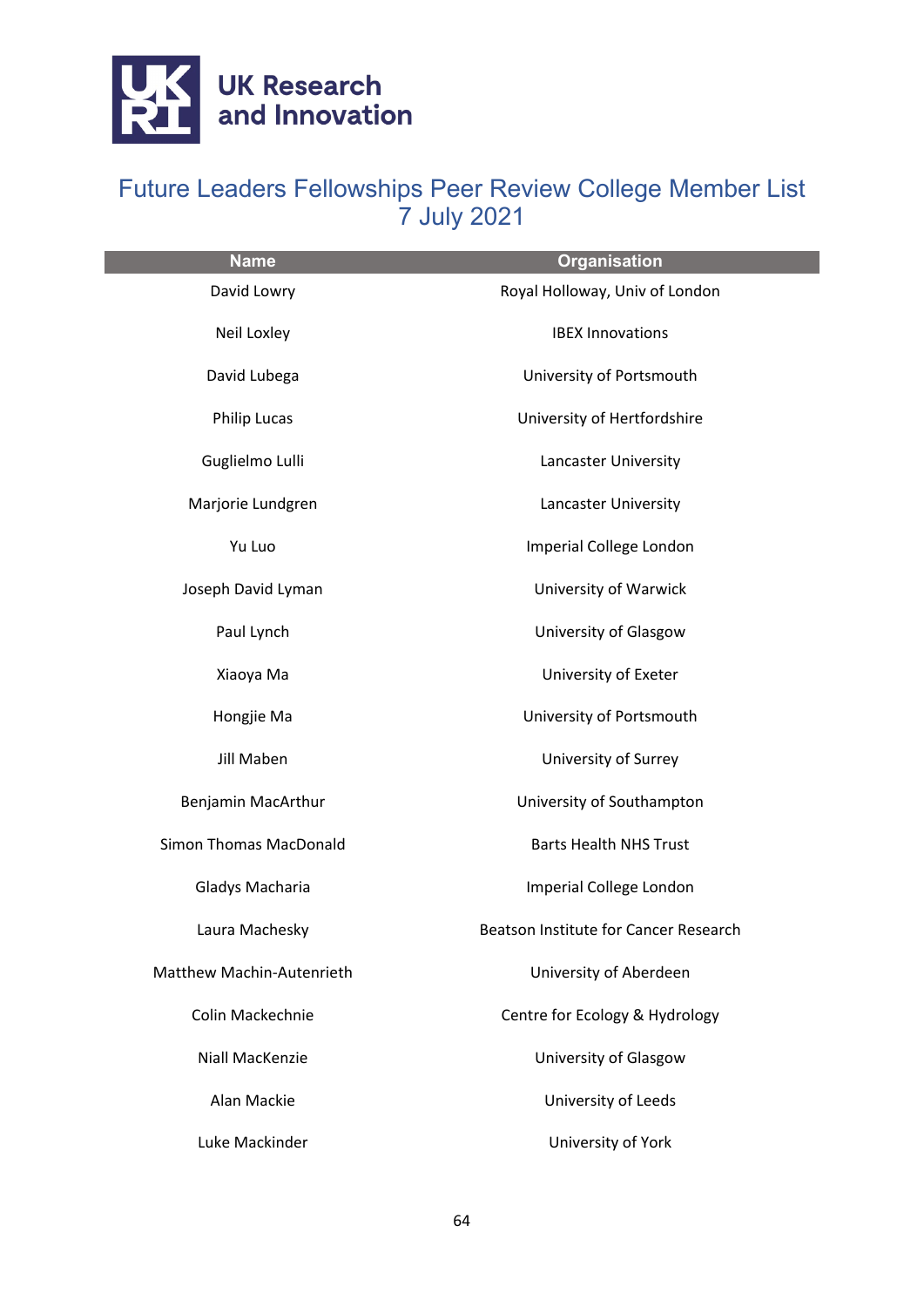

| <b>Name</b>             | <b>Organisation</b>                     |
|-------------------------|-----------------------------------------|
| Peter MacPherson        | Liverpool School of Tropical Medicine   |
| Fraser Macrae           | University of Leeds                     |
| Jennifer MacRitchie     | University of Sheffield                 |
| Iain MacRury            | University of Stirling                  |
| Deborah Madden          | University of Brighton                  |
| Rebecca Madgin          | University of Glasgow                   |
| Anotida Madzvamuse      | University of Sussex                    |
| Nicolas Maffei          | Norwich University of the Arts          |
| Pasquale Maffia         | University of Glasgow                   |
| Paul Magee              | <b>Coventry University</b>              |
| George Maglaras         | University of Stirling                  |
| <b>Claire Mahaffey</b>  | University of Liverpool                 |
| Piyush Mahapatra        | Open Medical                            |
| Eshwar Mahenthiralingam | <b>Cardiff University</b>               |
| Eamonn Maher            | University of Cambridge                 |
| Luke Maidment           | ICFO The Institute of Photonic Sciences |
| <b>Pierre Maillard</b>  | Queen Mary University of London         |
| Jonathan Major          | University of Liverpool                 |
| Joshua Makepeace        | University of Birmingham                |
| Alexei Maklakov         | University of East Anglia               |
| Shelagh Malham          | <b>Bangor University</b>                |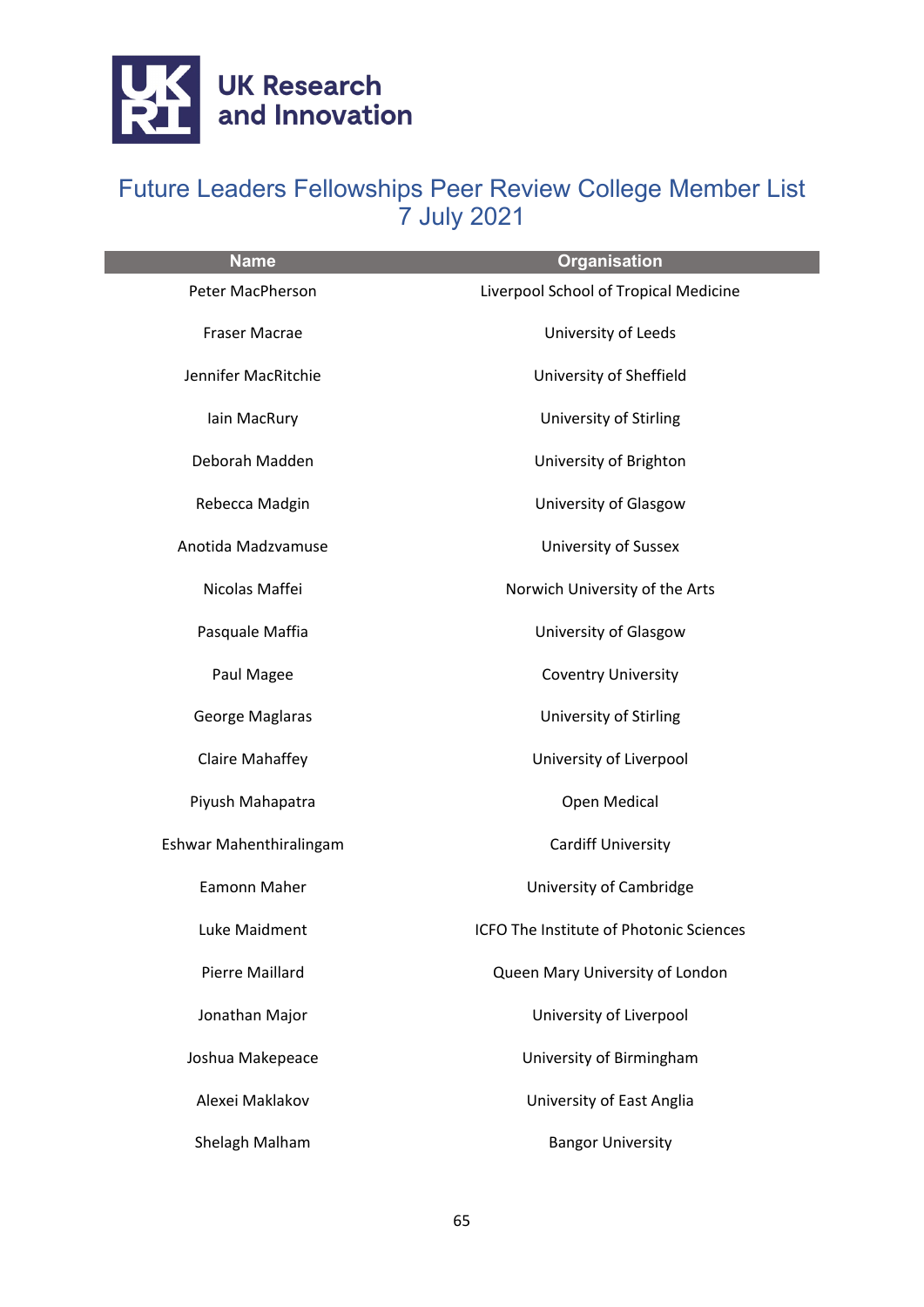

| <b>Name</b>               | <b>Organisation</b>                     |
|---------------------------|-----------------------------------------|
| Alessio Malizia           | University of Hertfordshire             |
| Margaret Malloch          | University of Stirling                  |
| Sabrina Malpede           | <b>ACT Blade Ltd</b>                    |
| <b>Tara Mangal</b>        | Imperial College London                 |
| Kenneth Mangion           | University of Glasgow                   |
| <b>Stuart Mangles</b>     | Imperial College London                 |
| Derek Mann                | <b>Newcastle University</b>             |
| <b>Richard Mann</b>       | University of Leeds                     |
| Jenevieve Mannell         | University College London               |
| Clara Manno               | <b>NERC British Antarctic Survey</b>    |
| James Mansell             | University of Nottingham                |
| Hassan Mansir             | <b>COREteQ Systems</b>                  |
| Virginia Mantouvalou      | University College London               |
| Eloise Ann Marais         | University College London               |
| Miguel Maravall           | <b>University of Sussex</b>             |
| Sundar Marimuthu          | The Manufacturing Technology Centre Ltd |
| Darren Francis Mark       | Scottish Universities Env Research Cen  |
| Sarah Marks               | <b>Birkbeck College</b>                 |
| <b>Hugh Markus</b>        | University of Cambridge                 |
| <b>Angelos Marnerides</b> | University of Glasgow                   |
| Mercedes Maroto-Valer     | Heriot-Watt University                  |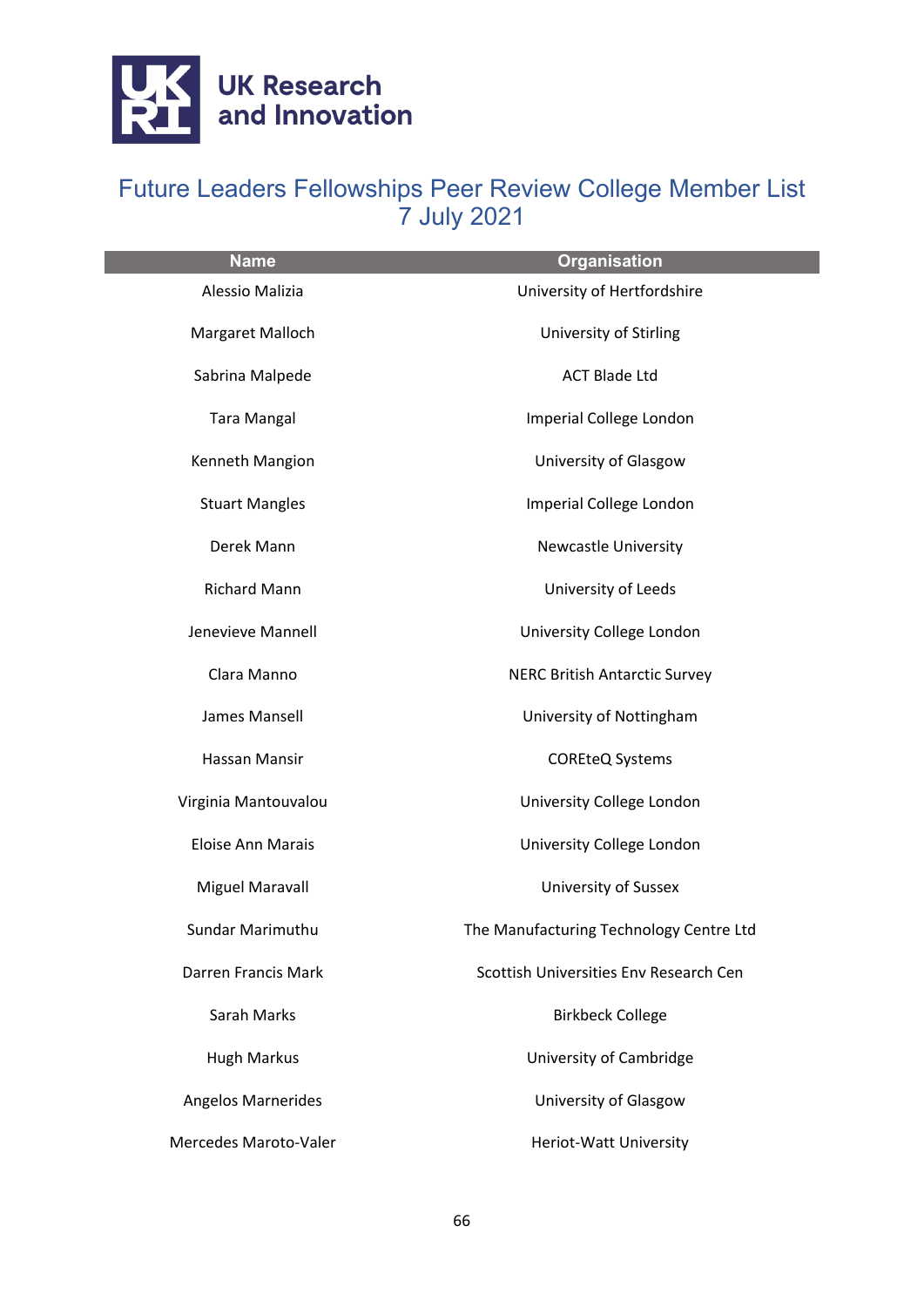

| <b>Name</b>                    | <b>Organisation</b>                  |
|--------------------------------|--------------------------------------|
| Hauke Marquardt                | University of Oxford                 |
| <b>Filipe Marques Ferreira</b> | University College London            |
| <b>Adele Marshall</b>          | Queen's University of Belfast        |
| Emma Martin                    | The University of Manchester         |
| <b>Eleanor Martin</b>          | University College London            |
| <b>Robert Martin</b>           | University of Strathclyde            |
| <b>Alvaro Martinez-Perez</b>   | University of Sheffield              |
| Luisa Martinez-Pomares         | University of Nottingham             |
| Ignacio Martin-Fabiani         | Loughborough University              |
| <b>Alexis Marz</b>             | <b>MMP</b>                           |
| <b>Helen Mason</b>             | <b>Glasgow Caledonian University</b> |
| Nigel Mason                    | University of Kent                   |
| <b>Richard Massey</b>          | Durham University                    |
| Roger Masterman                | Durham University                    |
| Alvaro Mata                    | University of Nottingham             |
| Fraser Matcham                 | Legal Utopia Limited                 |
| <b>Melissa Mather</b>          | University of Nottingham             |
| <b>Kate Mathers</b>            | Loughborough University              |
| <b>Derek Matravers</b>         | Open University                      |
| Louise Matthews                | University of Glasgow                |
| Lynsay Matthews                | University of Glasgow                |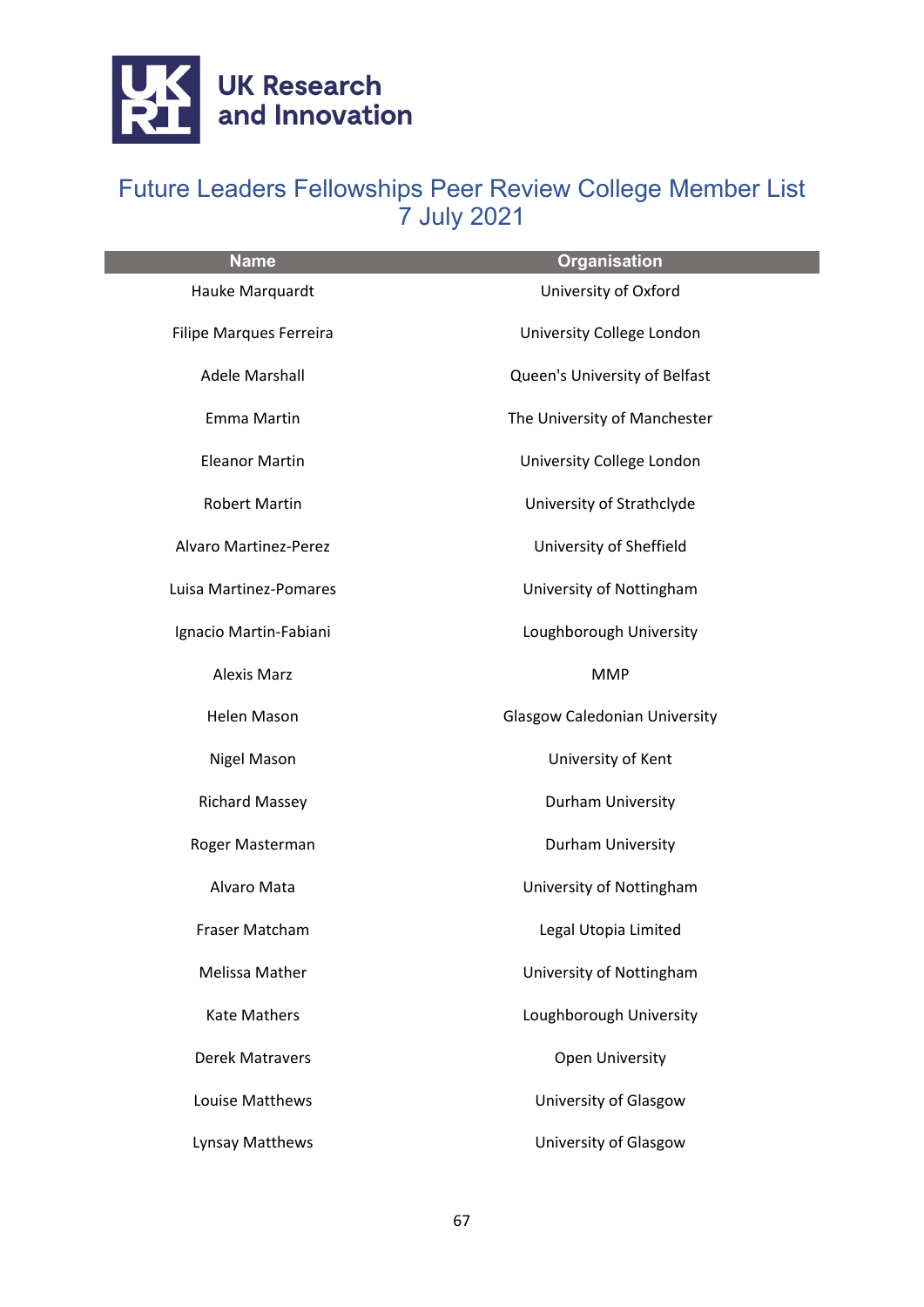

| <b>Name</b>                 | <b>Organisation</b>                   |
|-----------------------------|---------------------------------------|
| <b>Paul Matthews</b>        | University of Gloucestershire         |
| <b>Julian Matthews</b>      | University of Leicester               |
| <b>Roger Matthews</b>       | <b>University of Reading</b>          |
| Reinhard J. Maurer          | University of Warwick                 |
| Claudio Mauro               | University of Birmingham              |
| Anthony Maxwell             | John Innes Centre                     |
| Nathan Mayne                | University of Exeter                  |
| <b>Tim Mays</b>             | University of Bath                    |
| Fatemeh Mazaheritorei       | Imperial College London               |
| Lucy Mazdon                 | University of Hull                    |
| Claudia Mazzà               | University of Sheffield               |
| Scott Mc Laughlin           | University of Leeds                   |
| Anne-Marie McAlinden        | Queen's University of Belfast         |
| Helen McCabe                | University of Nottingham              |
| <b>Philip McCall</b>        | Liverpool School of Tropical Medicine |
| John McCall                 | The Robert Gordon University          |
| Daniel McCarthy             | University of Surrey                  |
| Gillean McCluskey           | University of Edinburgh               |
| <b>Troy McConachy</b>       | University of Warwick                 |
| Paul McCrone                | University of Greenwich               |
| Julie Anne Kathryn McDonald | Imperial College London               |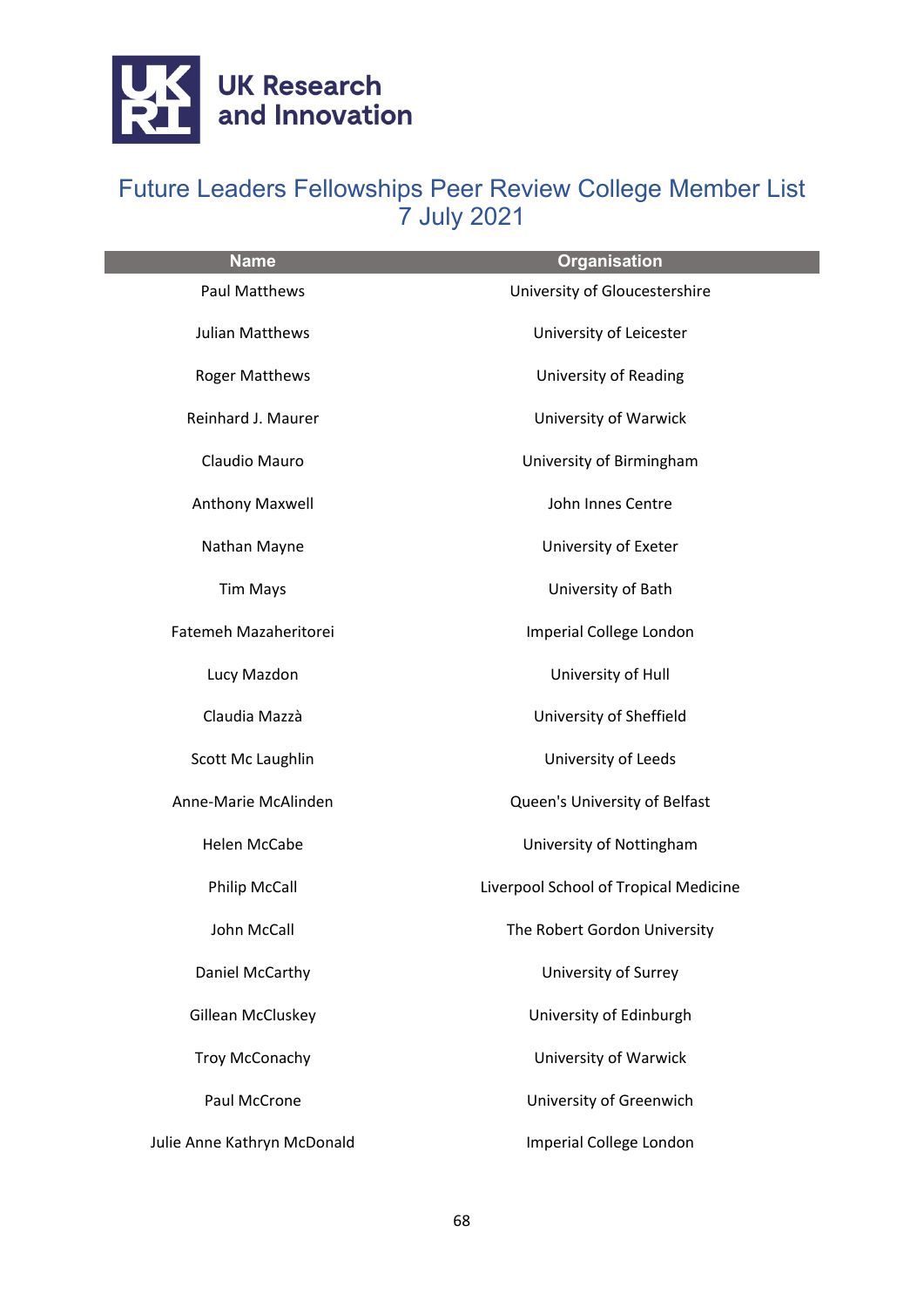

| <b>Name</b>               | <b>Organisation</b>                            |
|---------------------------|------------------------------------------------|
| Nicholas McDowell         | University of Exeter                           |
| Erin McFee                | London School of Economics & Pol Sci           |
| Katie McGettigan          | Royal Holloway, Univ of London                 |
| Derek McGhee              | Keele University                               |
| Aidan McGinley            | <b>Native Finance</b>                          |
| Sean McGinty              | University of Glasgow                          |
| <b>Elaine McGirr</b>      | University of Bristol                          |
| Philip McGowan            | Queen's University of Belfast                  |
| Nicholas McGranahan       | University College London                      |
| Anthony McGregor          | Durham University                              |
| Sam McGregor              | UK Research and Innovation                     |
| <b>Martina McGuinness</b> | University of Sheffield                        |
| Coreen McGuire            | Durham University                              |
| James McInerney           | University of Nottingham                       |
| Robert McIntosh           | University of Edinburgh                        |
| Emma Mcintosh             | University of Glasgow                          |
| Simon McIntosh-Smith      | University of Bristol                          |
| Kathryn Miranda McKay     | The Tavistock and Portman NHS Foundation Trust |
| Olusola McKenzie          | Learn to Re-create Limited                     |
| Lynn McKeown              | University of Leeds                            |
| Shelley McKeown Jones     | University of Bristol                          |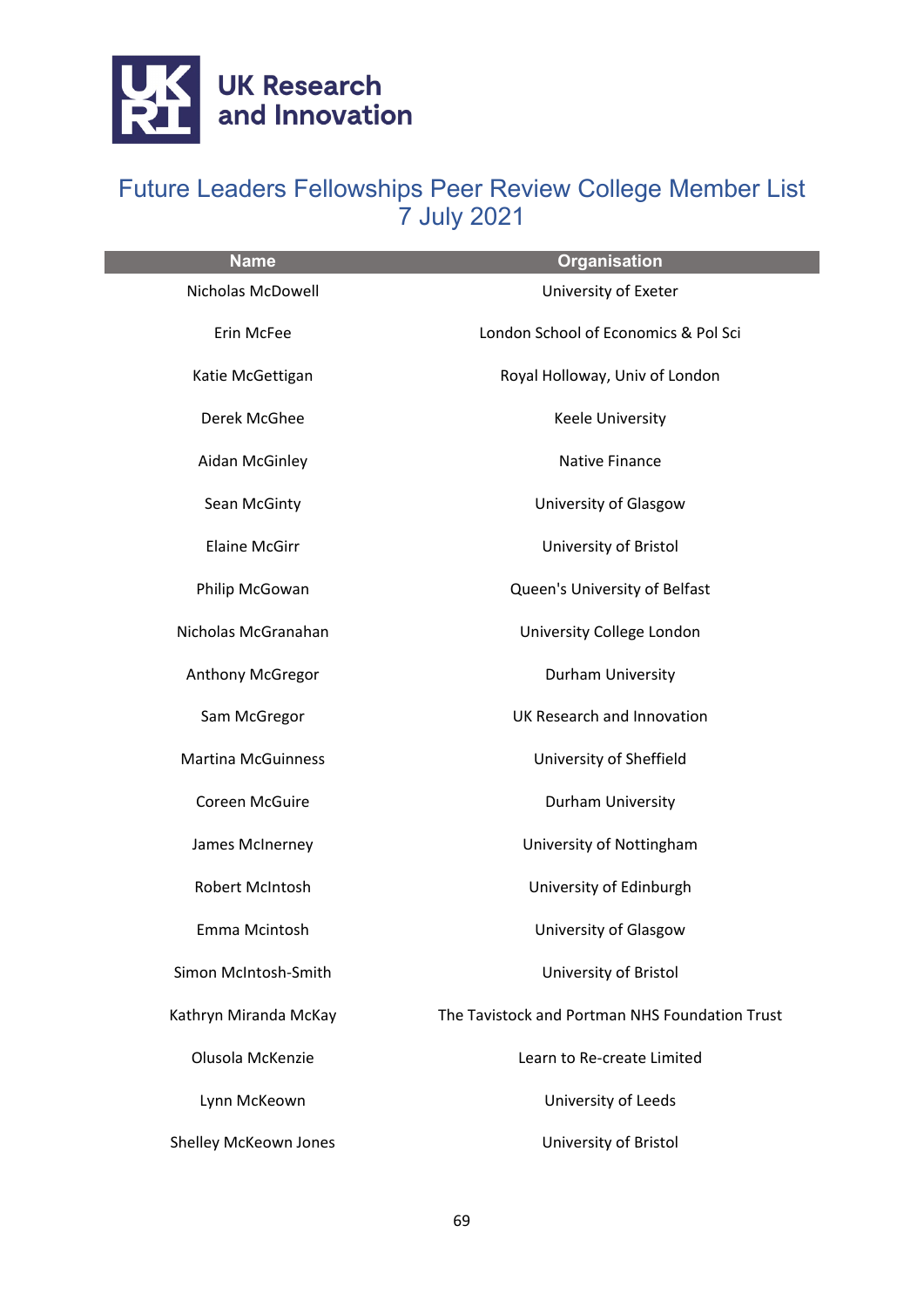

| <b>Name</b>            | <b>Organisation</b>                     |
|------------------------|-----------------------------------------|
| Simon McKerrell        | <b>Newcastle University</b>             |
| Stephen McMahon        | Queen's University of Belfast           |
| Úna McMenamin          | Queen's University of Belfast           |
| Donal McNally          | University of Nottingham                |
| Lawrence McNamara      | University of York                      |
| Kathryn McNeilly       | Queen's University of Belfast           |
| <b>Alison McNeilly</b> | University of Dundee                    |
| Raymond McQuaid        | Queen's University of Belfast           |
| Katie McQuaid          | University of Leeds                     |
| Daniel McStay          | Inov8 Ltd                               |
| Gavin McStay           | <b>Staffordshire University</b>         |
| John McVey             | University of Surrey                    |
| Susan McVie            | University of Edinburgh                 |
| Noreen Mdege           | University of York                      |
| <b>Robert Meadows</b>  | University of Surrey                    |
| <b>Natalie Mears</b>   | Durham University                       |
| Angela Meccariello     | Imperial College London                 |
| James Medhurst         | Aberystwyth University                  |
| lan Megson             | University of the Highlands and Islands |
| Beata Layla Mehdi      | University of Liverpool                 |
| Sandra Meijer          | <b>Yordas Group</b>                     |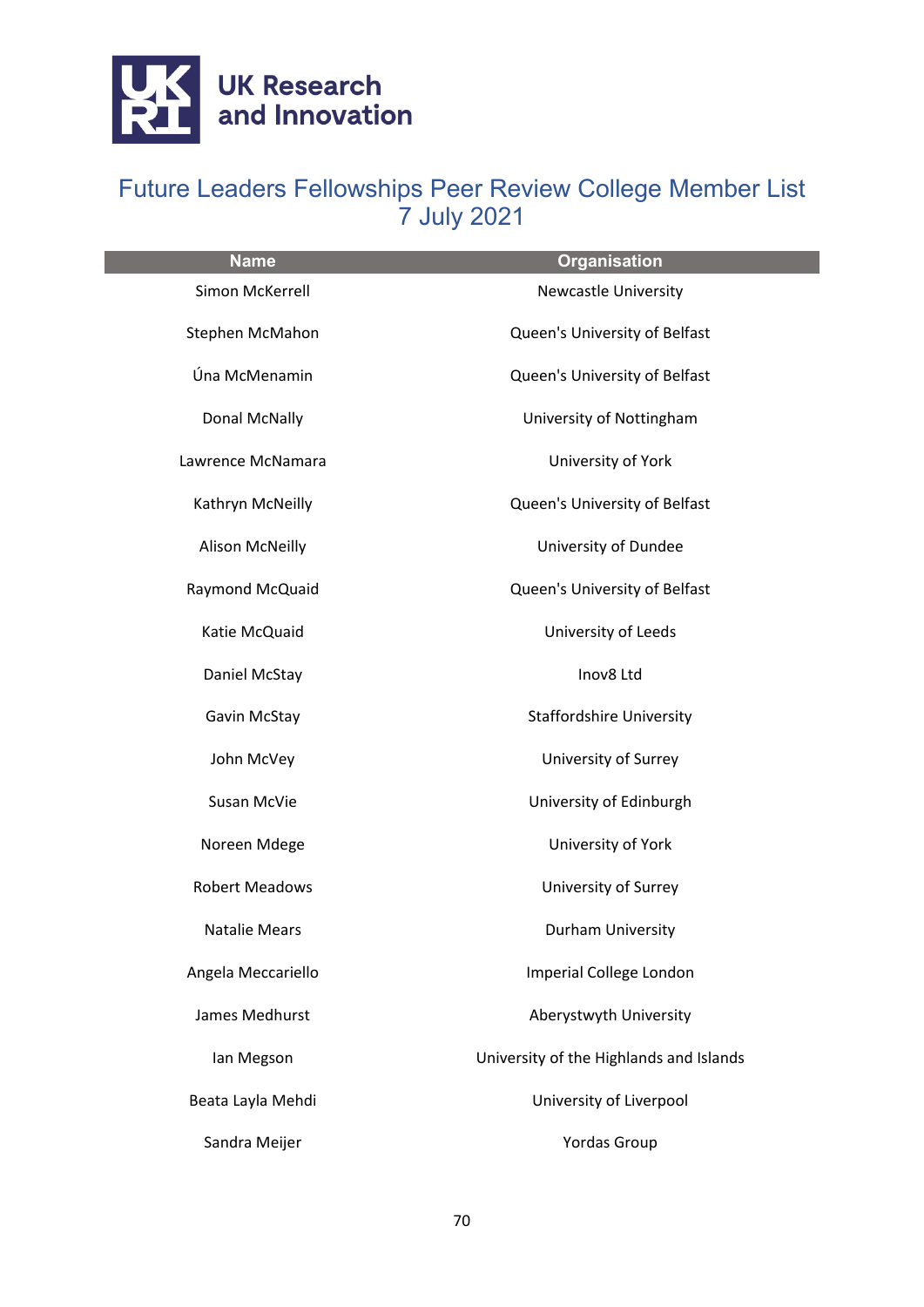

| <b>Name</b>            | <b>Organisation</b>                  |
|------------------------|--------------------------------------|
| Giacomo Melis          | University of Stirling               |
| Francesca Meloni       | King's College London                |
| Jane Memmott           | University of Bristol                |
| Nigel Meredith         | <b>NERC British Antarctic Survey</b> |
| Peter Merriman         | Aberystwyth University               |
| Christoph Meyer        | University of Salford                |
| <b>Barbara Mezes</b>   | University of Brighton               |
| <b>Rowland Miall</b>   | University of Birmingham             |
| Amir Michael           | Durham University                    |
| <b>Emily Michelson</b> | University of St Andrews             |
| Angela Mihai           | <b>Cardiff University</b>            |
| Mihaela Mihai          | University of Edinburgh              |
| Sami Mikhail           | University of St Andrews             |
| Pika Miklavc           | University of Salford                |
| Zoe Mildon             | University of Plymouth               |
| Lee Miles              | <b>Bournemouth University</b>        |
| <b>Gavin Miller</b>    | <b>Keele University</b>              |
| <b>Tina Miller</b>     | <b>Oxford Brookes University</b>     |
| <b>Gavin Miller</b>    | University of Glasgow                |
| Sarah Mills            | Loughborough University              |
| Victor Milman          | Dassault Systemes UK Ltd             |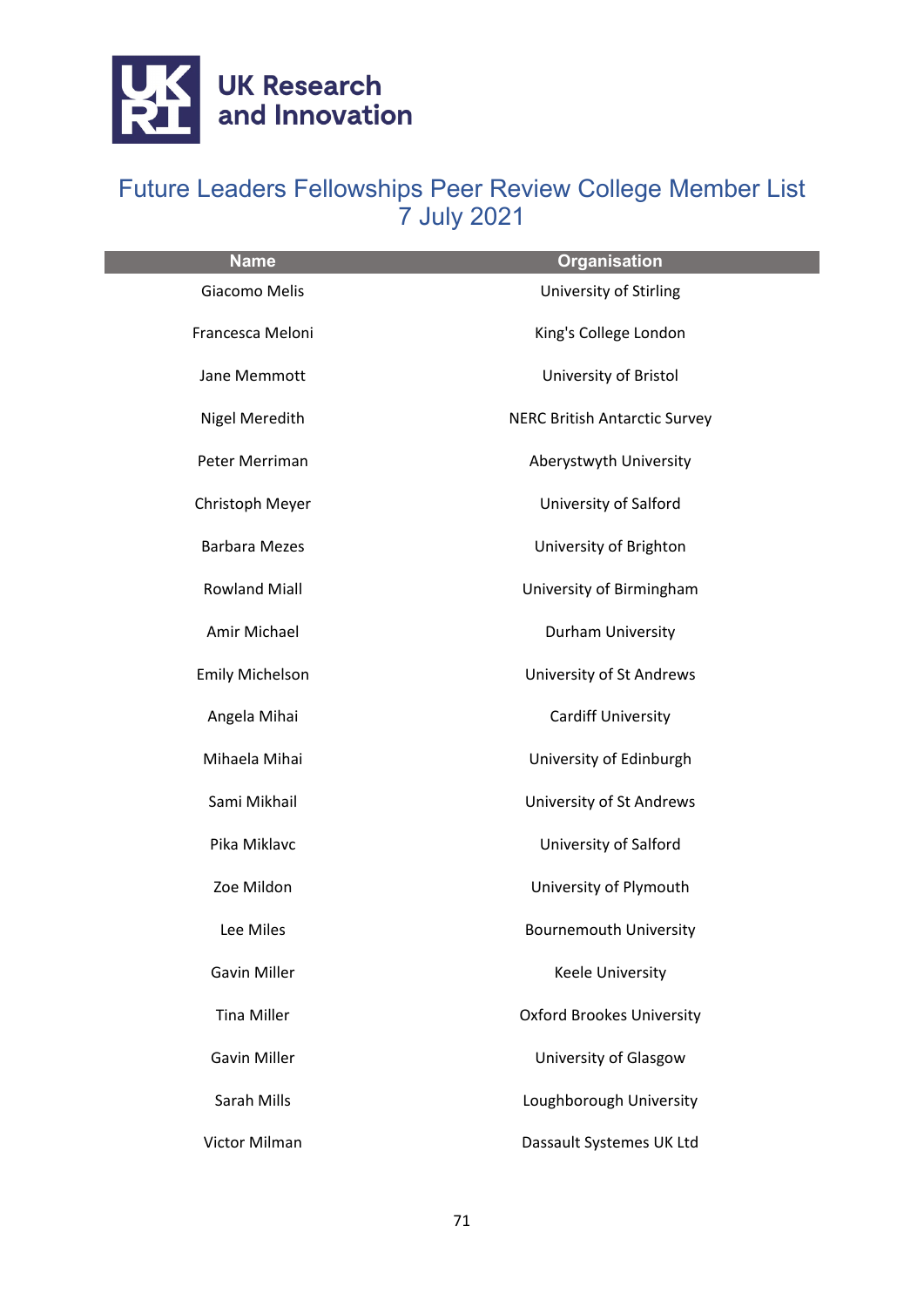

| <b>Name</b>               | <b>Organisation</b>                      |
|---------------------------|------------------------------------------|
| Alistair Milne            | Loughborough University                  |
| Sarah Milsom              | <b>Touchlight Genetics Ltd</b>           |
| <b>Helen Minnis</b>       | University of Glasgow                    |
| Maryam Mirza              | Durham University                        |
| Amir Mirza                | Data Tech City Ltd                       |
| <b>Gennady Mishuris</b>   | Aberystwyth University                   |
| Rod Mitchell              | University of Edinburgh                  |
| Kirstin Mitchell          | University of Glasgow                    |
| Simon Mitchell            | <b>University of Sussex</b>              |
| <b>Thomas Mitchell</b>    | University of the West of England        |
| Jonathon Mitchell-Smith   | Texture Jet Ltd                          |
| Ayantika Mitra            | <b>TISICS Ltd</b>                        |
| Mauro Mobilia             | University of Leeds                      |
| Roberta Mock              | University of Plymouth                   |
| Mohammad Moghimi Ardekani | <b>Staffordshire University</b>          |
| Mohamed Elsayed Mohamed   | The University of Manchester             |
| Amjid Mohammed            | Doncaster and Bassetlaw Hospitals NHS Tr |
| Ali Mohammed              | Imperial College London                  |
| Aliya Mohammed            | Race Equality First                      |
| Lina Mohjazi              | University of Glasgow                    |
| Jan Mol                   | Queen Mary University of London          |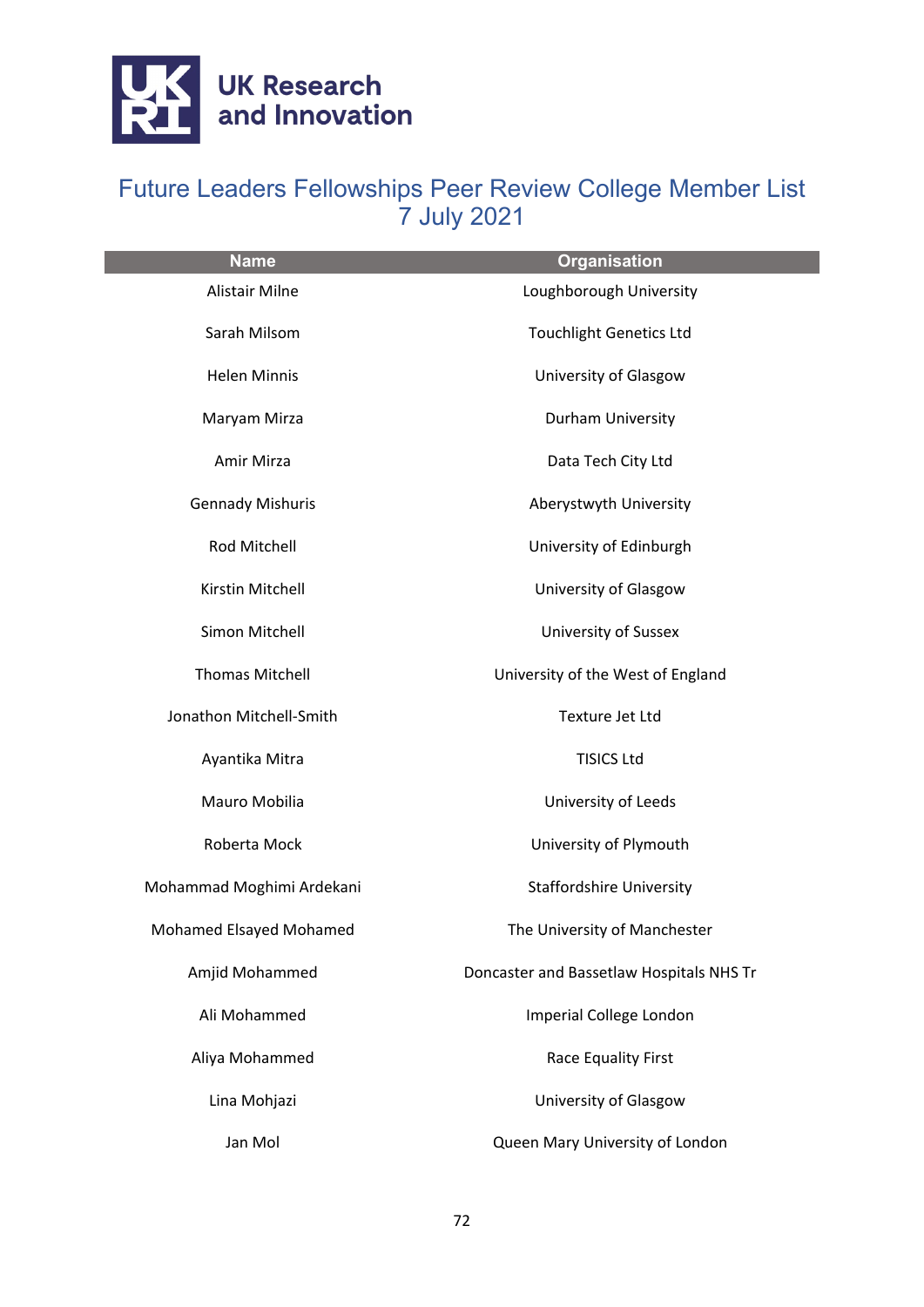

| <b>Name</b>             | <b>Organisation</b>               |
|-------------------------|-----------------------------------|
| Jenny Molloy            | <b>Beneficial Bio Ltd</b>         |
| Tanya Monaghan          | University of Nottingham          |
| <b>Lilian Moncrieff</b> | University of Glasgow             |
| <b>Claire Monks</b>     | University of Greenwich           |
| Rita Montero-Diaz       | Keele University                  |
| Emma Moore              | University of Sheffield           |
| <b>Richard Moore</b>    | University of Warwick             |
| Carolyn Moores          | <b>Birkbeck College</b>           |
| Justina Moores          | UK Research and Innovation        |
| <b>Richard Moorhead</b> | University of Exeter              |
| Leah Morabito           | Durham University                 |
| Gordon Moran            | University of Nottingham          |
| James Moran             | University of Nottingham          |
| Laura Moretti           | University of St Andrews          |
| Laura Morgan            | University of the West of England |
| Nicola Morley           | University of Sheffield           |
| Louise Morpeth          | <b>Brain in Hand</b>              |
| <b>Simon Morris</b>     | Leeds Beckett University          |
| <b>Jonathan Morris</b>  | University of Hertfordshire       |
| <b>Oliver Morrissey</b> | University of Nottingham          |
| <b>Andrew Morse</b>     | University of Liverpool           |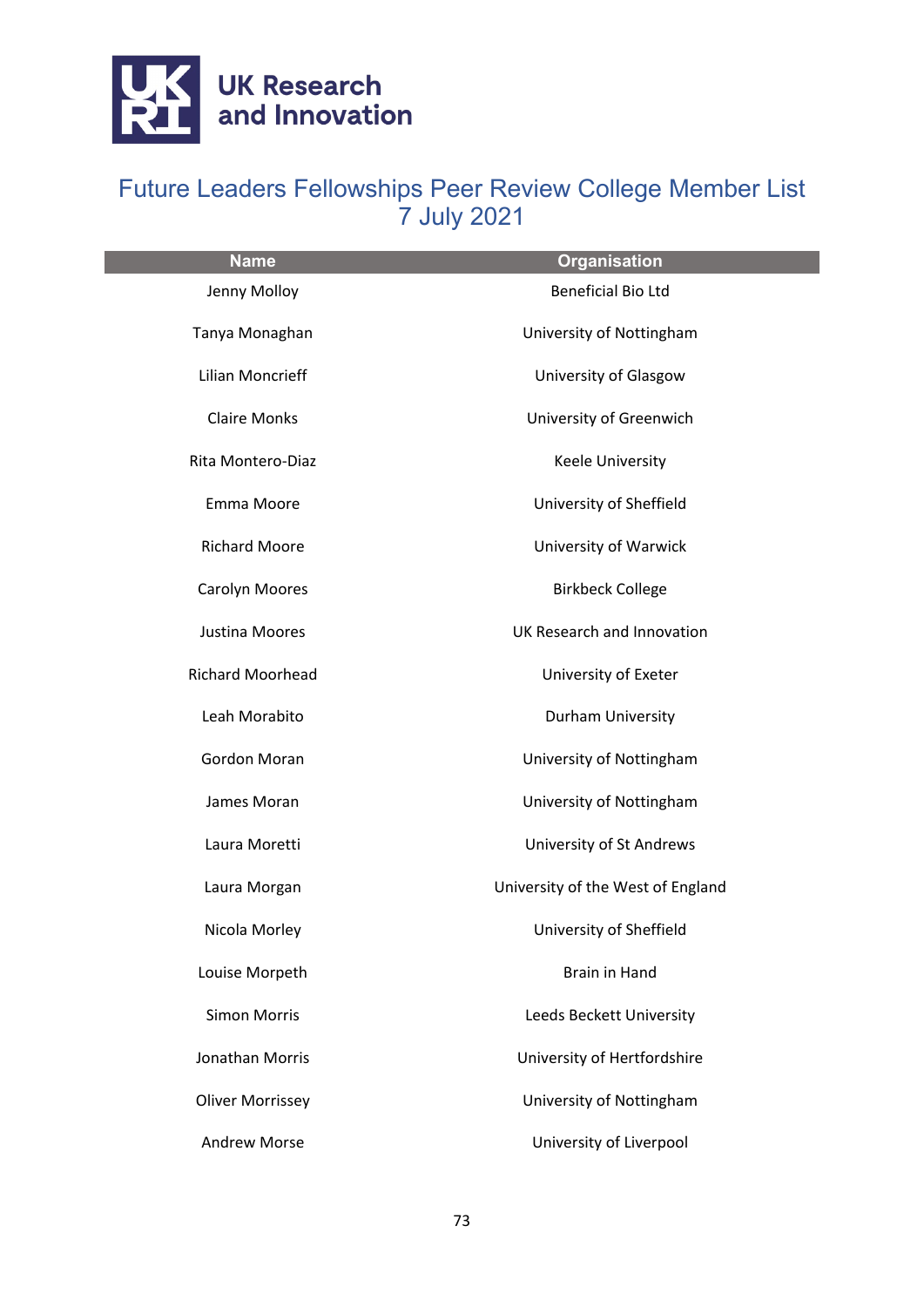

| <b>Name</b>                           | <b>Organisation</b>                     |
|---------------------------------------|-----------------------------------------|
| Sophie Morse                          | Imperial College London                 |
| Thomas Morstyn                        | University of Edinburgh                 |
| <b>Heather Mortiboys</b>              | University of Sheffield                 |
| <b>Richard Morton</b>                 | Northumbria University                  |
| John Morton                           | University of Greenwich                 |
| lan Moss                              | <b>Newcastle University</b>             |
| Martha Cecilia Wallis Motta Guarneros | University of Liverpool                 |
| Michael Moulin-Ramsden                | <b>Veolia Nuclear Solutions</b>         |
| <b>Gail Mountain</b>                  | University of Bradford                  |
| Abigail Mountain                      | Abigail Mountain                        |
| <b>Haralambos Mouratidis</b>          | University of Brighton                  |
| <b>Emmanuel Mourlon-Druol</b>         | University of Glasgow                   |
| Theano Moussouri                      | University College London               |
| Paul Mullan                           | Queen's University of Belfast           |
| <b>Robert Mulvaney</b>                | <b>NERC British Antarctic Survey</b>    |
| Daniel Mulvihill                      | University of Kent                      |
| Tasnim Munshi                         | University of Lincoln                   |
| Emma Louise Murdock                   | Shropshire Council                      |
| Hannah Murphy                         | King's College London                   |
| Adrianna Murphy                       | London Sch of Hygiene and Trop Medicine |
| Therese Murphy                        | Queen's University of Belfast           |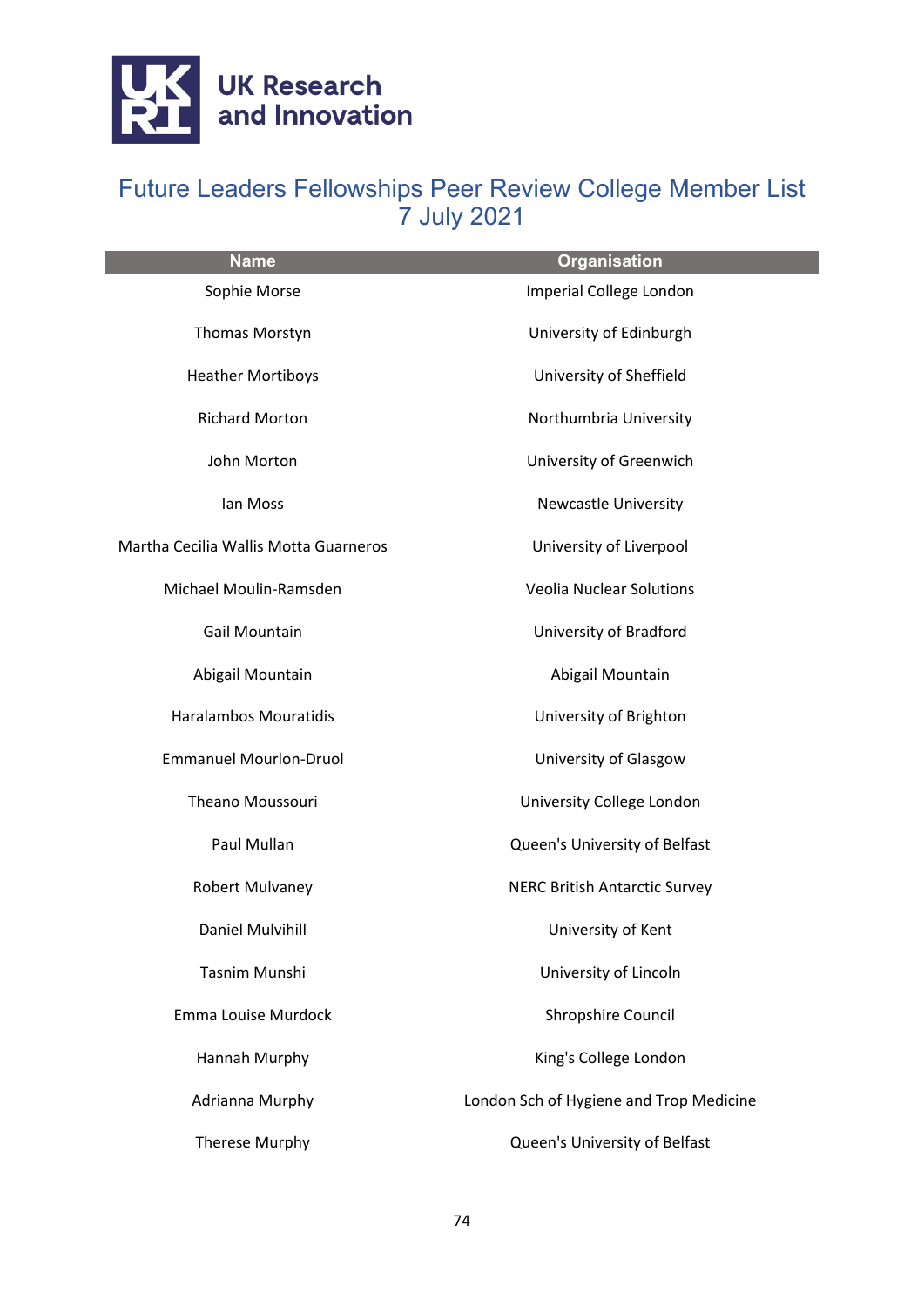

| <b>Name</b>                 | <b>Organisation</b>             |
|-----------------------------|---------------------------------|
| Denis Murphy                | University of South Wales       |
| David Murray                | University of Dundee            |
| Daragh Murray               | University of Essex             |
| Rachael Murray              | University of Nottingham        |
| William Murray              | University of Warwick           |
| Patricia Murrieta-Flores    | Lancaster University            |
| Yasir Musawar               | Deep Robotics                   |
| <b>Florian Mussgnug</b>     | University College London       |
| Nesphory Mwambai            | University of Nairobi           |
| Ioanna Mylonaki             | Imperial College London         |
| Sebastian Mynott            | <b>Applied Genomics Ltd</b>     |
| Roozbeh Naemi               | <b>Staffordshire University</b> |
| Vesna Najdanovic            | <b>Aston University</b>         |
| <b>Matthew Nancekievill</b> | Ice9 Robotics                   |
| Syed Mohsen Naqvi           | <b>Newcastle University</b>     |
| Rose Narooz                 | University of Glasgow           |
| Samina Naseeb               | <b>Staffordshire University</b> |
| Max Nathan                  | University College London       |
| <b>Judith Nathanail</b>     | Land Quality Management Ltd     |
| <b>Inke Nathke</b>          | University of Dundee            |
| Miguel Navarro-Cia          | University of Birmingham        |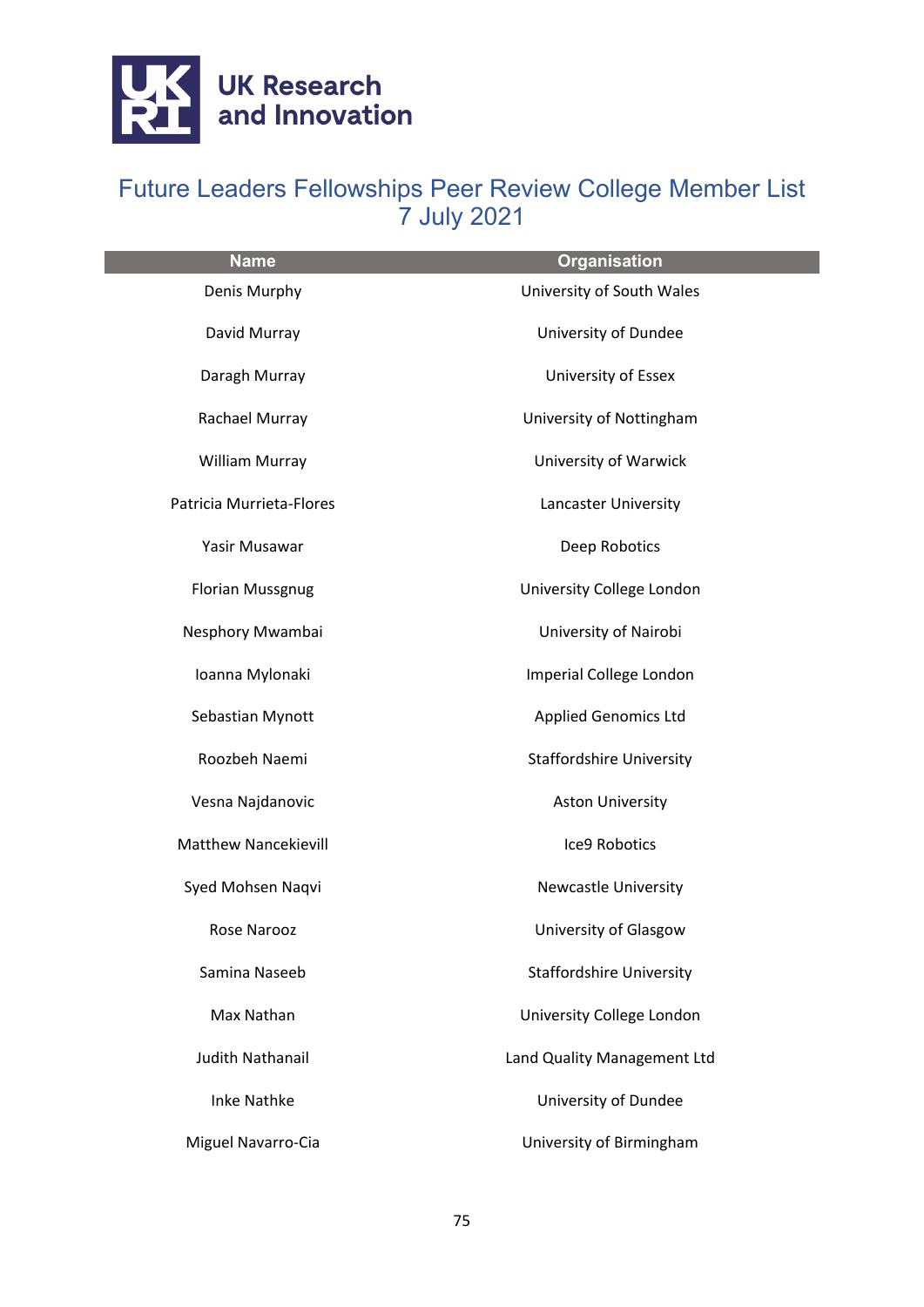

| <b>Name</b>               | <b>Organisation</b>                 |
|---------------------------|-------------------------------------|
| Adriana M. Navarro-Suarez | Imperial College London             |
| <b>Daniel Neill</b>       | University of Liverpool             |
| <b>Christopher Nemeth</b> | Lancaster University                |
| Selena Nemorin            | University College London           |
| <b>Frances Nethercott</b> | University of St Andrews            |
| Jerome Neufeld            | University of Cambridge             |
| Helene Neveu Kringelbach  | University College London           |
| <b>Adam Nevin</b>         | <b>Trelleborg Group</b>             |
| Michelle Newberry         | University of Southampton           |
| Samantha Louise Newbery   | University of Salford               |
| <b>Kirsty Newsome</b>     | University of Sheffield             |
| Martha Newson             | University of Kent                  |
| <b>Mark Newton</b>        | <b>LMK Thermosafe Ltd</b>           |
| Rachel Newton             | University of Reading               |
| <b>Marcus Newton</b>      | University of Southampton           |
| Hien Ngo                  | Queen's University of Belfast       |
| Niamh Nic Daeid           | University of Dundee                |
| <b>Elizabeth Nicholls</b> | <b>University of Sussex</b>         |
| Stefan Nielsen            | Durham University                   |
| Adam Nieman               | Real World Visuals (AA Visuals Ltd) |
| Sahil Nijhawan            | University College London           |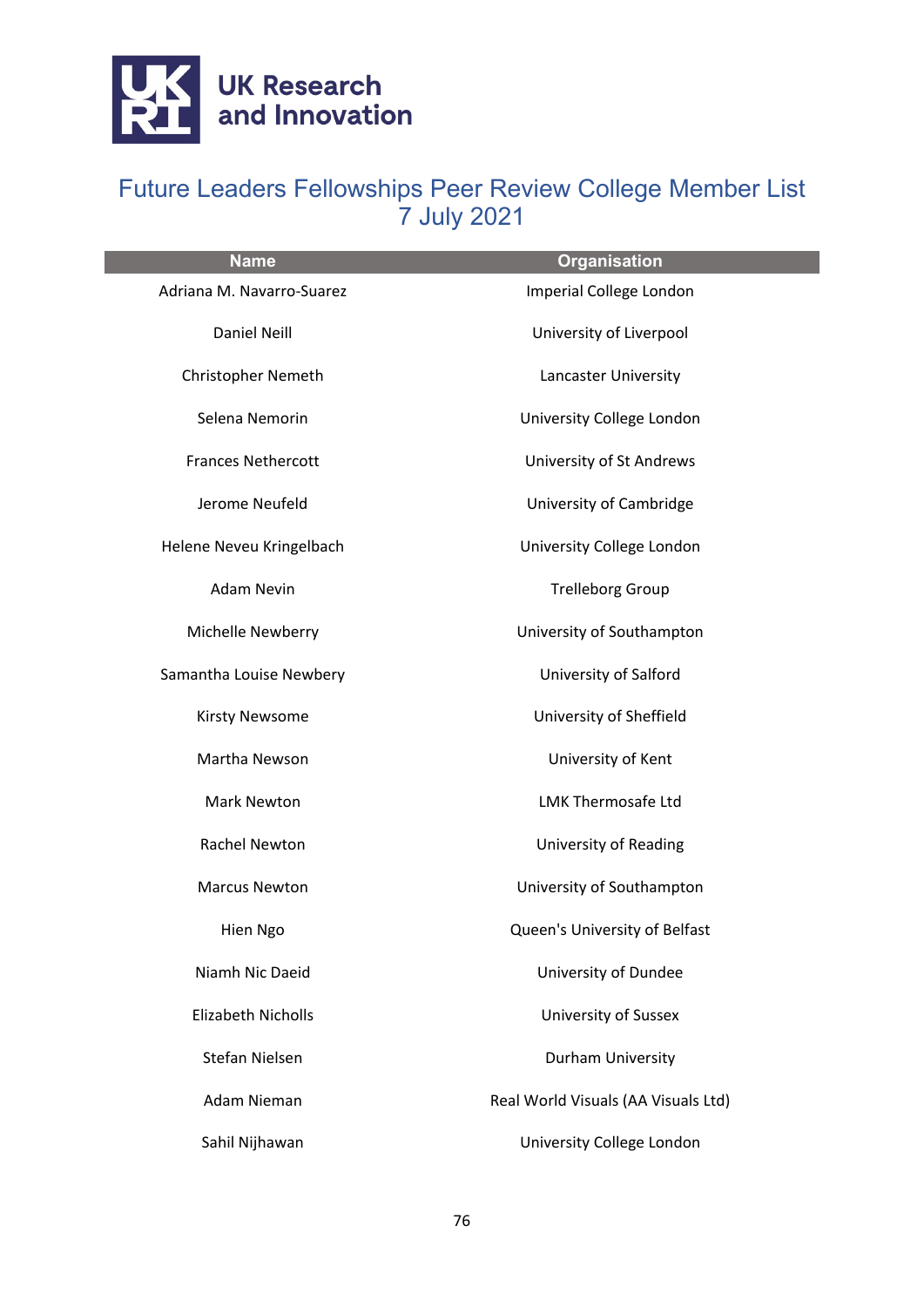

| <b>Name</b>             | <b>Organisation</b>              |
|-------------------------|----------------------------------|
| Nikolaos Nikitas        | University of Leeds              |
| Andrea Nini             | The University of Manchester     |
| Eugene Nizeyimana       | <b>SSCG Consulting</b>           |
| Peter Nockemann         | Queen's University of Belfast    |
| Sevasti-Melissa Nolas   | <b>Goldsmiths College</b>        |
| Glenda Norquay          | Liverpool John Moores University |
| Ruth Northway           | University of South Wales        |
| Chiara Nosarti          | King's College London            |
| Kyriaki Noussia         | University of Exeter             |
| Jaroslaw Nowak          | Lancaster University             |
| Thomas Nowotny          | <b>University of Sussex</b>      |
| <b>Martin Nuernberg</b> | <b>Newcastle University</b>      |
| Laura Nuttall           | University of Portsmouth         |
| Lonán Ó Briain          | University of Nottingham         |
| Catherine O Donnell     | University of Glasgow            |
| Duncan O'Brien          | Dalston's Soda Company           |
| Lucy O'Brien            | University College London        |
| Margaret O'Brien        | University College London        |
| Siobhan O'Brien         | University of Liverpool          |
| Jessica Ocampos         | Camnexus                         |
| Perez Ochieng           | SACOMA GLOBAL                    |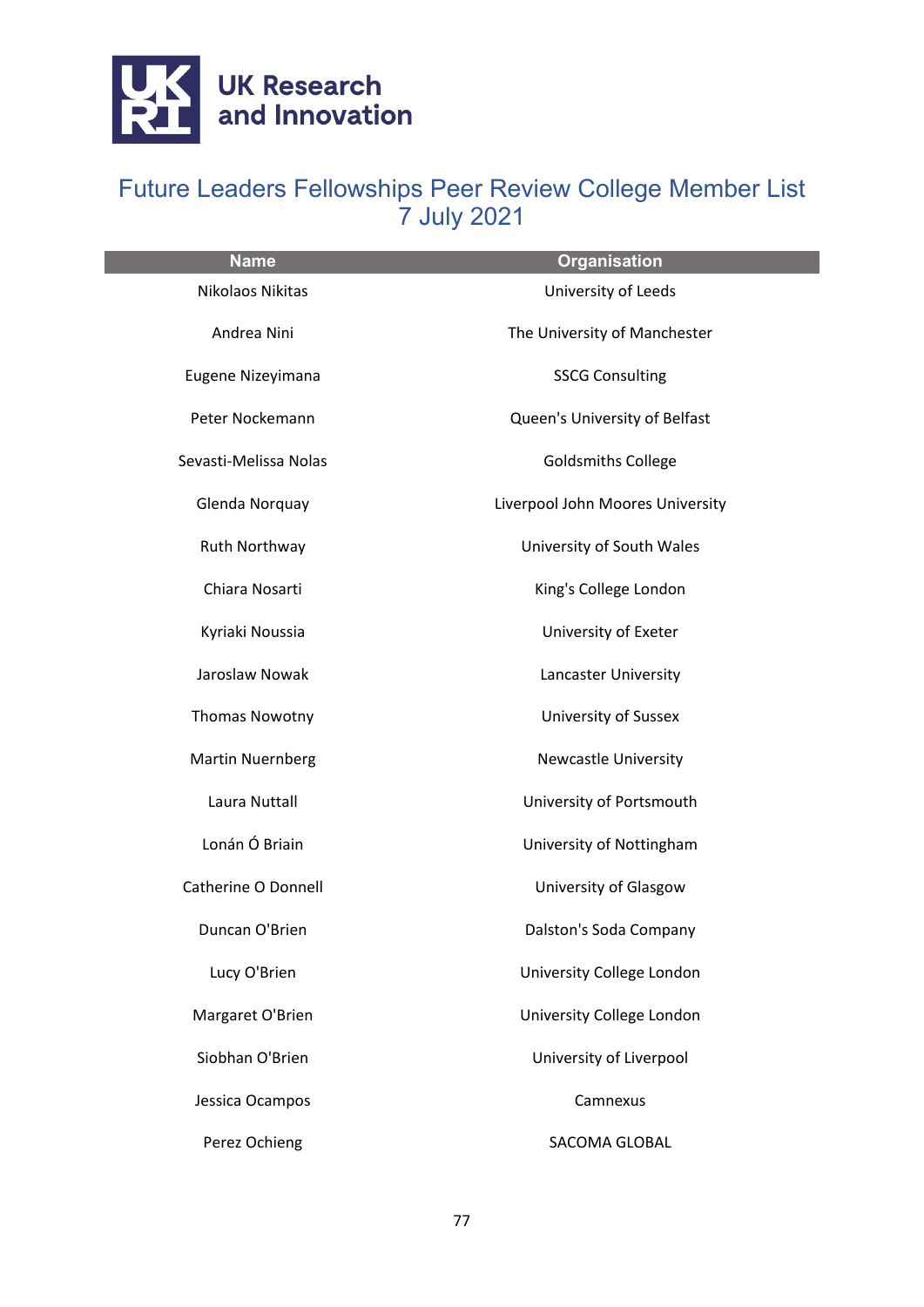

| <b>Name</b>               | <b>Organisation</b>             |
|---------------------------|---------------------------------|
| Mark Odell                | University of Lincoln           |
| Oscar Odena               | University of Glasgow           |
| Ulrich Ofterdinger        | Queen's University of Belfast   |
| Chukwuma Ogbonnaya        | The University of Manchester    |
| Tom O'Haire               | Camira Fabrics Ltd              |
| Patrick O'Hare            | The University of Manchester    |
| Mohammed Ojapah           | University of Port Harcourt     |
| Belgin Okay-Somerville    | University of Glasgow           |
| Abiola Oladipo            | Tiwakiki Consulting Ltd         |
| Olaniyi Oladotun          | <b>Red Funnel Travel Centre</b> |
| Aideen O'Leary            | University of Aberdeen          |
| Jeff Oliver               | University of Aberdeen          |
| Rachel Oliver             | University of Cambridge         |
| Susan Oman                | University of Sheffield         |
| Diana Omigie              | <b>Goldsmiths College</b>       |
| Inah Omoronyia            | University of Glasgow           |
| Jonathan O'Muircheartaigh | King's College London           |
| Martin O'Neill            | University of York              |
| Ken Ong                   | University of Cambridge         |
| Oluwakayode Onireti       | University of Glasgow           |
| Ogechi Onuoha             | University of Glasgow           |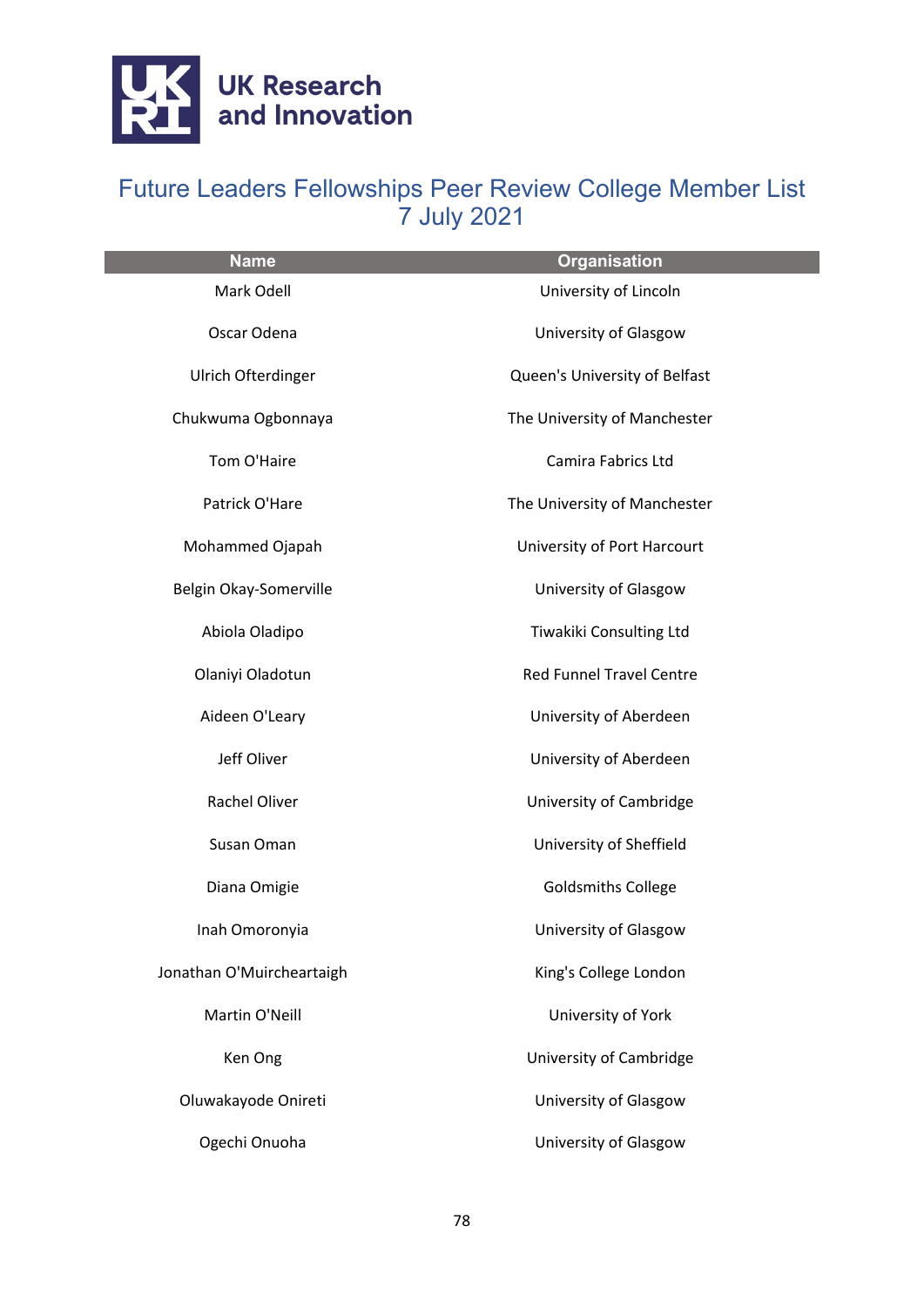

| <b>Name</b>                    | <b>Organisation</b>              |
|--------------------------------|----------------------------------|
| <b>Reece Oosterbeek</b>        | Imperial College London          |
| Rachel Opitz                   | University of Glasgow            |
| Hannah O'Regan                 | University of Nottingham         |
| Ron Oren                       | <b>Connected Places Catapult</b> |
| Nir Oren                       | University of Aberdeen           |
| Guido Orgs                     | <b>Goldsmiths College</b>        |
| Graham Ormondroyd              | <b>Bangor University</b>         |
| Pablo Orozco-terWengel         | <b>Cardiff University</b>        |
| Raquel Ortega Argiles          | University of Birmingham         |
| Liam O'Ryan                    | Quantum Detectors Ltd            |
| James Osborn                   | Durham University                |
| Guy Osborn                     | University of Westminster        |
| Deirdre Osborne                | <b>Goldsmiths College</b>        |
| Sarah Otner                    | Kingston University              |
| <b>Anastasios Oulis Rousis</b> | Smart Power Networks Ltd.        |
| Ruth Oulton                    | University of Bristol            |
| <b>Huajiang Ouyang</b>         | University of Liverpool          |
| Dareca Owen                    | University of Cambridge          |
| <b>Roisin Owens</b>            | University of Cambridge          |
| Marc Frederick Oxenham         | University of Aberdeen           |
| Neil Oxtoby                    | University College London        |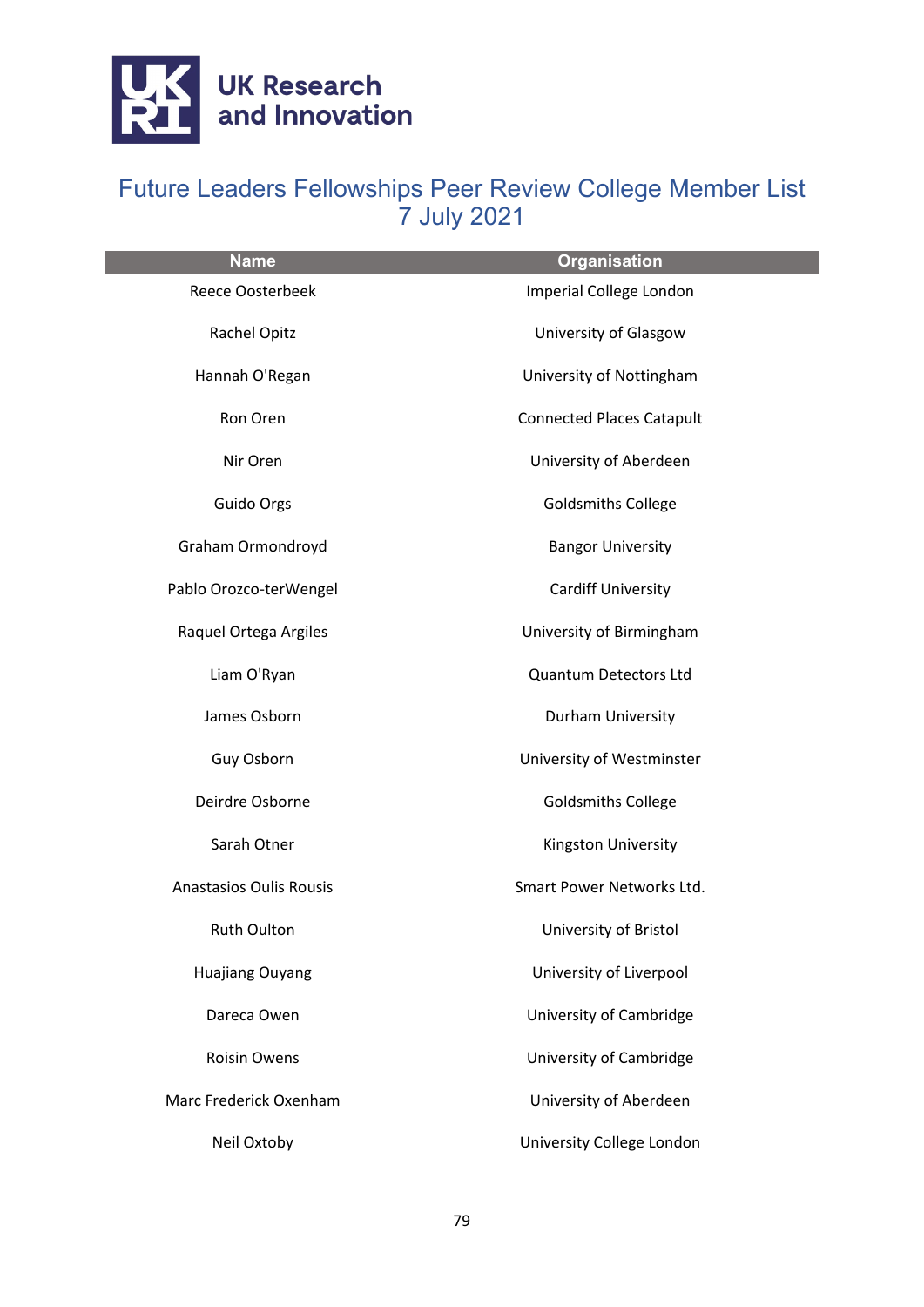

| <b>Name</b>               | <b>Organisation</b>                  |
|---------------------------|--------------------------------------|
| John Oyekan               | University of Sheffield              |
| Berkay Ozcan              | London School of Economics & Pol Sci |
| Ahmet Oztireli            | University of Cambridge              |
| Rosana Pacella            | University of Greenwich              |
| Ian Packer                | University of Lincoln                |
| Vasile Palade             | <b>Coventry University</b>           |
| Victoria Palin            | The University of Manchester         |
| Mariangela Palladino      | Keele University                     |
| James Palles Dimmock      | <b>Quantum Motion</b>                |
| Carlo Palmieri            | University of Liverpool              |
| Marco Palombo             | University College London            |
| Periklis Pantazis         | Imperial College London              |
| Ioannis Savvas Pantelidis | University of Brighton               |
| Panagiotis Papadopoulos   | University of Strathclyde            |
| Lise Pape                 | Walk With Path Ltd                   |
| <b>Steve Paramor</b>      | Family Investments Itd               |
| Shantini Paranjothy       | <b>Cardiff University</b>            |
| Carmine M. Pariante       | King's College London                |
| Nicholas Parker           | <b>Newcastle University</b>          |
| <b>Andrew Parker</b>      | University of Exeter                 |
| Patrick Parkinson         | The University of Manchester         |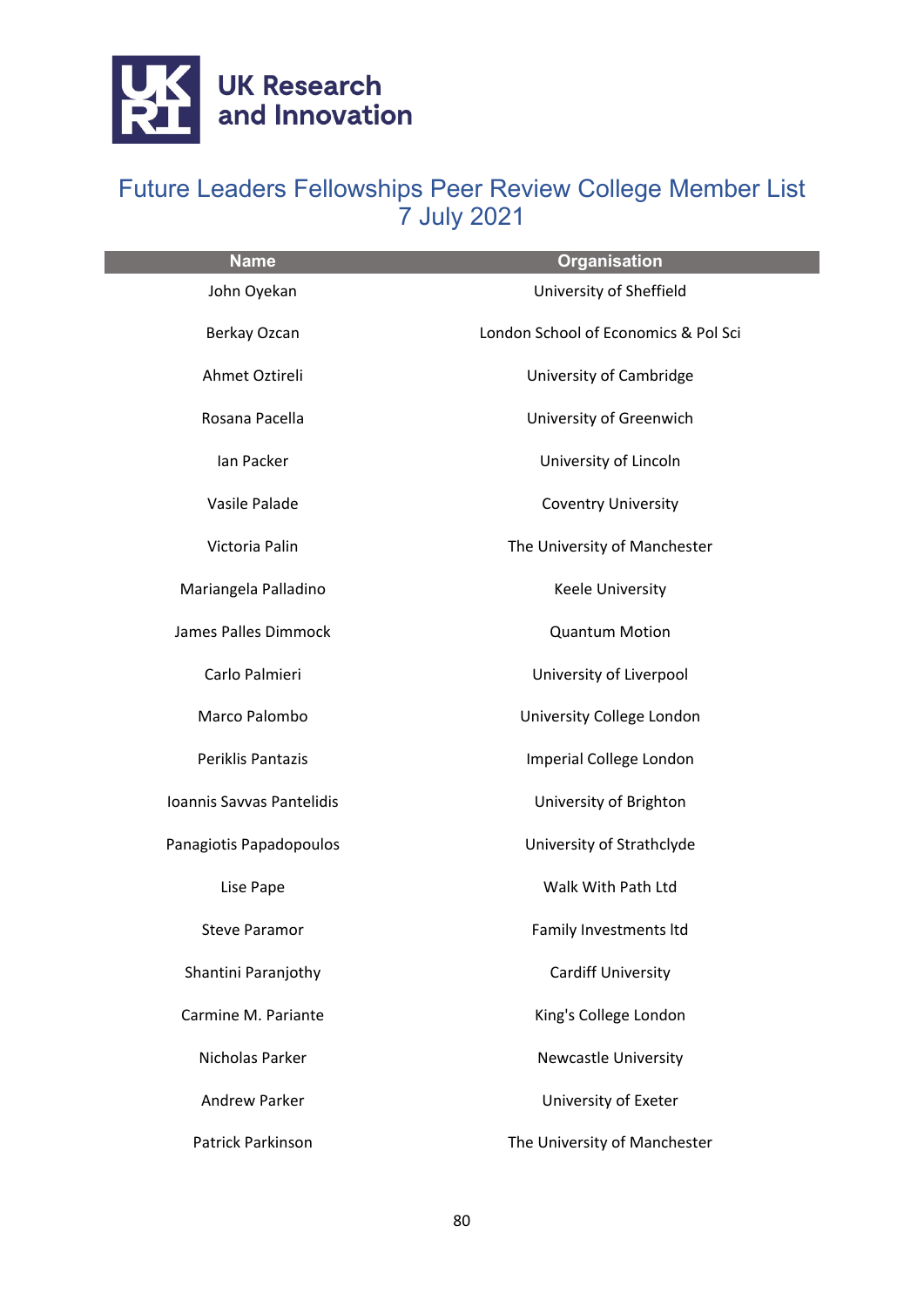

| <b>Name</b>            | <b>Organisation</b>          |
|------------------------|------------------------------|
| David Parkinson        | University of Plymouth       |
| Christopher Parlett    | The University of Manchester |
| <b>William Parnell</b> | The University of Manchester |
| Leonid Parnovski       | University College London    |
| <b>Mahmood Parsi</b>   | The University of Manchester |
| Sahdia Parveen         | University of Bradford       |
| Irakli Patchkoria      | University of Aberdeen       |
| Mitesh Patel           | Imperial College London      |
| Maulik Patel           | University of Liverpool      |
| Raj Patel              | University of Oxford         |
| Andrew Paterson        | Leeds Beckett University     |
| Mayank Patni           | Imperial College London      |
| David Patterson        | KnowNow Information          |
| Siddharth Patwardhan   | University of Sheffield      |
| Sze Ting Stephanie Pau | <b>Studio Transdusense</b>   |
| Douglas Paul           | University of Glasgow        |
| Benjamin Paul          | Neuroloom                    |
| George Pavlakos        | University of Glasgow        |
| Anna Peacock           | University of Birmingham     |
| Caroline Peacock       | University of Leeds          |
| Jessica Pearson        | University of Liverpool      |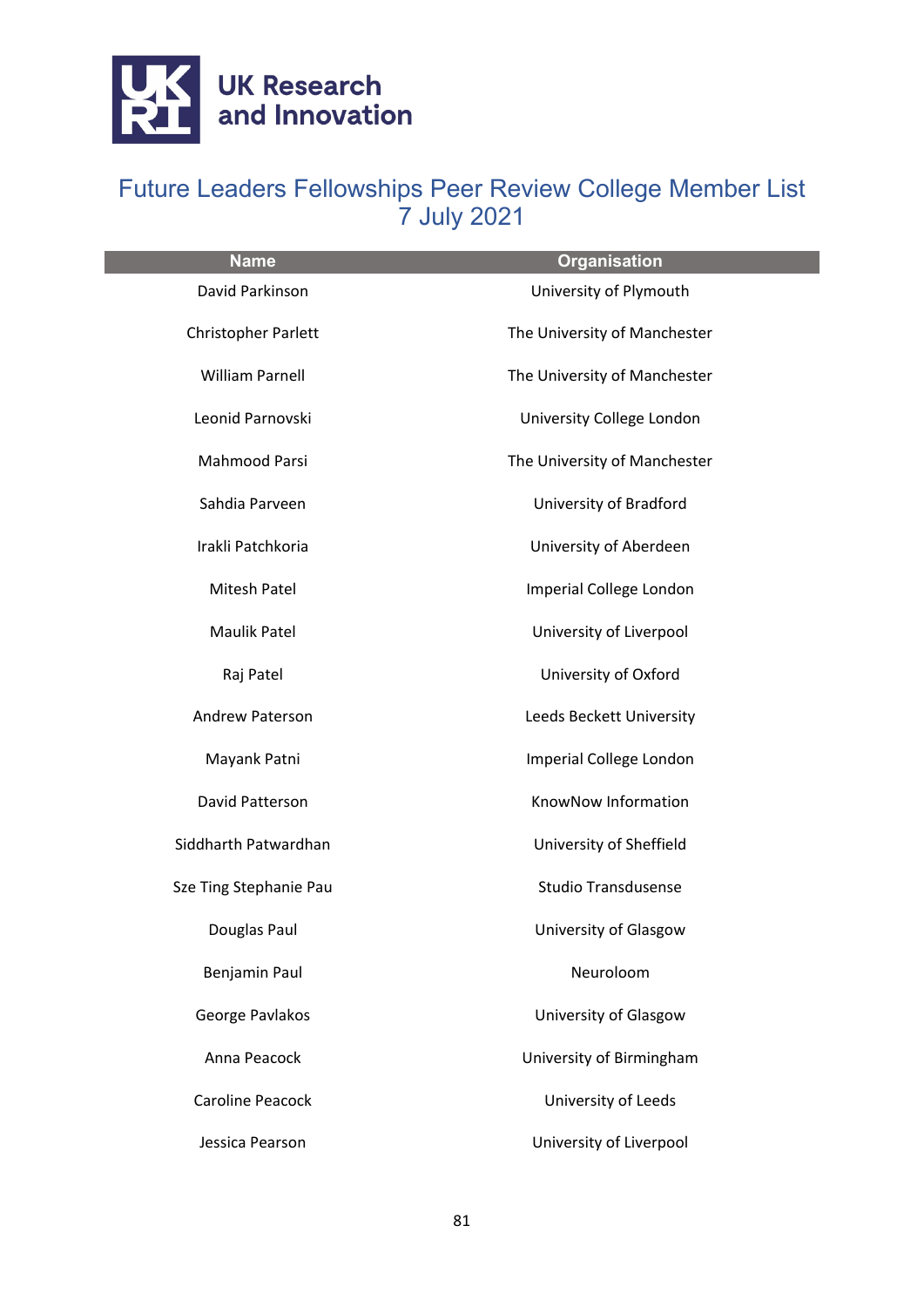

| <b>Name</b>               | <b>Organisation</b>                      |
|---------------------------|------------------------------------------|
| George Peat               | Keele University                         |
| Miriam Pena-Alvarez       | University of Edinburgh                  |
| Gareth Pender             | Heriot-Watt University                   |
| John Pendlebury           | <b>Newcastle University</b>              |
| Jun Peng                  | University of Lincoln                    |
| Kyla Pennington           | University of Lincoln                    |
| Michelle Pentecost        | King's College London                    |
| Michelle Percharde        | MRC London Institute of Medical Sciences |
| <b>Steven Percival</b>    | 5D                                       |
| Carla Perez Martinez      | University College London                |
| Adam Perriman             | University of Bristol                    |
| Giansimone Perrino        | Imperial College London                  |
| Linda Perriton            | University of Stirling                   |
| Lara Perry                | University of Brighton                   |
| David Neil Petley         | University of Sheffield                  |
| Rita Petracca             | Imperial College London                  |
| Daniele Petrone           | <b>Hyquant Itd</b>                       |
| <b>William Peveler</b>    | University of Glasgow                    |
| <b>Anand Phanse</b>       | Actinide Limited                         |
| <b>Christopher Phelps</b> | University of Nottingham                 |
| Jonathan Phillips         | University of Exeter                     |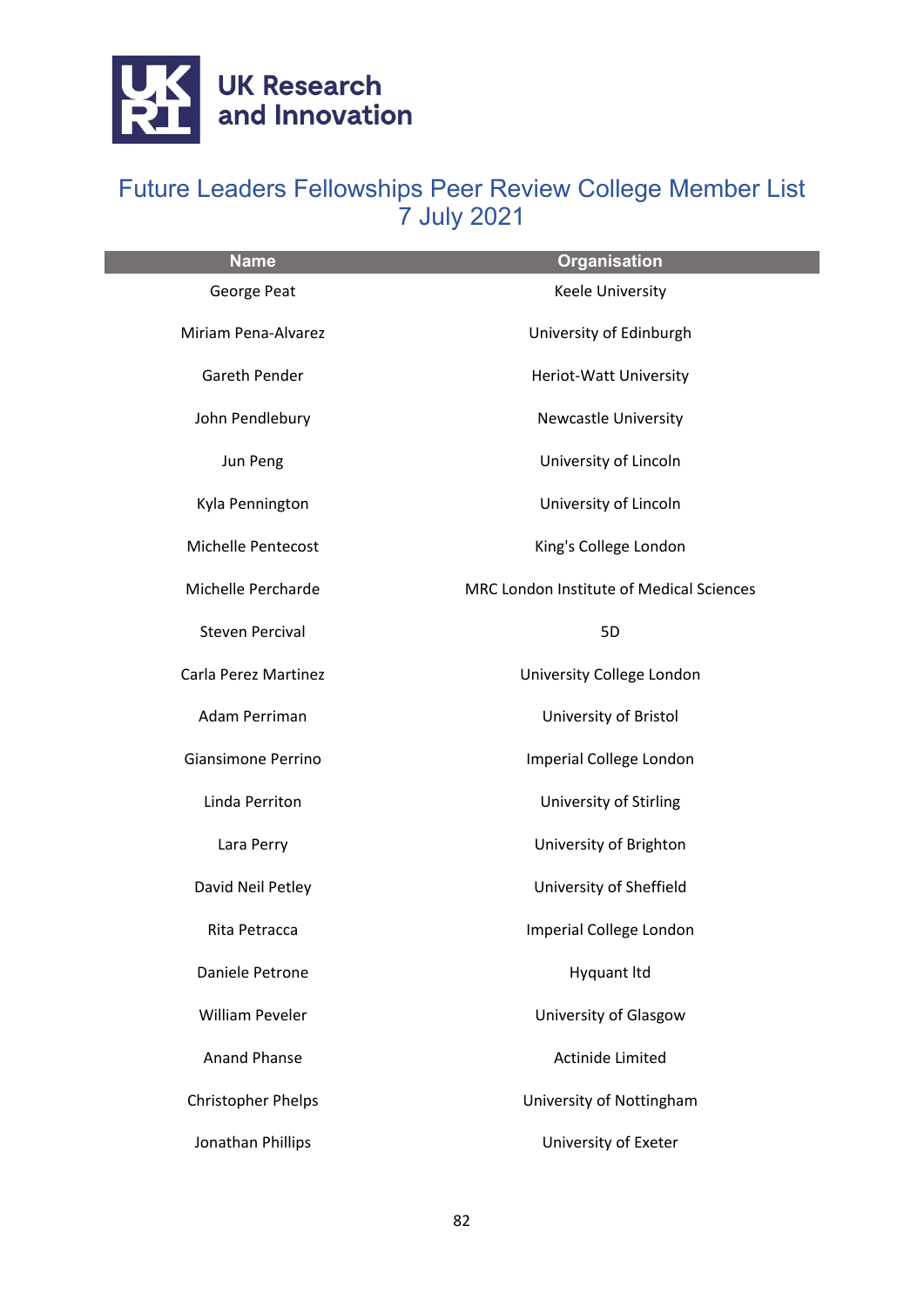

| <b>Name</b>             | <b>Organisation</b>            |
|-------------------------|--------------------------------|
| Sarah Pike              | University of Birmingham       |
| <b>Alison Pilnick</b>   | University of Nottingham       |
| Jonathan Pitchford      | University of York             |
| <b>Tyrone Pitsis</b>    | Durham University              |
| <b>Stephanie Pitts</b>  | University of Sheffield        |
| <b>Stewart Plaistow</b> | University of Liverpool        |
| Jan Plamper             | <b>Goldsmiths College</b>      |
| Paul Plume              | Ludger Ltd                     |
| Helene Plun-Favreau     | University College London      |
| <b>Fiona Polack</b>     | <b>Keele University</b>        |
| Simon Poland            | King's College London          |
| Nick Pollard            | <b>Family Mental Wealth</b>    |
| Sara M. Pons-Sanz       | <b>Cardiff University</b>      |
| Linda Popplewell        | Royal Holloway, Univ of London |
| Kyriakos Porfyrakis     | University of Greenwich        |
| Michael Portelli        | University of Nottingham       |
| Andy Porter             | iCede                          |
| <b>Brechtje Post</b>    | University of Cambridge        |
| Erik Postma             | University of Exeter           |
| Igor Potapov            | University of Liverpool        |
| <b>Gary Potter</b>      | Lancaster University           |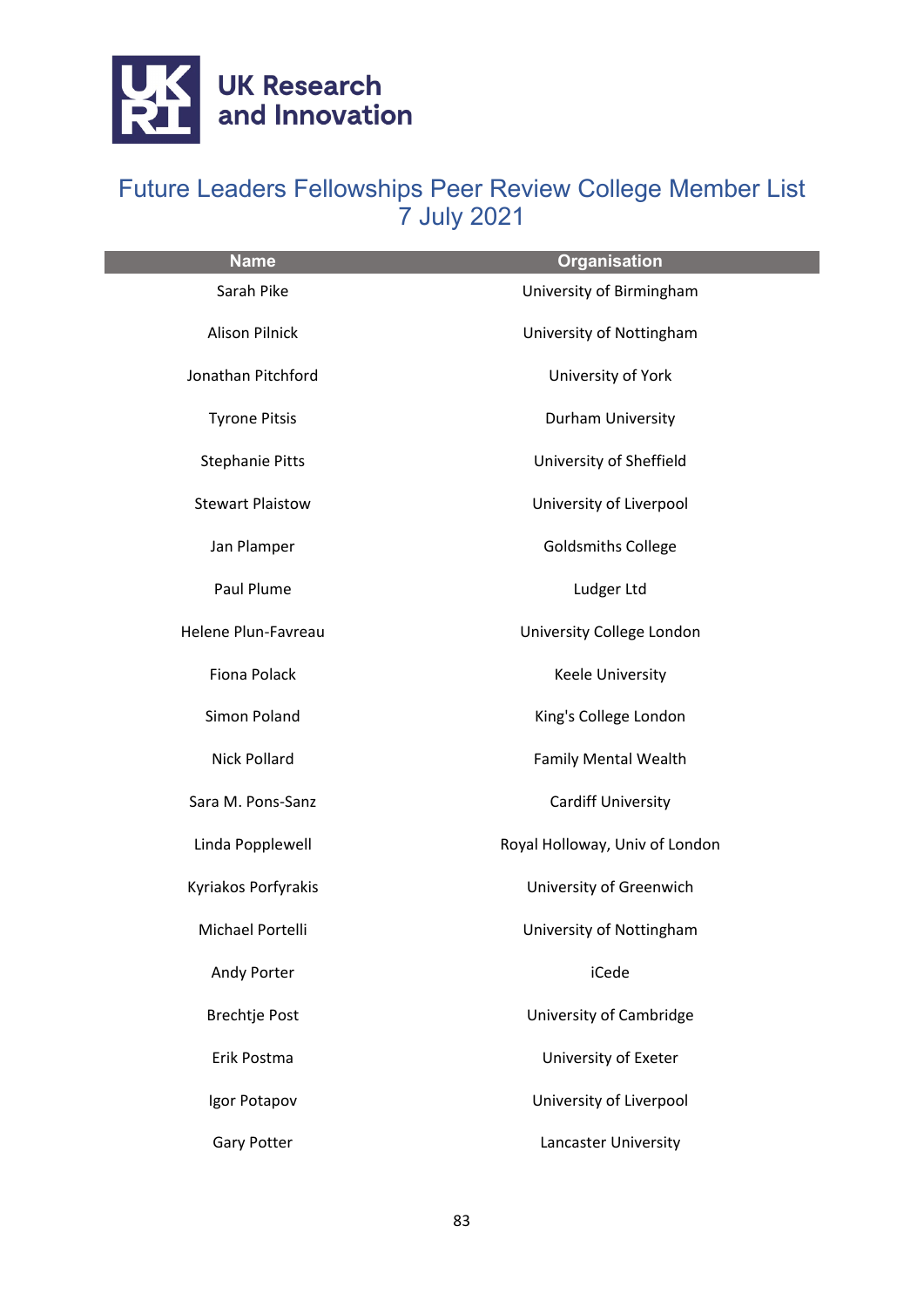

| <b>Name</b>              | <b>Organisation</b>           |
|--------------------------|-------------------------------|
| <b>Colin Potts</b>       | Juco Associates Ltd           |
| Danai Poulidi            | Queen's University of Belfast |
| James Poulter            | University of Leeds           |
| Alkistis Pourtsidou      | University of Edinburgh       |
| David Poyner             | <b>Aston University</b>       |
| <b>Marc Pradas</b>       | Open University               |
| Stephanie Prady          | University of York            |
| Katrin Prager            | University of Aberdeen        |
| Kaushik Pramanik         | Global PropXchange Limited    |
| Jonathan Prance          | Lancaster University          |
| Anna Pratoussevitch      | University of Liverpool       |
| Lynda Pratt              | University of Nottingham      |
| <b>Andrew Pratt</b>      | University of York            |
| John Prescott            | Fish Disease Dolau Ltd        |
| <b>Christopher Price</b> | Aberystwyth University        |
| David Price              | Assystem UK Ltd               |
| Darren Price             | The University of Manchester  |
| <b>Richard Price</b>     | PragmatIC                     |
| Danila Prikazchikov      | <b>Keele University</b>       |
| <b>Charles Prior</b>     | University of Hull            |
| Noemi Procopio           | Northumbria University        |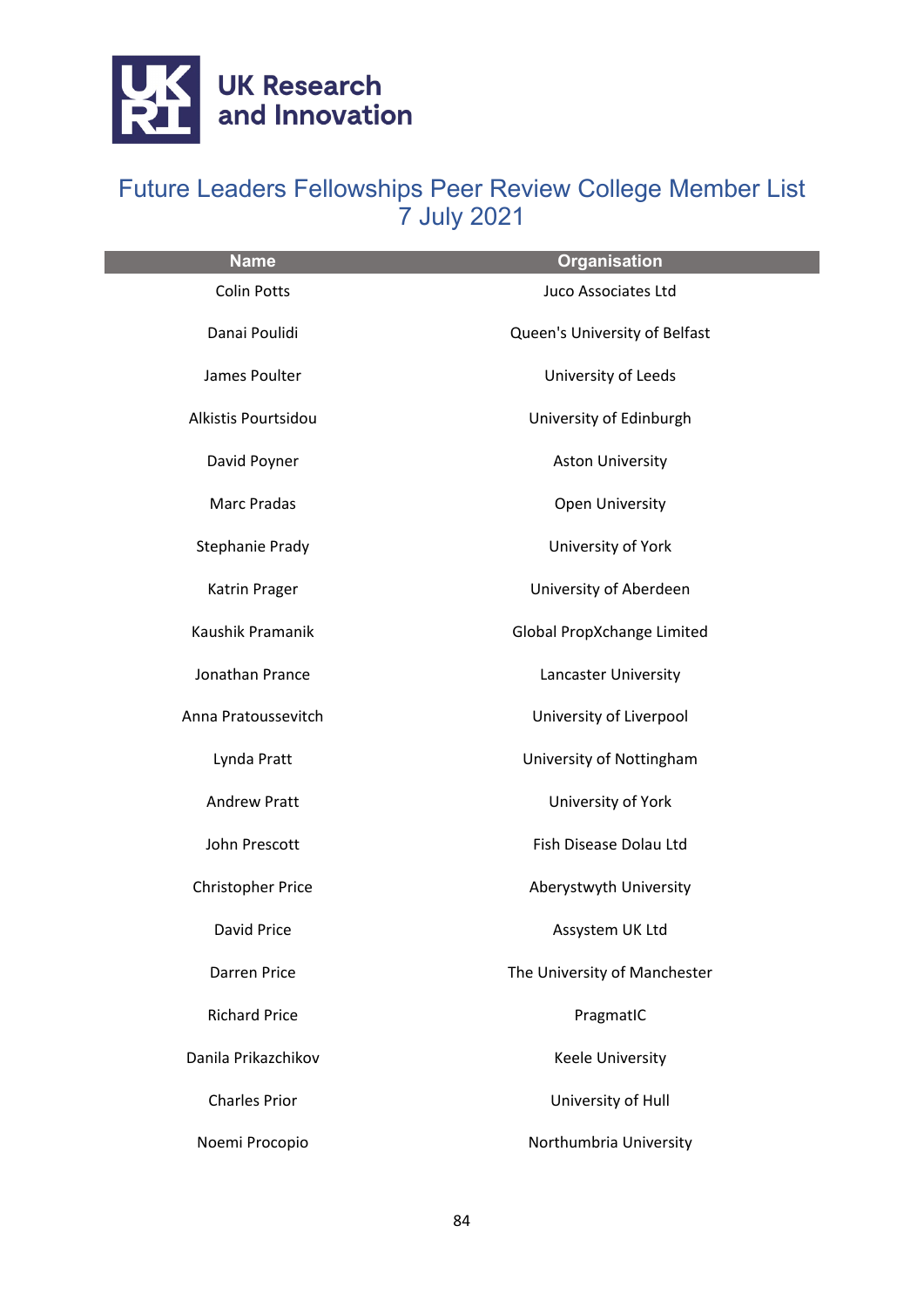

| <b>Name</b>             | <b>Organisation</b>               |
|-------------------------|-----------------------------------|
| Markian Prokopovych     | Durham University                 |
| Davide Proment          | University of East Anglia         |
| Simon Proud             | University of Oxford              |
| Nikolaos Proukakis      | <b>Newcastle University</b>       |
| John Provis             | University of Sheffield           |
| Anni Pues               | University of Glasgow             |
| Patricia Pulham         | University of Surrey              |
| <b>Rhys Pullin</b>      | <b>Cardiff University</b>         |
| Giuliano Punzo          | University of Sheffield           |
| <b>Charlotte Purkis</b> | University of Winchester          |
| <b>Nicolaas Puts</b>    | King's College London             |
| Shengchao Qin           | <b>Teesside University</b>        |
| Shaun Quegan            | University of Sheffield           |
| Sergio Quezada          | University College London         |
| Joshua Quick            | University of Birmingham          |
| Philip Quinlan          | University of York                |
| Kate Quinn              | University College London         |
| Catherine Quinn         | University of Bradford            |
| Claire Quinn            | University of Leeds               |
| Nevil Quinn             | University of the West of England |
| Amir Rabani             | <b>Digital Catapult</b>           |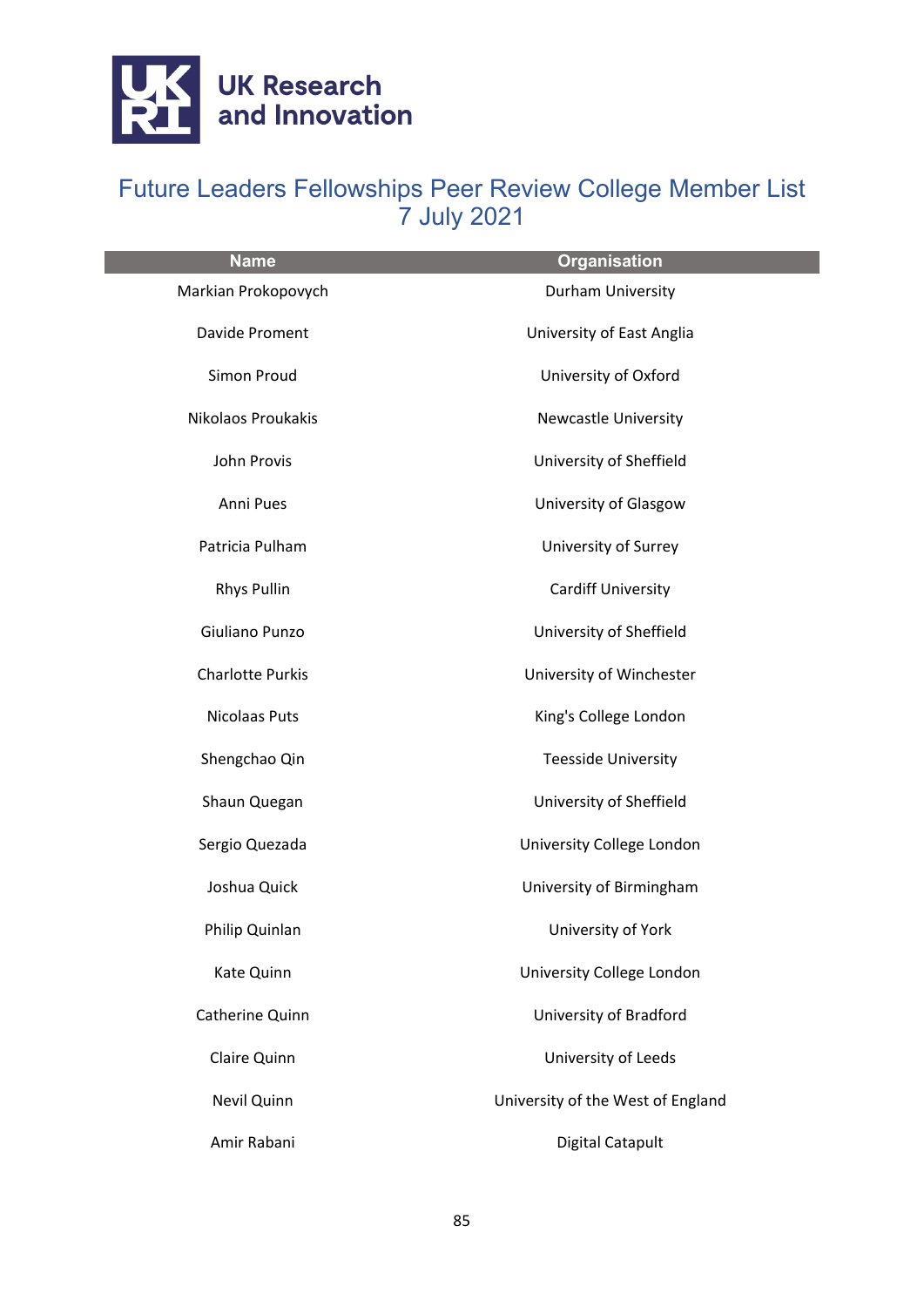

| <b>Name</b>                       | <b>Organisation</b>                  |
|-----------------------------------|--------------------------------------|
| Anne Race                         | Flying Cars Innovation               |
| Alan Radford                      | University of Liverpool              |
| Andrew Rae                        | CentriVault Ltd                      |
| Mohammad Shamsur Rahman           | University of Dhaka                  |
| Mohsen Rahmani                    | Nottingham Trent University          |
| Taranjit Singh Rai                | University of Ulster                 |
| Joe Rainger                       | University of Edinburgh              |
| Jayne Raisborough                 | Leeds Beckett University             |
| Nasir Rajpoot                     | University of Warwick                |
| Narender Ramnani                  | Royal Holloway, Univ of London       |
| Mario Ramos                       | <b>Sorex Sensors</b>                 |
| <b>Catherine Ramsdale</b>         | <b>PragmatIC Printing Ltd</b>        |
| Amar Ramudhin                     | University of Hull                   |
| Rachel Randall                    | University of Bristol                |
| Henrique Randau da Costa Carvalho | University of Warwick                |
| Rebecca Randell                   | University of Bradford               |
| Reza Ranjbar                      | Amirkabir University of Technology   |
| Jason Rankin                      | AgriSearch                           |
| Aliya Rao                         | London School of Economics & Pol Sci |
| <b>Tajpal Rathore</b>             | Leeds Beckett University             |
| Nick Ray                          | C4X Discovery                        |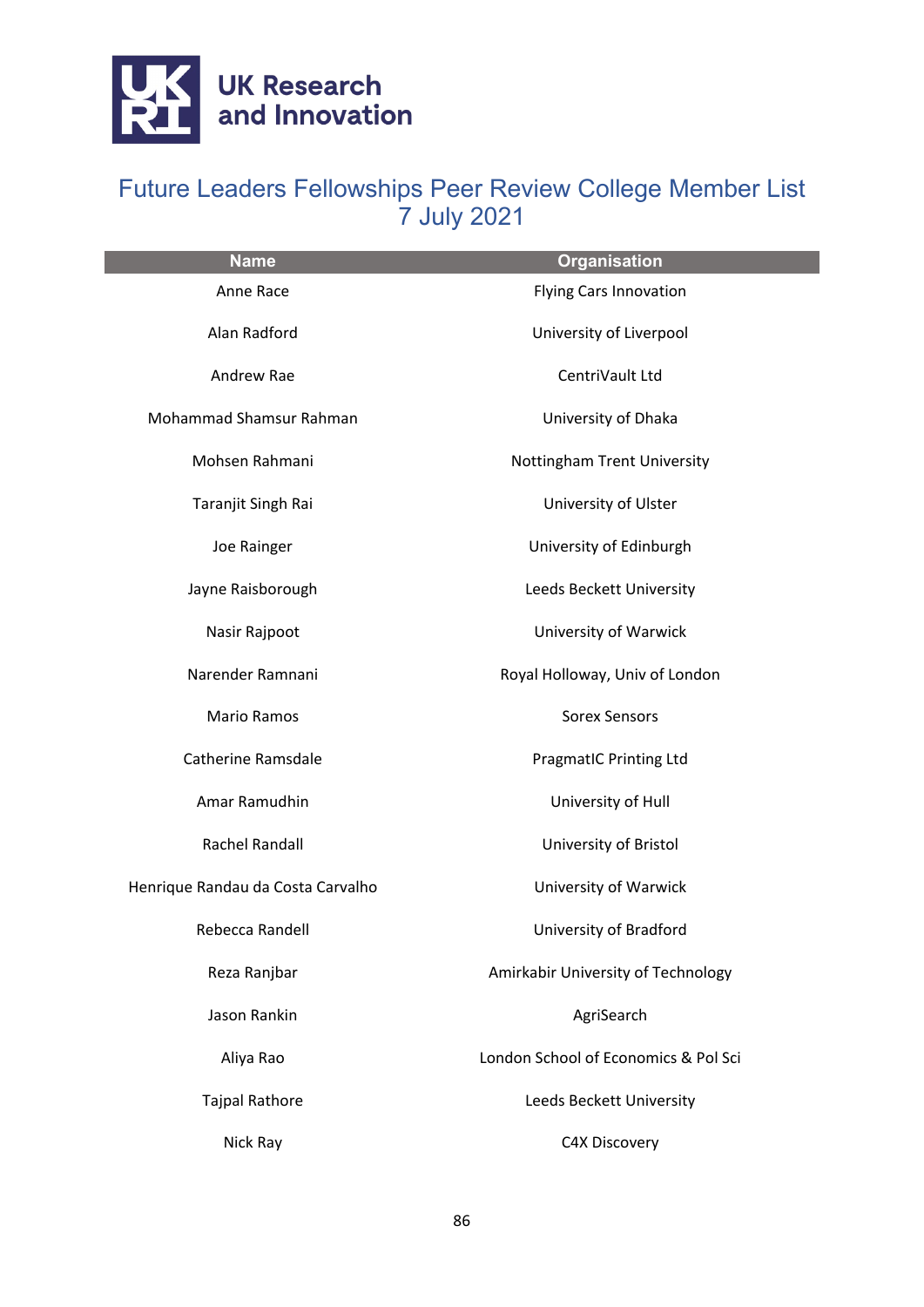

| <b>Name</b>               | <b>Organisation</b>           |
|---------------------------|-------------------------------|
| Rumiana Ray               | University of Nottingham      |
| Benjamin Raymond          | University of Exeter          |
| Paul Rea                  | University of Glasgow         |
| <b>Eamonn Reading</b>     | King's College London         |
| Julien Reboud             | University of Glasgow         |
| <b>Elliott Rees</b>       | Cardiff University            |
| Paul Rees                 | Swansea University            |
| Amanda Rees               | University of York            |
| <b>Tracey Rehling</b>     | <b>Coventry University</b>    |
| Aaron Reid                | Queen's University of Belfast |
| Jim Reid                  | University of Sheffield       |
| Louise Reid               | University of St Andrews      |
| Marc Reid                 | University of Strathclyde     |
| <b>Carmel Reilly</b>      | neurocentrx pharma Itd        |
| Siobhan Reilly            | University of Bradford        |
| <b>Bernhard Reinsberg</b> | University of Glasgow         |
| <b>Michael Reiss</b>      | University College London     |
| Emma Reisz                | Queen's University of Belfast |
| Caroline Relton           | University of Bristol         |
| Paolo Remagnino           | Kingston University           |
| Yue Ren                   | Swansea University            |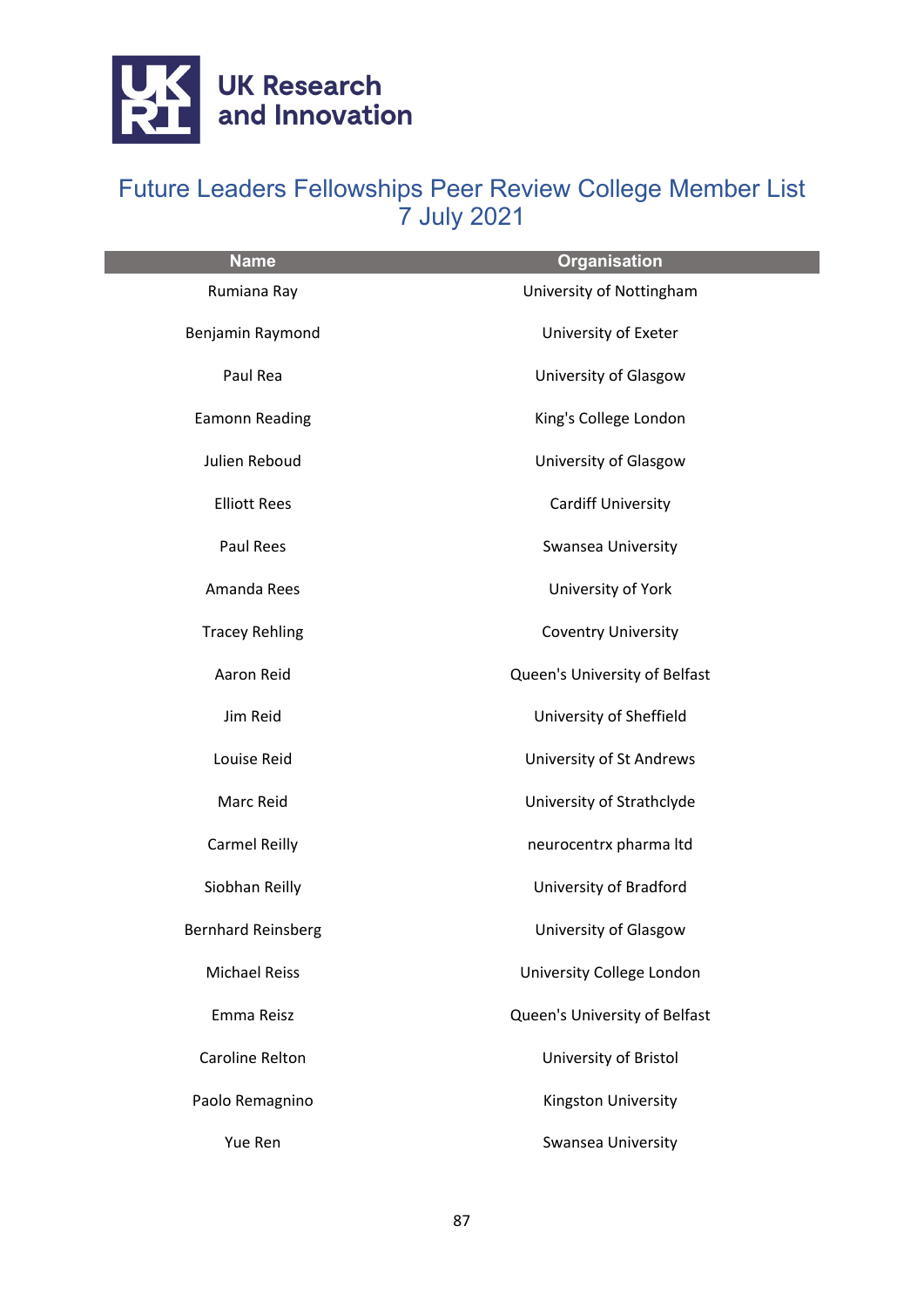

| <b>Name</b>                 | <b>Organisation</b>                            |
|-----------------------------|------------------------------------------------|
| <b>David Richards</b>       | University of Exeter                           |
| David Richardson            | University of East Anglia                      |
| Anne Richmond               | Moy Park Ltd                                   |
| <b>Ralf Richter</b>         | University of Leeds                            |
| Colin Rickman               | Heriot-Watt University                         |
| Imogen Anne Riddell         | The University of Manchester                   |
| Damien Ridge                | University of Westminster                      |
| Gerasimos Rigopoulos        | <b>Newcastle University</b>                    |
| <b>Teal Riley</b>           | <b>NERC British Antarctic Survey</b>           |
| <b>Marian Rizov</b>         | University of Lincoln                          |
| Maysam Rizvi                | Elifinty                                       |
| <b>Adam Roberts</b>         | Liverpool School of Tropical Medicine          |
| <b>Stephen Roberts</b>      | <b>NERC British Antarctic Survey</b>           |
| James Roberts               | mOm Incubators                                 |
| <b>Brenda Roberts Costa</b> | Currently Freelance/ Sole-trader               |
| Duncan Robertson            | Loughborough University                        |
| Winnie Robertson-Wu         | GeneFirst                                      |
| Oliver Robinson             | Imperial College London                        |
| <b>Trevor Robinson</b>      | Queen's University of Belfast                  |
| Georgina Robinson           | <b>Scottish Association For Marine Science</b> |
| Jude Robinson               | University of Glasgow                          |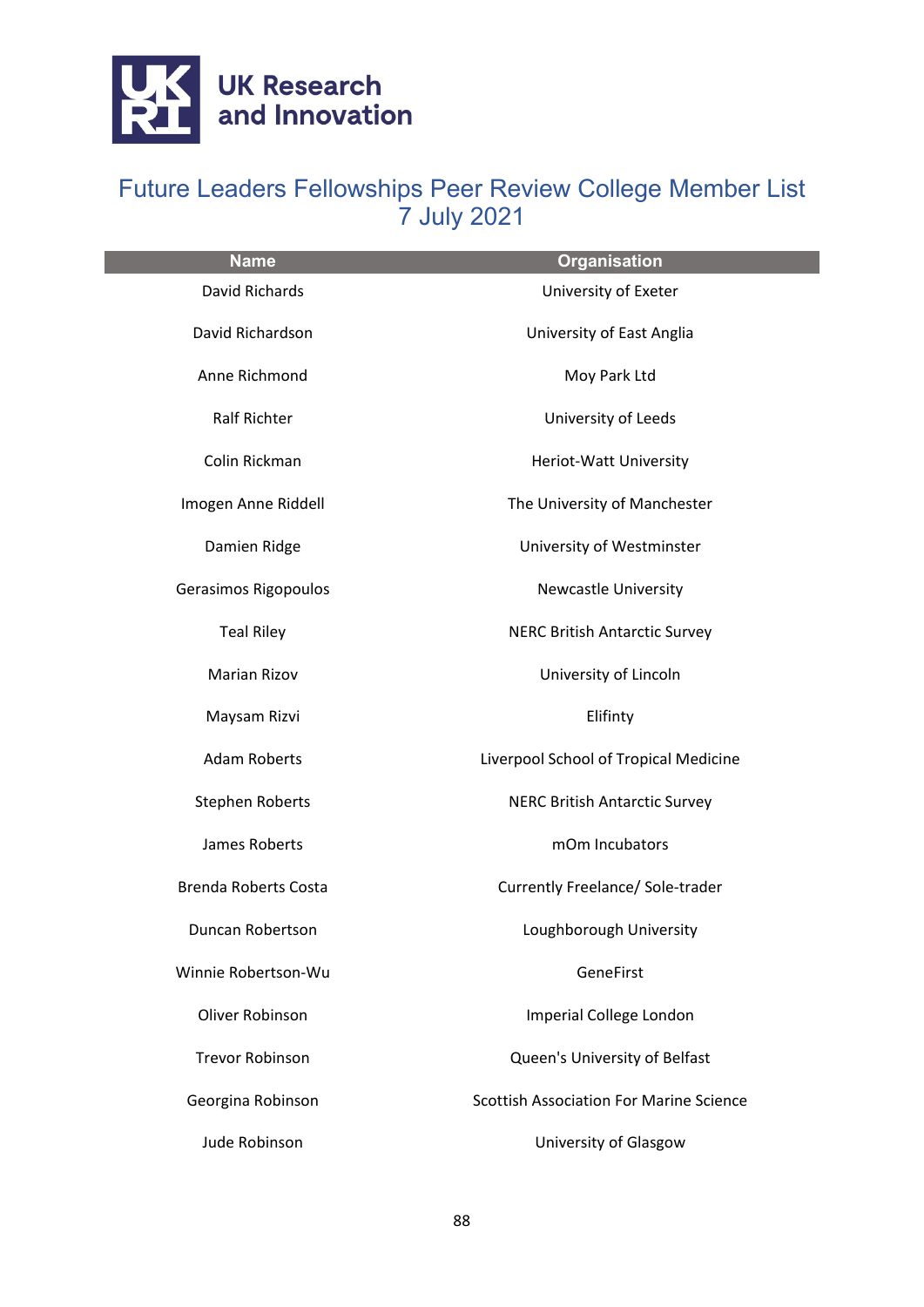

| <b>Name</b>                      | <b>Organisation</b>               |
|----------------------------------|-----------------------------------|
| Sarah Robinson                   | University of Glasgow             |
| James Robinson                   | University of Warwick             |
| Katharine Robson Brown           | University of Bristol             |
| Sonia Rocha                      | University of Liverpool           |
| Silvia Rodrigues Mendes Ferreira | Imperial College London           |
| Jonathan Rodriguez               | University of South Wales         |
| <b>Steve Roest</b>               | <b>Vital Signs Solutions</b>      |
| Jim Rogers                       | University of Lincoln             |
| <b>Eric Rogers</b>               | University of Southampton         |
| Andrew Rogoyski                  | University of Surrey              |
| Nacho Romero                     | <b>Open University</b>            |
| Anna Marie Roos                  | University of Lincoln             |
| Stephen Rose                     | Royal Holloway, Univ of London    |
| Sarah Rose                       | <b>Staffordshire University</b>   |
| Jo Rose                          | University of Bristol             |
| Mandy Rose                       | University of the West of England |
| Lena Rosenior                    | De Graft Management Limited       |
| <b>Edward Ross</b>               | gridIMP Ltd                       |
| <b>Karen Ross</b>                | <b>Newcastle University</b>       |
| Valerio Rossi                    | UNIT9 Ltd (UK)                    |
| Alessandro Rossi                 | University of Strathclyde         |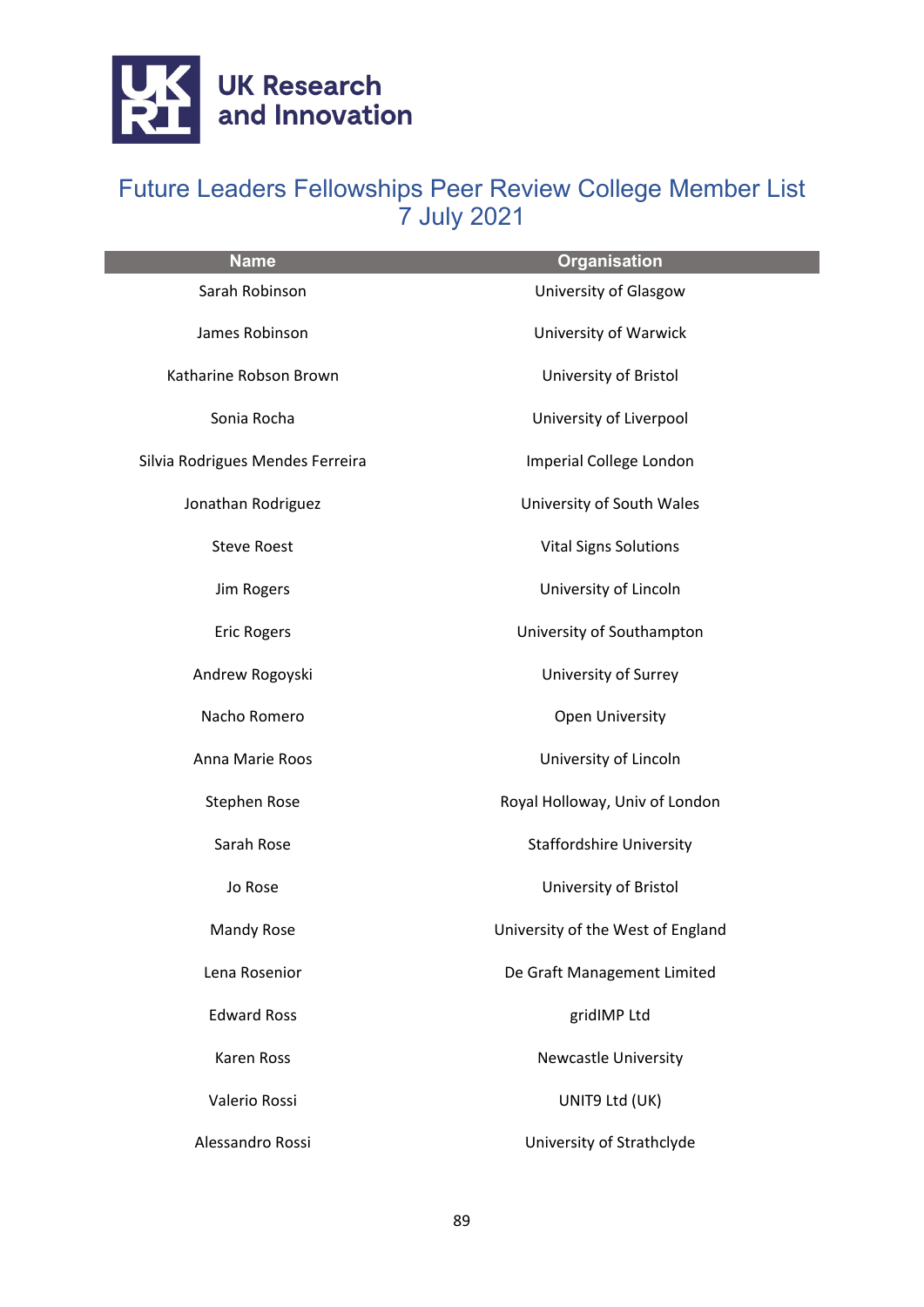

| <b>Name</b>              | <b>Organisation</b>         |
|--------------------------|-----------------------------|
| Jeanette Rotchell        | University of Hull          |
| <b>Steven Rothberg</b>   | Loughborough University     |
| Sarah Rouse              | Imperial College London     |
| <b>Michael Rovatsos</b>  | University of Edinburgh     |
| Ann Rowan                | University of Sheffield     |
| Jonathan Rowe            | The Alan Turing Institute   |
| <b>Richard Rowe</b>      | University of Sheffield     |
| <b>Richard Rowland</b>   | University of Leeds         |
| <b>Hefin Rowlands</b>    | University of South Wales   |
| Katharina Rowold         | Roehampton University       |
| Rajkumar Roy             | City, University of London  |
| Amitava Roy              | University of Portsmouth    |
| Wenjie Ruan              | University of Exeter        |
| Paolo Ruffino            | University of Liverpool     |
| Mariana Rufino           | Lancaster University        |
| Martyn Rush              | Polysolar Ltd               |
| Emma Russell             | <b>University of Sussex</b> |
| <b>Tony Russell-Rose</b> | <b>Goldsmiths College</b>   |
| Matthew Ryan             | University of Southampton   |
| Oyuna Rybdylova          | University of Brighton      |
| Mini Saaj                | University of Lincoln       |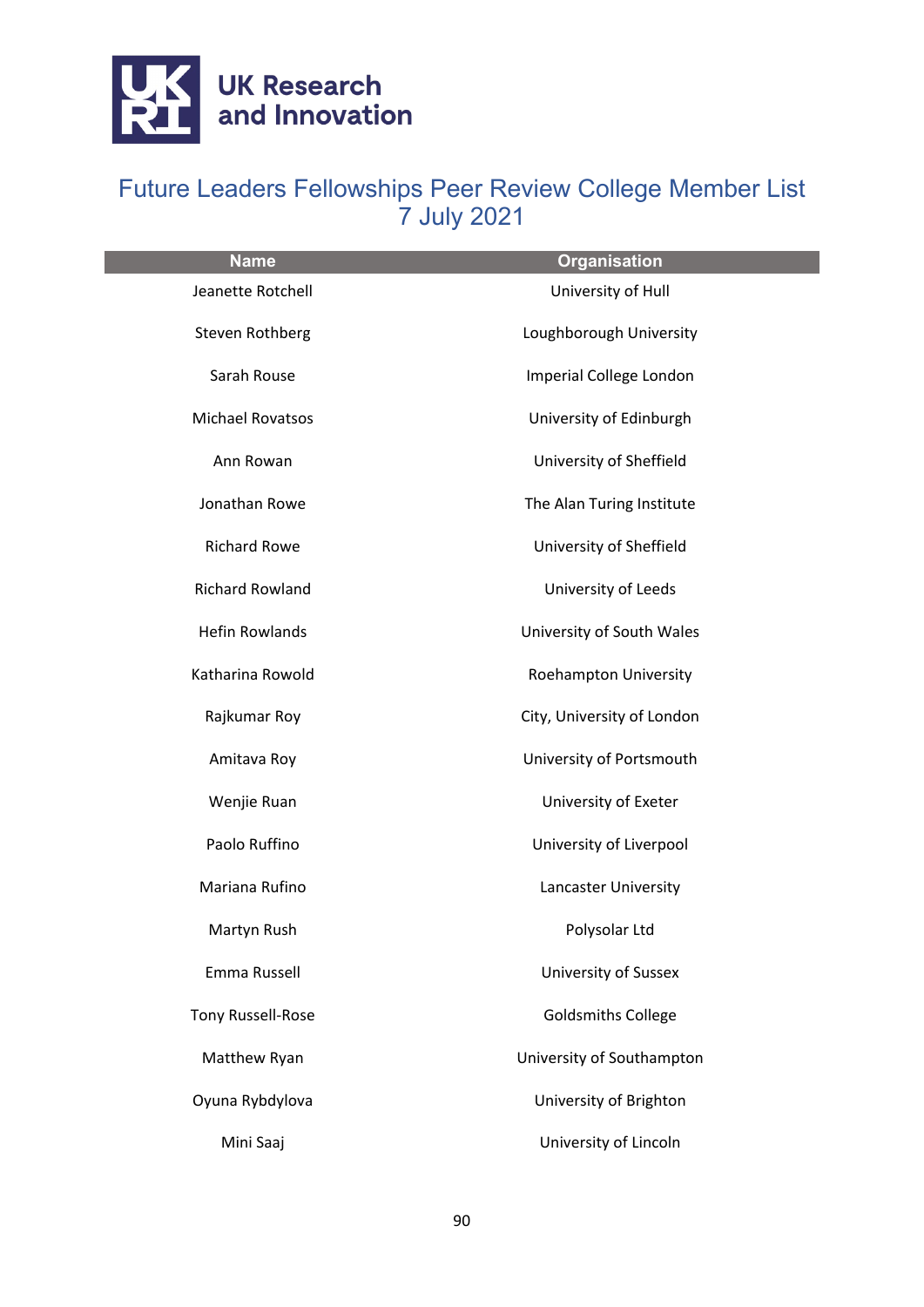

| <b>Name</b>                   | <b>Organisation</b>               |
|-------------------------------|-----------------------------------|
| Ari Sadanandom                | Durham University                 |
| Hatef Sadeghi                 | University of Warwick             |
| Neil Sadler                   | Queen's University of Belfast     |
| Antonia Sagona                | University of Warwick             |
| Sikha Saha                    | University of Leeds               |
| Vijayakumar Sahadevan         | <b>GKN Aerospace Services Ltd</b> |
| Abdullah Sahin                | University of Warwick             |
| Severine Saintier             | University of Exeter              |
| Evis Sala                     | University of Cambridge           |
| Pablo Salas Bravo             | University of Cambridge           |
| <b>Fiora Salis</b>            | University of York                |
| Tatiana Taylor Salisbury      | King's College London             |
| Henrik Salje                  | University of Cambridge           |
| Loic Salles                   | Imperial College London           |
| Hayder Salman                 | University of East Anglia         |
| Manuel Salmeron-Sanchez       | University of Glasgow             |
| <b>Gregory Sambrook Smith</b> | University of Birmingham          |
| <b>Alexander Samson</b>       | University College London         |
| Gabrielle Samuel              | King's College London             |
| Alejandro Sanchez             | <b>Recycling Technologies</b>     |
| Vanessa Sancho Shimizu        | Imperial College London           |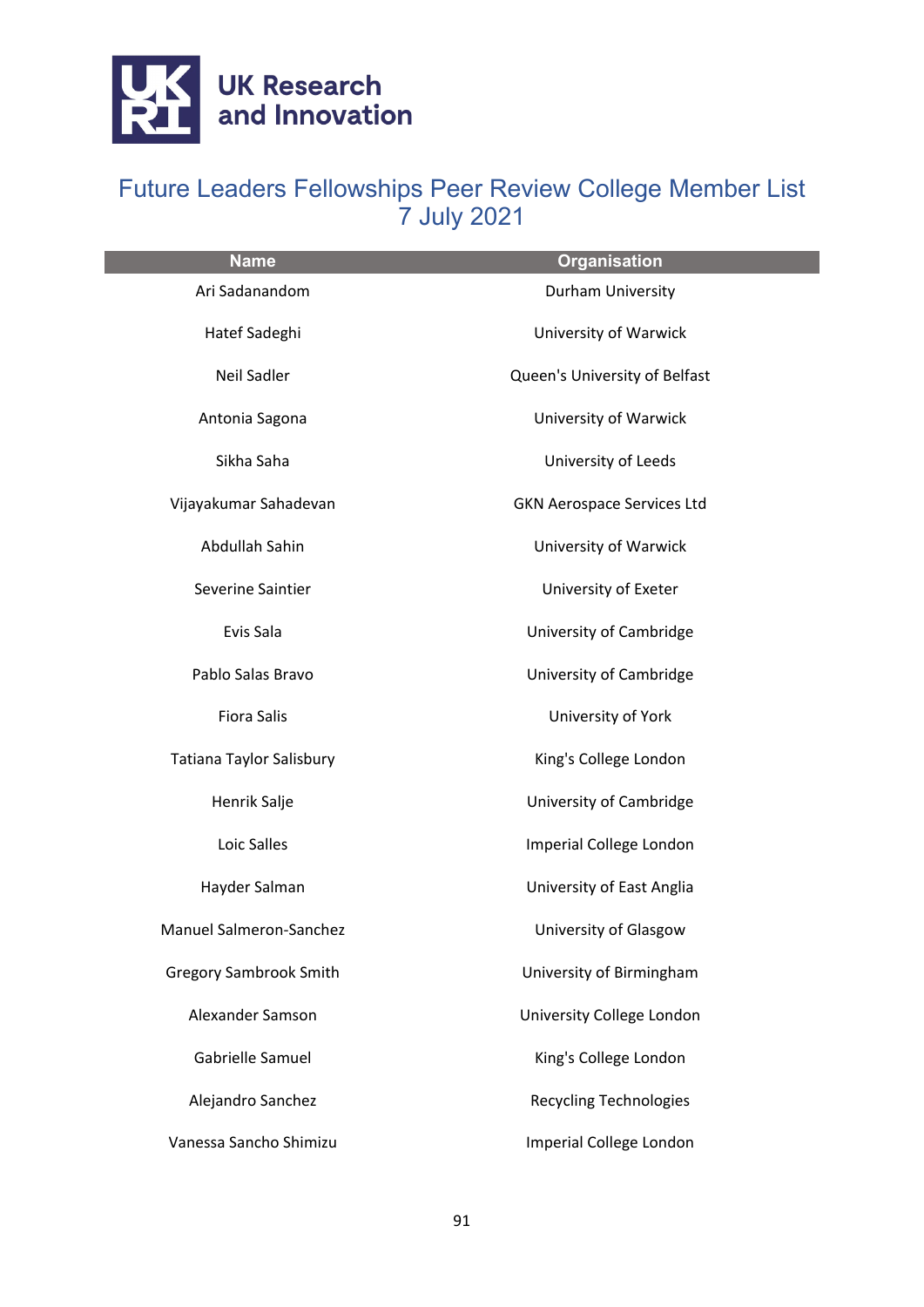

| <b>Name</b>                | <b>Organisation</b>                |
|----------------------------|------------------------------------|
| Sathish Sankarpandi        | <b>Orbital Media</b>               |
| Maria Grazia Santagati     | self-employed                      |
| Andre Filipe Santos Amaral | Imperial College London            |
| Joao Santos Silva          | University of Surrey               |
| Elizabeth Sapey            | University of Birmingham           |
| Mohammad Sarkandi          | Samad Power Itf                    |
| Gianluca Sarri             | Queen's University of Belfast      |
| Marc Sarzi                 | Armagh Observatory and Planetarium |
| Corina Sas                 | Lancaster University               |
| Arjuna Sathiaseelan        | <b>GAIUS Networks Europe LTD</b>   |
| David Savage               | University of Cambridge            |
| <b>Enrico Scalas</b>       | <b>University of Sussex</b>        |
| <b>Burkhard Schafer</b>    | University of Edinburgh            |
| David Schaich              | University of Liverpool            |
| Jorn Scharlemann           | <b>University of Sussex</b>        |
| Sven Schewe                | University of Liverpool            |
| Daniel Schillereff         | King's College London              |
| Marguerite Schinkel        | University of Glasgow              |
| Daniela Schmidt            | University of Bristol              |
| <b>Bernhard Schmidt</b>    | University of Glasgow              |
| Stephanie Schnurr          | University of Warwick              |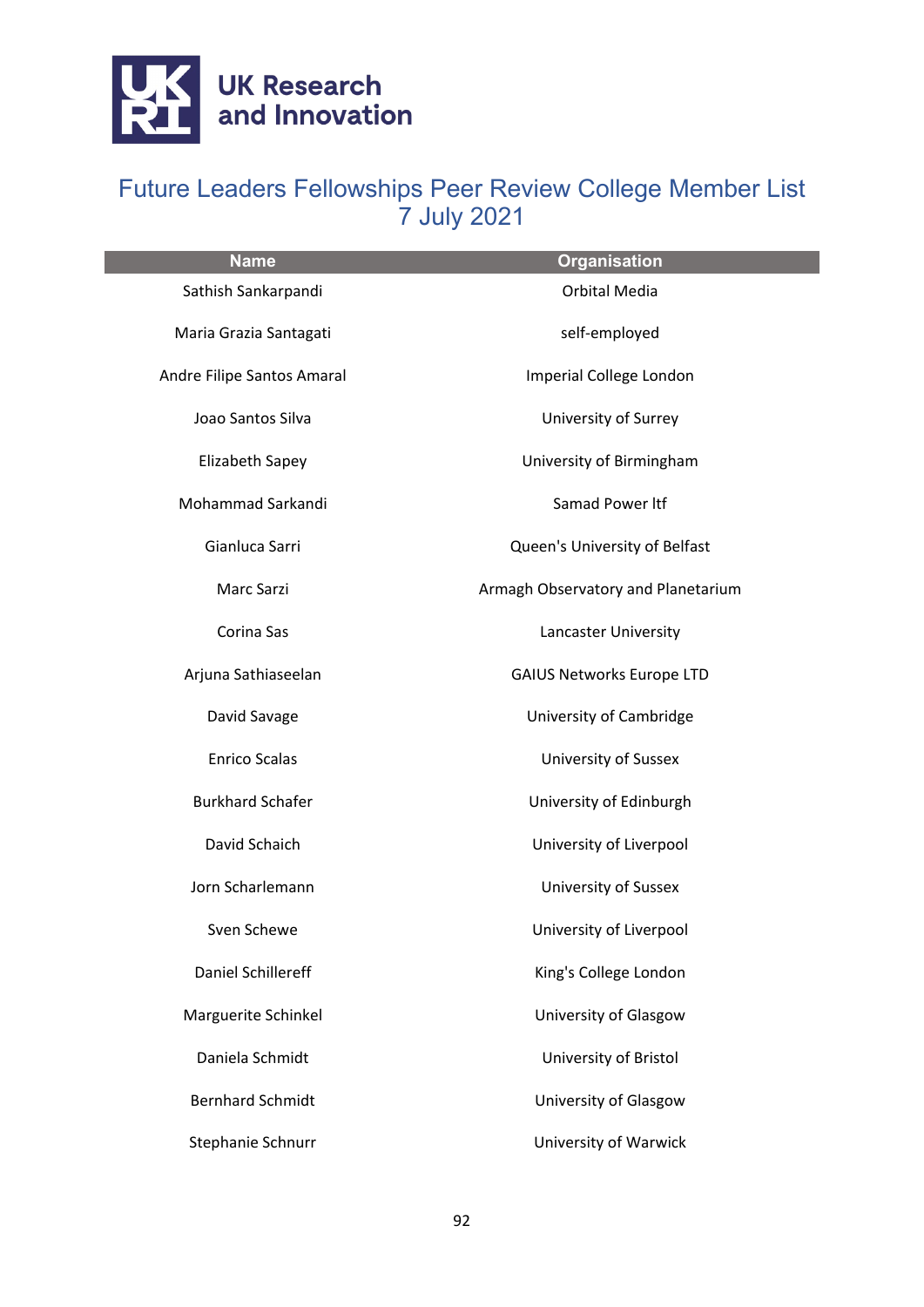

| <b>Name</b>                  | <b>Organisation</b>                  |
|------------------------------|--------------------------------------|
| Richard Schoch               | Queen's University of Belfast        |
| Laura Schoenberger           | University of Ottawa                 |
| <b>Berthold Schoene</b>      | Manchester Metropolitan University   |
| Alan Scholes                 | Materials Processing Institute (MPI) |
| Alexander Scholz             | University of St Andrews             |
| Michael Schrader             | University of Exeter                 |
| Franziska Schroeder          | Queen's University of Belfast        |
| <b>Bob Camille Schroeder</b> | University College London            |
| Linus Schumacher             | University of Edinburgh              |
| Gabriele Schweikert          | University of Dundee                 |
| Mark Scott                   | Imperial College London              |
| Christopher Scott            | Queen's University of Belfast        |
| James Scourse                | University of Exeter                 |
| Nicholas Seager              | Keele University                     |
| Rony Seamons                 | Amplyfi                              |
| Rebecca Searle               | University of Brighton               |
| Sarah Sebastian              | Vaccitech                            |
| Maria Secrier                | University College London            |
| <b>Violaine See</b>          | University of Liverpool              |
| Letitia Seglah               | <b>Black Star Gold Ltd</b>           |
| David Seifert                | <b>Newcastle University</b>          |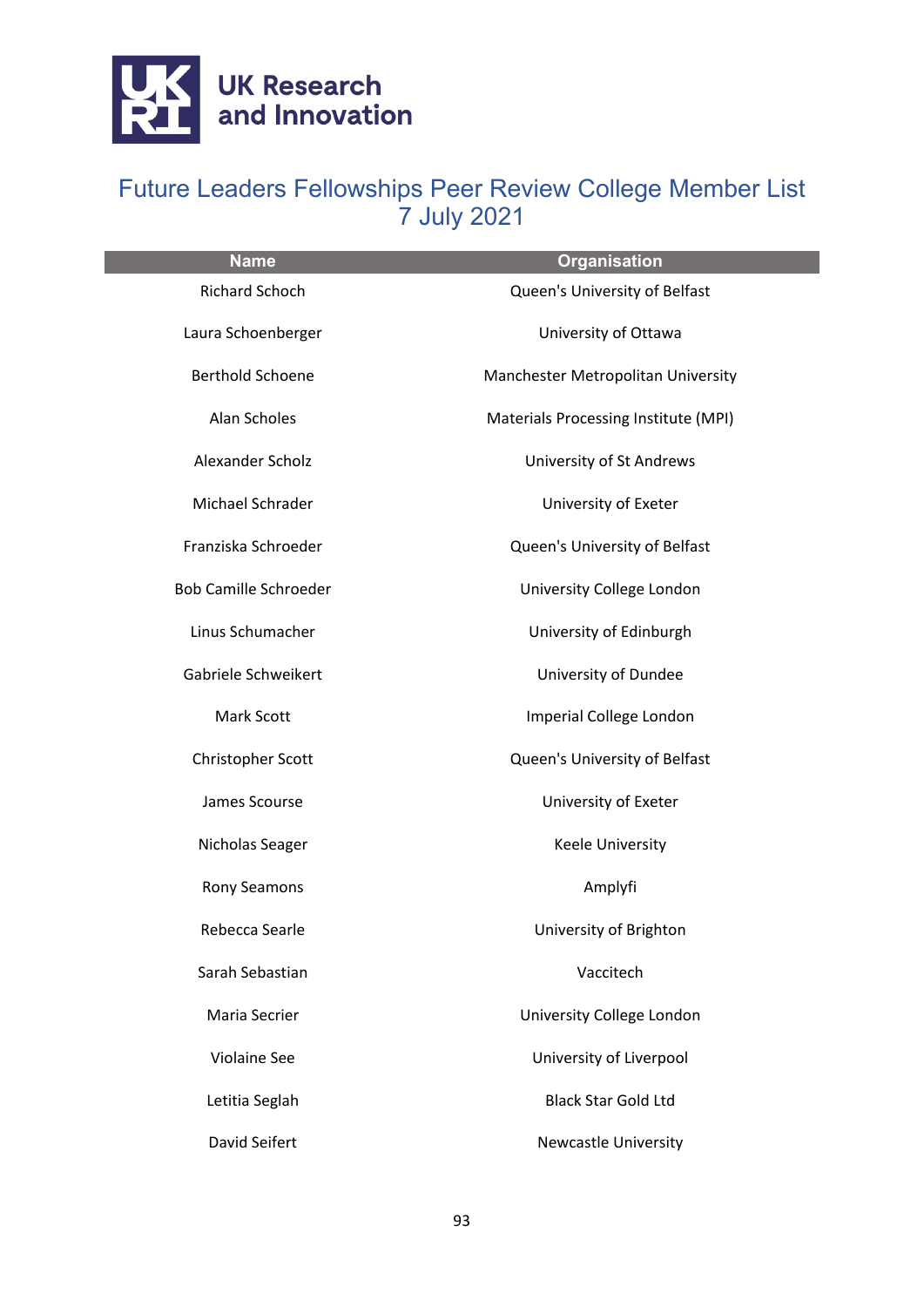

| <b>Name</b>           | <b>Organisation</b>           |
|-----------------------|-------------------------------|
| <b>Bjoern Seitz</b>   | University of Glasgow         |
| Gehan Selim           | University of Leeds           |
| Sivaprakash Sengodan  | Imperial College London       |
| <b>Thomas Senior</b>  | <b>Private Address</b>        |
| Hans Senn             | University of Glasgow         |
| Hugues Seraphin       | University of Winchester      |
| Konstantinos Sergakis | University of Glasgow         |
| Sally Sfeir Tait      | <b>Regulaition Ltd</b>        |
| Ioannis Sfontouris    | University of Nottingham      |
| Leonard Shaffrey      | University of Reading         |
| Huma Shah             | <b>Coventry University</b>    |
| Wasim Shah            | FutureGov (UK)                |
| <b>Jolly Shah</b>     | University of Glasgow         |
| Sina Shahab           | Cardiff University            |
| Robert Shail          | Leeds Beckett University      |
| Hamza Shakeel         | Queen's University of Belfast |
| Ian Sharp             | Doc Abode Ltd                 |
| <b>Richard Sharp</b>  | <b>Radtest Ltd</b>            |
| <b>Michael Shaver</b> | The University of Manchester  |
| Katie Sheehan         | King's College London         |
| <b>Alison Shell</b>   | University College London     |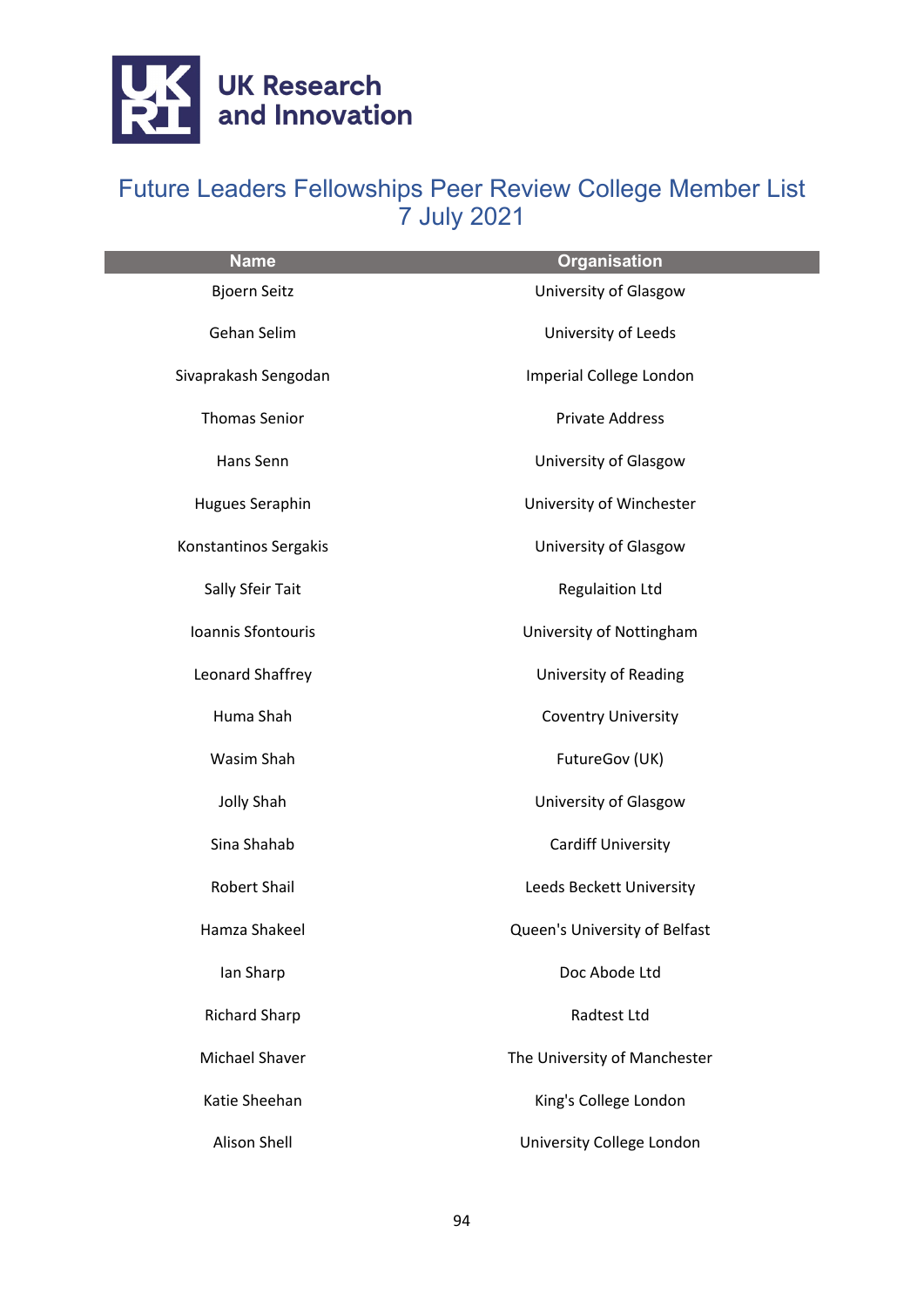

| <b>Name</b>            | <b>Organisation</b>                |
|------------------------|------------------------------------|
| Philippa Shelton       | University of the West of England  |
| Qiang Shen             | Aberystwyth University             |
| YaoChun Shen           | University of Liverpool            |
| Natalie Shenker        | Imperial College London            |
| Susan Sherman          | Keele University                   |
| Ellie Sherrard-Smith   | Imperial College London            |
| Anastasia Shesterinina | University of Sheffield            |
| <b>Graham Shields</b>  | University College London          |
| Lisa-Marie Shillito    | <b>Newcastle University</b>        |
| Zoe Shipton            | University of Strathclyde          |
| Niloofar Shoari        | Imperial College London            |
| <b>Heather Shore</b>   | Manchester Metropolitan University |
| Cathy Shrank           | University of Sheffield            |
| Jon Shute              | The University of Manchester       |
| Euphemia Sibanda       | CeSHHAR Zimbabwe                   |
| Alfred Sidambe         | University of Liverpool            |
| Laura Sidney           | University of Nottingham           |
| Jan Sieber             | University of Exeter               |
| <b>Matthew Siggins</b> | Imperial College London            |
| Michael Silk           | <b>Bournemouth University</b>      |
| Juha Silvanto          | University of Surrey               |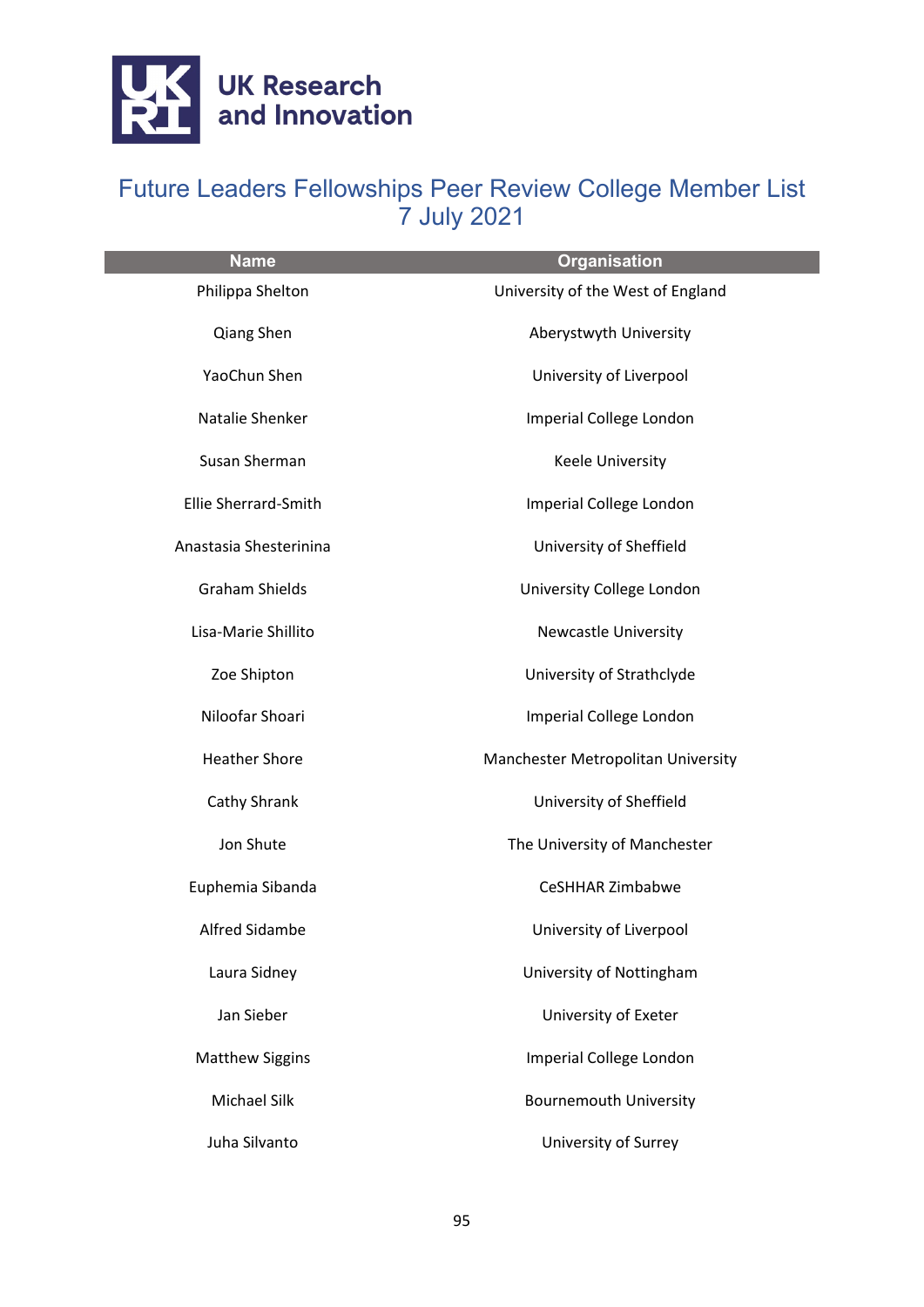

| <b>Name</b>           | <b>Organisation</b>                |
|-----------------------|------------------------------------|
| Joshua Silverstone    | University of Bristol              |
| Neil Sim              | High Force Research Ltd            |
| Sara Simeone          | <b>Digital Oracles</b>             |
| Mona Simion           | University of Glasgow              |
| Radostin Simitev      | University of Glasgow              |
| <b>Brooke Simmons</b> | Lancaster University               |
| <b>Melanie Simms</b>  | University of Glasgow              |
| <b>Neil Sims</b>      | University of Sheffield            |
| Mark Sinclair         | Roehampton University              |
| <b>Neil Sinclair</b>  | University of Nottingham           |
| Nick Singh            | Advanotek                          |
| Sajid Siraj           | University of Leeds                |
| Ernestas Sirka        | EM Scientific Limited (t/a Inoviv) |
| Peter Skabara         | University of Glasgow              |
| Anya Skatova          | University of Bristol              |
| Jonathan Skelton      | The University of Manchester       |
| Nathan Skene          | Imperial College London            |
| Debra Skene           | University of Surrey               |
| <b>Robert Skilton</b> | CCFE/UKAEA                         |
| Jacob Skinner         | <b>Thrive Wearables</b>            |
| Layla Skinns          | University of Sheffield            |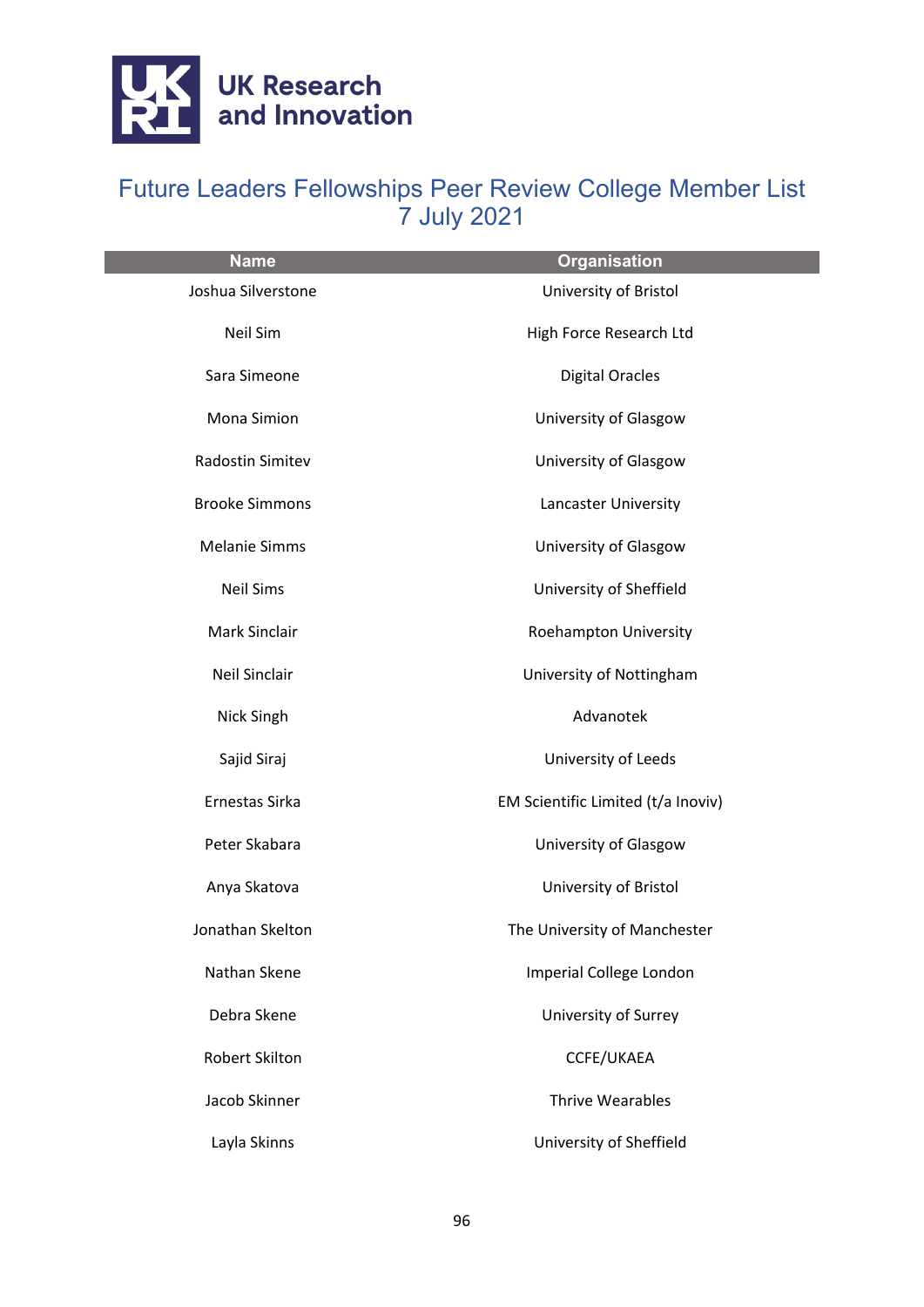

| <b>Name</b>                    | <b>Organisation</b>                      |
|--------------------------------|------------------------------------------|
| Lynda Skipper                  | University of Lincoln                    |
| Lee Skrypchuk                  | Jaguar Land Rover Limited                |
| Anna Slater                    | University of Liverpool                  |
| Radan Slavik                   | University of Southampton                |
| Gabriella Slomp                | University of St Andrews                 |
| Petr Slovak                    | King's College London                    |
| Daniel Smale                   | Marine Biological Association            |
| <b>Tara Smith</b>              | <b>Bangor University</b>                 |
| Alister Smith                  | Loughborough University                  |
| <b>Constance Smith</b>         | The University of Manchester             |
| Vicki Smith                    | University of Birmingham                 |
| Martin Smith                   | University of Brighton                   |
| Christopher Smith              | University of Cambridge                  |
| William Smith                  | University of York                       |
| Ben Smyth                      | <b>Private Address</b>                   |
| Lisa Smyth                     | Queen's University of Belfast            |
| Shwe Soe                       | University of the West of England        |
| <b>MD Sarwar Hossain Sohel</b> | University of Glasgow                    |
| Larisa Soldatova               | <b>Goldsmiths College</b>                |
| Valerie Wooi Chee Soo          | MRC London Institute of Medical Sciences |
| Inge Sorensen                  | University of Glasgow                    |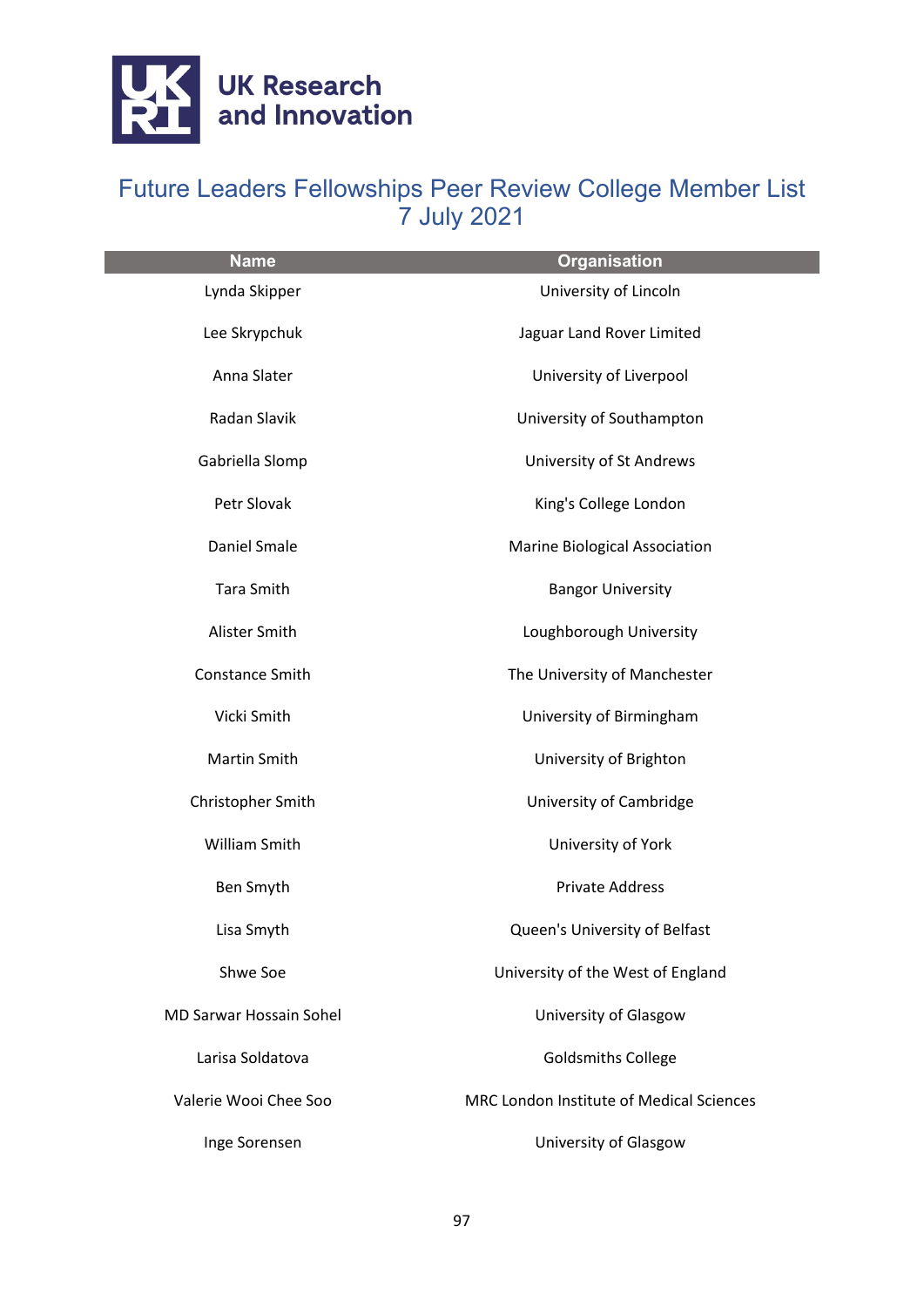

| <b>Name</b>                | <b>Organisation</b>                 |
|----------------------------|-------------------------------------|
| Ghulam Sorwar              | University of Salford               |
| <b>Thomas Sotiriou</b>     | University of Nottingham            |
| Ewen Speed                 | University of Essex                 |
| Stu Spencer                | UK Research and Innovation          |
| Matthew Spencer            | University of Warwick               |
| <b>Andrew Spiers</b>       | <b>Abertay University</b>           |
| Fabian Spill               | University of Birmingham            |
| Cameron Spilman            | paper                               |
| David Spurgeon             | UK Centre for Ecology and Hydrology |
| <b>Helen Stagg</b>         | University of Edinburgh             |
| Michalis Stamatogiannis    | University of Liverpool             |
| Joseph Frank Standing      | University College London           |
| Nicola Stanley-Wall        | University of Dundee                |
| Phillip Stansfeld          | University of Warwick               |
| Ian Stansfield             | University of Aberdeen              |
| <b>Richard Stanton</b>     | <b>Cardiff University</b>           |
| Elizabeth Stanway          | University of Warwick               |
| <b>Christopher Staples</b> | <b>Bangor University</b>            |
| <b>Benjamin Stappers</b>   | The University of Manchester        |
| Jonathan Stark             | Peratech Holdco Limited             |
| <b>Marshall Stark</b>      | University of Glasgow               |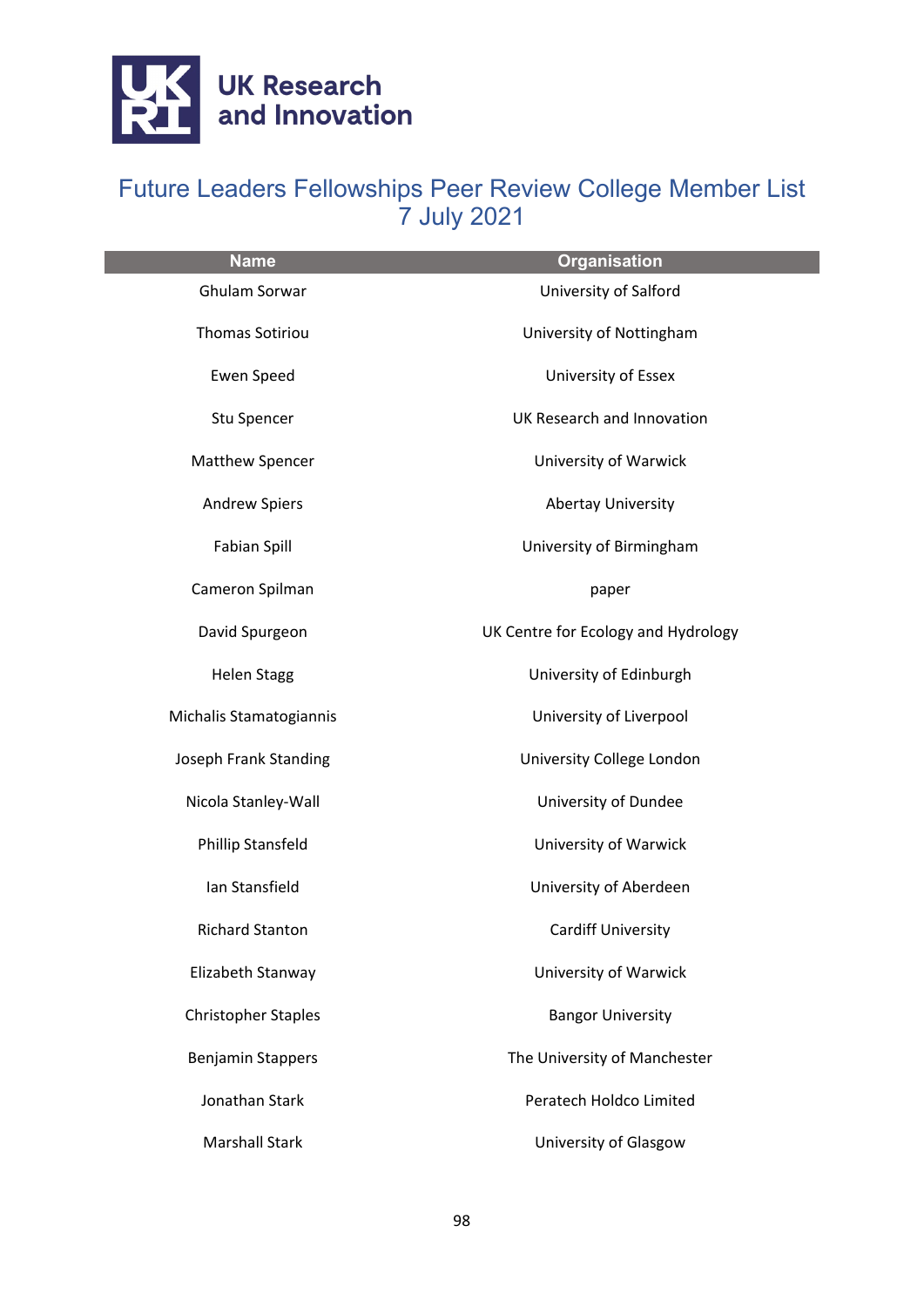

| <b>Name</b>                 | <b>Organisation</b>              |
|-----------------------------|----------------------------------|
| James Stark                 | University of Leeds              |
| Konstantinos Stathis        | Royal Holloway, Univ of London   |
| Lucy Stead                  | University of Leeds              |
| Jennifer Steeden            | University College London        |
| Catherine Steel             | University of Glasgow            |
| Robert Steinberger-Wilckens | University of Birmingham         |
| Kevin Stephens              | <b>Agroceutical Products Ltd</b> |
| James Stevens               | Johnson Matthey                  |
| <b>Rhiannon Stevens</b>     | University College London        |
| Alice Stevenson             | University College London        |
| Philip Stevenson            | University of Greenwich          |
| <b>Andrew Stewart</b>       | arbnco                           |
| Jonathan Stewart            | <b>CATAGEN Limited</b>           |
| <b>Claire Stewart</b>       | Liverpool John Moores University |
| Christopher Stewart         | Newcastle University             |
| <b>Richard Stirling</b>     | Oxford Insights                  |
| Alan Stitt                  | Queen's University of Belfast    |
| Rachel Stockley             | University of Central Lancashire |
| <b>Thorsten Stoesser</b>    | University College London        |
| Leszek Stojak               | DYNA-LYTICS Ltd                  |
| Rob Stone                   | University of Birmingham         |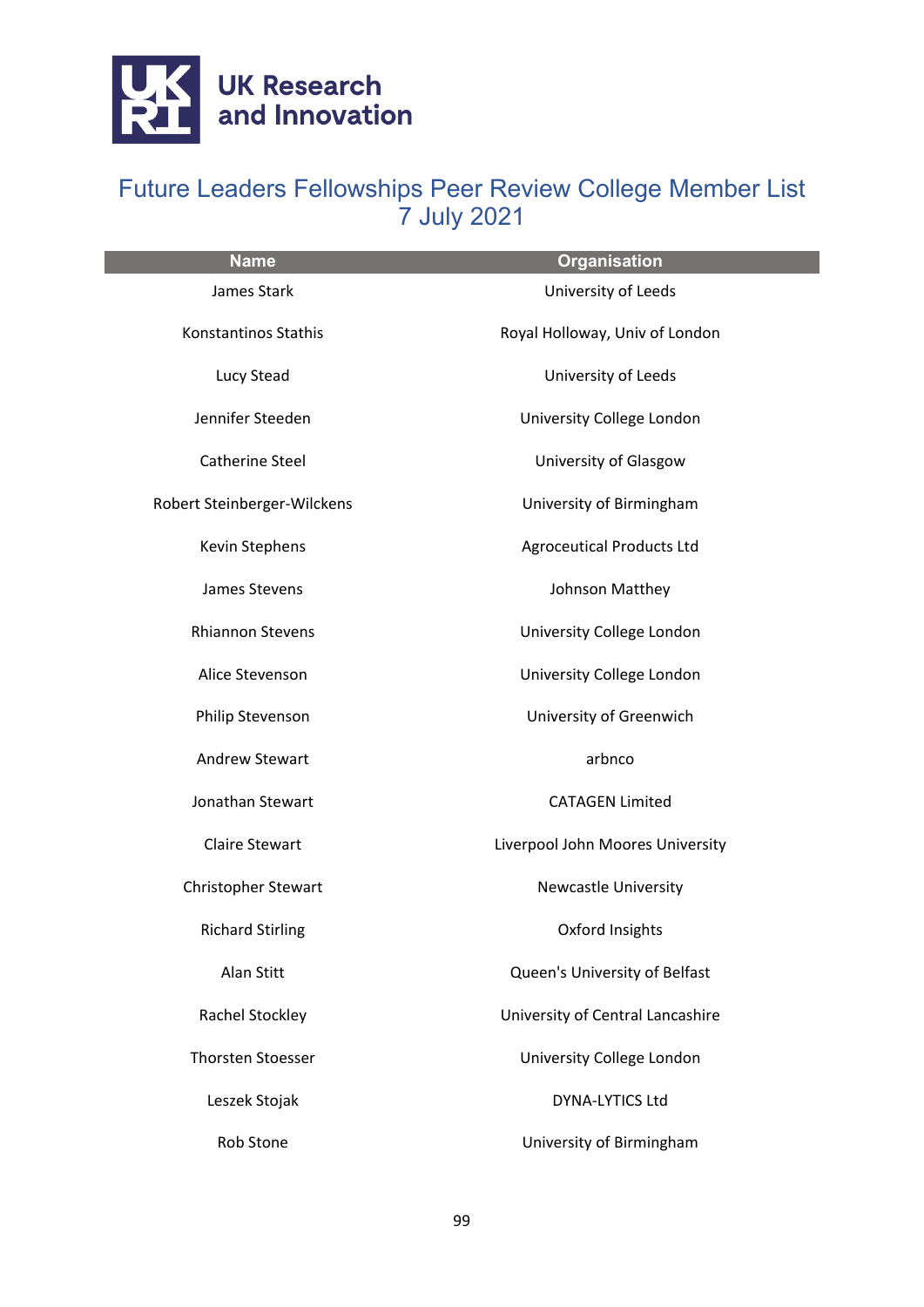

| <b>Name</b>           | <b>Organisation</b>                    |
|-----------------------|----------------------------------------|
| John Stothard         | Liverpool School of Tropical Medicine  |
| <b>Clifford Stott</b> | Keele University                       |
| John Stott            | Lancaster University                   |
| John Strachan         | <b>Bath Spa University</b>             |
| Ian Strachan          | University of Glasgow                  |
| Christopher Strelluf  | University of Warwick                  |
| Susann Stritzke       | University of Oxford                   |
| Carolin Struller      | <b>Bobst Manchester Ltd</b>            |
| <b>Fin Stuart</b>     | Scottish Universities Env Research Cen |
| Matthew Studley       | University of the West of England      |
| Peiran Su             | <b>Oxford Brookes University</b>       |
| Elizabeth Such        | University of Sheffield                |
| Gavin Sullivan        | University of Edinburgh                |
| Mark Sullivan         | University of Southampton              |
| <b>Sharon Sumner</b>  | <b>Business Cloud Integration Ltd</b>  |
| Hongjian Sun          | Durham University                      |
| Dan Sun               | Queen's University of Belfast          |
| <b>Ben Swallow</b>    | University of Glasgow                  |
| Raymond Swaray        | University of Hull                     |
| Sean Sweeney          | University of York                     |
| John Swinton          | University of Aberdeen                 |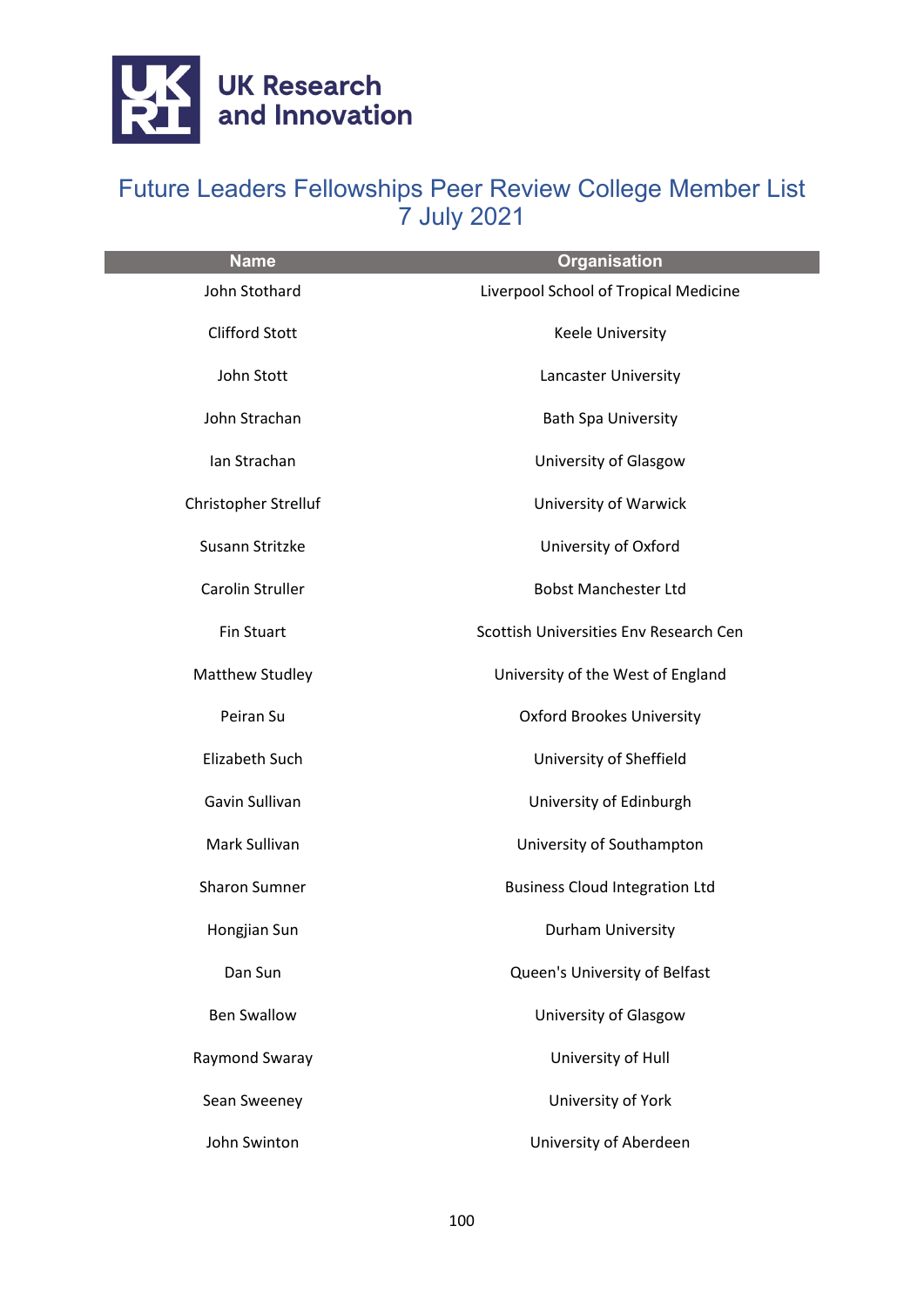

| <b>Name</b>             | <b>Organisation</b>                |
|-------------------------|------------------------------------|
| Amy Switzer             | Imperial College London            |
| Naomi Sykes             | University of Exeter               |
| Martin Sykora           | Loughborough University            |
| Mark Dominik Szczelkun  | University of Bristol              |
| Andrzej Szelc           | University of Edinburgh            |
| Joanna Szmelter         | Loughborough University            |
| Marek Szwejczewski      | University of Sheffield            |
| Catherine Tackley       | University of Liverpool            |
| <b>Clifford Taggart</b> | Queen's University of Belfast      |
| Somayeh Taheri          | UrbanChain                         |
| <b>Stephen Tait</b>     | University of Glasgow              |
| Midhat Talibi           | University College London          |
| Kai Syng Tan            | Manchester Metropolitan University |
| Chee Hing Tan           | University of Sheffield            |
| Leonie Tanczer          | University College London          |
| Stanimira Taneva        | University of Nottingham           |
| Nikolaos Tapoglou       | University of Sheffield            |
| Anna Tarrant            | University of Lincoln              |
| Manlio Tassieri         | University of Glasgow              |
| <b>Matt Tate</b>        | <b>Gentronix Ltd</b>               |
| Christopher Taylor      | <b>Cardiff University</b>          |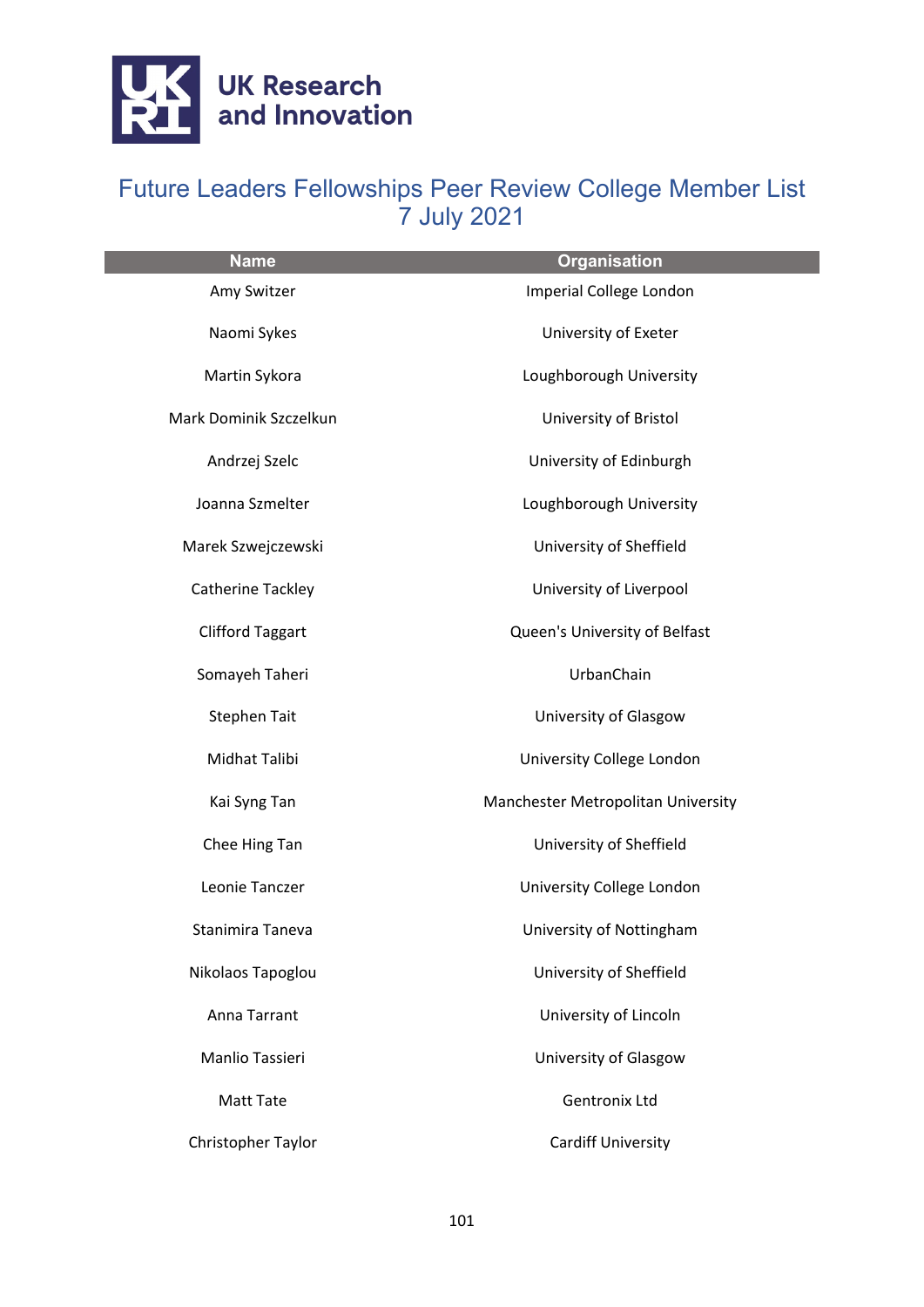

| <b>Name</b>              | <b>Organisation</b>                   |
|--------------------------|---------------------------------------|
| Alice Taylor             | King's College London                 |
| Peter Taylor             | <b>Newcastle University</b>           |
| Dan Taylor               | ion Ventures Ltd                      |
| Kevin Taylor             | The University of Manchester          |
| Lyla Taylor              | University of Sheffield               |
| Mark Taylor              | University of Sheffield               |
| John Taylor              | Otter HR                              |
| John Taylor (Southworth) | Keele University                      |
| Martin Taylor-Rowan      | University of Glasgow                 |
| Shilpa Tejpal            | Imperial College London               |
| <b>Neil Telling</b>      | Keele University                      |
| Niccolo Tempini          | University of Exeter                  |
| Shelby Temple            | Azul Optics Ltd                       |
| Thora Tenbrink           | <b>Bangor University</b>              |
| Ralph Tench              | Leeds Beckett University              |
| Fei Teng                 | Imperial College London               |
| Devin Terhune            | <b>Goldsmiths College</b>             |
| Leon Terry               | <b>Cranfield University</b>           |
| <b>Philip Terry</b>      | Kingston University                   |
| Sudhin Thayyil           | Imperial College London               |
| Sally Theobald           | Liverpool School of Tropical Medicine |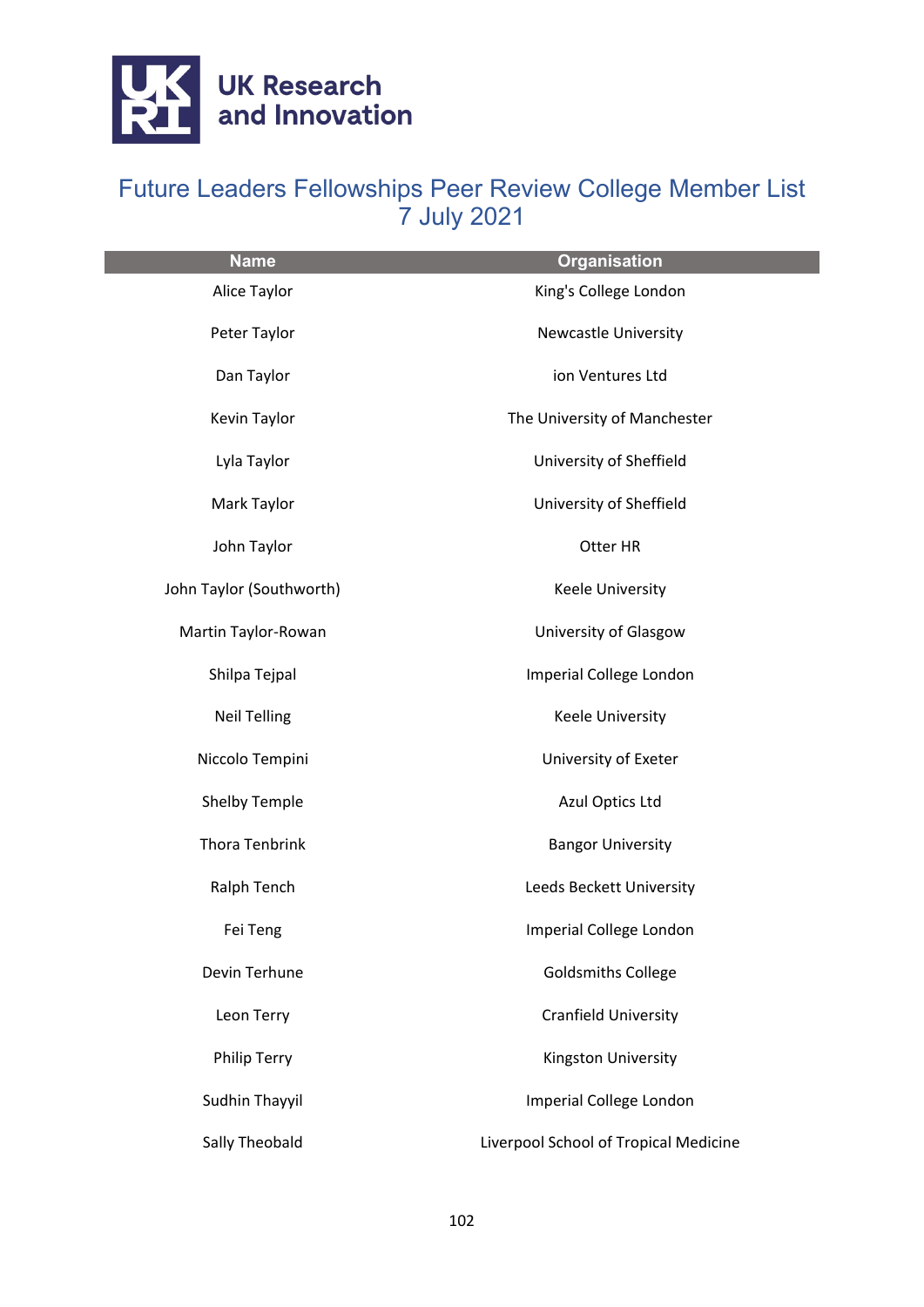

| <b>Name</b>                   | <b>Organisation</b>                  |
|-------------------------------|--------------------------------------|
| <b>Philipp Thies</b>          | University of Exeter                 |
| Jacco Thijssen                | University of York                   |
| <b>Bronwen Thomas</b>         | <b>Bournemouth University</b>        |
| <b>Philipp Thomas</b>         | Imperial College London              |
| <b>Elizabeth Thomas</b>       | <b>NERC British Antarctic Survey</b> |
| Sarah Thomas                  | University of Liverpool              |
| James Thomas                  | University of Sheffield              |
| Michael Thompson              | Lancaster University                 |
| David Thompson                | Queen's University of Belfast        |
| <b>Elinor Thompson</b>        | University of Greenwich              |
| <b>Victoria Gertrud Thoms</b> | <b>Coventry University</b>           |
| Neil Thomson                  | University of Leeds                  |
| Michael Thomson               | University of Leeds                  |
| <b>Gill Thornton</b>          | Liberty Powder Metals Ltd            |
| Rob Thornton                  | University of Leicester              |
| <b>Gregor Thut</b>            | University of Glasgow                |
| Yiwei Tian                    | Queen's University of Belfast        |
| Cristian Tileaga              | Loughborough University              |
| <b>Oliver Tills</b>           | University of Plymouth               |
| Brenda Timmerman              | <b>Optical Diagnostics Ltd</b>       |
| <b>Stephen Timmons</b>        | University of Nottingham             |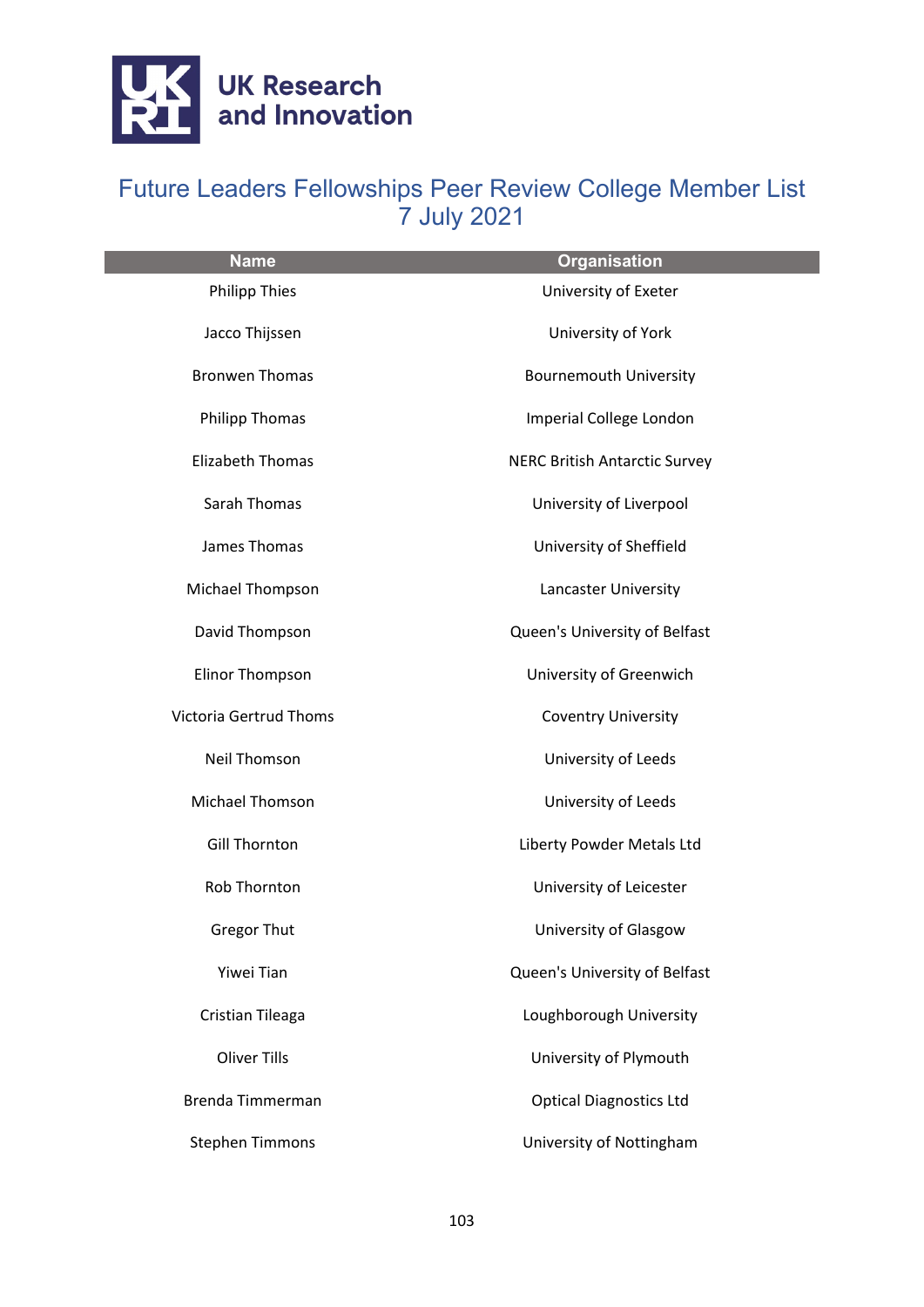

| <b>Name</b>                 | <b>Organisation</b>                 |
|-----------------------------|-------------------------------------|
| Nicholas Timpson            | University of Bristol               |
| David Todd                  | H R Wallingford Ltd                 |
| Iain Todd                   | University of Sheffield             |
| Michael Todd                | University of St Andrews            |
| Emanuela Todeva             | St Marys University Twickenham      |
| <b>Kostas Tokatlidis</b>    | University of Glasgow               |
| Zoe Tolkien                 | Advanced Furnace Technology Ltd     |
| Philippa Tomczak            | University of Nottingham            |
| Samuel Tomlinson            | UK Centre for Ecology and Hydrology |
| Jurriaan Ton                | University of Sheffield             |
| Leo Tony                    | ibusinesslabs                       |
| Paul Topham                 | <b>Aston University</b>             |
| Lewis Topley                | University of Bath                  |
| Laura Torrente Murciano     | University of Cambridge             |
| Cecilia Tortajada           | University of Glasgow               |
| <b>Christopher Toseland</b> | University of Sheffield             |
| Vanessa Toulmin             | University of Sheffield             |
| Mark Towsey                 | University of Liverpool             |
| Darren Treanor              | University of Leeds                 |
| Olga Tregaskis              | University of East Anglia           |
| Marcello Trovati            | <b>Edge Hill University</b>         |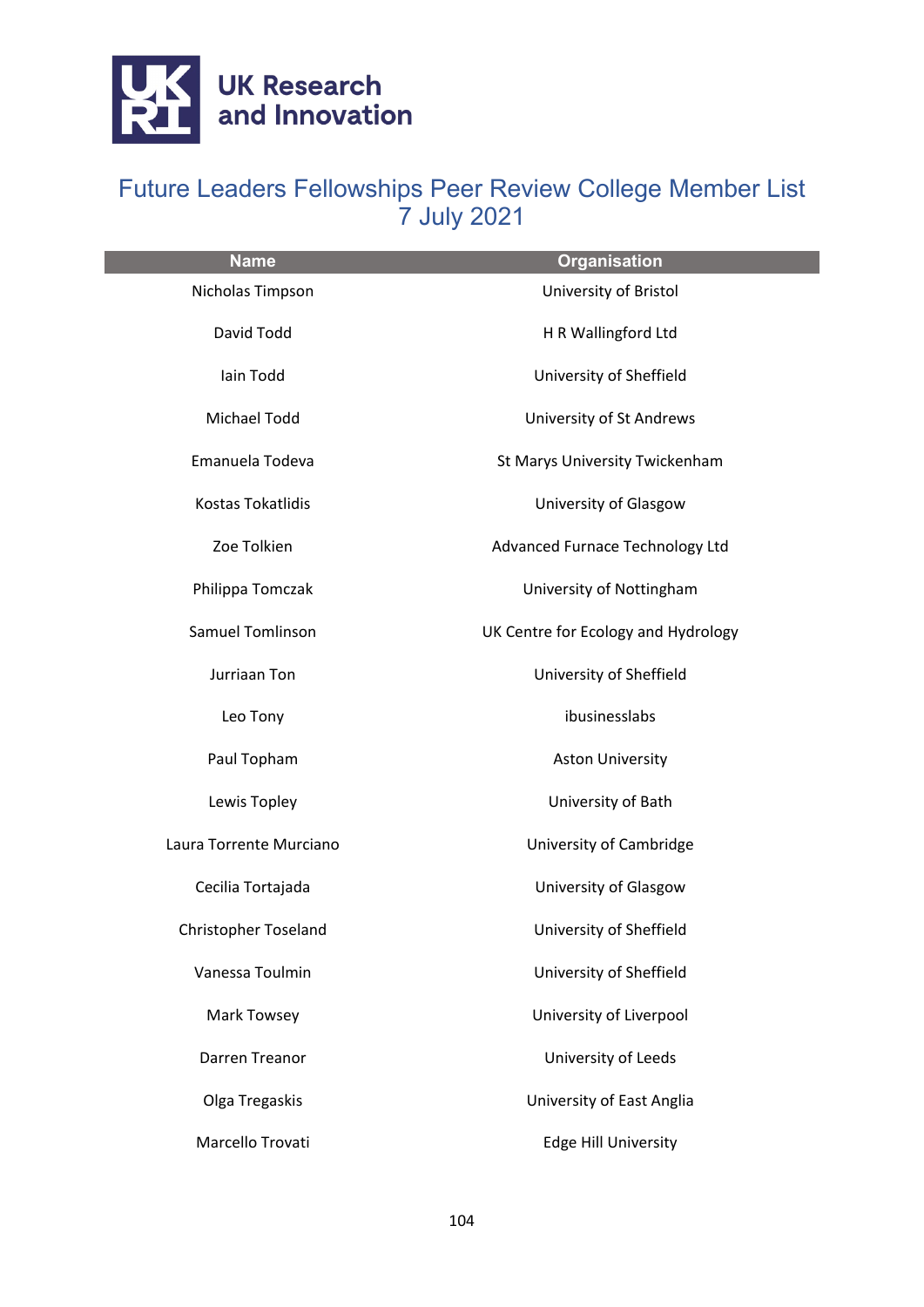

| <b>Name</b>               | <b>Organisation</b>                    |
|---------------------------|----------------------------------------|
| Weipin Tsai               | Royal Holloway, Univ of London         |
| <b>Manos Tsakiris</b>     | Royal Holloway, Univ of London         |
| <b>Michel Tsamados</b>    | University College London              |
| Panayiota Tsatsou         | University of Leicester                |
| <b>Zion Tse</b>           | University of York                     |
| <b>Emmanuel Tsekleves</b> | Lancaster University                   |
| Viktor Tsepelin           | Lancaster University                   |
| Anna Tsyupko              | Paybase Limited                        |
| Roger Tucker              | Sonocent                               |
| Anvar Tukmanov            | <b>British Telecommunications Plc</b>  |
| Ali Coskun Tuncer         | University College London              |
| Michael Tunney            | Queen's University of Belfast          |
| Arabella Turek            | Petit Pli                              |
| Cagatay Turkay            | University of Warwick                  |
| Alison Turnbull           | University of Nottingham               |
| <b>Graham Turnbull</b>    | University of St Andrews               |
| Rachael Turner            | Manchester Digital Laboratory (MadLab) |
| John Turner               | <b>NERC British Antarctic Survey</b>   |
| Sam Turner                | <b>Newcastle University</b>            |
| Theodore Turocy           | University of East Anglia              |
| Paolo Turrini             | University of Warwick                  |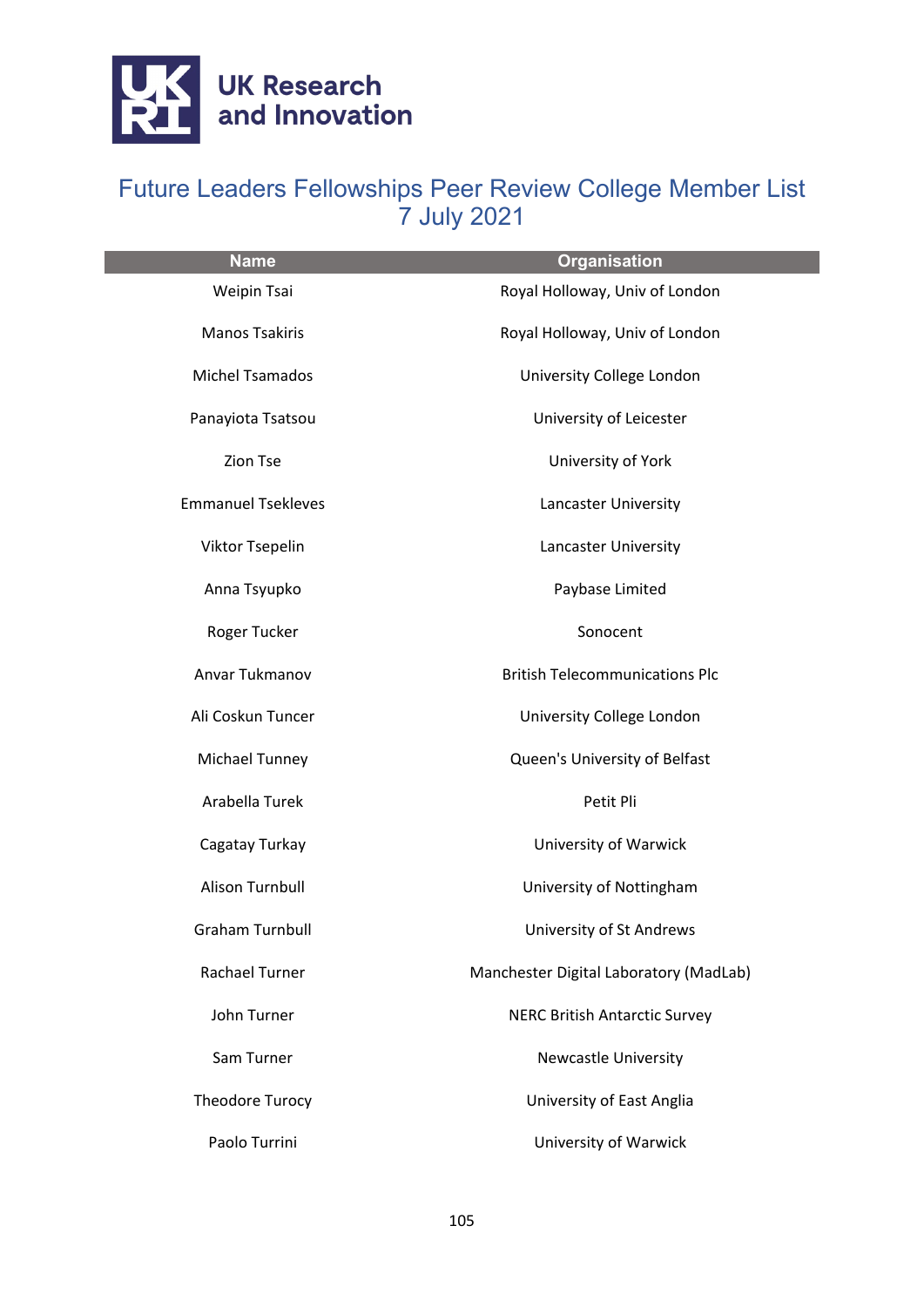

| <b>Name</b>            | <b>Organisation</b>           |
|------------------------|-------------------------------|
| lis Tussyadiah         | University of Surrey          |
| Daniel Twitchen        | Element Six (UK) Ltd          |
| Andy Tyrrell           | University of York            |
| Ivan Tyukin            | University of Leicester       |
| Obinna Ubah            | Elasmogen Ltd                 |
| Sara Uckelman          | Durham University             |
| Aine Ui Ghiollagain    | DeepMiner Ltd                 |
| Zahur Ullah            | Queen's University of Belfast |
| Gabriel Ulyssea        | University College London     |
| Emily Underwood-Lee    | University of South Wales     |
| Helena Unwin           | Imperial College London       |
| <b>Richard Unwin</b>   | The University of Manchester  |
| Masood Ur Rehman       | University of Glasgow         |
| Rosa Urbano Gutiérrez  | University of Liverpool       |
| Peter Urwin            | University of Westminster     |
| Maria Val Martin       | University of Sheffield       |
| Alexander Valavanis    | University of Leeds           |
| Ruben Valbuena         | <b>Bangor University</b>      |
| Mauro Vallati          | University of Huddersfield    |
| <b>Ludovic Vallier</b> | University of Cambridge       |
| Lorraine van Blerk     | University of Dundee          |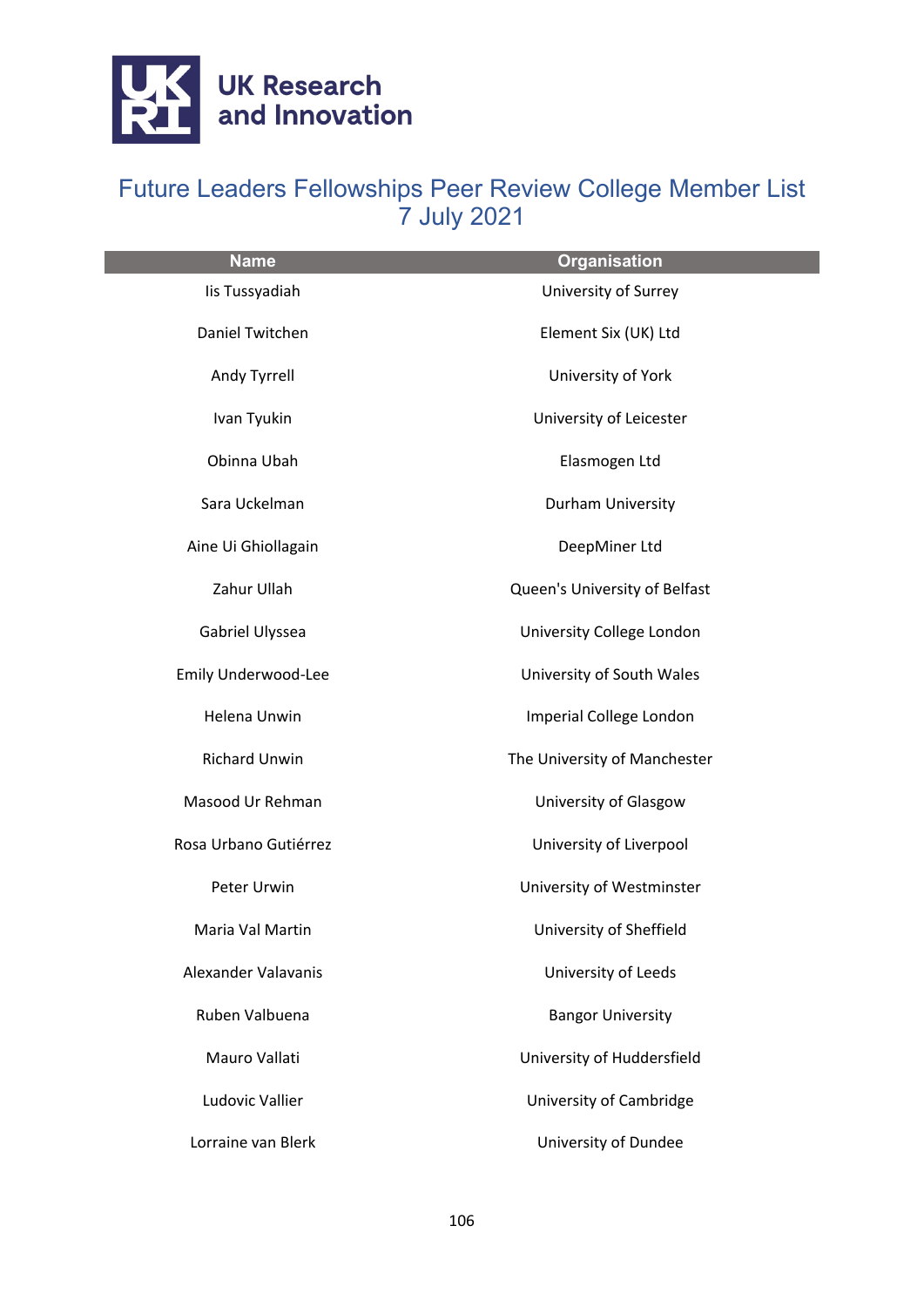

| <b>Name</b>           | <b>Organisation</b>                  |
|-----------------------|--------------------------------------|
| Marjan van der Woude  | University of York                   |
| Freek van Eeden       | University of Sheffield              |
| Jo Van Herwegen       | University College London            |
| Marie Claire Van Hout | Liverpool John Moores University     |
| Stineke van Houte     | University of Exeter                 |
| Paul van Schaik       | <b>Teesside University</b>           |
| Esther van Sluijs     | University of Cambridge              |
| Christina Vanderwel   | University of Southampton            |
| Hans Vandierendonck   | Queen's University of Belfast        |
| Lisa Vanhala          | University College London            |
| Michael Vanner        | Imperial College London              |
| Jacques Vanneste      | University of Edinburgh              |
| Marta Varela          | Imperial College London              |
| Anna Lisa Varri       | University of Edinburgh              |
| Simone Varriale       | University of Lincoln                |
| Milica Vasiljevic     | Durham University                    |
| David Vaughan         | <b>NERC British Antarctic Survey</b> |
| Steven Vaughan        | University College London            |
| Miguel Velazquez      | <b>Newcastle University</b>          |
| A L Roy Vellaisamy    | University of Glasgow                |
| Marcel Vellinga       | <b>Oxford Brookes University</b>     |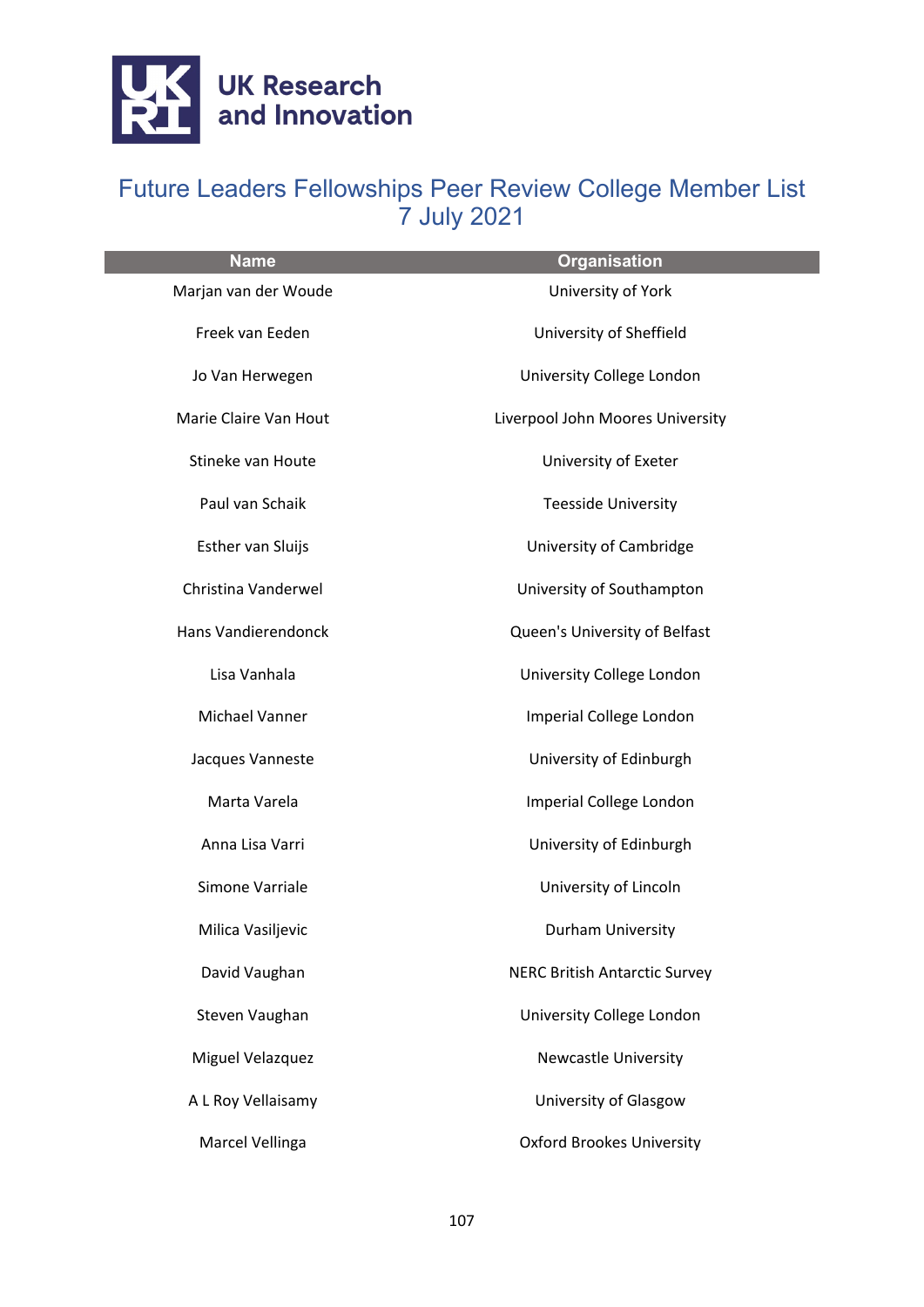

| <b>Name</b>            | <b>Organisation</b>           |
|------------------------|-------------------------------|
| Sridhar Venkatapuram   | King's College London         |
| Sonja Vernes           | University of St Andrews      |
| Sheldon Vestey         | <b>SciChart Ltd</b>           |
| Tom Vettenburg         | University of Dundee          |
| Aravind Vijayaraghavan | The University of Manchester  |
| Laia Vila-Nadal        | University of Glasgow         |
| Eva Vilella Figueras   | University of Liverpool       |
| Pankaj Hemant Vishe    | Durham University             |
| Pierpaolo Vivo         | King's College London         |
| Andreas Vlachos        | University of Cambridge       |
| Konstantina Vogiatzaki | University of Brighton        |
| Christian Voigt        | University of Glasgow         |
| Curt von Keyserlingk   | University of Birmingham      |
| <b>Antonis Vradis</b>  | University of St Andrews      |
| Charlotte Vrinten      | Imperial College London       |
| Jessica Wade           | Imperial College London       |
| Andrew Wade            | University of Reading         |
| Christian Wagner       | University of Nottingham      |
| Rashid Wahab           | <b>Fundwaste Limited</b>      |
| Caroline Walker        | <b>Impulsiv Ltd</b>           |
| Vahid Walker           | Walker Subsea Engineering Ltd |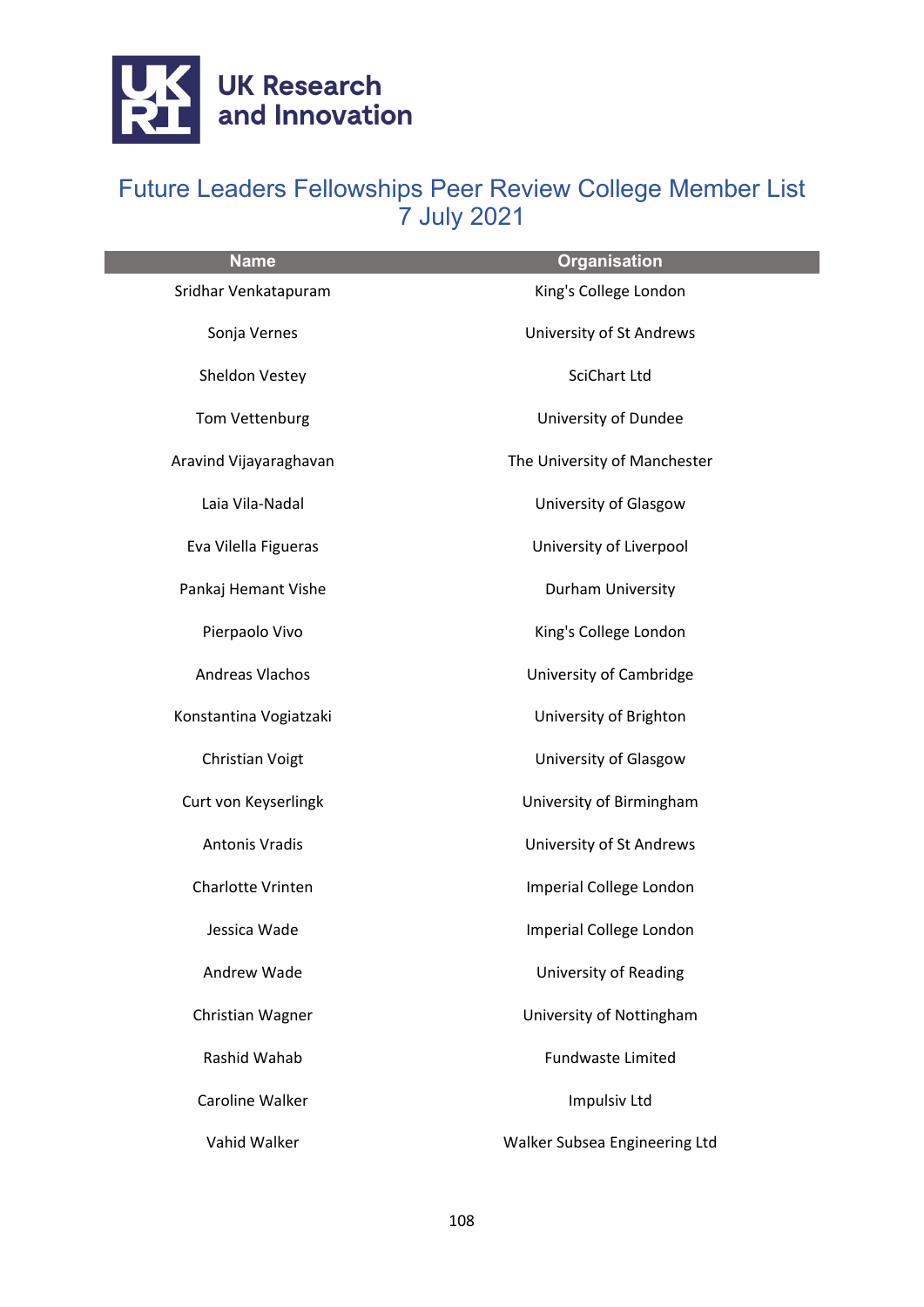

| <b>Name</b>            | <b>Organisation</b>             |
|------------------------|---------------------------------|
| <b>Matthew Wallace</b> | University of East Anglia       |
| Stephen Wallace        | University of Edinburgh         |
| Andrea Wallace         | University of Exeter            |
| Catherine Walsh        | University of Leeds             |
| Darren Walsh           | University of Nottingham        |
| Naomi Waltham-Smith    | University of Warwick           |
| Xinyan Wang            | <b>Brunel University London</b> |
| <b>Yigiang Wang</b>    | CCFE/UKAEA                      |
| Andre Wang             | FavourUp                        |
| <b>Weiguang Wang</b>   | The University of Manchester    |
| Yi Wang                | University of Birmingham        |
| Guan Wang              | University of Brighton          |
| Baojun Wang            | University of Edinburgh         |
| Ying Wang              | University of Surrey            |
| Cangbai Wang           | University of Westminster       |
| Jamie Anthony Ward     | <b>Goldsmiths College</b>       |
| Carwyn Ward            | University of Bristol           |
| Rebecca Ward           | University of South Wales       |
| Meesha Warmington      | University of Sheffield         |
| Louise Warwick-Booth   | Leeds Beckett University        |
| Morgan Wascko          | Imperial College London         |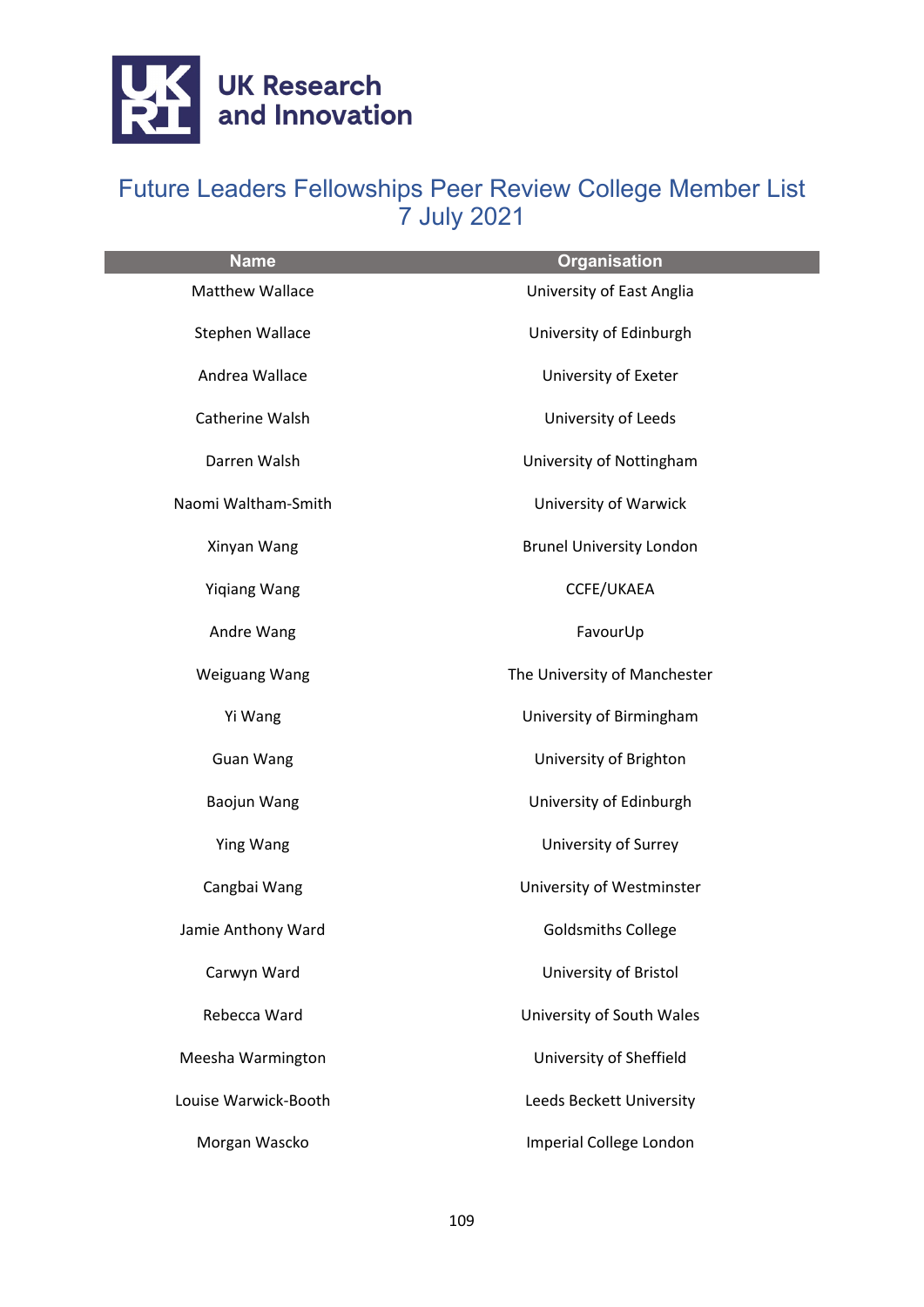

| <b>Name</b>           | <b>Organisation</b>               |
|-----------------------|-----------------------------------|
| <b>Clare Watkins</b>  | Roehampton University             |
| <b>Edward Watkins</b> | University of Exeter              |
| Michael Watkinson     | Keele University                  |
| Sadie Watson          | Museum of London Archaeology      |
| Hamish Watson         | Polysolar Ltd                     |
| Robert Watson         | Queen's University of Belfast     |
| Jim Watson            | University College London         |
| Fiona Watt            | Imperial College London           |
| Kevin Weatherill      | Durham University                 |
| Kesorn Weaver         | Ronsek Ltd                        |
| Kevin Webb            | University of Nottingham          |
| Don Webber            | University of Sheffield           |
| Ross Weddle           | <b>Immanent Associates</b>        |
| Xingjie Wei           | University of Leeds               |
| Yingqi Wei            | University of Leeds               |
| <b>Martin Weides</b>  | University of Glasgow             |
| Maria Weinert         | Imperial College London           |
| <b>Tim Weiss</b>      | Imperial College London           |
| Emma Weitkamp         | University of the West of England |
| Sharon Marie Weldon   | University of Greenwich           |
| Andrew Welfle         | The University of Manchester      |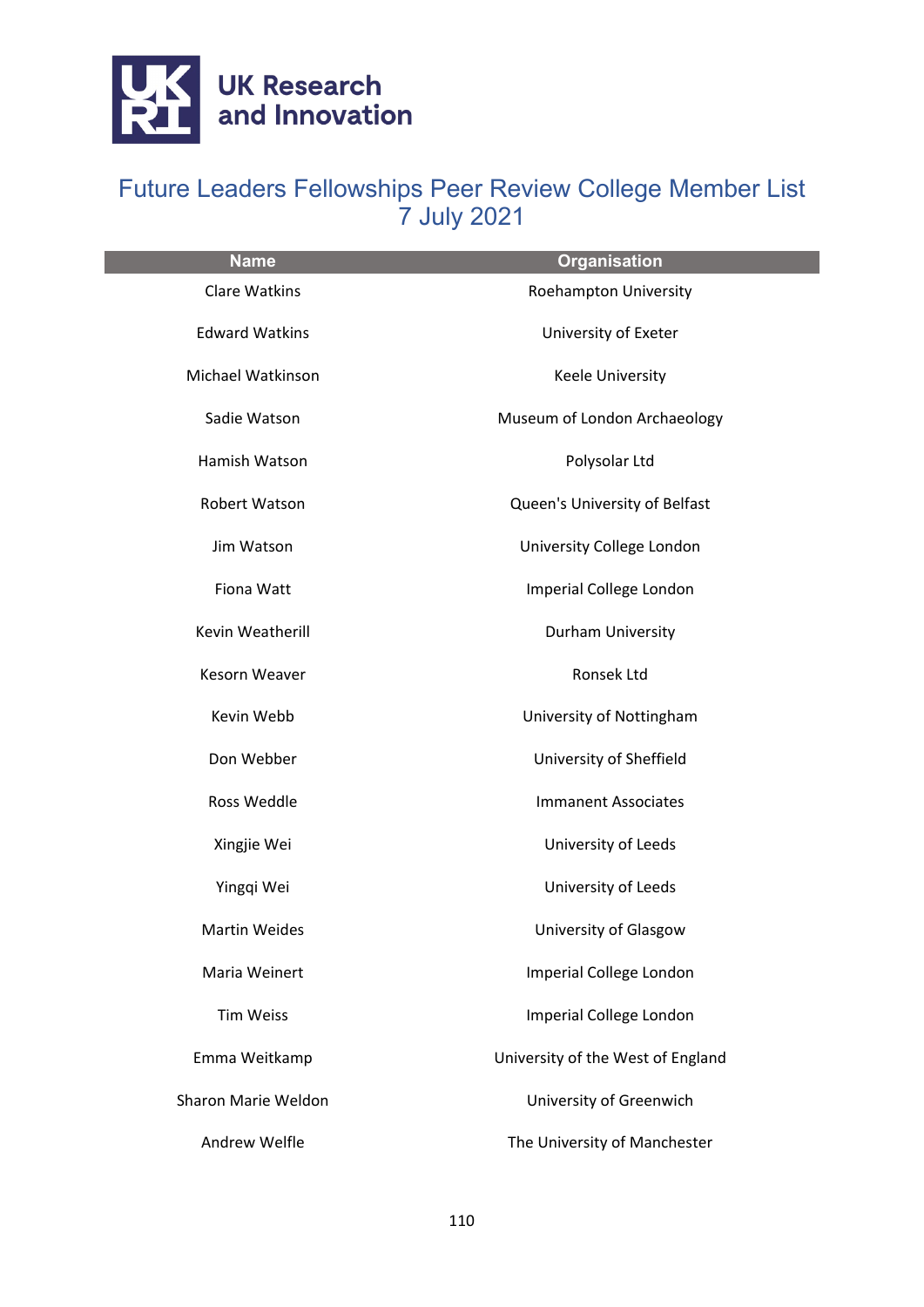

| <b>Name</b>                   | <b>Organisation</b>                    |
|-------------------------------|----------------------------------------|
| <b>Kate Wellard</b>           | University of Greenwich                |
| Andrew Westby                 | University of Greenwich                |
| Mark Westgarth                | University of Leeds                    |
| Samantha Weston               | <b>Keele University</b>                |
| <b>Edze Rients Westra</b>     | University of Exeter                   |
| Andrew Westwell               | <b>Cardiff University</b>              |
| Jim Wharfe                    | Wharfe Independent Consulting          |
| <b>Grant Wheeler</b>          | University of East Anglia              |
| Sam Whitehouse                | LightOx Ltd                            |
| Nina Whiteman                 | Royal Holloway, Univ of London         |
| Lorraine Whitmarsh            | University of Bath                     |
| <b>Daniel Wicks</b>           | <b>Satellite Applications Catapult</b> |
| <b>Thomas Wild</b>            | University of Sheffield                |
| Stephen Wilkinson             | Lancaster University                   |
| <b>Charlotte Williams</b>     | Basildon and Thurrock Uni Hosp NHS FT  |
| <b>Oliver Williams</b>        | <b>Cardiff University</b>              |
| Julian Williams               | Durham University                      |
| <b>Garrath Williams</b>       | Lancaster University                   |
| <b>Robin Williams</b>         | Royal Holloway, Univ of London         |
| Chris Williams                | University of Edinburgh                |
| <b>Richard David Williams</b> | University of Glasgow                  |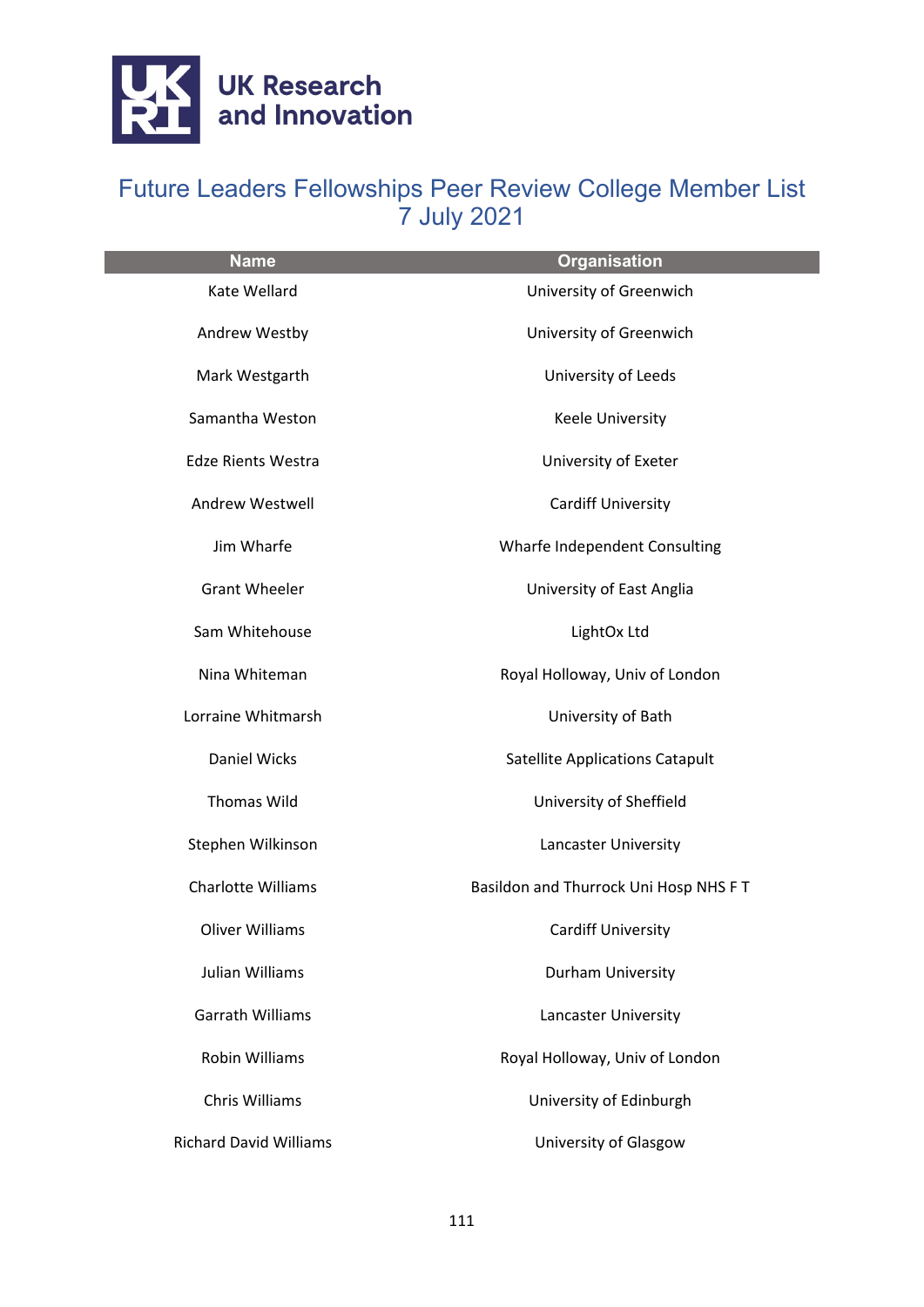

| <b>Name</b>                 | <b>Organisation</b>              |
|-----------------------------|----------------------------------|
| Sophie Williams             | University of Leeds              |
| Philip Williams             | University of Nottingham         |
| Magnus Williamson           | <b>Newcastle University</b>      |
| Rebecca Willis              | Lancaster University             |
| Katie Willis                | Royal Holloway, Univ of London   |
| Andrew Willmott             | <b>Newcastle University</b>      |
| Jacqueline Michelle Willson | University of Leeds              |
| <b>Christian Wilms</b>      | Scientifica Limited              |
| Kate Wilmut                 | <b>Oxford Brookes University</b> |
| James Wilsdon               | University of Sheffield          |
| Steven Wilson               | Queen's University of Belfast    |
| Jim Wilson                  | Soil Essentials                  |
| Stephen Wilson              | University College London        |
| Alastair Wilson             | University of Exeter             |
| Tanya Wilson                | University of Glasgow            |
| Michael Wilson              | University of Huddersfield       |
| Amanda Wilson               | University of Warwick            |
| Henry Wilton                | University of Cambridge          |
| Joanna Wincenciak           | University of Glasgow            |
| James Windmill              | University of Strathclyde        |
| <b>Bodo Winter</b>          | University of Birmingham         |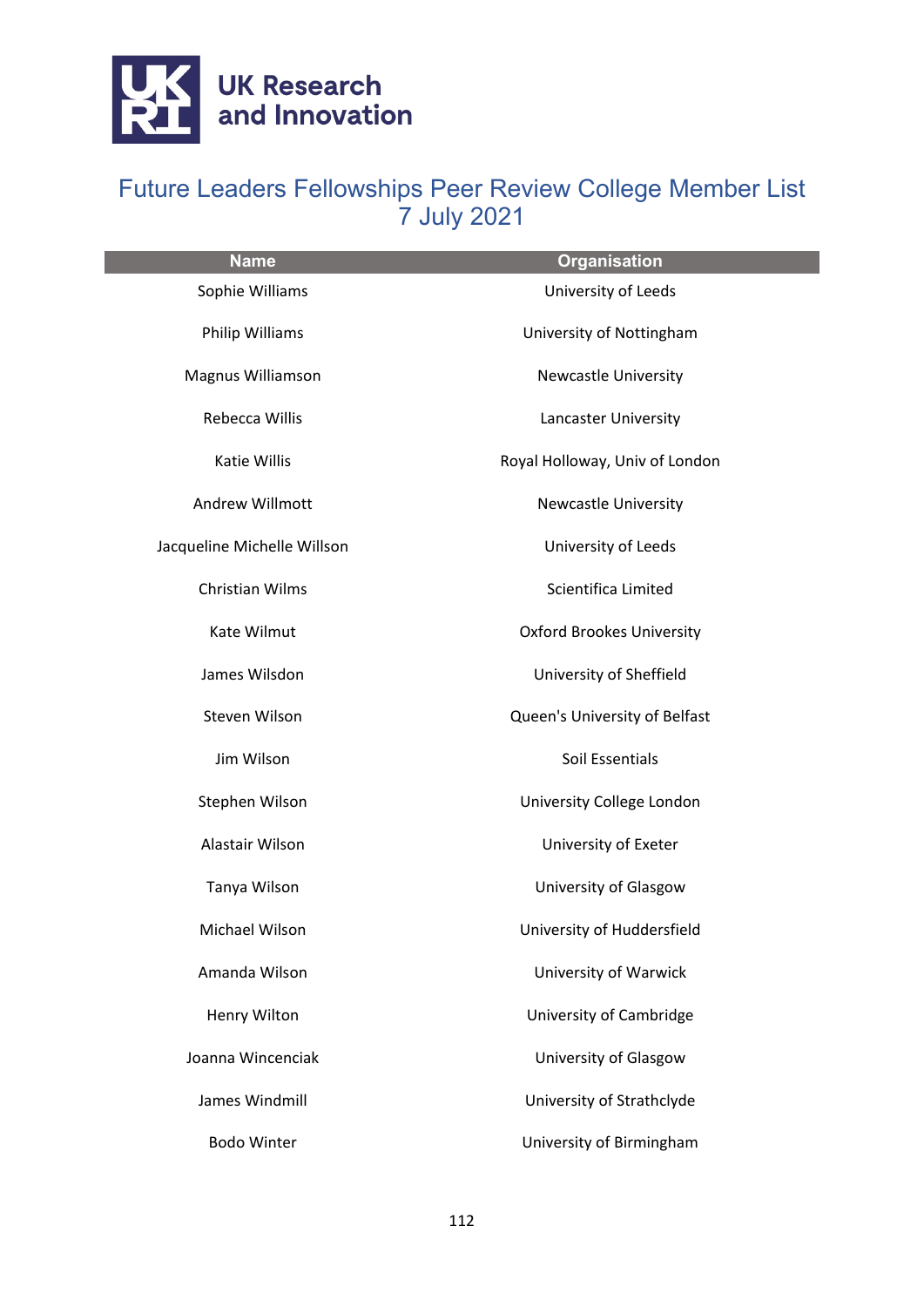

| <b>Name</b>            | <b>Organisation</b>           |
|------------------------|-------------------------------|
| Peter Winter           | University of Bristol         |
| James Winterburn       | The University of Manchester  |
| Sarah Wise             | University College London     |
| Catriona Wolfenden     | Weightmans                    |
| Anne Wolfes            | Imperial College London       |
| John Wolffe            | Open University               |
| James Wolffsohn        | <b>Aston University</b>       |
| Johan Woltjer          | University of Westminster     |
| Chee Wong              | University of Leeds           |
| <b>Tuck Seng Wong</b>  | University of Sheffield       |
| Wiyada Wongwiwat       | Imperial College London       |
| Wai Lok Woo            | Northumbria University        |
| Amanda Wood            | <b>Aston University</b>       |
| Lindsay Wood           | Sciencesoft                   |
| Jamie Wood             | University of Lincoln         |
| Elena (Ellie) Woodacre | University of Winchester      |
| James Woodall          | Leeds Beckett University      |
| Jessica Woodhams       | University of Birmingham      |
| Sarah Woodroffe        | Durham University             |
| Roger Woods            | Queen's University of Belfast |
| Jayne Woodside         | Queen's University of Belfast |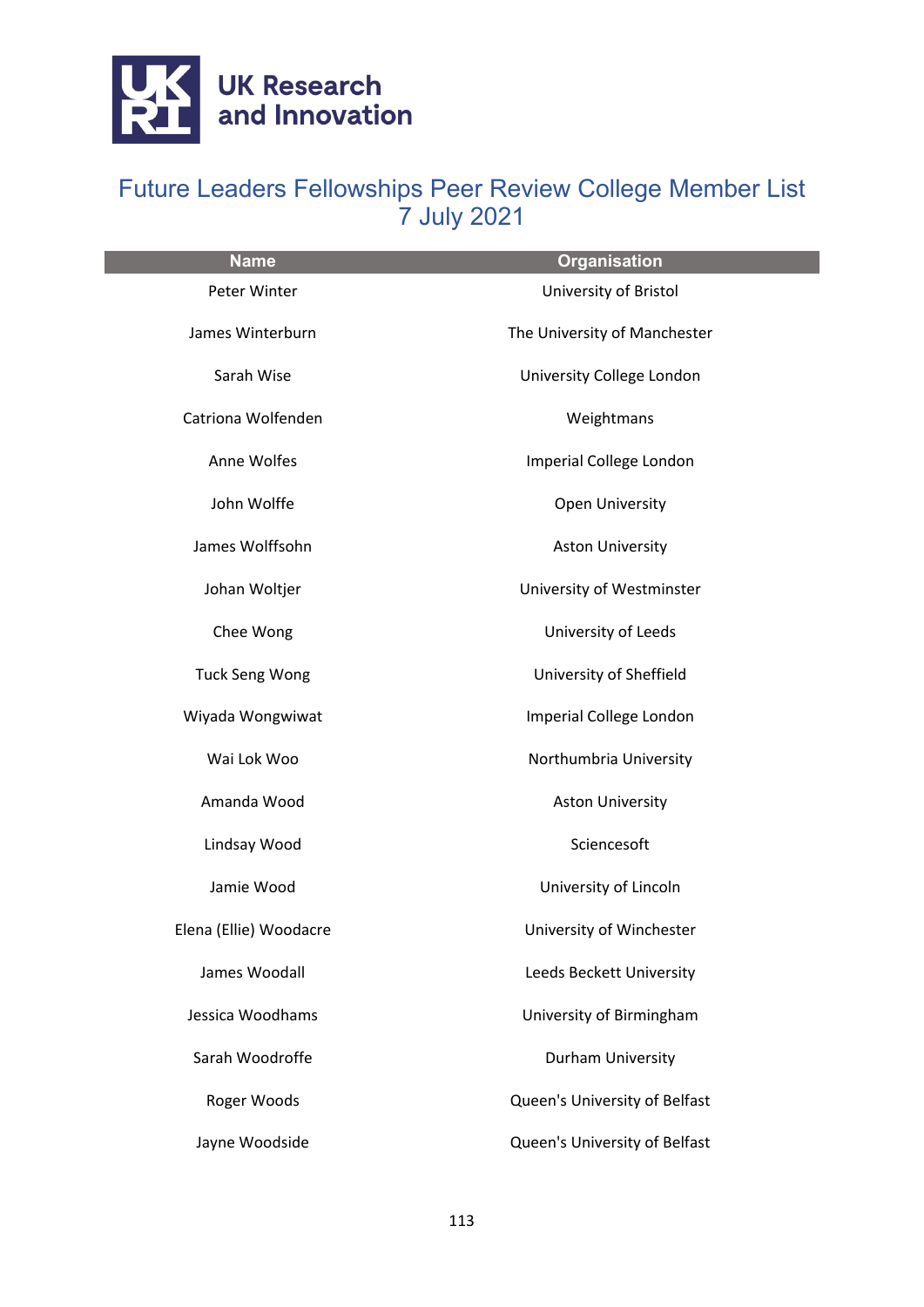

| <b>Name</b>           | <b>Organisation</b>                |
|-----------------------|------------------------------------|
| John Woollins         | University of St Andrews           |
| Karina Wright         | Keele University                   |
| Gary Wright           | <b>Private Address</b>             |
| Corwin Wright         | University of Bath                 |
| Muaaz Wright-Syed     | <b>Cardiff University</b>          |
| Anthony Wrigley       | Keele University                   |
| Weiping Wu            | Cambridge Ink Technology Ltd       |
| Olivia Wu             | University of Glasgow              |
| Chia-Huei Wu          | University of Leeds                |
| Tanya Wyatt           | Northumbria University             |
| Sally Wyke            | University of Glasgow              |
| Lynda Wyld            | University of Sheffield            |
| Stephanie Wynne-Jones | University of York                 |
| Sappho Xenakis        | <b>Birkbeck College</b>            |
| Ben Xu                | Northumbria University             |
| <b>Ying Xue</b>       | University of Birmingham           |
| Dylan Yamada-Rice     | Manchester Metropolitan University |
| Zaili Yang            | Liverpool John Moores University   |
| Christine Yao         | University College London          |
| Ohid Yaqub            | <b>University of Sussex</b>        |
| Christopher Yau       | The University of Manchester       |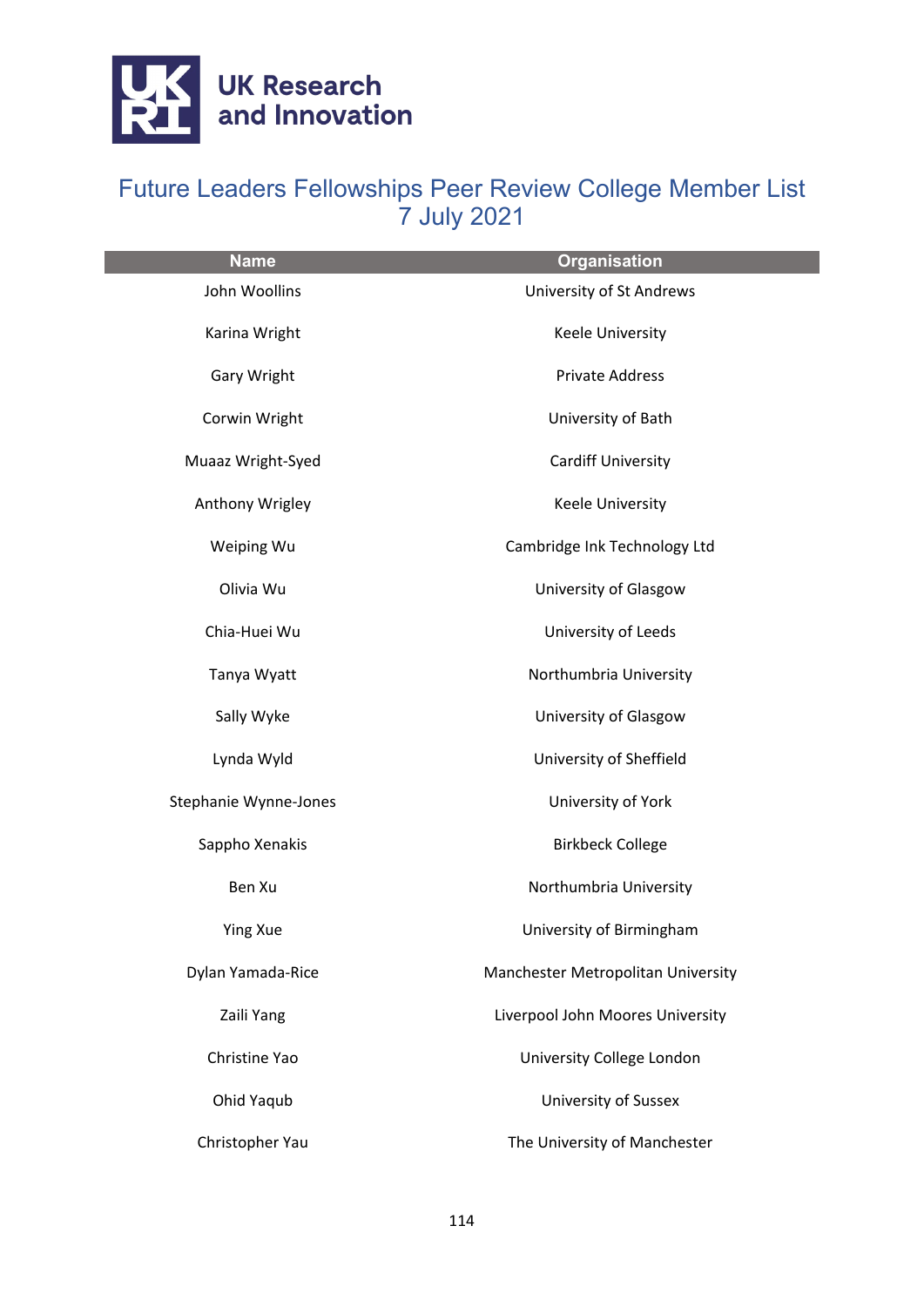

| <b>Name</b>        | <b>Organisation</b>                     |
|--------------------|-----------------------------------------|
| Haitao Ye          | University of Leicester                 |
| Xujiong Ye         | University of Lincoln                   |
| Sang-Hoon Yeo      | University of Birmingham                |
| Mark Yeoman        | University of Brighton                  |
| Duygu Yilmaz       | <b>Medicines Discovery Catapult</b>     |
| Andy Young         | <b>Exergic Engineering Ltd</b>          |
| Steven Young       | Lancaster University                    |
| Laura Young        | <b>Newcastle University</b>             |
| Ken Young          | The Manufacturing Technology Centre Ltd |
| Philippe Young     | University of Exeter                    |
| Hongnian Yu        | <b>Edinburgh Napier University</b>      |
| Wantao Yu          | Roehampton University                   |
| Miao Yu            | University of Lincoln                   |
| Yi Yu              | University of Warwick                   |
| <b>Shigang Yue</b> | University of Lincoln                   |
| Katia Zacharaki    | <b>Digital Farming</b>                  |
| lan Zachary        | University College London               |
| Marta Zagorowska   | Imperial College London                 |
| Efpraxia Zamani    | University of Sheffield                 |
| Aldo Zammit Borda  | City, University of London              |
| Philip Zegerman    | University of Cambridge                 |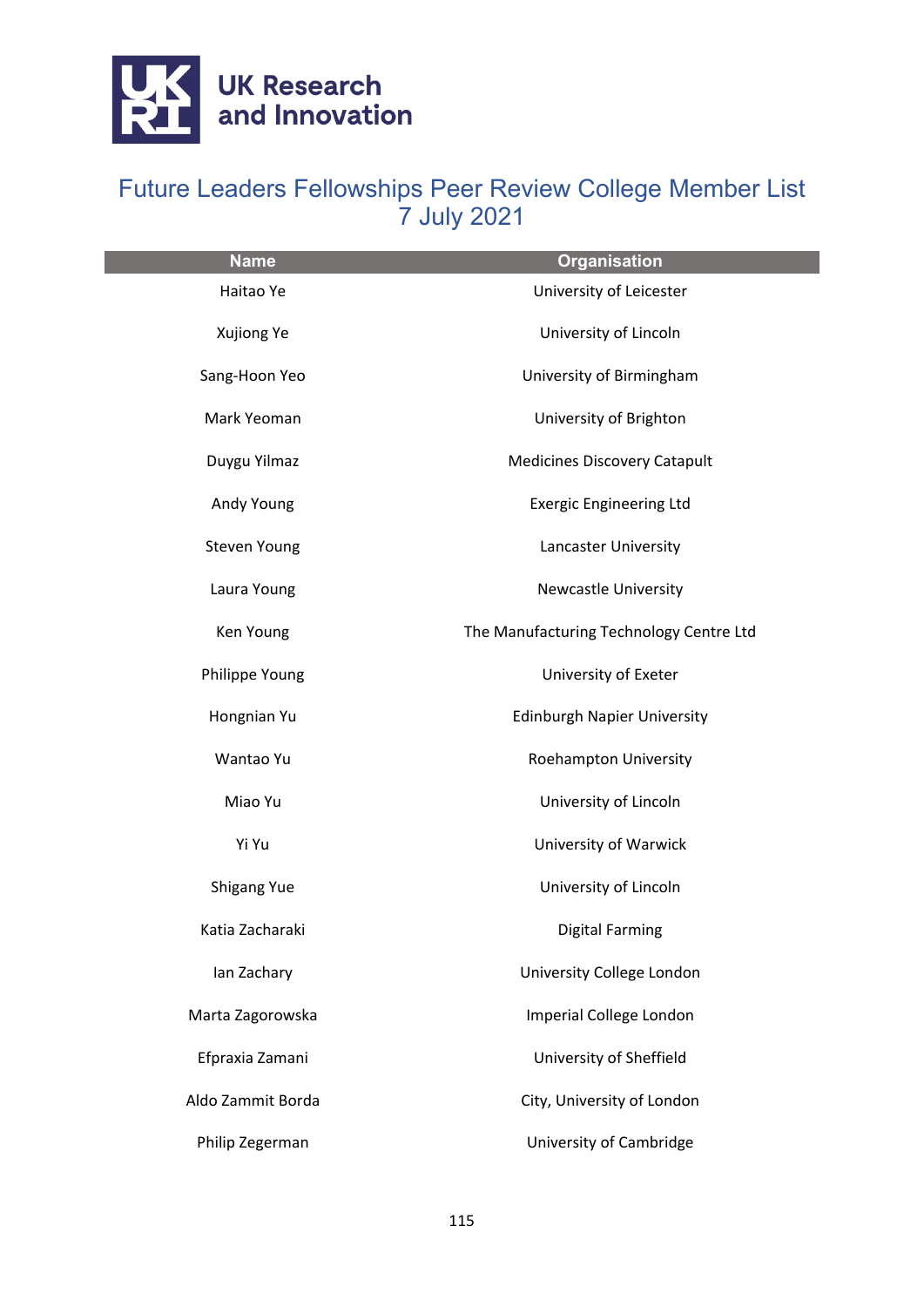

| <b>Name</b>          | <b>Organisation</b>                   |
|----------------------|---------------------------------------|
| Yifeng Zeng          | Northumbria University                |
| <b>Biao Zeng</b>     | University of South Wales             |
| Xingchen Zhang       | Imperial College London               |
| Dongda Zhang         | The University of Manchester          |
| David Z Zhang        | University of Exeter                  |
| Lei Zhang            | University of Glasgow                 |
| Xunli Zhang          | University of Southampton             |
| Fang Zhao            | <b>Staffordshire University</b>       |
| Sumin Zhao           | University of Edinburgh               |
| Dezong Zhao          | University of Glasgow                 |
| Qunshan Zhao         | University of Glasgow                 |
| Jing Zhao            | University of Lincoln                 |
| <b>Binghan Zheng</b> | Durham University                     |
| Hua Zhong            | Nottingham Trent University           |
| Huiyu Zhou           | University of Leicester               |
| Yangiu Zhu           | University of Exeter                  |
| Philip Ziegler       | University of Aberdeen                |
| Katja S. Ziegler     | University of Leicester               |
| Ruediger Zillmer     | Unilever UK Central Resources Limited |
| Martina Zimmermann   | King's College London                 |
| <b>Dmitry Zmeev</b>  | Lancaster University                  |